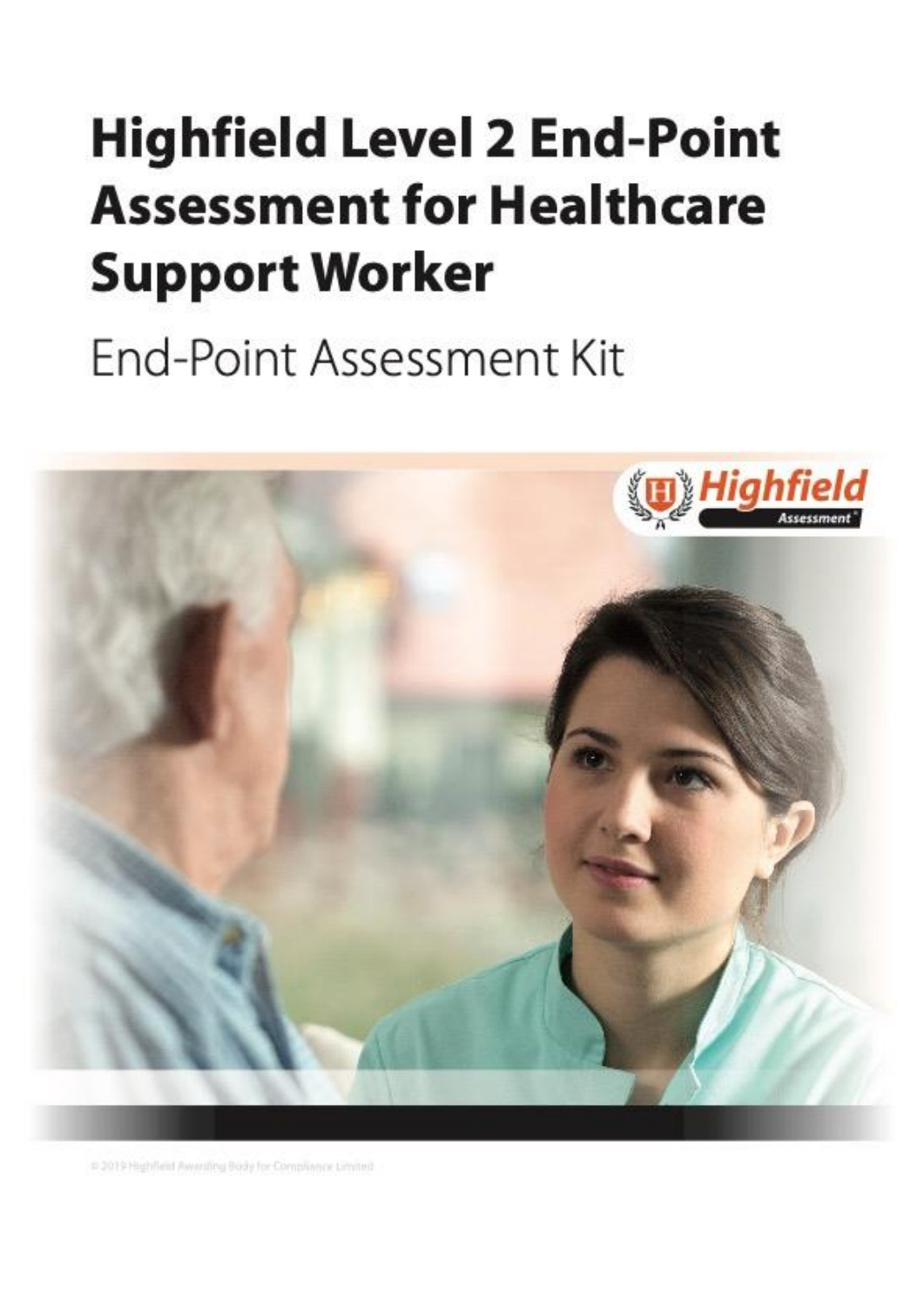## **Highfield Level 2 End-Point Assessment for Healthcare Support Worker**

## EPA-Kit

## Contents

Please click on the headings below to navigate to the associated section of the EPA kit.

| <b>Introduction</b>                                   | 5  |
|-------------------------------------------------------|----|
| <b>The Highfield Approach</b>                         | 12 |
| <b>Gateway</b>                                        | 14 |
| The Healthcare Support Worker Apprenticeship Standard | 16 |
| <b>Assessment Summary</b>                             | 59 |
| <b>Assessing the Multiple-Choice Test</b>             | 62 |
| <b>Assessing the Practical Observation</b>            | 74 |
| <b>Assessing the Evidence Portfolio and Interview</b> | 79 |

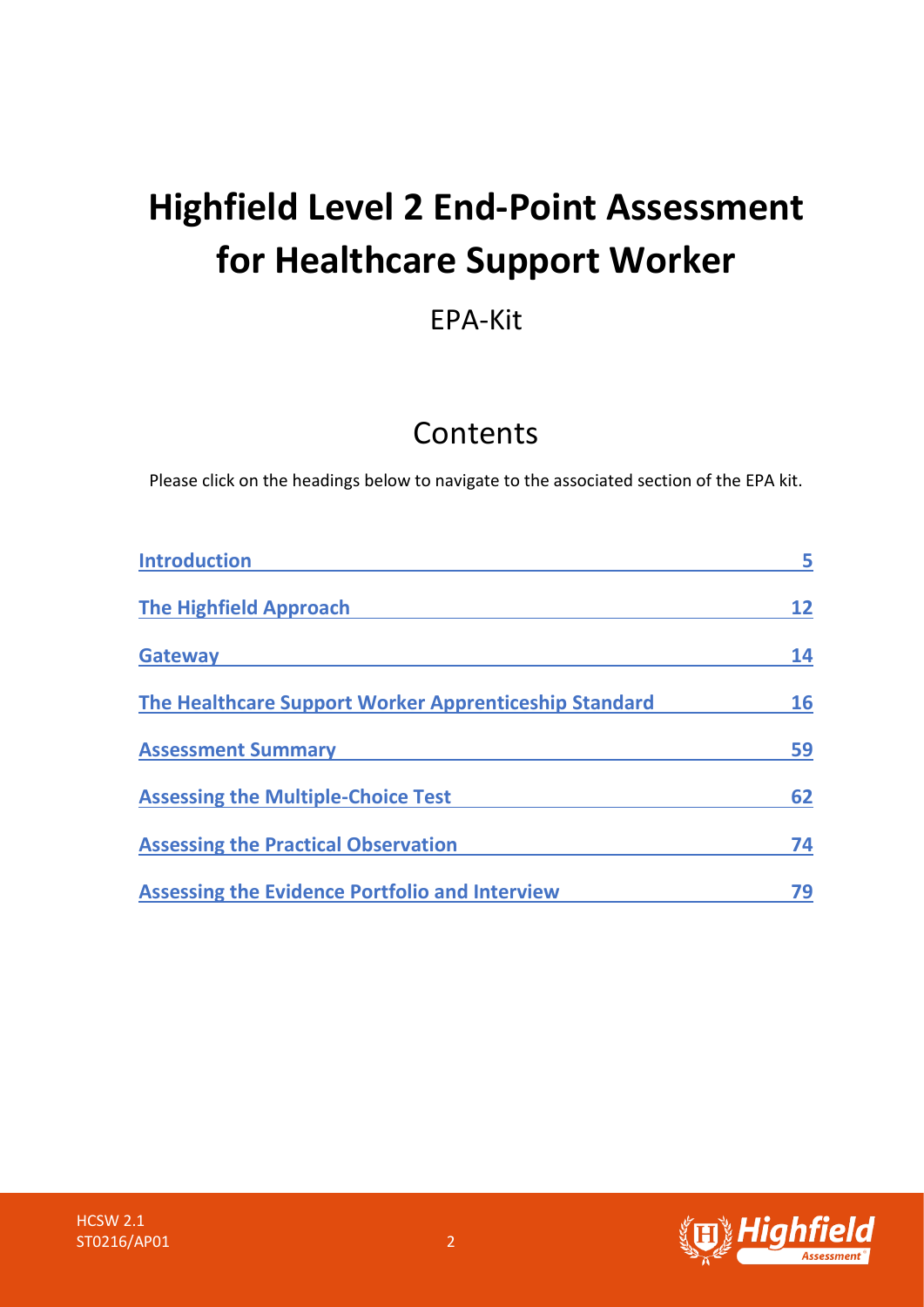## **How to Use this EPA Kit**

Welcome to the Highfield End-Point Assessment Kit for the Healthcare Support Worker Apprenticeship Standard.

Highfield is an independent end-point assessment organisation that has been approved to offer and carry out the independent end-point assessments for the Level 2 Healthcare Support Worker Apprenticeship Standard. Highfield internally quality assures all endpoint assessments in accordance with its IQA process, and additionally, all end-point assessments are externally quality assured by the relevant EQA organisation.

The EPA kit is designed to outline all you need to know about the end-point assessments for this standard and will also provide an overview of the on-programme delivery requirements. In addition**,** advice and guidance for trainers on how to prepare apprentices for the end-point assessment is included. The approaches suggested are not the only way in which an apprentice may be prepared for their assessments, but trainers may find them helpful as a starting point.

Highfield also offers the Highfield Healthcare Support Worker Apprenti-kit that is a comprehensive learning resource, which is designed to be used on-programme.

For more information, please go to the Highfield Products website. Please note that the use of this kit is not a prerequisite for apprentices undertaking the Healthcare Support Worker end-point assessment.

## **Key facts**

**Apprenticeship standard:** Healthcare Support Worker **Level:** 2 **On Programme Duration:** Minimum of 12 months **Grading:** Pass/merit/distinction **End-Point Assessment methods:** Multiple-choice test,

Observation of practice, Evidence portfolio and interview

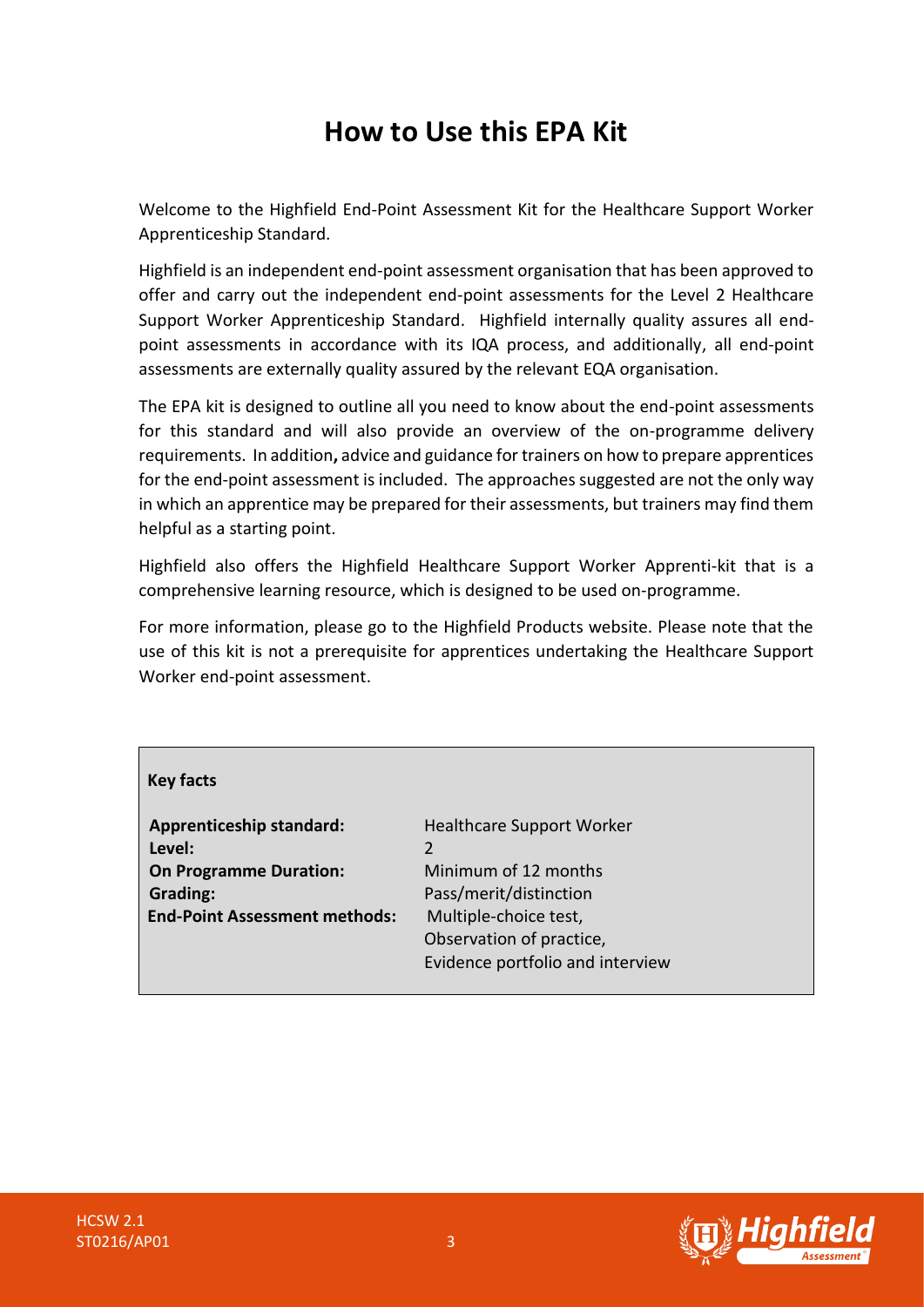## **In this kit, you will find:**

- an overview of the standard and any on-programme requirements
- a section focused on delivery, where the standard and assessment criteria are presented in a suggested format that is suitable for delivery
- guidance on how to prepare the apprentice for gateway
- detailed information on which part of the standard is assessed by which assessment method
- suggestions on how to prepare the apprentice for each part of the end-point assessment
- a section focused on the end-point assessment method where the assessment criteria are presented in a format suitable for carrying out 'mock' assessments

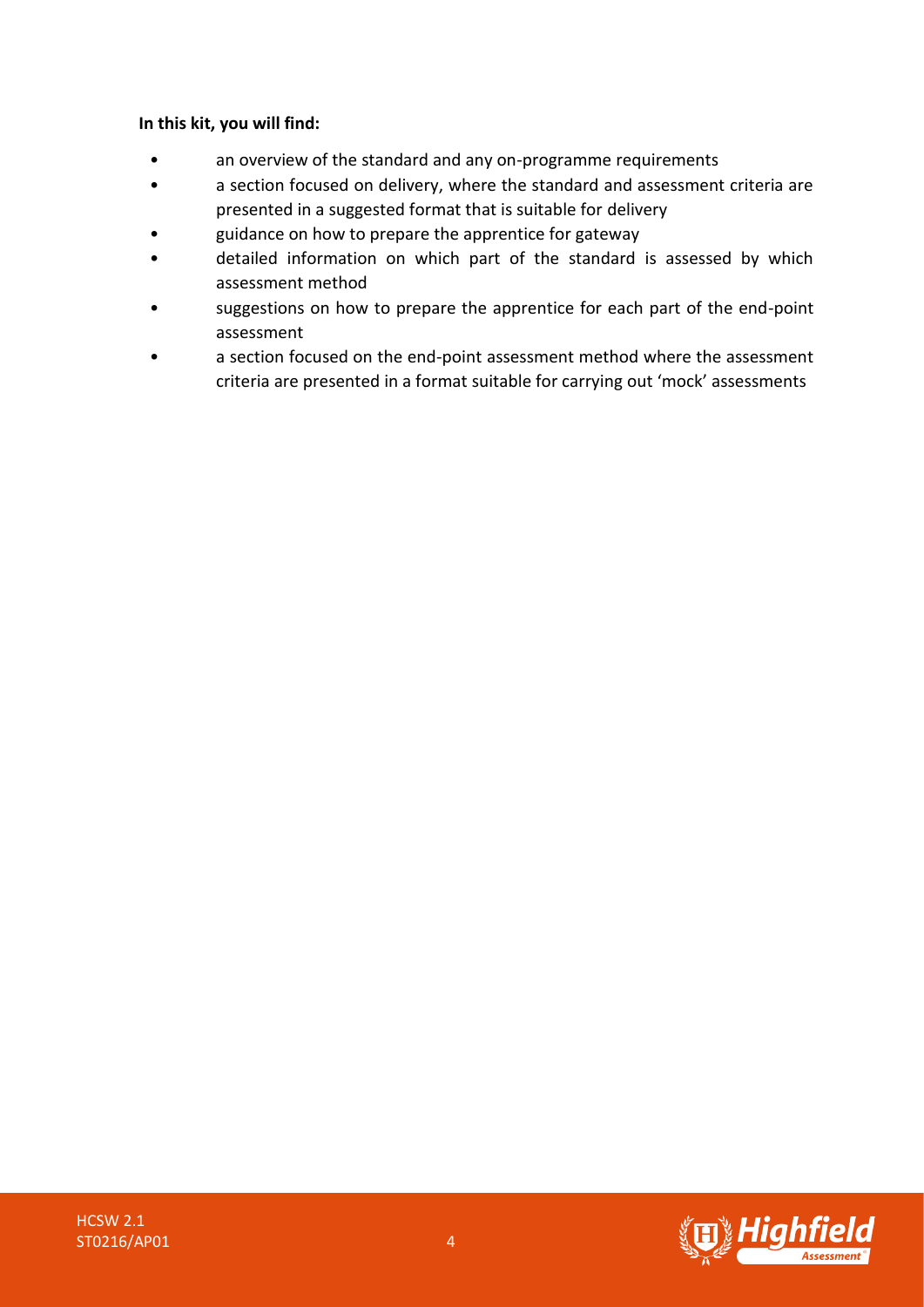## **Introduction**

## <span id="page-4-0"></span>**Standard overview**

Healthcare support workers (HCSWs) work as part of a team providing high-quality and compassionate care to individuals. HCSWs carry out well-defined routine clinical duties like monitoring an individual's conditions (by checking things like blood pressure, temperature or weight), checking on their overall progress, comfort and wellbeing. Depending on where the HCSWs work, they may also help them to eat, drink, wash, dress or go to the toilet. HCSWs will prepare individuals for healthcare activities carried out by other members of the healthcare team, looking after them before, during and/or after those activities in line with their care plan. HCSW's will also carry out non-clinical duties and, depending on where they work, this could include things like keeping records, making beds, tidying up their work area, returning or cleaning the equipment used during a clinical activity. HCSWs will be able to address straightforward problems in their day-to-day work, reporting concerns and changes to the appropriate person in a timely manner. HCSWs work in a range of healthcare settings and their team may include workers from both health and social care. HCSWs will report to a registered healthcare practitioner who will directly or indirectly supervise their work.

## **On-programme requirements**

Apprentices typically take 12 months to complete this apprenticeship and although learning, development and on-programme assessment are flexible, and the process is not prescribed, the following is the recommended baseline expectation for an apprentice to achieve full competence in line with the Healthcare Support Worker Apprenticeship Standard.

The on-programme assessment approach will be agreed between the training provider and employer. The assessment will give an ongoing indication of an apprentice's performance against the final outcomes defined in the standard. The training provider will need to prepare the apprentice for the end-point assessment, including preparation for the multiple-choice test, observation of practice, evidence portfolio and interview.

The training programme leading to end-point assessment should cover the breadth and depth of the standard using suggested on-programme assessment methods that integrate the knowledge, skills and behaviour components, and which ensure that the apprentice is sufficiently prepared to undertake the end-point assessment. Training, development and on-going review activities should include:

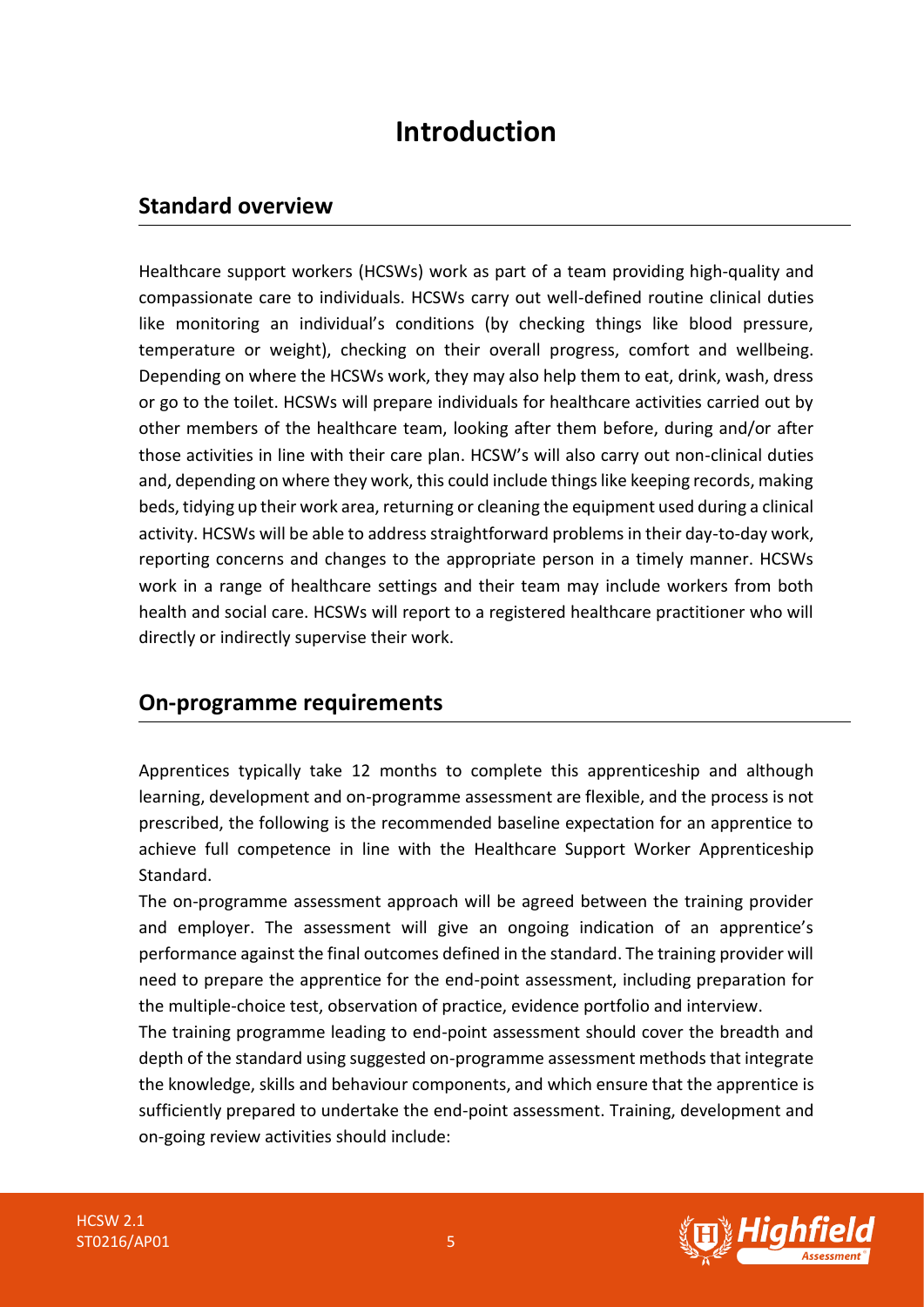- induction which is specific to their workplace and at a minimum meets the 15 standards required by the Care Quality Commission (as set out in the Care Certificate)
- achievement of level 1 English and maths
- attempting level 2 English and maths
- any qualifications specified by the employer
- completion of a portfolio through which the apprentice gathers evidence of their progress
- study days and training courses
- mentoring/buddy support
- regular performance reviews undertaken by the employer
- structured one to one reviews of their progress with their employer and/or training provider

Throughout the period of learning and development, and at least every 2 months, the apprentice should meet with the on-programme assessor to record their progress against the standard. At these reviews, evidence should be discussed and recorded by the apprentice. The maintenance of an on-programme record is important to support the apprentice, on-programme assessor and employer in monitoring the progress of learning and development and to determine when the apprentice has achieved full competence in their job role and is therefore ready for end-point assessment.

## **Evidence Portfolio**

The evidence portfolio is one aspect of the 'evidence portfolio and interview' assessment component. The evidence portfolio is assessed by the end-point assessor prior to the interview. It is important to note that the evidence portfolio and interview are assessed holistically (assessment of the evidence portfolio will contribute to the overall final grade awarded for the portfolio and interview assessment method). More information relating to the interview can be found within the 'assessing the evidence portfolio and interview' section below.

The evidence portfolio consists of at least 1 direct observation as its main source of evidence and includes at least 2 reflective accounts which demonstrate the apprentices learning and application of skills, values and behaviours and their ability to relate concepts and theories to practice. The apprentice may include other types/sources of evidence in their portfolio (required to achieve a distinction). Apprentices should be confident that their portfolio contains all required sources of evidence and reflective accounts (guidance provided below) and is clearly mapped to the standard in order for it to be assessed by the end-point assessor prior to the interview. The reflective accounts **must** be written in the final 3 months of the apprenticeship prior to gateway. Other supporting evidence submitted, including the direct observation, can be utilised from



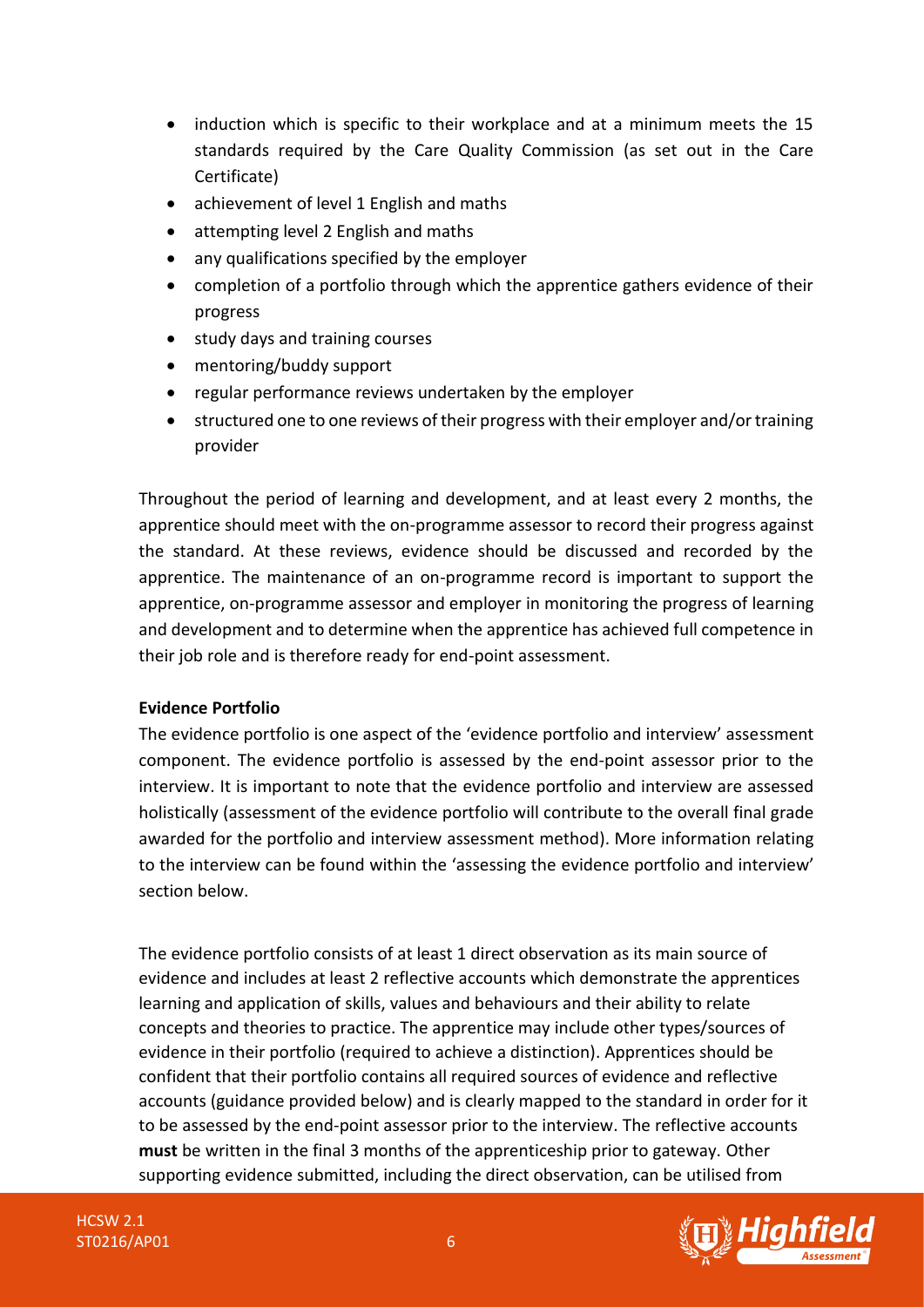any point of the on-programme learning. Both form the portfolio and this must be collated in the final 3 months of the apprenticeship prior to gateway. The highest-quality evidence is most likely to be generated towards the end of the on-programme period.

Apprentices should be confident that their portfolio contains reflective accounts and direct observation that include the requirements outlined below which will be assessed by the end-point assessor prior to the interview.

## **What is included in the portfolio?**

Below is a list of standard areas that the apprentice should include in the portfolio. For apprentices that do not evidence the full range of skills, values and behaviours for the portfolio, assessors will plan to ask the apprentice questions that are likely to give the apprentice the opportunity to provide further evidence for these areas during the interview. The final decision on this component is then a holistic judgement made by the assessor.

The following areas of the standard must be covered:

- Communication
- Health interventions
- Dementia, cognitive issues, mental health
- Basic life support
- Physiological measurements
- Personal and people development
- Health, safety and security
- Infection, prevention and control
- Moving and handling
- Be caring
- Be compassionate
- Be honest
- Be conscientious
- Be committed
- Treating people with dignity, respecting individual's diversity, beliefs, culture, values, needs, privacy and preferences
- Show respect and empathy for those you work with
- Have the courage to challenge areas of concern and work to best practice
- Being adaptable, reliable and consistent
- Showing discretion towards others
- Show self-awareness
- Show resilience



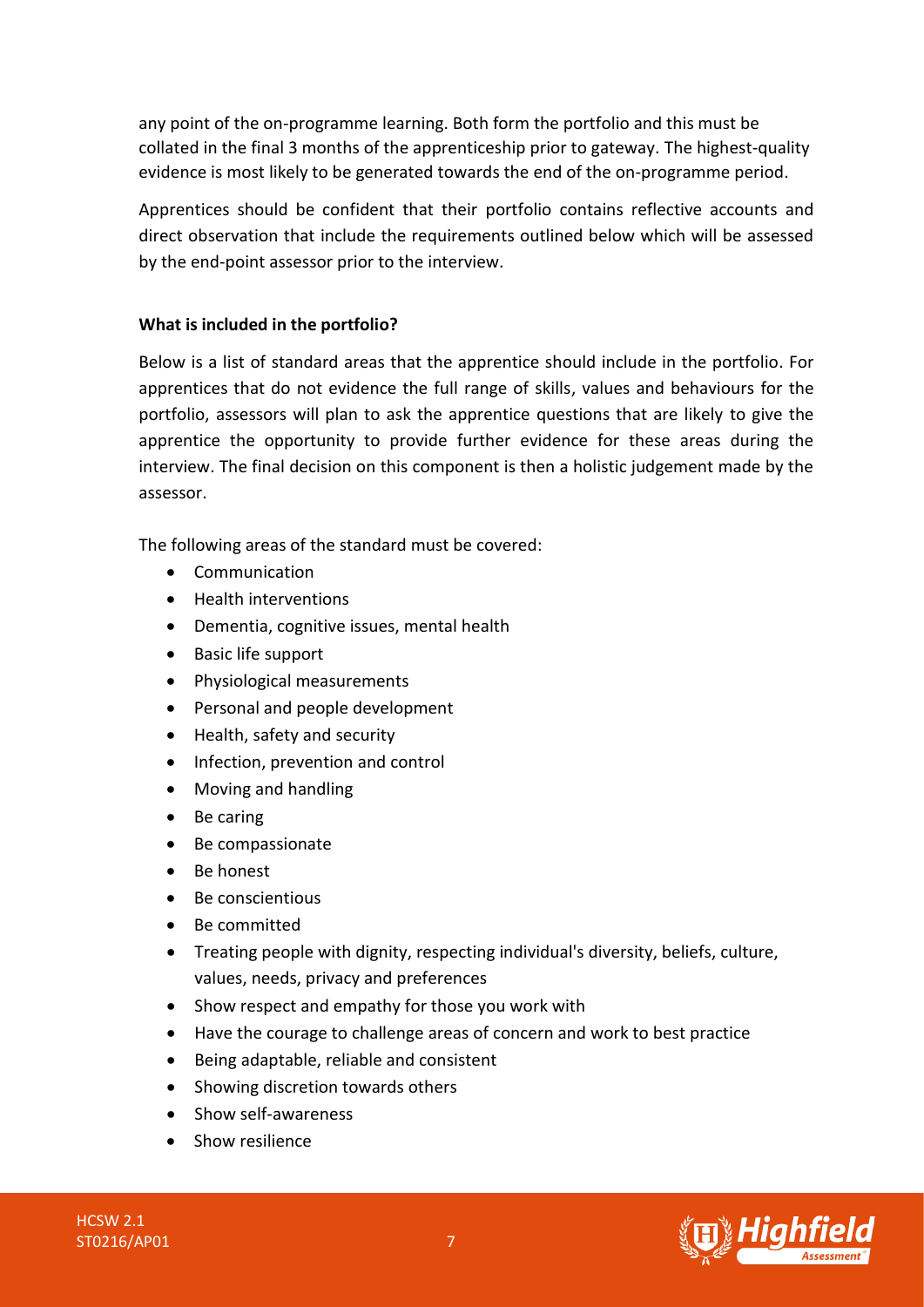The portfolio **must** include:

- **at least 1 direct observation** in the workplace as the primary source of evidence. Observations should be undertaken by the on-programme assessor and/or employer and/or expert witnesses (direct observation record template provided in on the Highfield Assessment website)
- **at least 2 reflective accounts** completed by the apprentice that demonstrate their learning and application of selected skills development, as well as their approach to the workplace i.e. values (being caring and compassionate, honest, conscientious and committed) and behaviours (resilience must be included) (reflection template provided on the Highfield Assessment website).

## **Further guidance and requirements for producing the evidence portfolio**

- The reflective accounts **must** demonstrate the ability to relate concepts and theories to current and future practice (required to pass)
	- $\circ$  Concepts and theories could be from evidence-based practice, journal articles, Nursing and Midwifery Council research, Health and Care Professions Council, NICE research and recommendations, NHS Guidelines, etc.
	- $\circ$  Reference to concepts and theories should be used to support reflections and assist with identifying the principles that underpin practice.
- The reflective accounts are recommended to include a brief introduction, main body (relating concepts and theories to current and future practice) and brief conclusion within each section.
- The portfolio may include other sources of evidence (**a minimum of 2 to achieve a distinction**) for example, structured performance reviews between employer and apprentice, feedback from line manager, direct reports and peer observations, personal development planning, project plans/other work plans, data analysis activities, case studies, team meeting minutes, evidence of study days and training courses attended, evidence of mentoring or buddy support, testimonies from individuals who use services and/or their carers, etc.
- The portfolio **must** be mapped fully and clearly to the standard using the portfolio matrix sheet.
- The portfolio **must** be accompanied by a **Portfolio Matrix sheet**. It is available to download from the Highfield Assessment website and should be used to map the apprentice's portfolio of evidence to the Healthcare Support Workers standards and accompany the portfolio when submitted to Highfield Assessment.
- The portfolio **must** be made available at Gateway. Written submissions may be provided to Highfield in any approved format (listed on the matrix sheet) and uploaded to the apprentice's Dropbox folder.

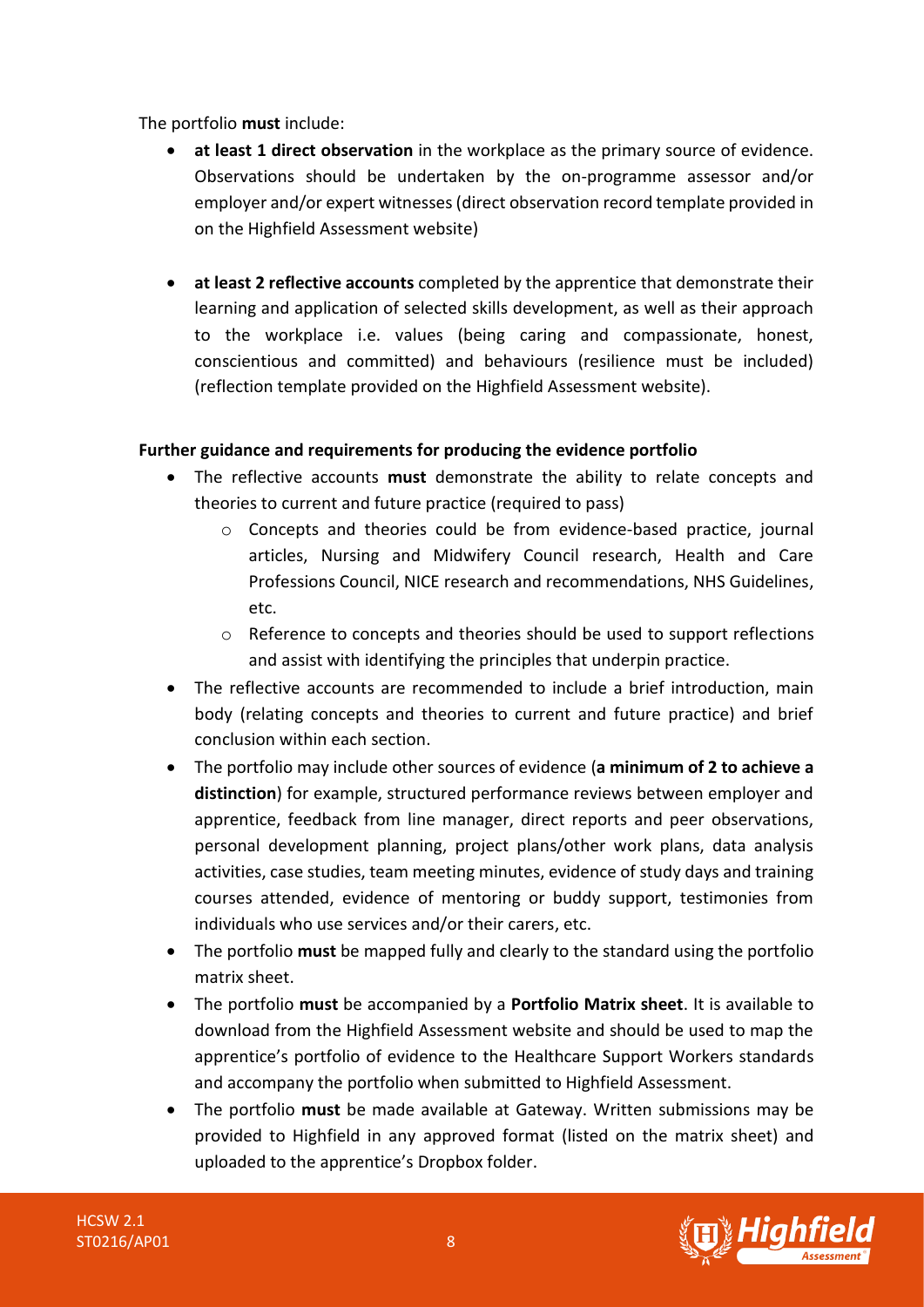## **Mapping to skills, values and behaviours**

Highfield provides the following examples of 2 different ways to produce reflections and map them to the standard. Please use these as a guide.

| <b>Example 1</b><br>During a night shift, I was supporting an individual who has an<br>end of their life care plan in place. The patient's pain was being<br>managed by intravenous medication. When undertaking routine<br>checks during my shift, I could see that his facial expression                                                                                                                                                                                                                                                                                                                                                                                                                                                                                                                                                                                                                                                                                                                                                                                                                                                                                                                                               | (EPI2.2)  |
|------------------------------------------------------------------------------------------------------------------------------------------------------------------------------------------------------------------------------------------------------------------------------------------------------------------------------------------------------------------------------------------------------------------------------------------------------------------------------------------------------------------------------------------------------------------------------------------------------------------------------------------------------------------------------------------------------------------------------------------------------------------------------------------------------------------------------------------------------------------------------------------------------------------------------------------------------------------------------------------------------------------------------------------------------------------------------------------------------------------------------------------------------------------------------------------------------------------------------------------|-----------|
| seemed distressed, his body language was tense and<br>uncomfortable, I thought that he was perhaps showing signs of<br>increased pain. I immediately reported my concerns to the<br>manager on duty and the nurse-in-charge was asked to review<br>the patient's pain medication. I was asked to support the nurse<br>with this task. I made sure that I knew which communication<br>method to use to support the patient by firstly checking their care                                                                                                                                                                                                                                                                                                                                                                                                                                                                                                                                                                                                                                                                                                                                                                                 | (EPI2.7)  |
| plan. The individual wasn't able to communicate verbally but was<br>able to understand my verbal communication and could nod or<br>shake his head in response to my questions. I washed my<br>hand's in preparation to support the patient and asked for the<br>patient's consent to undertake his temperature, pulse, breathing<br>rate and blood pressure. He nodded and therefore I used a<br>thermometer to take the patient's temperature.                                                                                                                                                                                                                                                                                                                                                                                                                                                                                                                                                                                                                                                                                                                                                                                          | (EPI2.12) |
| <b>Example 2</b><br>During a night shift, I was supporting an individual who has an<br>end of their life care plan in place. The patient's pain was being<br>managed by intravenous medication. When undertaking routine<br>checks during my shift, I could see that his facial expression<br>seemed distressed, his body language was tense and<br>uncomfortable, I thought that he was perhaps showing signs of<br>increased pain (EPI2.2). I immediately reported my concerns to<br>the manager on duty and the nurse-in-charge was asked to<br>review the patient's pain medication (EPI2.7). I was asked to<br>support the nurse with this task. I made sure that I knew which<br>communication method to use to support the patient by firstly<br>checking their care plan. The individual wasn't able to<br>communicate verbally but was able to understand my verbal<br>communication and could nod or shake his head in response to<br>my questions. I washed my hand's in preparation to support the<br>patient and asked for the patient's consent to undertake his<br>temperature, pulse, breathing rate and blood pressure. He<br>nodded and therefore I used a thermometer to take the patient's<br>temperature (EPI2.12). |           |

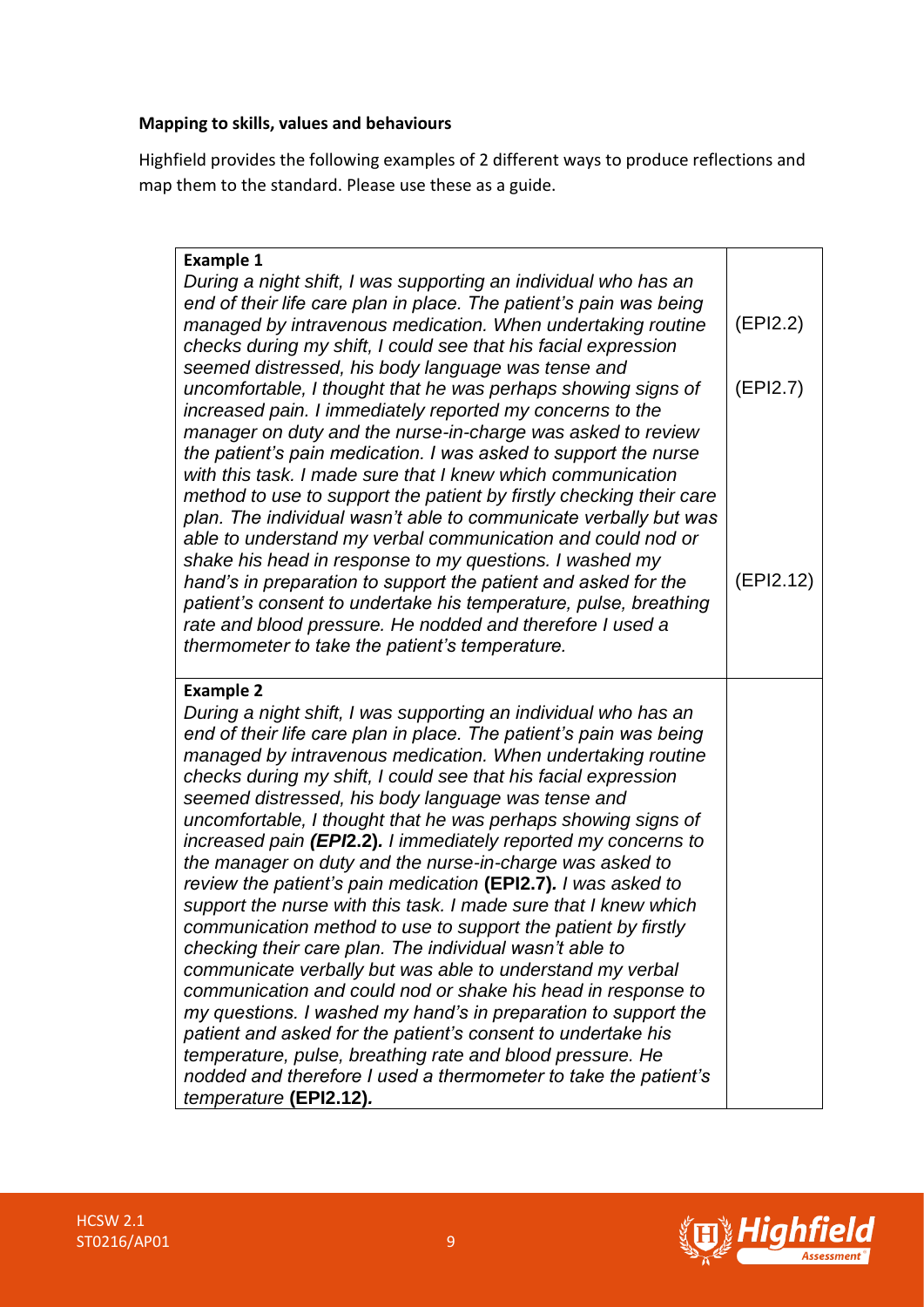## **Readiness for end-point assessment**

In order for an apprentice to be ready for the end-point assessments:

- the apprentice must meet the 15 standards required by the Care Quality Commission (as set out in the Care Certificate).
- the apprentice must have completed Level 1 maths and English (before going forward for end-point assessment the apprentice must have attempted Level 2 maths and English).
- the apprentice must have completed an evidence portfolio. The reflective accounts **must** be written in the final 3 months of the apprenticeship prior to gateway. Other supporting evidence submitted, including the direct observation, can be utilised from any point of the on-programme learning. The highest quality of evidence is most likely to be generated towards the end of the on-programme period.
- the line manager (employer) must be confident that the apprentice has developed all the knowledge, skills and behaviours defined in the apprenticeship standard and that the apprentice is competent in performing their role. To ensure this, the apprentice must attend a formal meeting with their employer to complete the gateway readiness report.
- the apprentice and the employer should then engage with Highfield to agree a plan and schedule for each assessment activity to ensure all components can be completed within the assessment window. The assessment plan does not specify an assessment window for this standard. Highfield suggests a 3-month assessment window that starts from the attempt of the first activity. Further information about the gateway process is covered later in this kit.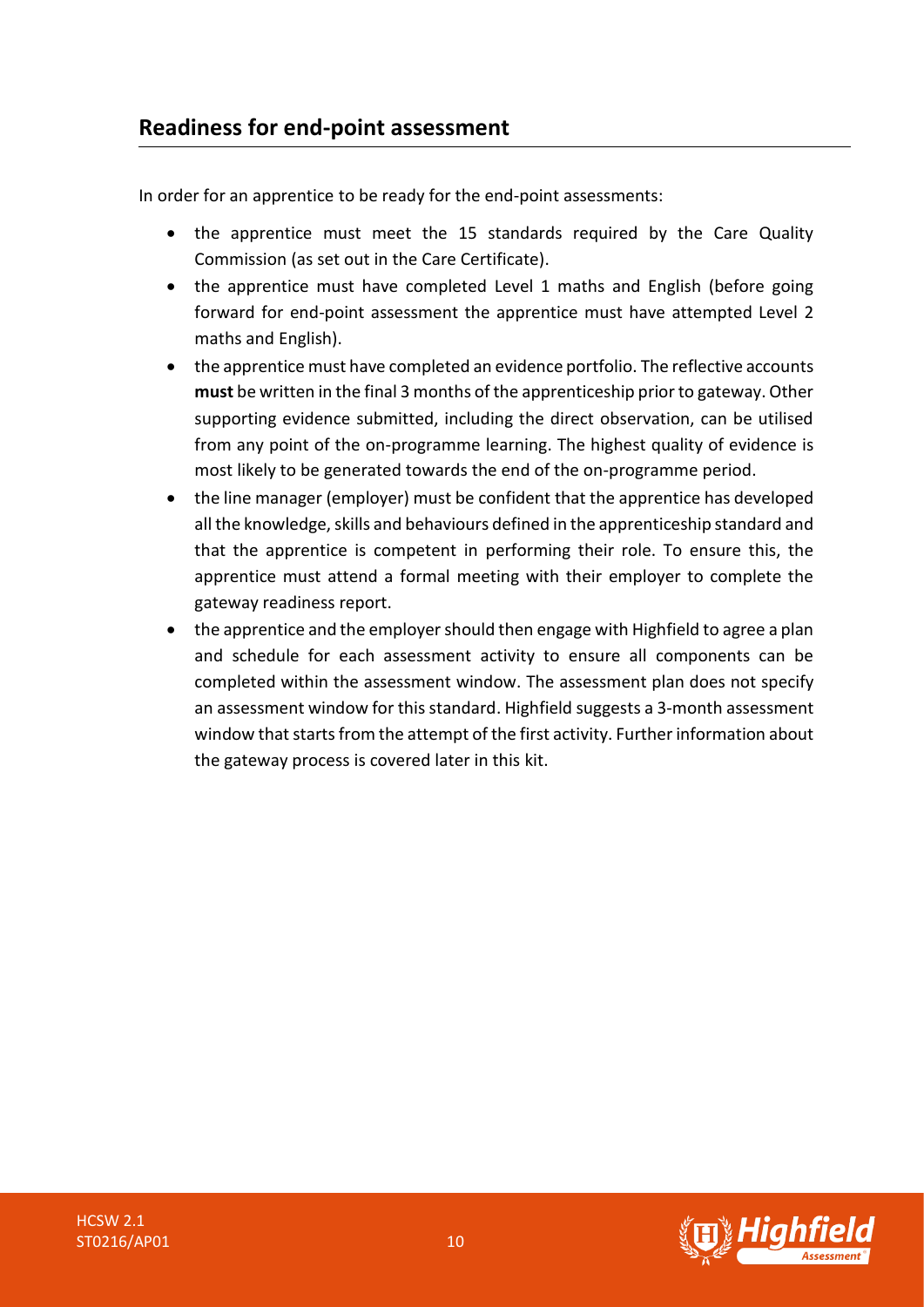## **Order of end-point assessments**

The evidence portfolio and interview must follow the practical observation, so that the apprentice can carry over assessment to the interview if required:

- Multiple-choice test (60 minutes)
- Practical observation (90 minutes, recommended maximum of 120 minutes)
- Evidence portfolio and interview (maximum 60 minutes)

For final certification, the apprentice must have passed all components of the end-point assessment.

[Click here to return to contents](#page-0-0)

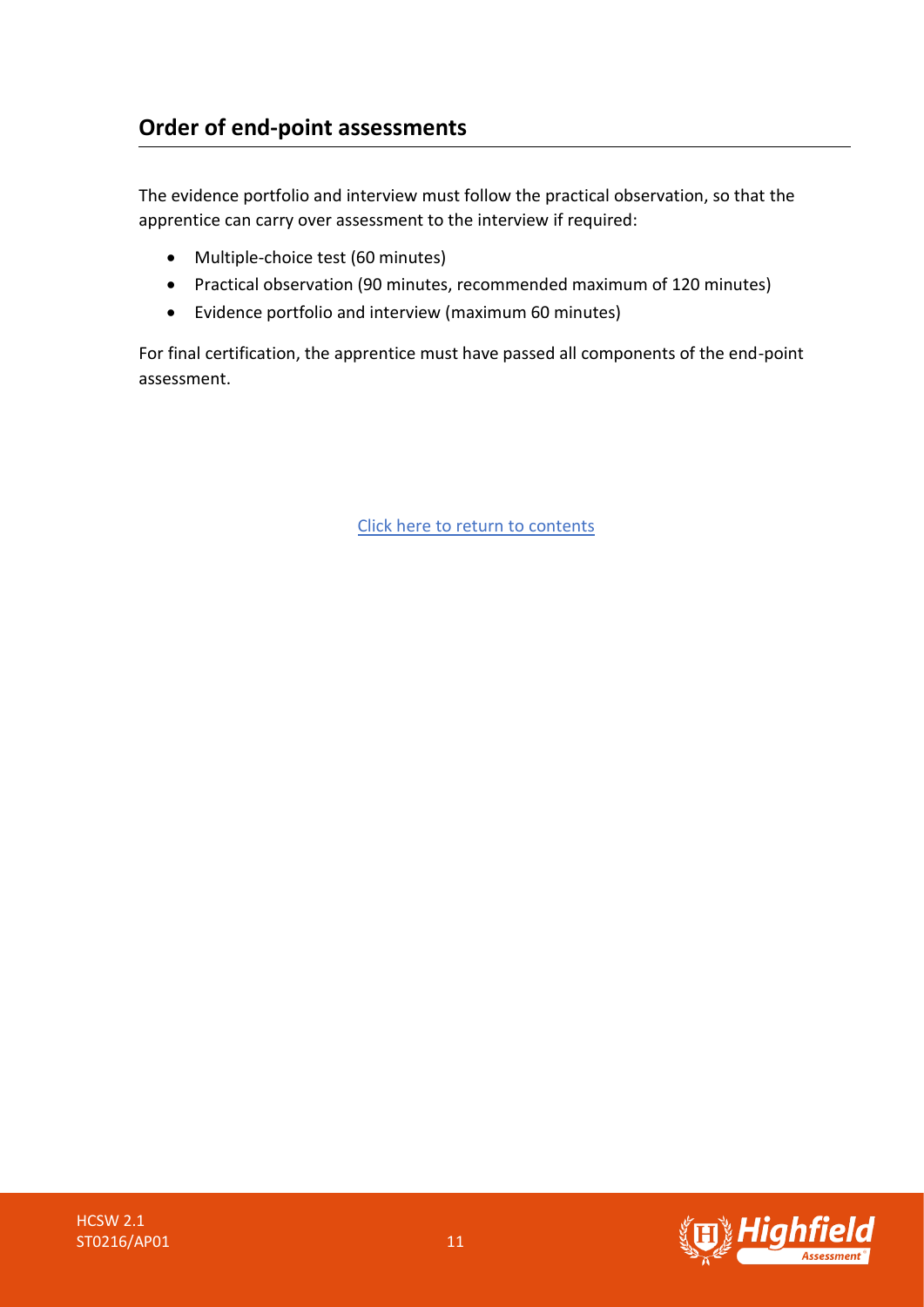## **The Highfield Approach**

<span id="page-11-0"></span>This section describes the approach Highfield has adopted in the development of this endpoint assessment in terms of its interpretation of the requirements of the end-point assessment plan and other relevant documents.

## **Documents used in developing this end-point assessment**

Standard (ST0216)

[Healthcare support worker / Institute for Apprenticeships and Technical Education](https://www.instituteforapprenticeships.org/apprenticeship-standards/healthcare-support-worker-v1-0)

End-point assessment plan (ST0216/AP01)

[healthcare\\_support\\_worker\\_assessment.pdf \(instituteforapprenticeships.org\)](https://www.instituteforapprenticeships.org/media/1385/healthcare_support_worker_assessment.pdf)

## **Specific considerations**

In order to develop valid assessments, and to avoid assessing learners more than once for any part of the standard, Highfield has interpreted the requirements of the Healthcare Worker assessment plan as follows:

- all knowledge parts of the standard are assessed via the multiple-choice test
- skills, values and behaviours within the standard are assessed through the observation of practice, evidence portfolio and interview

The indicative assessment criteria have been created by Highfield Assessment and are provided to support learners in preparation for their multiple-choice test. This is provided as further guidance to support the apprentice in preparation for end-point assessment.

## Observation of Practice

The assessment plan states that the observation of practice lasts a minimum of 90 minutes and therefore Highfield Assessment has provided a recommended maximum of 120 minutes for the observation of practice. This is recommended to ensure a consistent and fair approach to the assessment of apprentices.

Highfield has suggested that during the observation of practice simulation may be required to ensure all emboldened criteria can be covered. Assessment criteria that may require simulation are listed in 'Assessing the Practical Observation'.

## **Evidence Portfolio and Interview**

The evidence portfolio and interview assessment method does not assess knowledge, as this is assessed by the multiple-choice test. Consequently, during the interview, the Independent End-Point Assessor will not review the test result in order to select the areas they wish to explore with the apprentice.

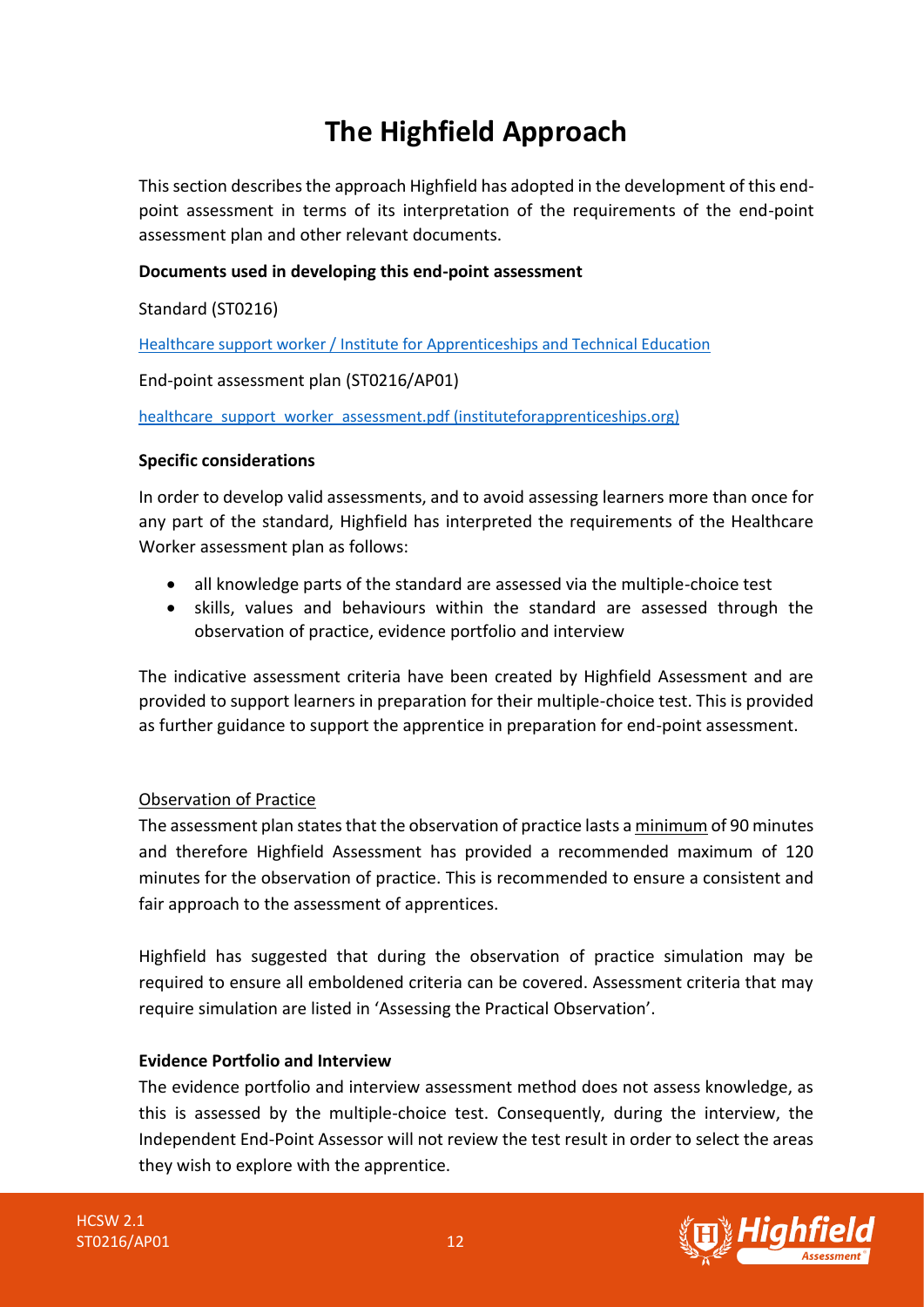The pass criteria for this component are taken from the criteria outlined on page 9-10 of the assessment plan. The grading paragraphs on page 9-10 of the assessment plan have been used to write a set of pass, merit and distinction criteria. This is to provide clear information on what is expected of apprentices to achieve higher than a pass grade for the evidence portfolio and interview.

[Click here to return to contents](#page-0-0)

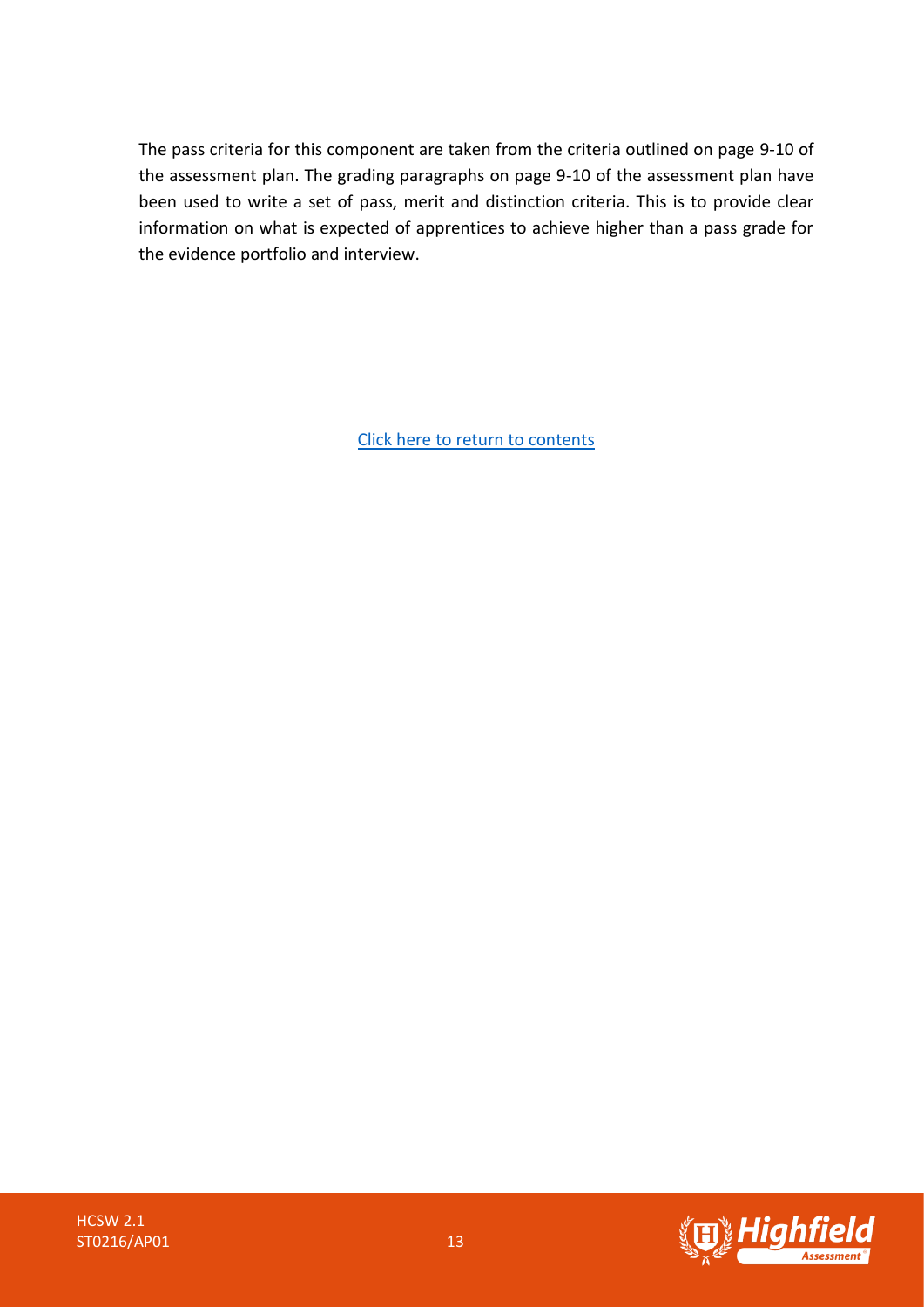## **Gateway**

## <span id="page-13-0"></span>**How to prepare for gateway**

After apprentices have completed their on-programme learning, they should be ready to pass through 'gateway' to their end-point assessment.

Gateway is a meeting that should be arranged between the apprentice, their employer and training provider to determine that the apprentice is ready to undertake their endpoint assessment. The apprentice should prepare for this meeting by bringing along workbased evidence, including:

- customer feedback
- recordings
- manager statements
- witness statements

As well as evidence from others, such as:

- mid and end-of-year performance reviews
- feedback to show how they have met the apprenticeship standards while onprogramme

In advance of gateway, apprentices will need to have:

- achieved level 1 English
- achieved level 1 maths
- attempted Level 2 maths
- attempted Level 2 English
- meet the 15 standards required by the Care Quality Commission (as set out in the Care Certificate)
- have completed an evidence portfolio

Therefore, apprentices should be advised by employers and providers to gather this evidence and undertake any qualifications during their on-programme training. It is recommended that employers and providers complete regular checks and reviews of this evidence to ensure the apprentice is progressing and achieving the standards before the formal gateway meeting is arranged.

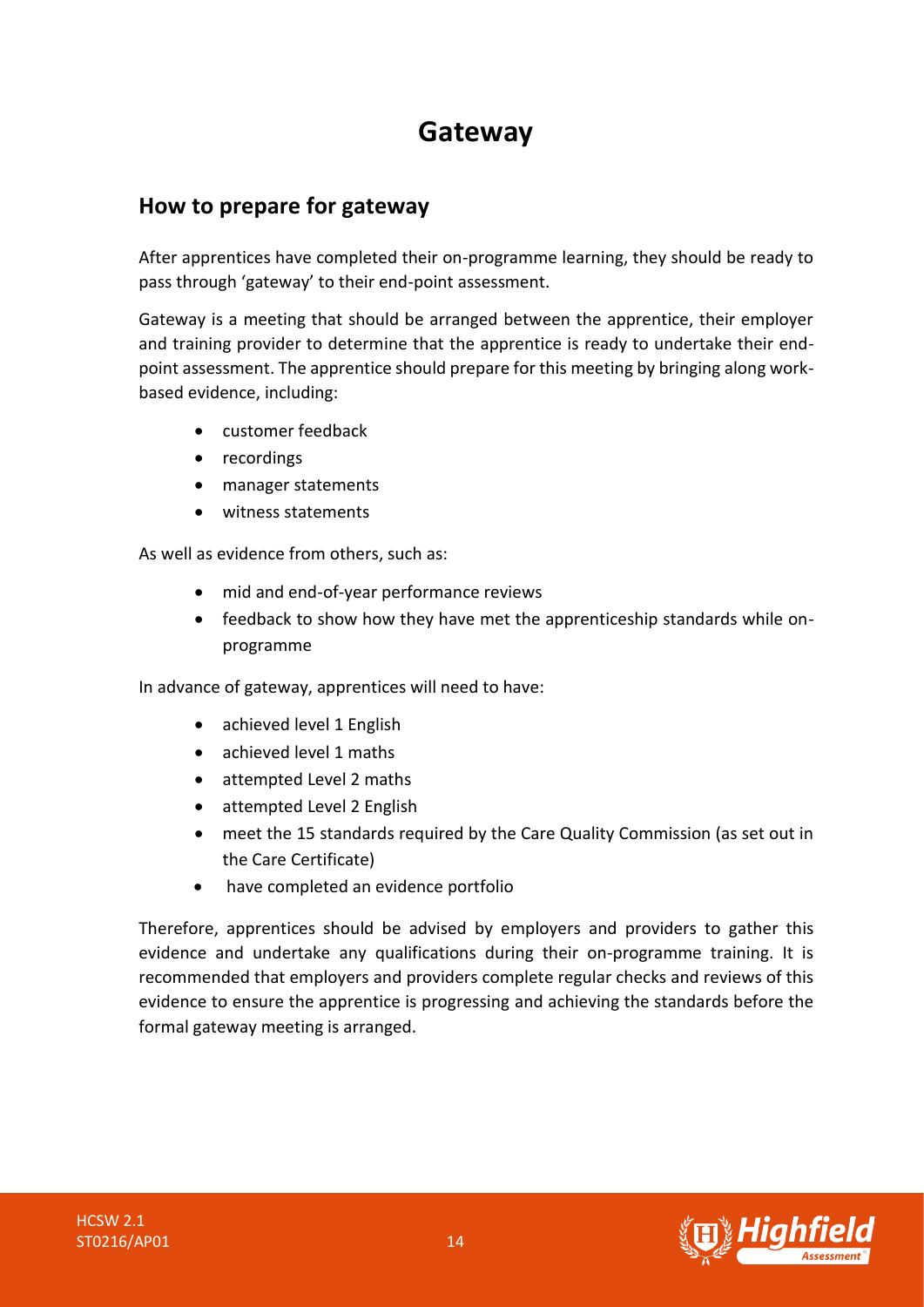## **The gateway meeting**

The gateway meeting should last around an hour and must be completed on or after the apprenticeship on-programme end date. It should be attended by the apprentice and the relevant people who have worked with the apprentice on-programme, such as the line manager/employer or mentor, the on-programme trainer/training provider and/or a senior manager (as appropriate to the business).

During the meeting, the apprentice, employer and training provider will discuss the apprentice's progress to date and confirm if the apprentice has met the full criteria of the apprenticeship standard during their on-programme training. The **Gateway Readiness Report** should be used to log the outcomes of the meeting and agreed by all 3 parties. This report is available to download from the Highfield Assessment website.

The report should then be submitted to Highfield to initiate the end-point assessment process. If you require any support completing the Gateway Readiness Report, please contact your Employer Engagement Manager at Highfield Assessment.

**Please note:** a copy of the standard should be available to all attendees during the gateway meeting.

## **Reasonable adjustments and special considerations**

Highfield Assessment has measures in place for apprentices who require additional support. Please refer to the Highfield Assessment Reasonable Adjustments Policy for further information/guidance.

#### **ID requirements**

Highfield Assessment will need to ensure that the person undertaking an assessment is indeed the person they are claiming to be. All employers are therefore required to ensure that each apprentice has their identification with them on the day of the assessment so the end-point assessor can check.

Highfield Assessment will accept the following as proof of an apprentice's identity:

- a valid passport (any nationality)
- a signed UK photocard driving licence
- a valid warrant card issued by HM forces or the police
- another photographic ID card, e.g. employee ID card, travel card, etc.

[Click here to return to contents](#page-0-0)

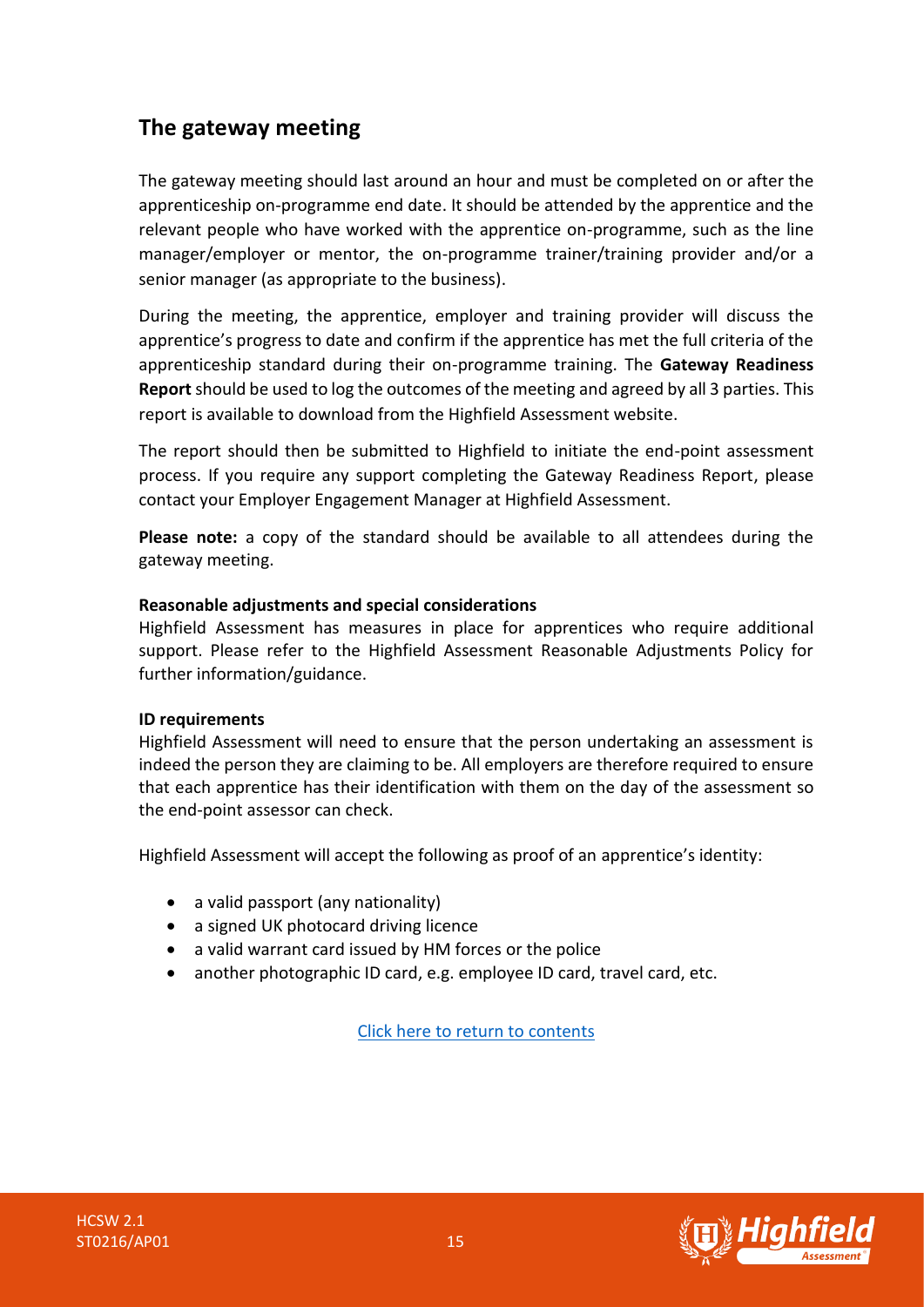## **The Healthcare Support Worker Apprenticeship Standard**

The following pages contain the healthcare support worker apprenticeship standard and the assessment criteria in a format that is suitable for delivery.

<span id="page-15-0"></span>

| <b>Communication</b>                                                                                                                                                                                                                              |                                                                                                                                                                                                                                                                                                                                                                                                                                                                                                                                                                        |
|---------------------------------------------------------------------------------------------------------------------------------------------------------------------------------------------------------------------------------------------------|------------------------------------------------------------------------------------------------------------------------------------------------------------------------------------------------------------------------------------------------------------------------------------------------------------------------------------------------------------------------------------------------------------------------------------------------------------------------------------------------------------------------------------------------------------------------|
| <b>Multiple Choice Test</b>                                                                                                                                                                                                                       |                                                                                                                                                                                                                                                                                                                                                                                                                                                                                                                                                                        |
| The apprentice will know and understand                                                                                                                                                                                                           | Indicative assessment criteria                                                                                                                                                                                                                                                                                                                                                                                                                                                                                                                                         |
| C1.1 Why it is important to communicate effectively at work<br>C1.2 How to communicate with individuals that have specific<br>language needs or wishes<br>C1.3 Ways to make yourself understood<br>C1.4 How to reduce problems with communication | Identify reasons why people communicate at work<br>$\bullet$<br>Explain how effective communication affects aspects of work in<br>$\bullet$<br>healthcare settings<br>Explain the benefits of observing an individual's reactions when<br>$\bullet$<br>communicating with them<br>Explain why it is important to find out an individual's specific<br>$\epsilon$<br>language needs or wishes<br>Describe methods to use when communicating with individuals<br>$\bullet$<br>who have specific language needs or wishes<br>Identify communication problems<br>$\bullet$ |
|                                                                                                                                                                                                                                                   | Describe ways to reduce communication problems and make<br>$\bullet$<br>yourself understood<br>Describe ways to check that communication has been understood<br>$\bullet$<br>Identify sources of information and support or services to enable<br>$\bullet$<br>more effective communication                                                                                                                                                                                                                                                                            |
| C2.1 Legislation, policies and local ways of working about<br>handling information                                                                                                                                                                | Identify reasons why people communicate at work<br>$\bullet$<br>Explain how effective communication affects aspects of work in<br>$\bullet$<br>healthcare settings                                                                                                                                                                                                                                                                                                                                                                                                     |

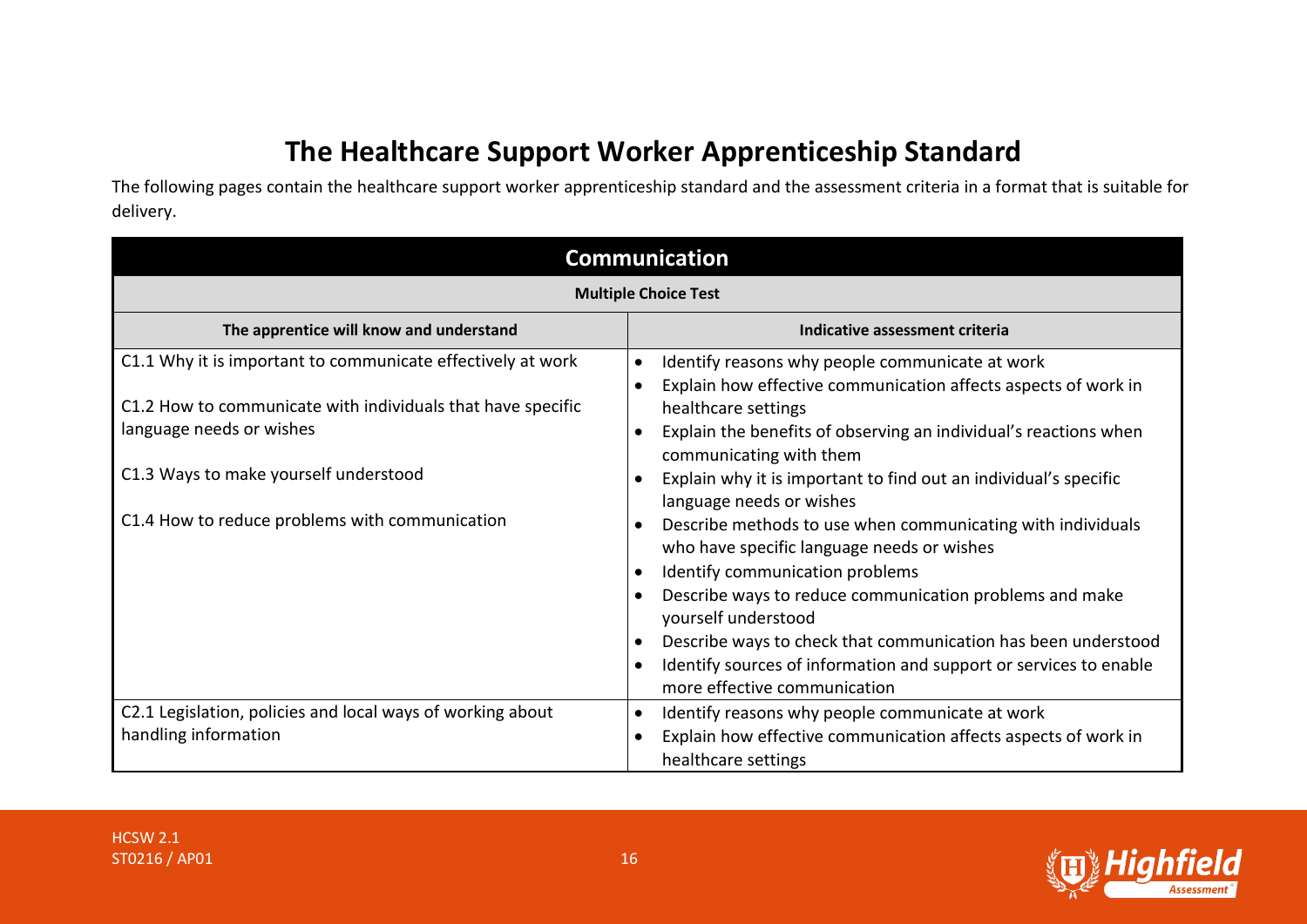| C2.2 How to keep information confidential<br>C2.3 Why it is important to record and store patient information                                                            | Explain the benefits of observing an individual's reactions when<br>communicating with them<br>Explain why it is important to find out an individual's specific<br>$\bullet$                                                                                                                                                                                                                                                                               |  |
|--------------------------------------------------------------------------------------------------------------------------------------------------------------------------|------------------------------------------------------------------------------------------------------------------------------------------------------------------------------------------------------------------------------------------------------------------------------------------------------------------------------------------------------------------------------------------------------------------------------------------------------------|--|
| securely and what to do if you think information is not secure                                                                                                           | language needs or wishes<br>Describe methods to use when communicating with individuals<br>$\bullet$<br>who have specific language needs or wishes<br>Identify communication problems<br>$\bullet$<br>Describe ways to reduce communication problems and make<br>yourself understood<br>Describe ways to check that communication has been understood<br>Identify sources of information and support or services to enable<br>more effective communication |  |
| <b>Observation of practice</b>                                                                                                                                           |                                                                                                                                                                                                                                                                                                                                                                                                                                                            |  |
| Pass assessment criteria                                                                                                                                                 |                                                                                                                                                                                                                                                                                                                                                                                                                                                            |  |
| OB1/OB1.2 Communicate effectively with individuals, their families, carers and healthcare practitioners using a range of techniques,<br>keeping information confidential |                                                                                                                                                                                                                                                                                                                                                                                                                                                            |  |
| OB2.1/OB2.2 Handle information (record, report and store information) related to individuals in line with local and national policies                                    |                                                                                                                                                                                                                                                                                                                                                                                                                                                            |  |
| <b>Evidence portfolio and interview</b>                                                                                                                                  |                                                                                                                                                                                                                                                                                                                                                                                                                                                            |  |
| Pass assessment criteria                                                                                                                                                 |                                                                                                                                                                                                                                                                                                                                                                                                                                                            |  |
| EPI1.1Communicate effectively with individuals, their families, carers and healthcare practitioners using a range of techniques, keeping<br>information confidential     |                                                                                                                                                                                                                                                                                                                                                                                                                                                            |  |
| EPI1.2 Handle information (record, report and store information) related to individuals in line with local and national policies                                         |                                                                                                                                                                                                                                                                                                                                                                                                                                                            |  |
| <b>Amplification and Guidance</b>                                                                                                                                        |                                                                                                                                                                                                                                                                                                                                                                                                                                                            |  |

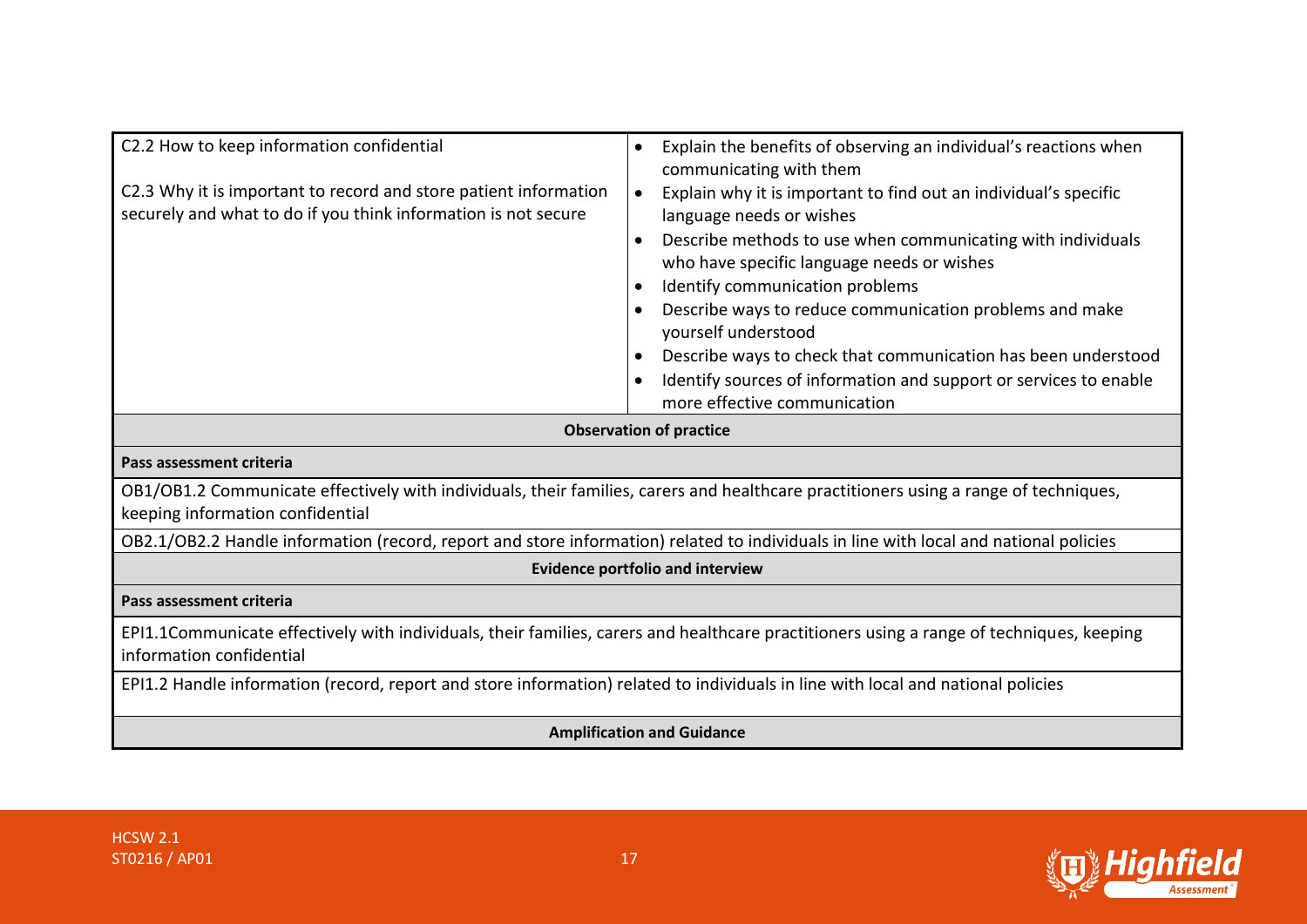### **Healthcare settings** may include:

- Hospitals
- Community clinics
- Health centres
- Individuals' homes
- Nursing/care homes
- Hospices
- Mental health settings
- GP surgeries

**Individuals** are those requiring care and support, may include patients, service users or clients

## **Legislation, policies and local ways of working** could include:

- General Data Protection Regulations
- Data Protection Act
- Health and Social Care Act
- Information Governance policy
- Health and Safety legislation
- Organisational policies and procedures
- Formally agreed guidance on how to carry out tasks in your workplace
- Less formally agreed ways of working
- Less formally documented by individual employers and the self-employed or formal policies

This list is not exhaustive

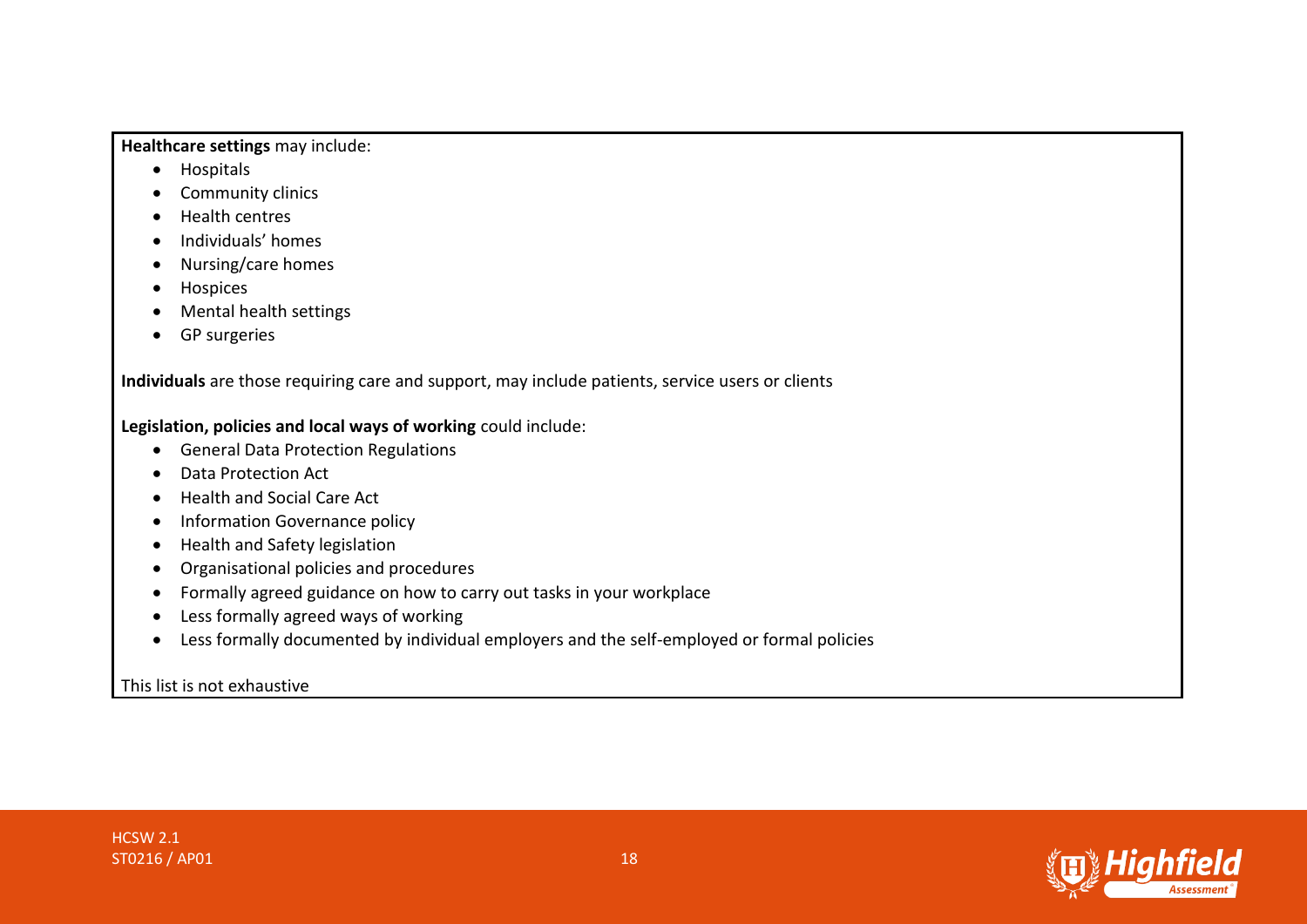| <b>Health Intervention</b>                                                                                   |                                                                                                                                                                                                                                                                                                      |
|--------------------------------------------------------------------------------------------------------------|------------------------------------------------------------------------------------------------------------------------------------------------------------------------------------------------------------------------------------------------------------------------------------------------------|
| <b>Multiple Choice Test</b>                                                                                  |                                                                                                                                                                                                                                                                                                      |
| The apprentice will know and understand                                                                      | Indicative assessment criteria                                                                                                                                                                                                                                                                       |
| HI1.1 How to do routine clinical tasks delegated from a registered<br>nurse or other healthcare professional | Describe how to do a range of routine clinical tasks<br>Explain the importance of staying within limits of own competence<br>and authority when performing routine clinical tasks                                                                                                                    |
| HI2.1 The signs and symptoms of a person who is experiencing<br>pain or discomfort                           | Describe causes of different types of pain or discomfort<br>$\bullet$<br>List the signs and symptoms of different types of pain or<br>discomfort                                                                                                                                                     |
| HI3.1 How to promote a person's physical health and wellbeing                                                | Explain how individual identity and self-esteem are linked with<br>$\bullet$<br>health, comfort and wellbeing<br>Describe attitudes and approaches that are likely to promote an<br>individual's health and well-being                                                                               |
| HI4.1 How to support a person's comfort and wellbeing                                                        | Describe methods of supporting a person's comfort and wellbeing<br>$\bullet$<br>Identify ways to contribute to an environment that promotes<br>health, comfort and wellbeing                                                                                                                         |
| HI5.1 The importance of hydration, nutrition and food safety                                                 | Explain the importance of hydration and nutrition in maintaining<br>$\bullet$<br>health and wellbeing<br>Explain the importance of food safety procedures, risk assessment,<br>safe handling and behaviour<br>Explain how to promote hydration, nutrition and food safety in a<br>healthcare setting |
| HI6.1 What the activities of daily living are and which ones you<br>are expected to support in your role     | Describe a range of activities of daily living relevant to healthcare<br>Describe how own role fits within supporting activities of daily<br>$\bullet$<br>living                                                                                                                                     |

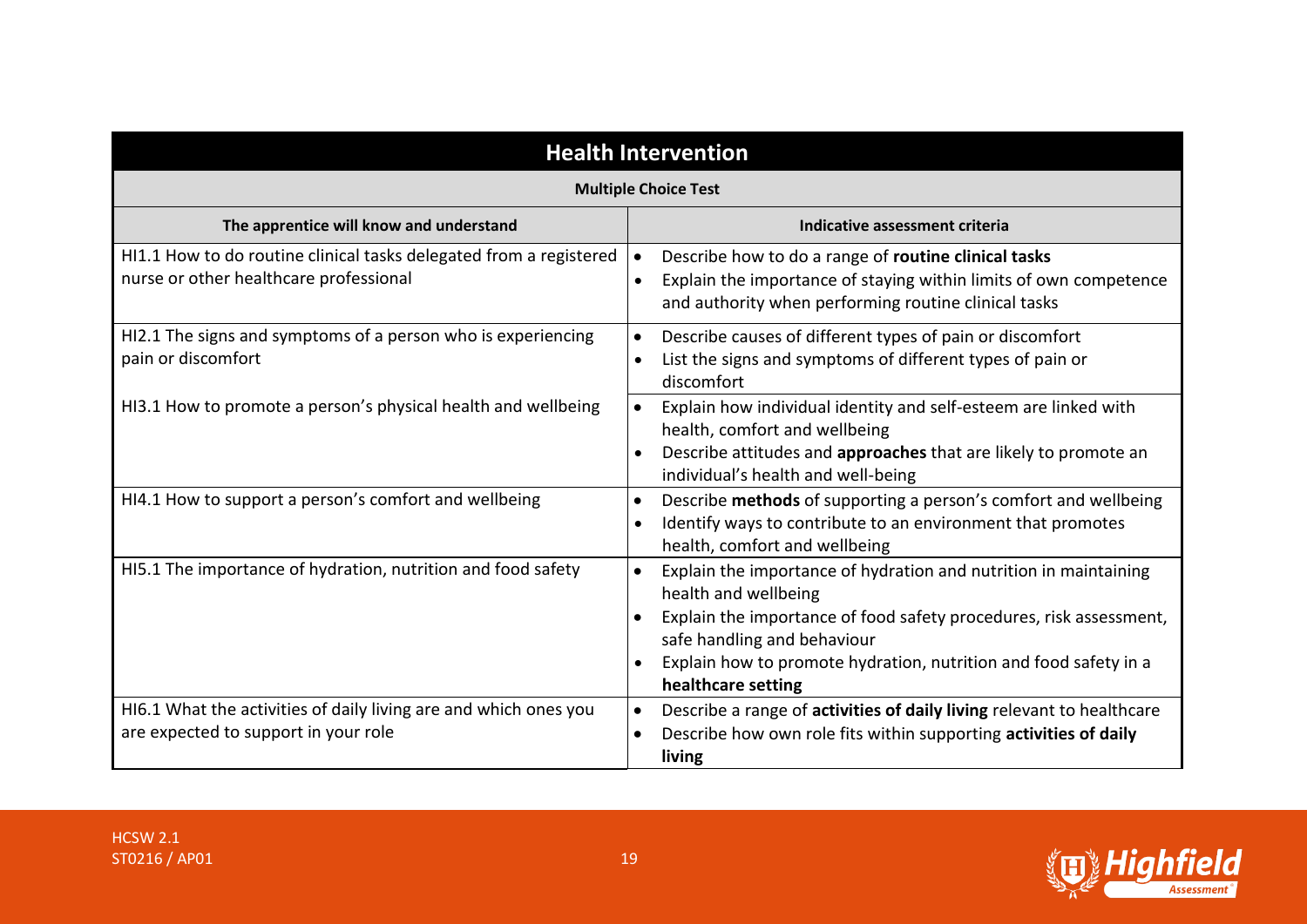| HI7.1 The signs of a person whose health and wellbeing is<br>deteriorating;<br>HI7.2 How to report changes and deterioration | Explain the importance of staying within limits of own competence<br>$\bullet$<br>and authority when supporting activities of daily living<br>Describe signs that may indicate a person's health or wellbeing are<br>$\bullet$<br>deteriorating<br>Explain the importance of recognising that deterioration in health<br>or wellbeing may occur without clear signs<br>Explain the process for reporting deterioration in health or<br>wellbeing |
|------------------------------------------------------------------------------------------------------------------------------|--------------------------------------------------------------------------------------------------------------------------------------------------------------------------------------------------------------------------------------------------------------------------------------------------------------------------------------------------------------------------------------------------------------------------------------------------|
|                                                                                                                              | <b>Evidence portfolio and interview</b>                                                                                                                                                                                                                                                                                                                                                                                                          |
| Pass assessment criteria                                                                                                     |                                                                                                                                                                                                                                                                                                                                                                                                                                                  |
| EPI2.1 Support individuals with long term conditions, frailty and end of life care                                           |                                                                                                                                                                                                                                                                                                                                                                                                                                                  |
| EPI2.2 Identify and respond to signs of pain or discomfort                                                                   |                                                                                                                                                                                                                                                                                                                                                                                                                                                  |
| EPI2.3 Promote physical health and wellbeing of individuals                                                                  |                                                                                                                                                                                                                                                                                                                                                                                                                                                  |
| EPI2.4 Assist with an individuals' overall comfort and wellbeing                                                             |                                                                                                                                                                                                                                                                                                                                                                                                                                                  |
| EPI2.5 Support individuals with activities of daily living                                                                   |                                                                                                                                                                                                                                                                                                                                                                                                                                                  |
| EPI2.6 Recognise deteriorations in health, long term conditions, physiological measurements, skin integrity                  |                                                                                                                                                                                                                                                                                                                                                                                                                                                  |
| EPI2.7 Report changes in physical and mental health needs                                                                    |                                                                                                                                                                                                                                                                                                                                                                                                                                                  |
| <b>Amplification and Guidance</b>                                                                                            |                                                                                                                                                                                                                                                                                                                                                                                                                                                  |
| Routine clinical tasks may include:<br>Checking blood pressure<br>Checking temperature<br>Checking weight, etc.              |                                                                                                                                                                                                                                                                                                                                                                                                                                                  |

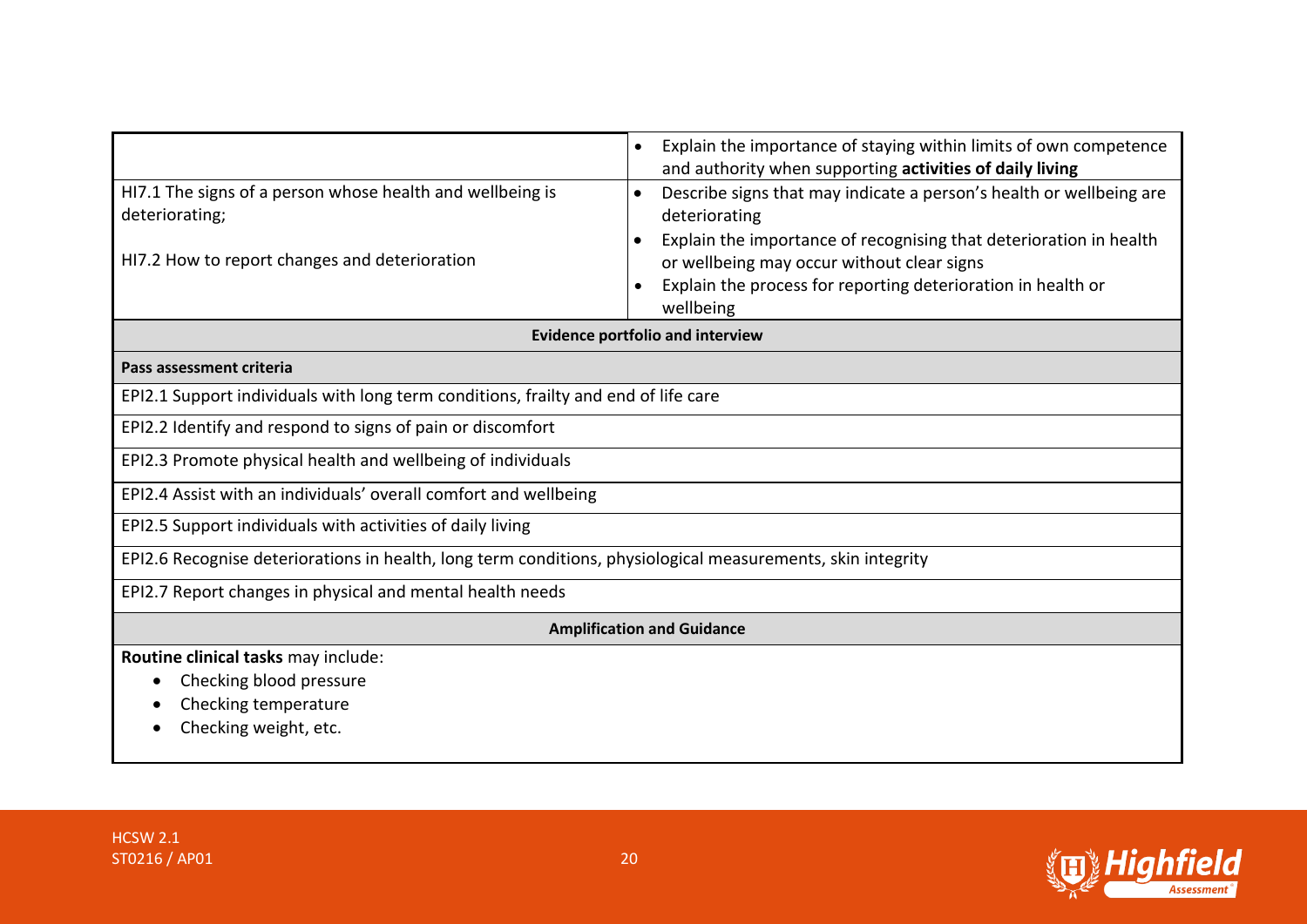#### **Approaches:**

- Treat a person as an individual and respect their decisions/wishes
- Enable an individual to participate in their care if they wish
- Gain consent prior to each procedure/activity
- Stay within the parameters of your professional boundaries

### **Methods:**

- Carry out routine clinical tasks under instruction from a senior colleague
- Only use regularly checked and calibrated equipment
- Follow policy and procedures
- Report findings back to your senior colleague/line manager/mentor

## **Healthcare settings** may include:

- Hospitals
- Community clinics
- Health centres
- Individuals' homes
- Nursing/care homes
- Hospices
- Mental health settings
- GP surgeries

## **Activities of daily living** may include:

- Feeding oneself
- Drinking
- Bathing/washing
- Toileting

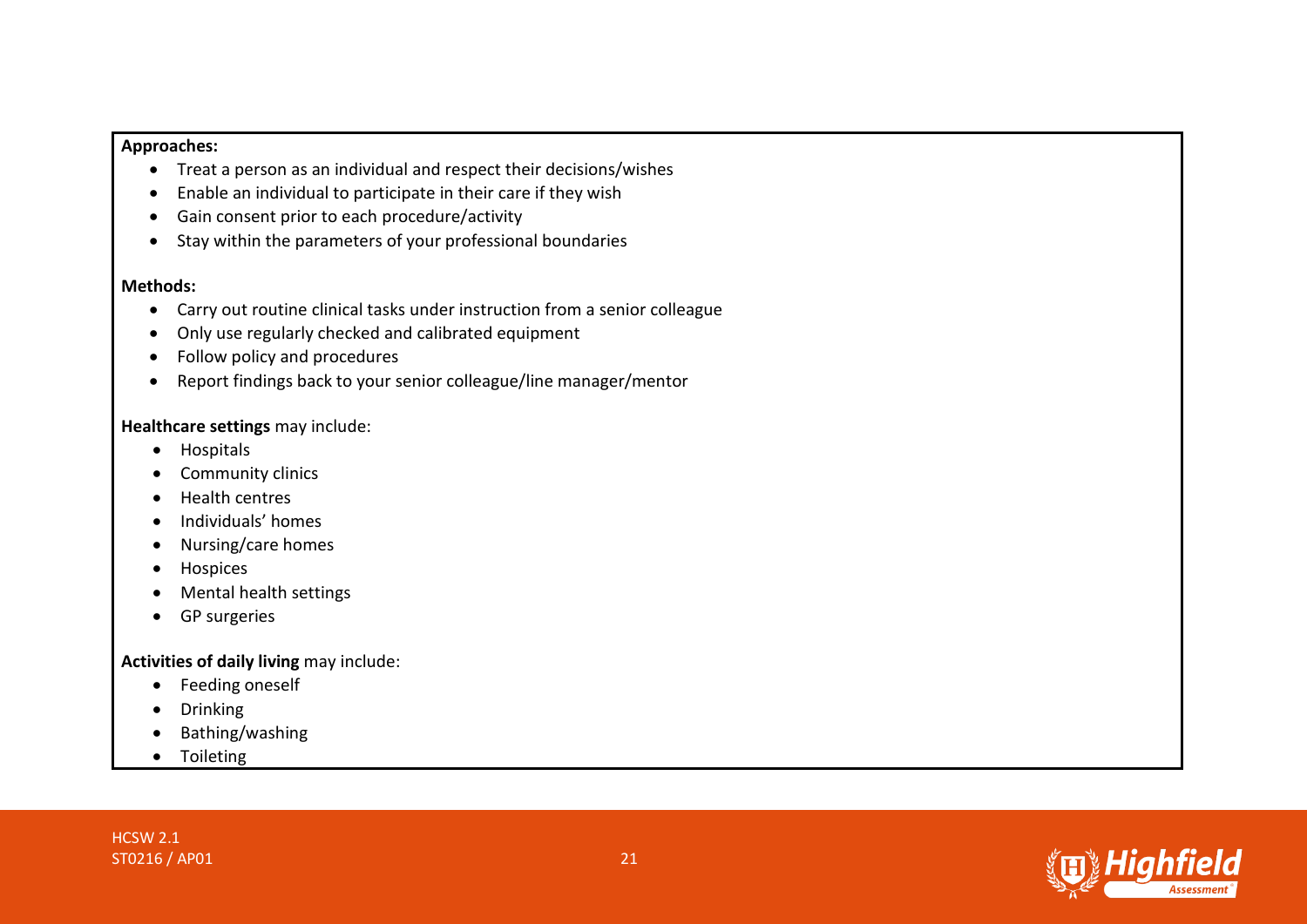- Dressing
- Grooming
- Work
- Homemaking
- Leisure

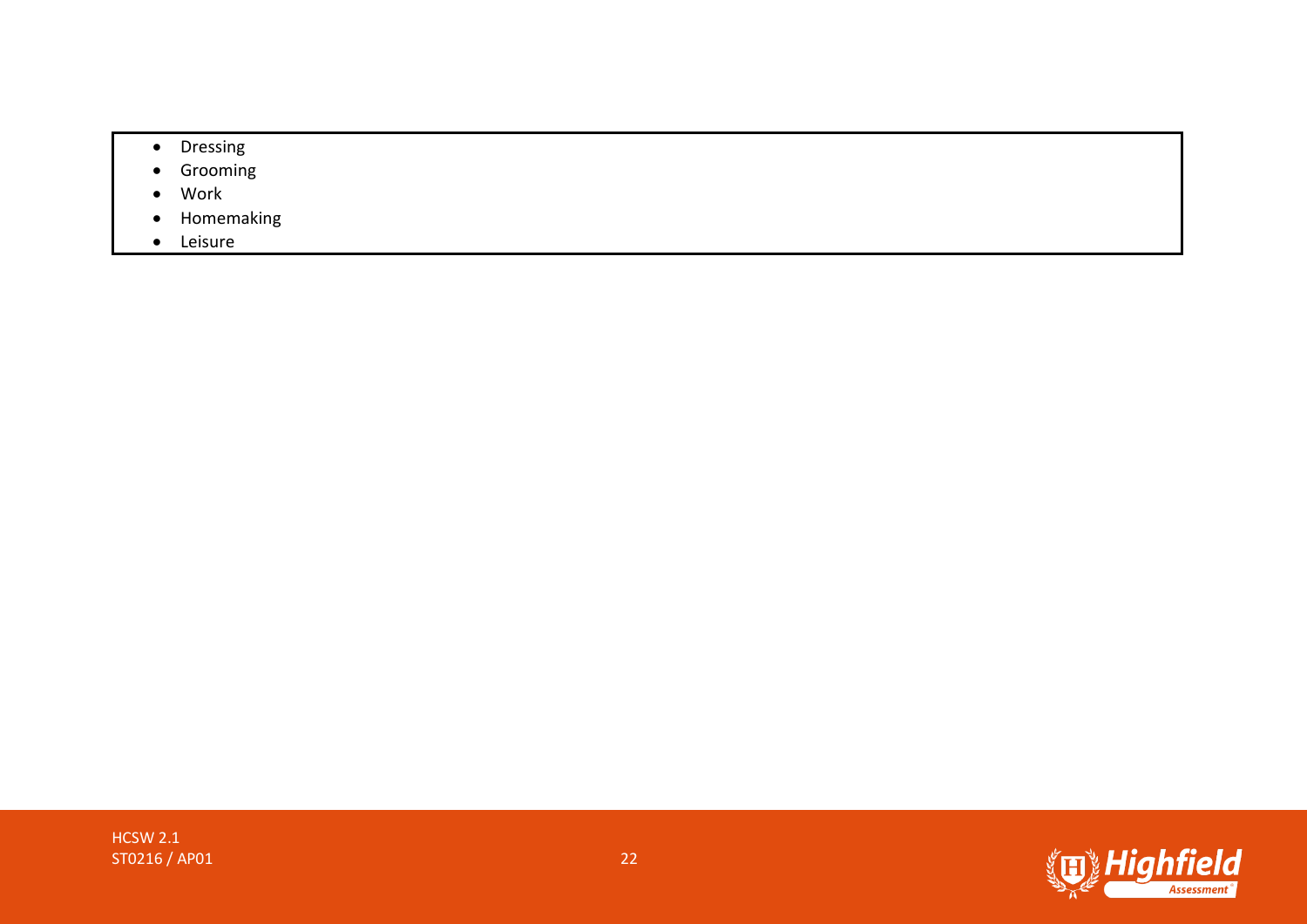| Person-centred care and support                                                                         |                                                                                                                                                           |
|---------------------------------------------------------------------------------------------------------|-----------------------------------------------------------------------------------------------------------------------------------------------------------|
| <b>Multiple Choice Test</b>                                                                             |                                                                                                                                                           |
| The apprentice will know and understand                                                                 | Indicative assessment criteria                                                                                                                            |
| PC1.1 What it means to give 'person-centred care and support'                                           | Define 'person-centred care and support'<br>List person-centred values                                                                                    |
| PC1.2 Why it is important to get consent, even when it is difficult                                     | Explain the relationship between person-centred care and support and<br>own responsibilities as a healthcare support worker                               |
| PC1.3 Why it is important to get people actively involved in their<br>own care                          | Define the term 'consent'<br>$\bullet$<br>Explain the importance of gaining consent                                                                       |
|                                                                                                         | Describe how to establish consent for an activity or action<br>$\bullet$<br>Explain what steps to take if consent cannot be readily established           |
| PC1.4 Why it is important to give people choices about their care                                       | Define what is meant by 'active participation'<br>Describe how active participation benefits an individual<br>$\bullet$                                   |
| PC1.5 Why treating people as valuable and unique individuals<br>makes a big difference in how they feel | Explain ways of encouraging active participation<br>$\bullet$<br>Describe ways of reducing barriers to active participation<br>$\bullet$                  |
|                                                                                                         | Identify ways of supporting an individual to make informed choices<br>Explain why risk-taking can be part of an individual's right to make                |
|                                                                                                         | choices<br>Explain how agreed risk assessment processes are used to support the<br>right to make choices                                                  |
|                                                                                                         | Explain why a worker's personal views should not influence an<br>individual's choices                                                                     |
|                                                                                                         | Describe how to support an individual to question or challenge decisions<br>concerning them that are made by others                                       |
|                                                                                                         | Describe how to treat people as valuable and unique individuals<br>Explain the benefits to wellbeing of treating people as valuable unique<br>individuals |



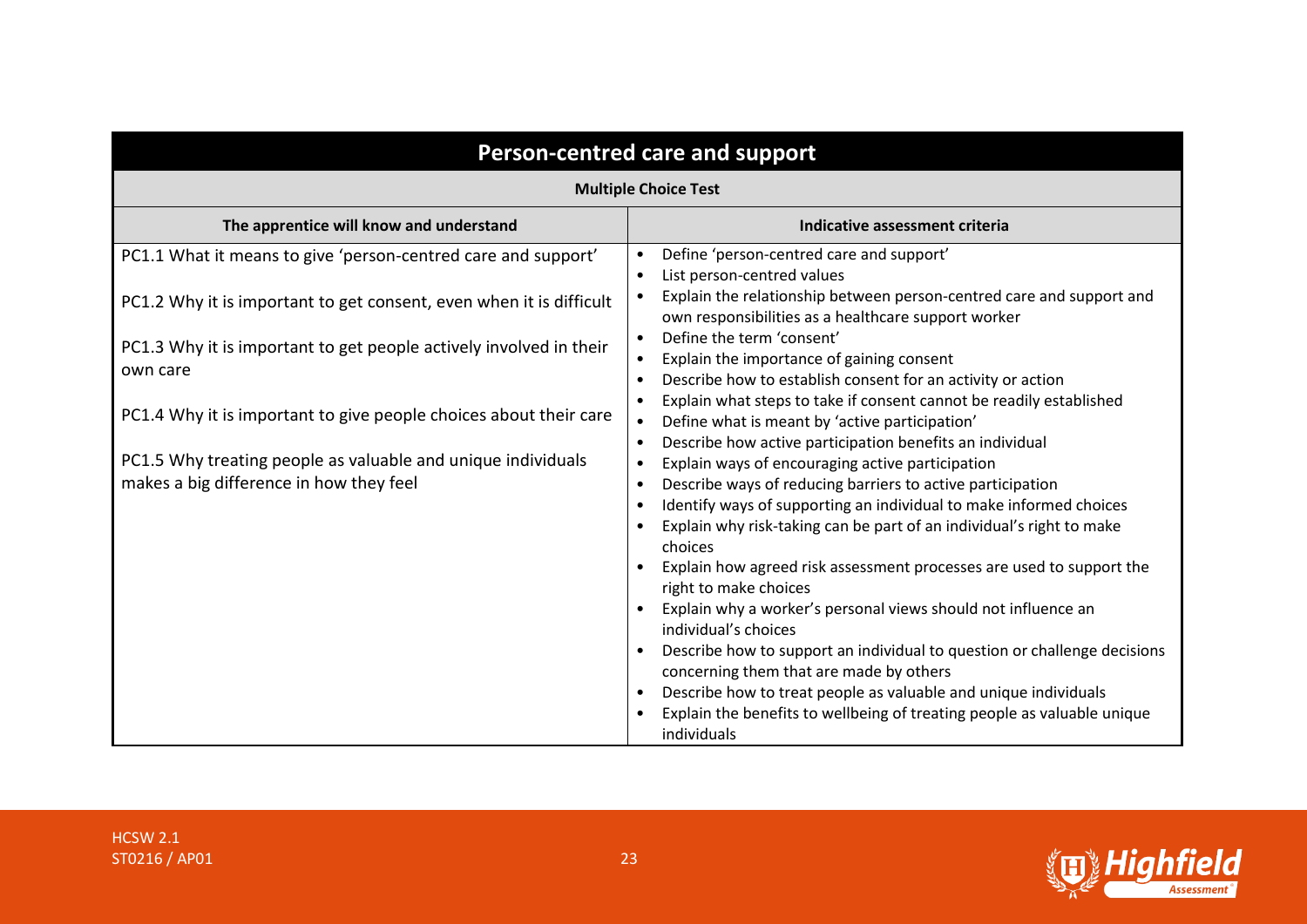#### **Observation of practice**

#### **Pass assessment criteria**

OB3.1 Demonstrate person-centred care and support

#### **Amplification and Guidance**

**Person-centred care and support** refer to viewing the people using health and social services as equal partners in planning, developing and monitoring care to make sure it meets their needs; considering a person's desires, values, family situations, social circumstances and lifestyles; seeing the person as an individual and working together to develop appropriate solutions.

#### **Person-centred values** include**:**

- Individuality
- Rights
- Choice
- Privacy
- Independence
- Dignity
- Respect
- Care
- Compassion
- Courage
- Communication
- **Competence**
- Partnership

**Consent** means an informed agreement to an action or decision; the process of establishing consent will vary according to an individual's assessed capacity to consent. Consent may be implied, written, or verbal.

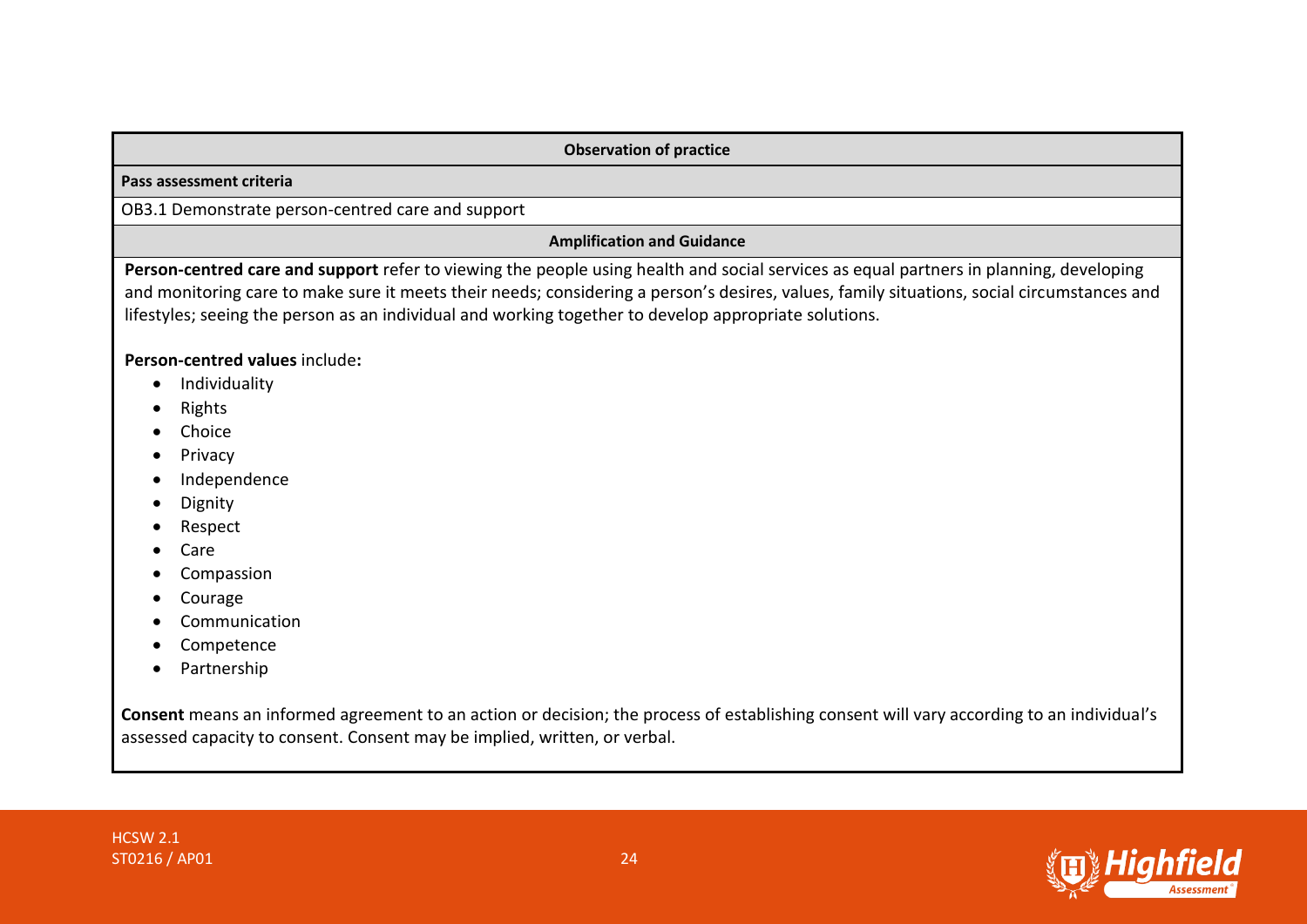**Active participation** is a way of working that recognises an individual's right to participate in the activities and relationships of everyday life as independently as possible; the individual is regarded as an active partner in their own care or support, rather than a passive recipient.

**Wellbeing** may include aspects that are:

- social
- emotional
- cultural
- spiritual
- intellectual
- economic
- physical
- mental

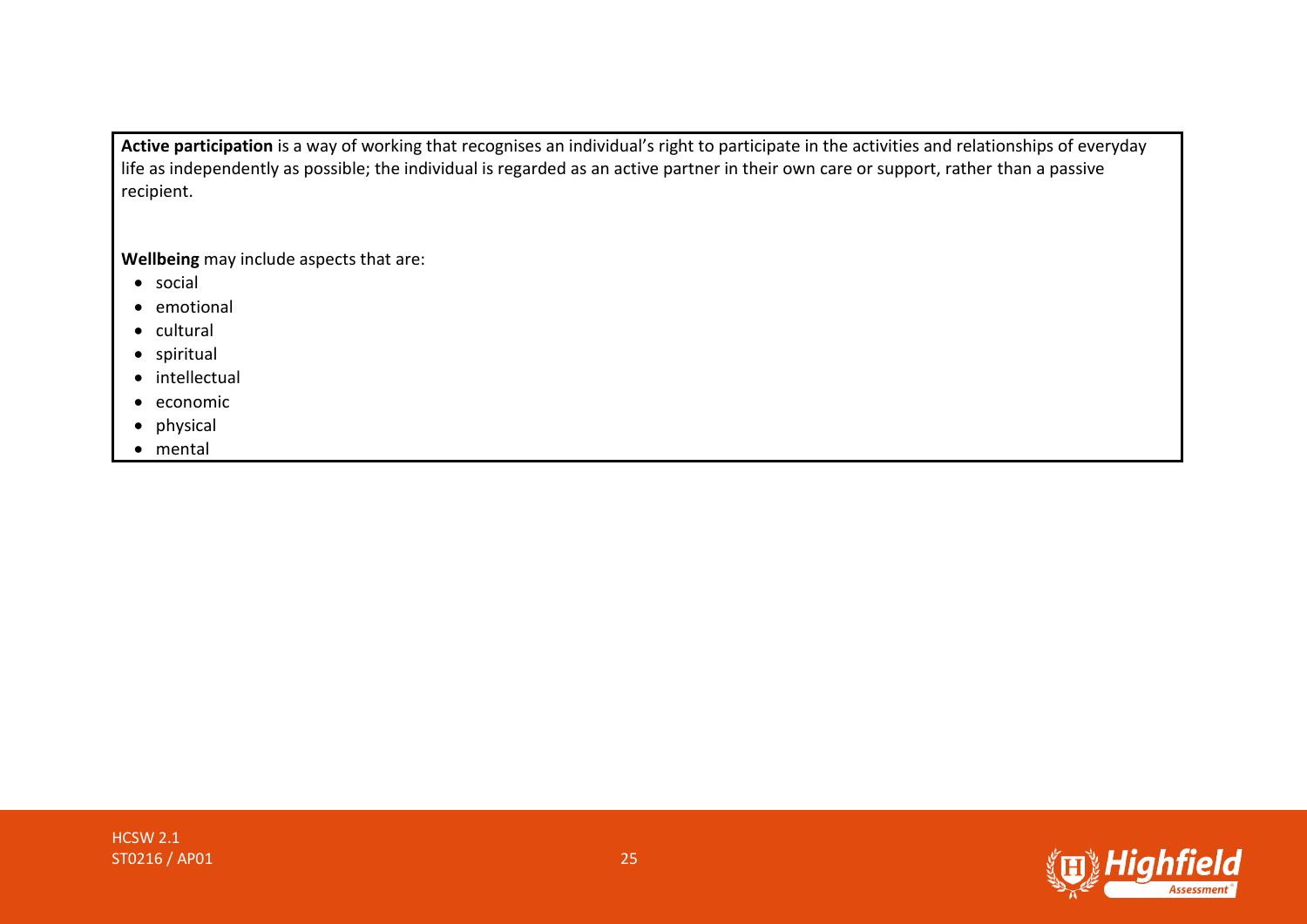| Dementia, cognitive issues and mental health                    |                                                                                                                                             |  |
|-----------------------------------------------------------------|---------------------------------------------------------------------------------------------------------------------------------------------|--|
| <b>Multiple Choice Test</b>                                     |                                                                                                                                             |  |
| The apprentice will know and understand                         | Indicative assessment criteria                                                                                                              |  |
| DM1.1 The main forms of mental ill health and their impact on   | Identify the main forms of mental ill health<br>$\bullet$                                                                                   |  |
| people's lives                                                  | Describe the symptoms associated with the main forms of mental<br>$\bullet$<br>ill health                                                   |  |
| DM1.2 How to promote mental health and wellbeing                | Explain how mental ill health impacts uniquely on people's lives<br>$\bullet$                                                               |  |
|                                                                 | Explain the importance of mental health and wellbeing<br>$\bullet$                                                                          |  |
|                                                                 | Describe ways to promote positive mental health and wellbeing in                                                                            |  |
|                                                                 | healthcare settings                                                                                                                         |  |
| DM2.1 The possible signs of limitations in mental capacity and  | Define the term 'mental capacity'<br>$\bullet$                                                                                              |  |
| what to do when you notice them                                 | List possible signs of limitations in mental capacity<br>$\bullet$                                                                          |  |
|                                                                 | Explain actions to take when possible signs of limitations in mental<br>capacity are noticed                                                |  |
|                                                                 | Explain the importance of staying within limits of own competence<br>$\bullet$                                                              |  |
|                                                                 | and authority when identifying and acting upon signs of limitations<br>in mental capacity                                                   |  |
| DM3.1 The possible signs of mental health, dementia and         | Describe possible signs of mental health, dementia and learning<br>$\bullet$                                                                |  |
| learning disability in people                                   | disabilities in people                                                                                                                      |  |
| DM3.2 Why depression, delirium and the normal ageing process    | Explain the process of reporting possible signs of mental health,<br>$\bullet$                                                              |  |
| may be mistaken for dementia                                    | dementia or learning disabilities within agreed ways of working<br>Compare the symptoms of depression, delirium and the normal<br>$\bullet$ |  |
|                                                                 | ageing process with the symptoms of dementia                                                                                                |  |
| DM3.3 The importance of early diagnosis in relation to dementia | Explain why depression, delirium and the normal ageing process                                                                              |  |
| and other cognitive issues                                      | may be mistaken for dementia                                                                                                                |  |

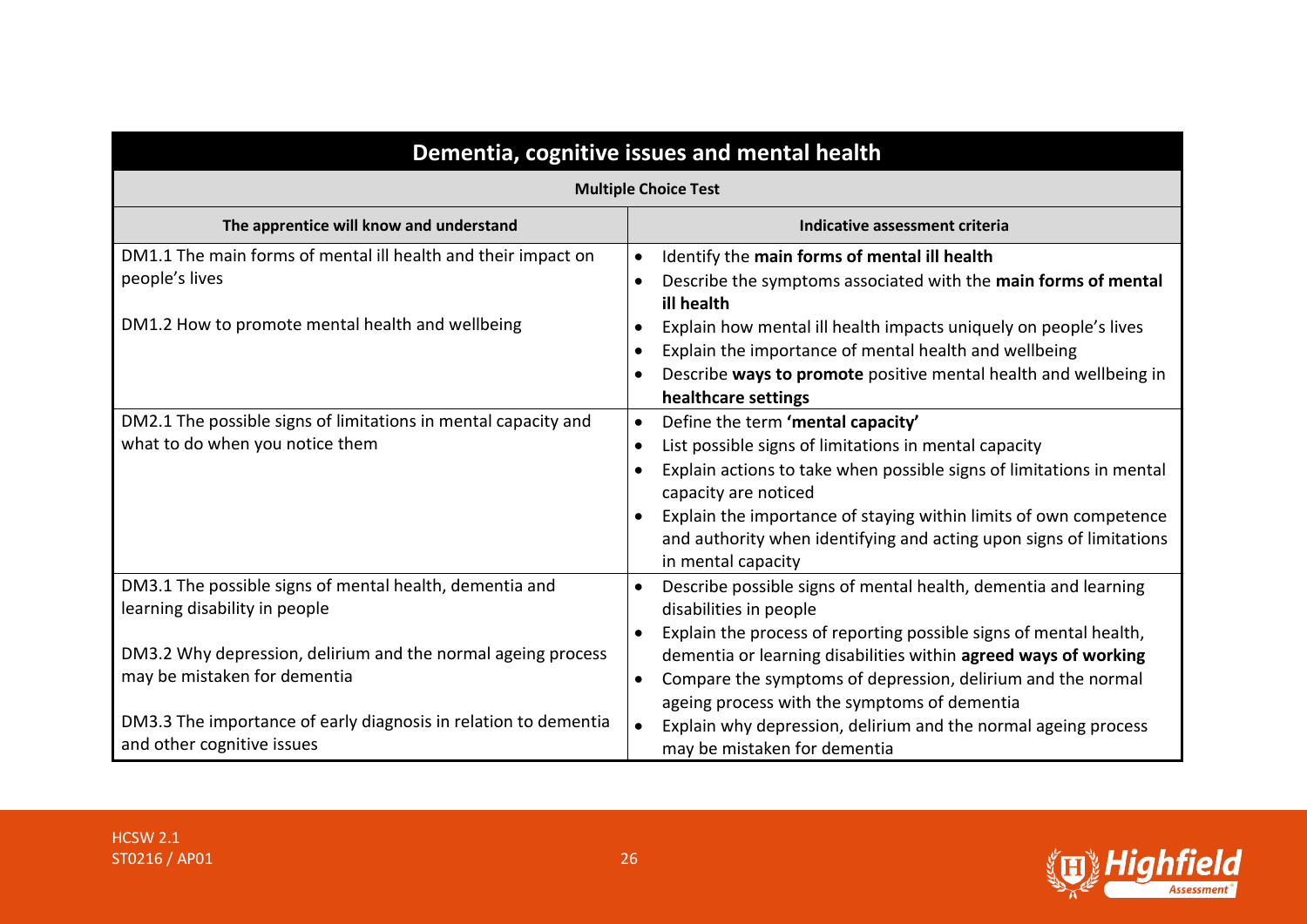|                                                                                                                                  | Explain the importance of staying within limits of own competence<br>$\bullet$<br>and authority when identifying symptoms of dementia<br>Describe ways in which dementia and other cognitive issues are<br>$\bullet$<br>diagnosed<br>Explain the consequences of failing to diagnose dementia and |  |
|----------------------------------------------------------------------------------------------------------------------------------|---------------------------------------------------------------------------------------------------------------------------------------------------------------------------------------------------------------------------------------------------------------------------------------------------|--|
|                                                                                                                                  | other cognitive issues at an early stage                                                                                                                                                                                                                                                          |  |
| DM4.1 How to report changes or deterioration                                                                                     | Describe changes or deterioration which can occur to someone's<br>$\bullet$<br>mental health, dementia or cognitive issues<br>Explain how to report changes or deterioration<br>$\bullet$<br>Explain the importance of reporting changes or deterioration<br>$\bullet$                            |  |
| <b>Evidence portfolio and interview</b>                                                                                          |                                                                                                                                                                                                                                                                                                   |  |
| Pass assessment criteria                                                                                                         |                                                                                                                                                                                                                                                                                                   |  |
| EPI2.8 Promote mental and physical health and wellbeing                                                                          |                                                                                                                                                                                                                                                                                                   |  |
| EPI2.9 Recognise limitations in mental capacity and respond appropriately                                                        |                                                                                                                                                                                                                                                                                                   |  |
| EPI2.10 Recognise and respond to signs of poor mental health for example dementia, depression, anxiety or other cognitive issues |                                                                                                                                                                                                                                                                                                   |  |
|                                                                                                                                  |                                                                                                                                                                                                                                                                                                   |  |
| <b>Amplification and Guidance</b>                                                                                                |                                                                                                                                                                                                                                                                                                   |  |
| Main forms of mental ill health may include:                                                                                     |                                                                                                                                                                                                                                                                                                   |  |
| Dementia                                                                                                                         |                                                                                                                                                                                                                                                                                                   |  |
| Mood disorders $-$ e.g. depression                                                                                               |                                                                                                                                                                                                                                                                                                   |  |
| Personality disorders                                                                                                            |                                                                                                                                                                                                                                                                                                   |  |
| Psychotic disorders<br>Substance-related disorders                                                                               |                                                                                                                                                                                                                                                                                                   |  |
| Eating disorders                                                                                                                 |                                                                                                                                                                                                                                                                                                   |  |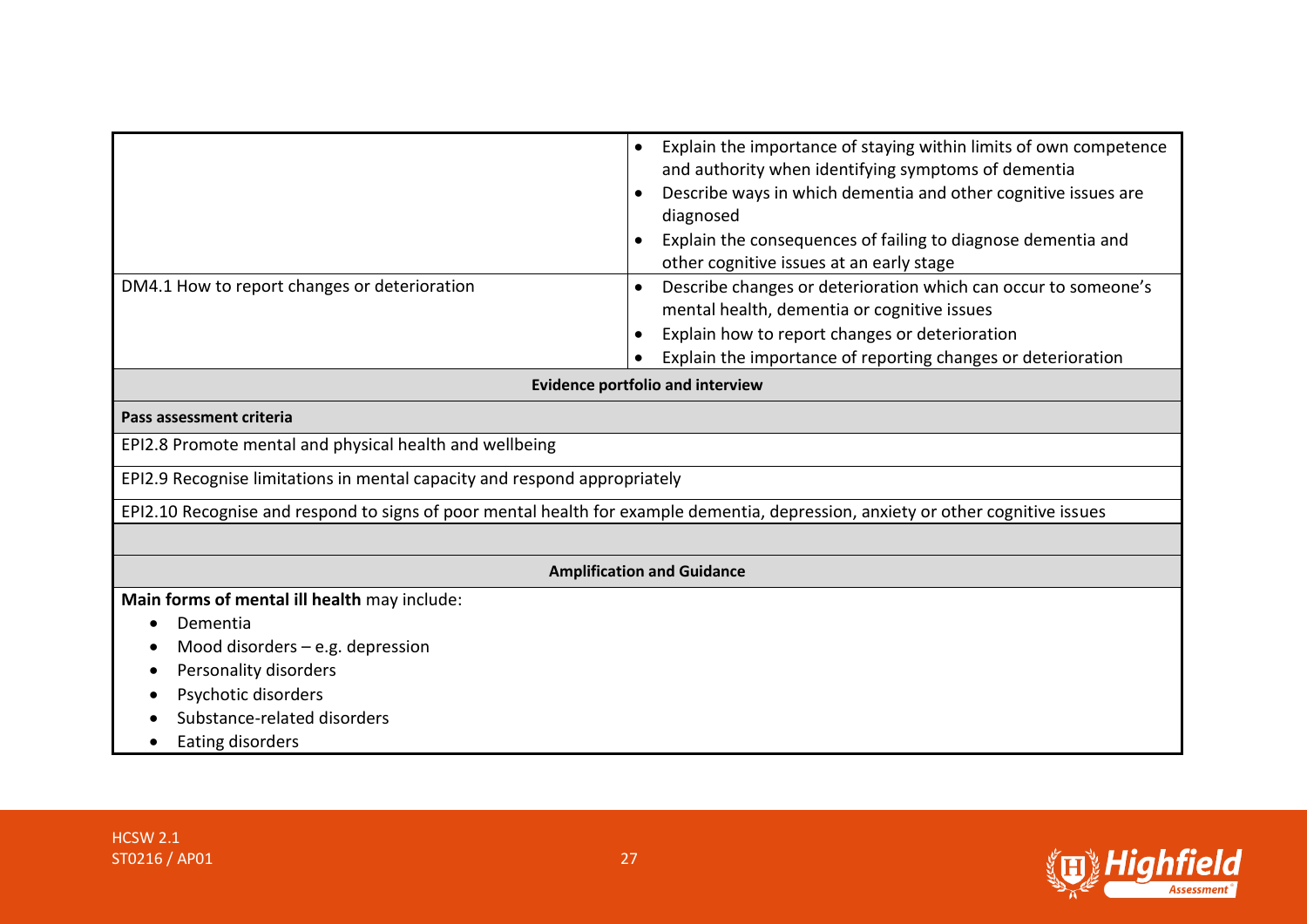• Anxiety disorders

## **Ways to promote** could include:

- Tailoring patient's/client's/individuals needs and preferences
- Involving patient's/client's/individuals and if appropriate families and carers in their care and treatment
- Using effective communication
- Giving appropriate information in a way the individual understands
- Gaining consent prior to each activity/procedure
- Consider culture, mental capacity, physical, sensory or learning disabilities and individuals who do not speak or write English
- Focus on wellness and what can be achieved rather than what cannot

## **Healthcare settings** may include:

- Hospitals
- Community clinics
- Health centres
- Individuals' homes
- Nursing/care homes
- Hospices
- Mental health settings
- GP surgeries

**Mental capacity** refers to the ability of someone to make their own decisions and should make reference to the Mental Capacity Act

**Agreed ways of working** refer to organisational policies and procedures. This includes those less formally documented by individual employers and the self-employed or formal policies.

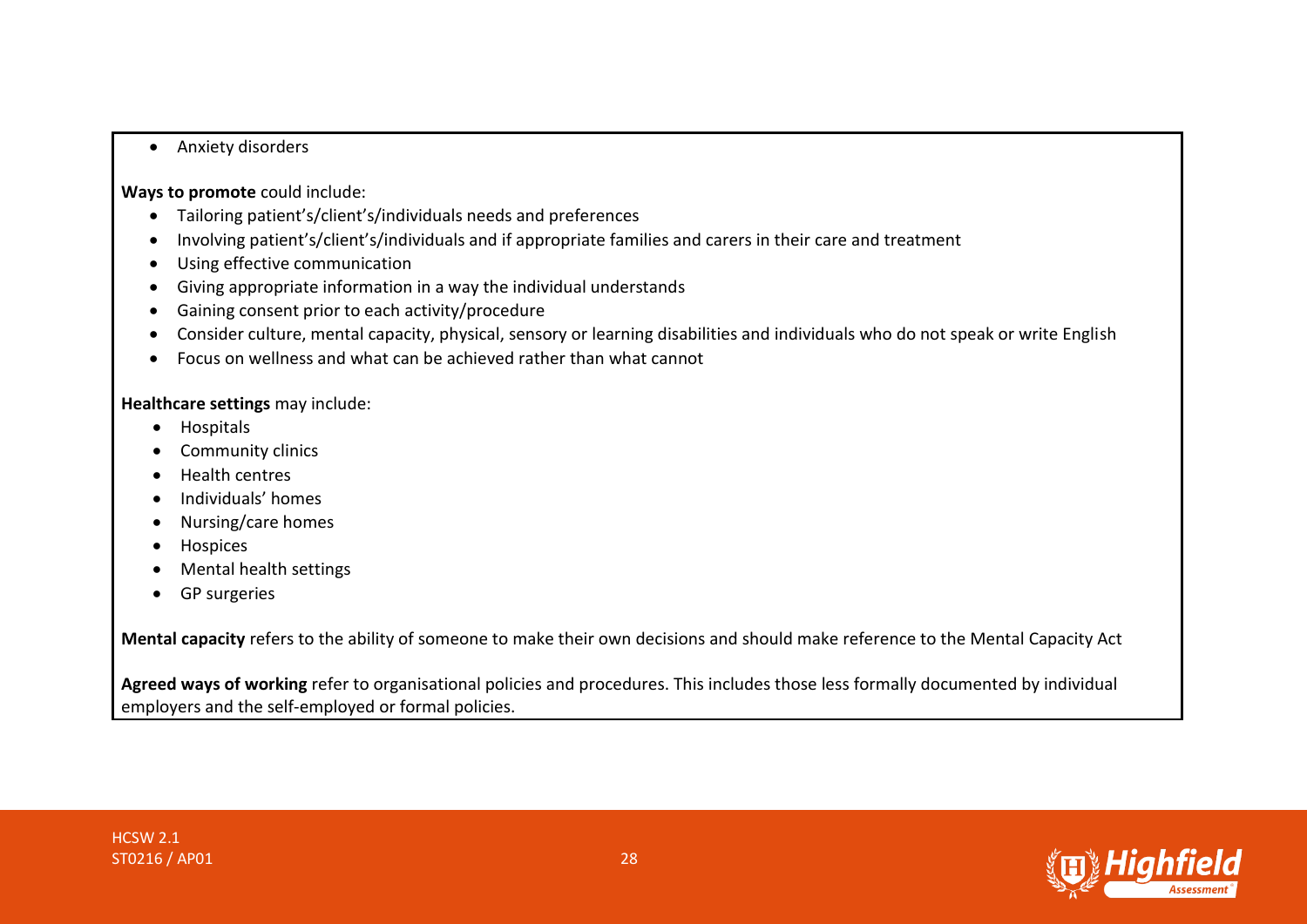| <b>Basic life support</b>                                                                                                                                                                                                                                                      |                                                                                                                                                                                                                                                                                                                                                                          |
|--------------------------------------------------------------------------------------------------------------------------------------------------------------------------------------------------------------------------------------------------------------------------------|--------------------------------------------------------------------------------------------------------------------------------------------------------------------------------------------------------------------------------------------------------------------------------------------------------------------------------------------------------------------------|
| <b>Multiple Choice Test</b>                                                                                                                                                                                                                                                    |                                                                                                                                                                                                                                                                                                                                                                          |
| The apprentice will know and understand                                                                                                                                                                                                                                        | Indicative assessment criteria                                                                                                                                                                                                                                                                                                                                           |
| BL1.1 How to perform basic life support                                                                                                                                                                                                                                        | • Define the term 'basic life support'<br>• Describe situations in which it would be necessary to perform basic<br>life support in healthcare settings<br>Describe resuscitation techniques and equipment used to perform<br>basic life support<br>Explain the importance of staying within limits of own competence<br>and authority when performing basic life support |
|                                                                                                                                                                                                                                                                                | <b>Evidence portfolio and interview</b>                                                                                                                                                                                                                                                                                                                                  |
| <b>Pass Assessment Criteria</b>                                                                                                                                                                                                                                                |                                                                                                                                                                                                                                                                                                                                                                          |
| EPI2.11 Perform basic life support for individuals using appropriate resuscitation techniques and equipment in a simulated situation                                                                                                                                           |                                                                                                                                                                                                                                                                                                                                                                          |
| <b>Amplification and Guidance</b>                                                                                                                                                                                                                                              |                                                                                                                                                                                                                                                                                                                                                                          |
| Basic life support refers to a variety of non-invasive emergency procedures performed to assist in the immediate survival of a patient,<br>including cardiopulmonary resuscitation, haemorrhage control, stabilisation of fractures, spinal immobilisation and basic first aid |                                                                                                                                                                                                                                                                                                                                                                          |



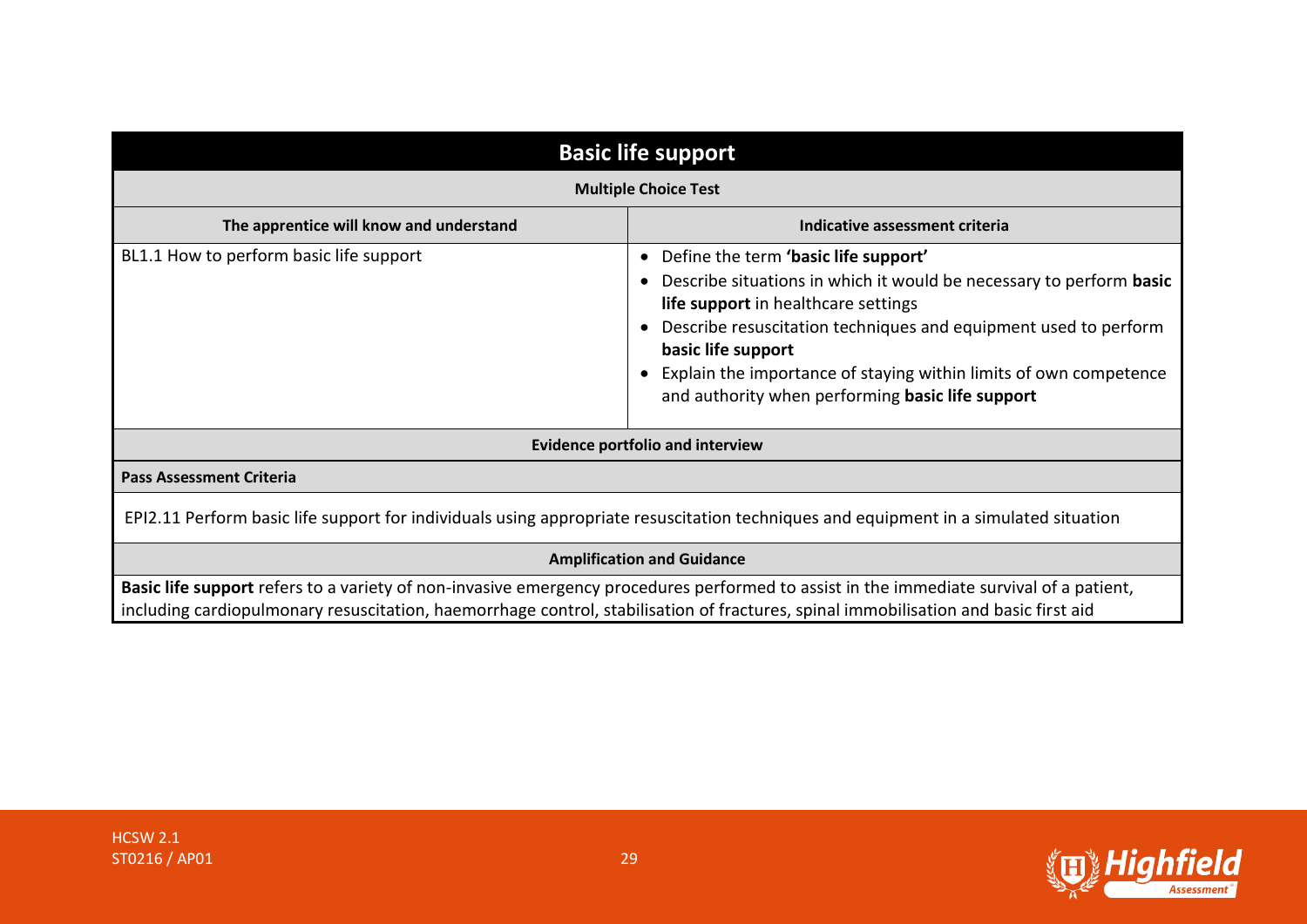| <b>Physiological Measurements</b>                                                                                                                                                                               |                                                                                                                                                                                                                                                                                                                                                                       |  |
|-----------------------------------------------------------------------------------------------------------------------------------------------------------------------------------------------------------------|-----------------------------------------------------------------------------------------------------------------------------------------------------------------------------------------------------------------------------------------------------------------------------------------------------------------------------------------------------------------------|--|
| <b>Multiple Choice Test</b>                                                                                                                                                                                     |                                                                                                                                                                                                                                                                                                                                                                       |  |
| The apprentice will know and understand                                                                                                                                                                         | Indicative assessment criteria                                                                                                                                                                                                                                                                                                                                        |  |
| PM1.1 The range of physiological states that can be measured<br>including body temperature, weight, height, blood pressure,<br>pulse and breathing rate<br>PM2.1 The normal range of physiological measurements | Define 'physiological state'<br>$\bullet$<br>Identify the types of measurement which can be used to<br>$\bullet$<br>determine physiological state<br>Explain how to take measurements<br>$\bullet$<br>Explain the normal range of physiological measurements<br>$\bullet$<br>Explain the importance of the normal range of physiological<br>$\bullet$<br>measurements |  |
|                                                                                                                                                                                                                 | <b>Evidence portfolio and interview</b>                                                                                                                                                                                                                                                                                                                               |  |
| <b>Pass Assessment Criteria</b>                                                                                                                                                                                 |                                                                                                                                                                                                                                                                                                                                                                       |  |
| EPI2.12. Undertake a range of physiological measurements using the appropriate equipment including height, weight, temperature, pulse,<br>breathing rate and blood pressure                                     |                                                                                                                                                                                                                                                                                                                                                                       |  |
| <b>Amplification and Guidance</b>                                                                                                                                                                               |                                                                                                                                                                                                                                                                                                                                                                       |  |
| Physiological state refers to the condition or state of the body or bodily functions                                                                                                                            |                                                                                                                                                                                                                                                                                                                                                                       |  |
| Types of measure could include body temperature, weight, height, blood pressure, pulse and breathing rate                                                                                                       |                                                                                                                                                                                                                                                                                                                                                                       |  |
| Normal range of physiological measurements in an adult e.g.:                                                                                                                                                    |                                                                                                                                                                                                                                                                                                                                                                       |  |
| Body temperature 37°C                                                                                                                                                                                           |                                                                                                                                                                                                                                                                                                                                                                       |  |
| Normal Blood pressure in the range of 120/80mmHg - 140/90mmHg. This may vary dependent on age and other contributing<br>factors. Readings should be reported for risk assessment                                |                                                                                                                                                                                                                                                                                                                                                                       |  |

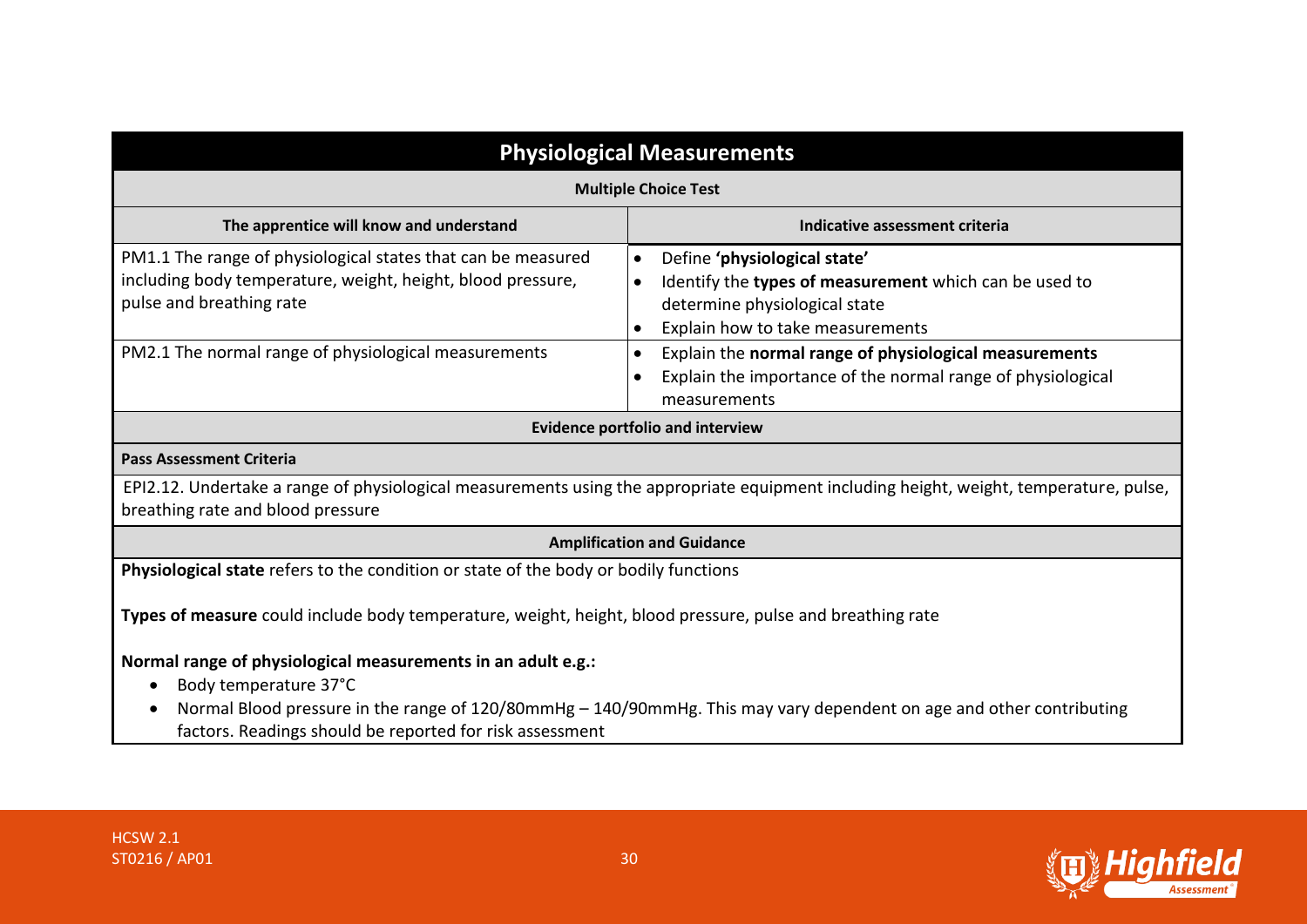- Pulse rate range 60 100 beats per minute. This may vary dependent on disease and other contributing factors. Readings should be reported for risk assessment
- Breathing rate 12 20 breathes per minute. This may vary dependent on age and other contributing factors. Readings should be reported for risk assessment
- A BMI weight of 18.5 24.9 is considered a healthy range in adults. This will vary dependent on age and other contributing factors. Readings should be reported for risk assessment

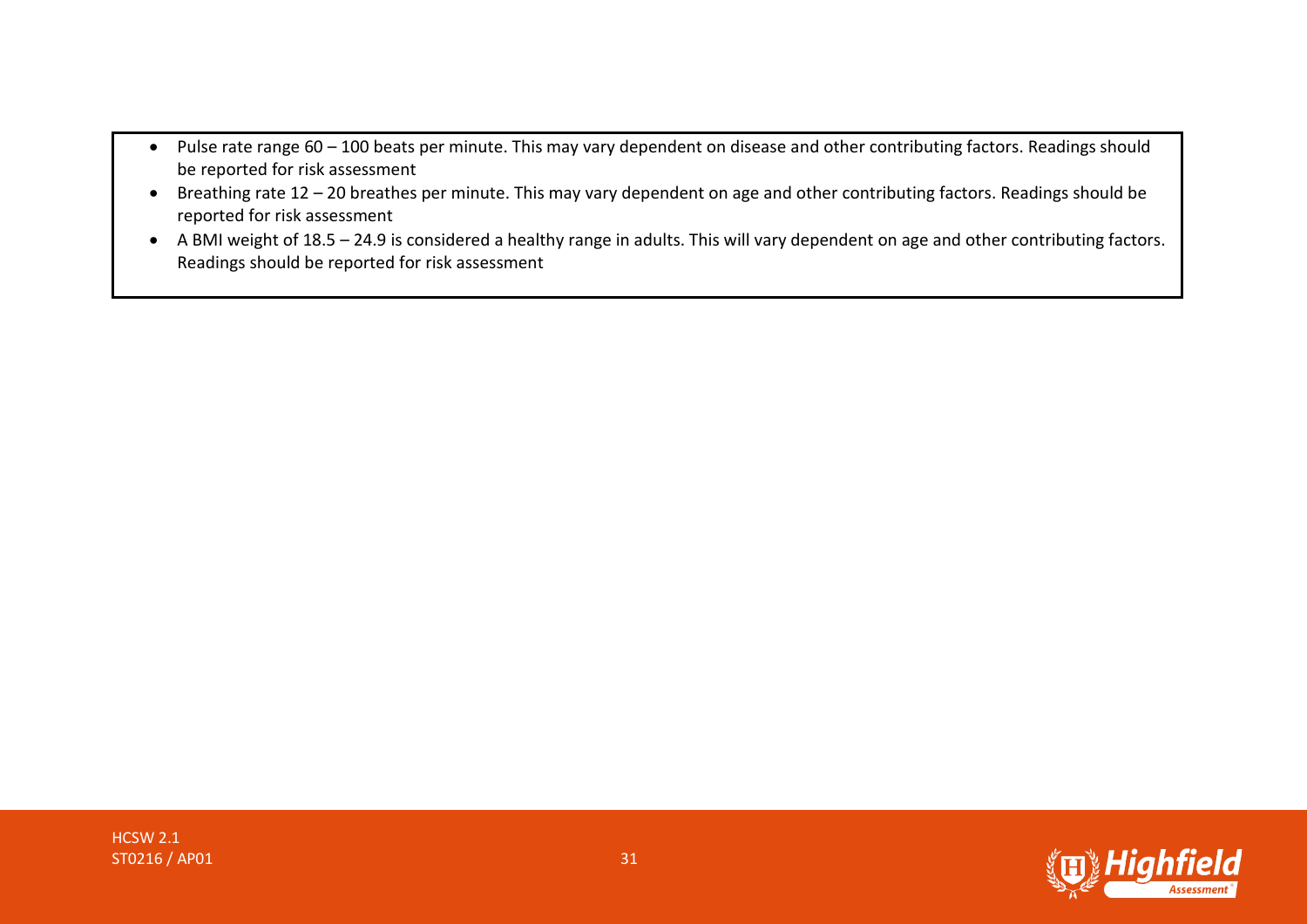| <b>Personal and People development</b>                                                                                                                                                          |                                                                                                                                                                                                                                                                                                                             |
|-------------------------------------------------------------------------------------------------------------------------------------------------------------------------------------------------|-----------------------------------------------------------------------------------------------------------------------------------------------------------------------------------------------------------------------------------------------------------------------------------------------------------------------------|
| <b>Multiple Choice Test</b>                                                                                                                                                                     |                                                                                                                                                                                                                                                                                                                             |
| The apprentice will know and understand                                                                                                                                                         | Indicative assessment criteria                                                                                                                                                                                                                                                                                              |
| PP1.1 Your role and the responsibilities and duties of your job<br>PP1.2 Why it is important to work in ways that have been agreed<br>by your employer and to follow standards/codes of conduct | Describe tasks and responsibilities of own role<br>$\bullet$<br>Outline how own role fits within the structure and context of the<br>$\bullet$<br>organisation<br>Outline limits of responsibility based on own training and<br>$\bullet$<br>expertise<br>Identify statutory standards that influence own role<br>$\bullet$ |
|                                                                                                                                                                                                 | Describe how statutory standards and codes of practice influence<br>$\bullet$<br>own role                                                                                                                                                                                                                                   |
| PP2.1 Working relationships and the importance of working well<br>with other people                                                                                                             | Describe the importance of professional boundaries in healthcare<br>$\bullet$<br>Explain how a professional relationship is different from a<br>$\bullet$<br>personal relationship                                                                                                                                          |
| PP2.2 Who or where to go for help and support about anything<br>related to your work                                                                                                            | Compare the differences between professional relationships with<br>$\bullet$<br>individuals and others<br>Define the term co-production<br>$\bullet$                                                                                                                                                                        |
|                                                                                                                                                                                                 | Explain the importance of working in partnership with individuals<br>$\bullet$<br>and others                                                                                                                                                                                                                                |
|                                                                                                                                                                                                 | Give examples of how to work in partnership with individuals and<br>$\bullet$<br>others in the interests of the individual being supported<br>Identify areas of your work when help and support may be<br>$\bullet$<br>needed                                                                                               |
|                                                                                                                                                                                                 | Identify sources of help and support for areas of your own work                                                                                                                                                                                                                                                             |

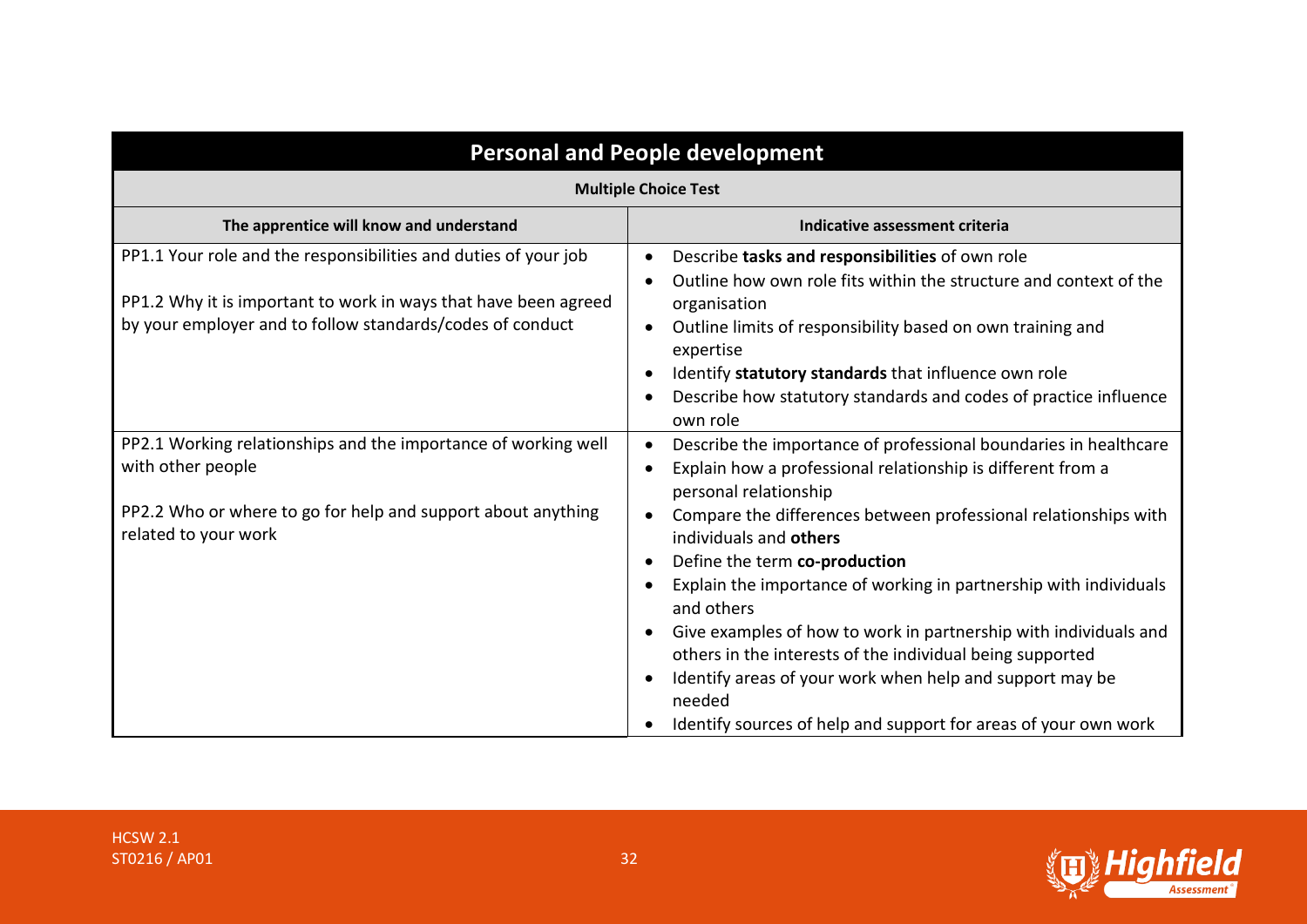| PP3.1 The importance of personal development and how to<br>reflect on your work<br>PP3.2 How to create a personal development plan                         | Explain how to use feedback from individuals and others to<br>$\bullet$<br>support own learning and development<br>Explain why reflecting on work activities is an important way to<br>develop own knowledge and skills<br>Define the term "personal development plan"<br>Describe who should be involved in agreeing a personal<br>development plan<br>Describe the process for agreeing a personal development plan |  |
|------------------------------------------------------------------------------------------------------------------------------------------------------------|-----------------------------------------------------------------------------------------------------------------------------------------------------------------------------------------------------------------------------------------------------------------------------------------------------------------------------------------------------------------------------------------------------------------------|--|
| <b>Observation of practice</b>                                                                                                                             |                                                                                                                                                                                                                                                                                                                                                                                                                       |  |
| <b>Pass Assessment Criteria</b>                                                                                                                            |                                                                                                                                                                                                                                                                                                                                                                                                                       |  |
| OB7.1/OB7.2 Work as part of a team, seeking help and guidance when you are not sure                                                                        |                                                                                                                                                                                                                                                                                                                                                                                                                       |  |
| <b>Evidence portfolio and interview</b>                                                                                                                    |                                                                                                                                                                                                                                                                                                                                                                                                                       |  |
| <b>Pass Assessment Criteria</b>                                                                                                                            |                                                                                                                                                                                                                                                                                                                                                                                                                       |  |
| EPI3.1 Take responsibility for, prioritise and reflect on your own actions and work                                                                        |                                                                                                                                                                                                                                                                                                                                                                                                                       |  |
| EPI3.2. Work as part of a team, seeking help and guidance when you are not sure                                                                            |                                                                                                                                                                                                                                                                                                                                                                                                                       |  |
| EPI3.3 Maintain and further develop your own skills and knowledge through development activities                                                           |                                                                                                                                                                                                                                                                                                                                                                                                                       |  |
| EPI3.3 Maintain evidence of your personal development and actively prepare for and participate in appraisal                                                |                                                                                                                                                                                                                                                                                                                                                                                                                       |  |
| <b>Amplification and Guidance</b>                                                                                                                          |                                                                                                                                                                                                                                                                                                                                                                                                                       |  |
| Tasks and responsibilities: These could include supporting with social activities, monitoring health, assisting with eating, mobility and<br>personal care |                                                                                                                                                                                                                                                                                                                                                                                                                       |  |
| <b>Statutory standards:</b><br>This could include:                                                                                                         |                                                                                                                                                                                                                                                                                                                                                                                                                       |  |

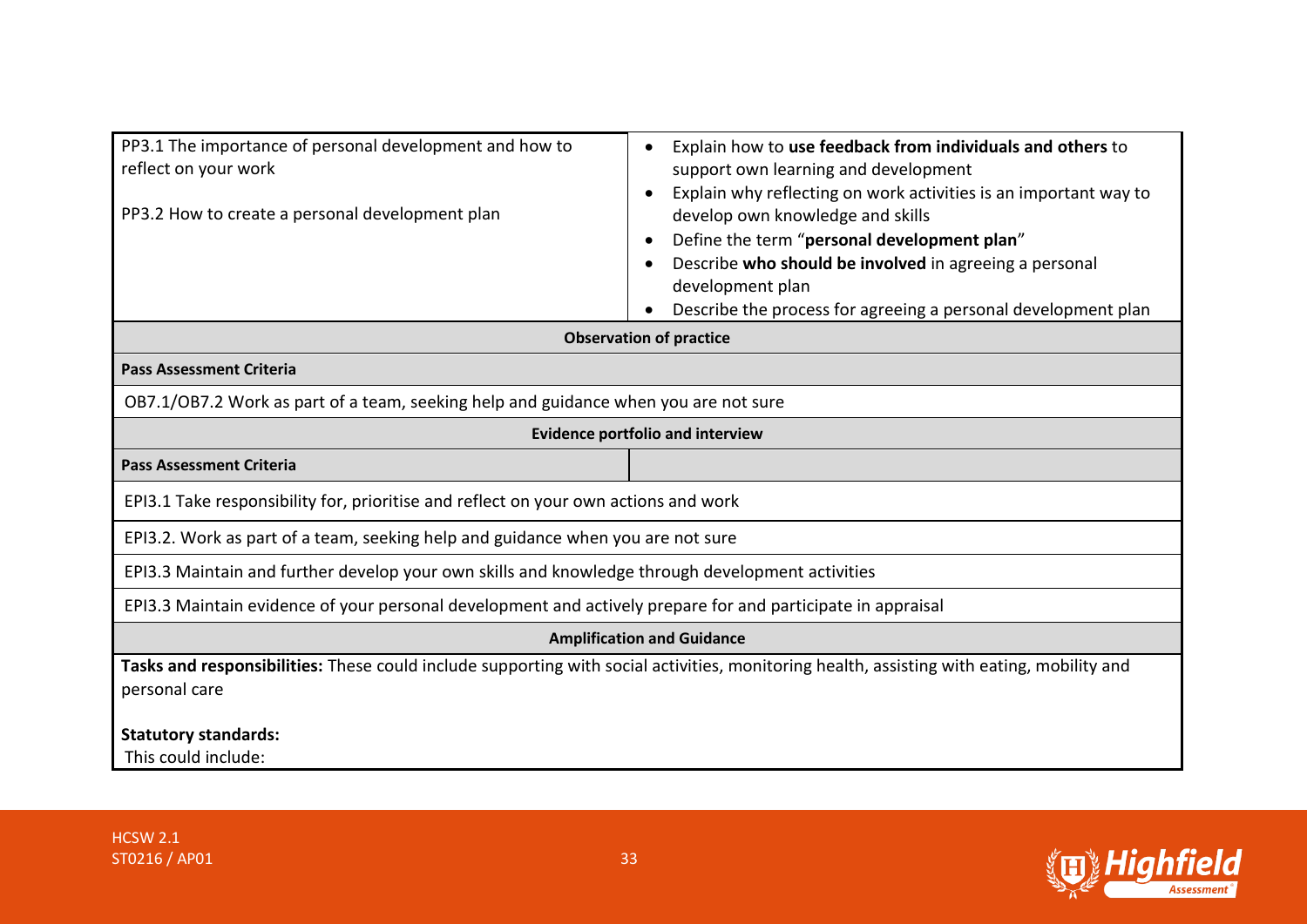- Codes of practice
- Regulations
- Minimum standards
- National occupational standards
- Care Certificate

## **Others:**

Could include your own colleagues and other professionals across health and social care in addition to individual users of services and their families.

## **Co-production:**

The Care Act's statutory guidance states that co-production is: *'When an individual influences the support and services received, or when groups of people get together to influence the way that services are designed, commissioned and delivered'.* 

## **Use feedback from individuals and others:**

This may include:

- Individuals
- Carers
- Advocates
- Supervisor, line manager or employer
- Team members
- Other professionals

A **personal development plan** may have a different name but will record information such as agreed objectives for development, proposed activities to meet objectives, timescales for review, etc.

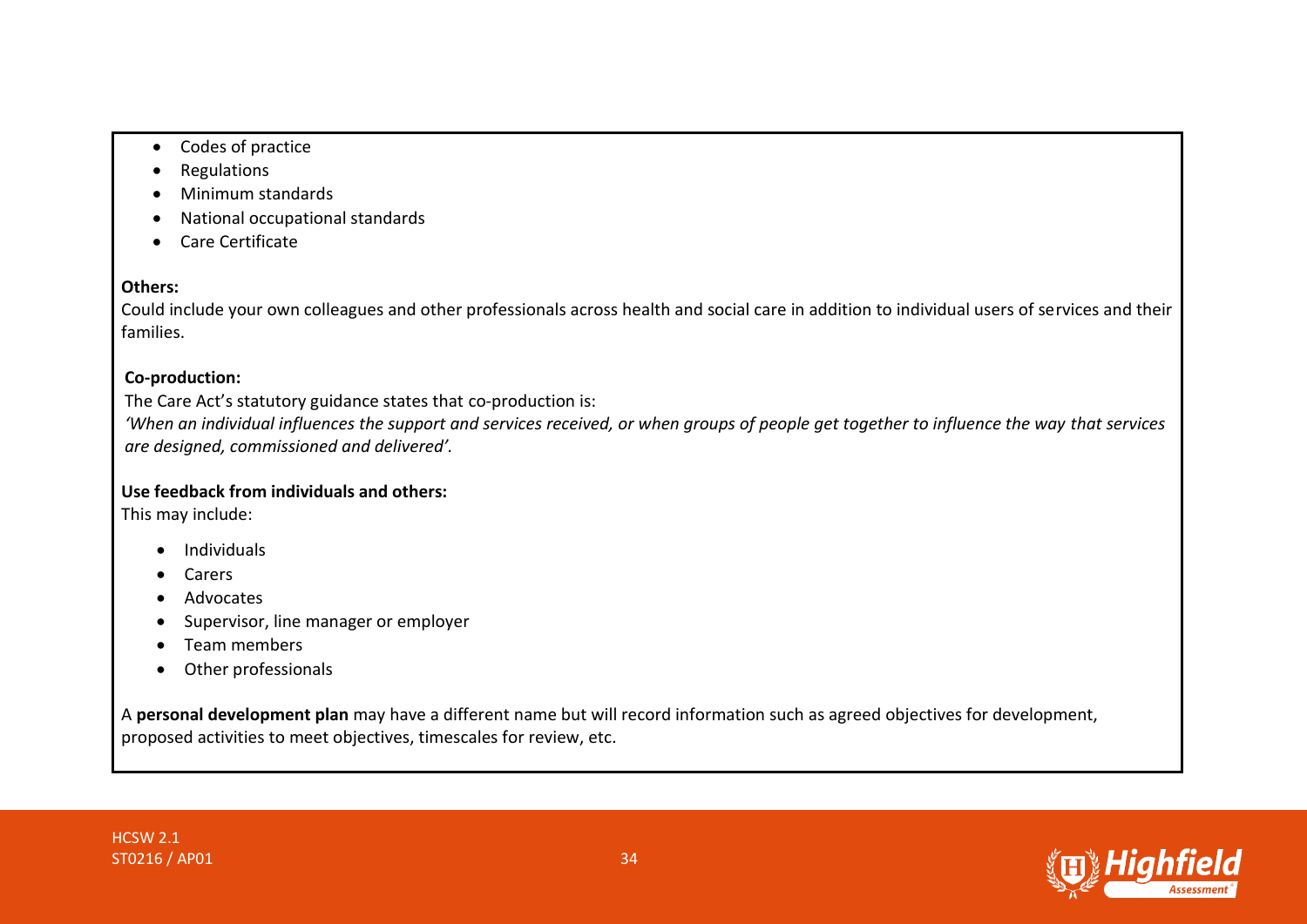**Who should be involved:** This may include:

- Individuals
- Carers
- Advocates
- Supervisor, line manager or employer
- Team members
- Other professionals

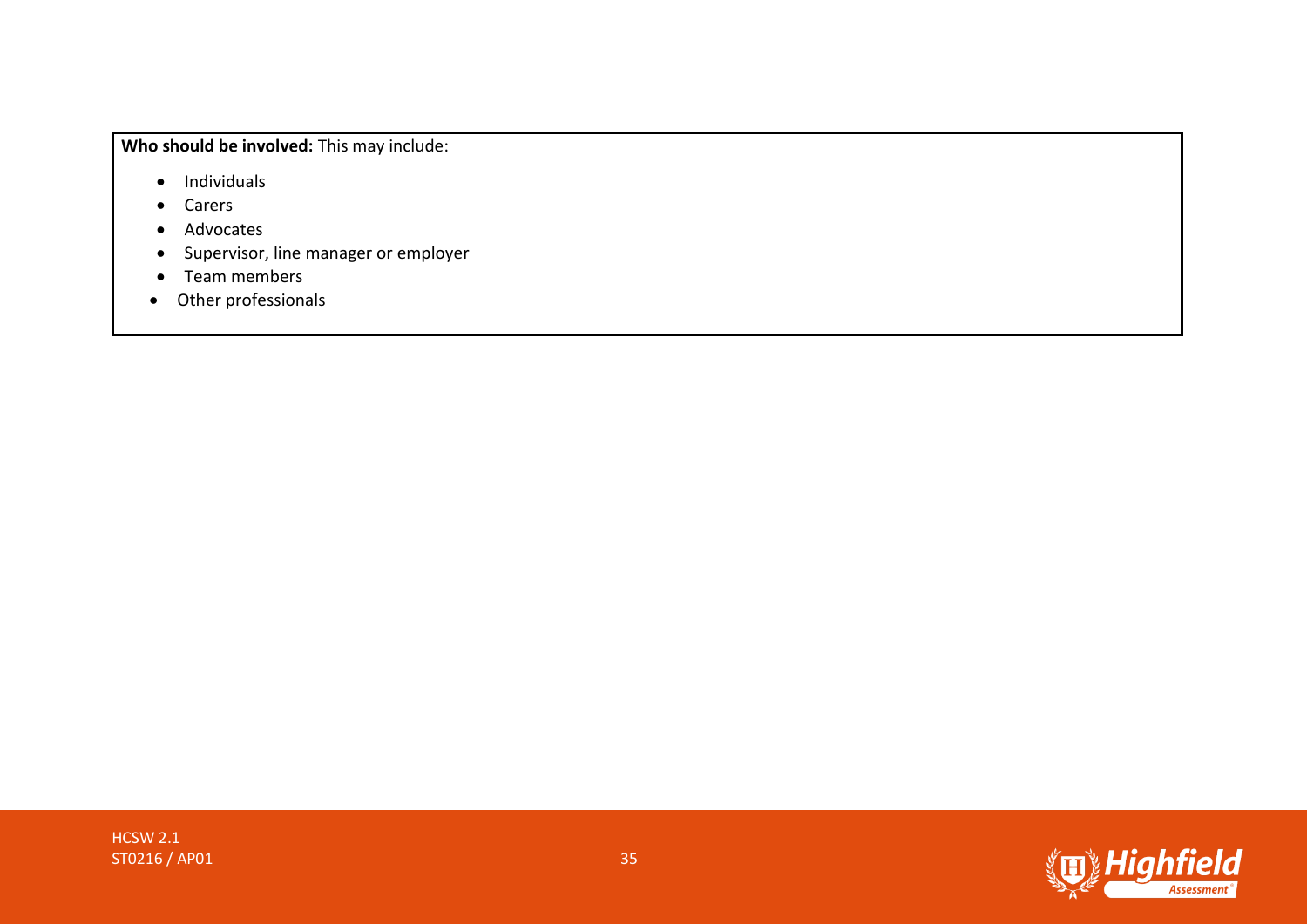| Health, safety and security                                                                                                                                                                                    |                                                                                                                                                                                                                                                                                                                                                                                                                                                                                                                                               |
|----------------------------------------------------------------------------------------------------------------------------------------------------------------------------------------------------------------|-----------------------------------------------------------------------------------------------------------------------------------------------------------------------------------------------------------------------------------------------------------------------------------------------------------------------------------------------------------------------------------------------------------------------------------------------------------------------------------------------------------------------------------------------|
| <b>Multiple Choice Test</b>                                                                                                                                                                                    |                                                                                                                                                                                                                                                                                                                                                                                                                                                                                                                                               |
| The apprentice will know and understand                                                                                                                                                                        | Indicative assessment criteria                                                                                                                                                                                                                                                                                                                                                                                                                                                                                                                |
| HS1.1 Legislation, policies and local ways of working which relate<br>to health and safety at work<br>HS1.2 Your responsibilities and the responsibilities of others,<br>relating to health and safety at work | List legislation relating to general health and safety in a healthcare<br>$\bullet$<br>setting<br>Describe the main points of health and safety policies, procedures<br>$\bullet$<br>and local ways of working<br>Compare the main health and safety responsibilities of healthcare<br>$\bullet$<br>workers, employers and individuals<br>Identify tasks relating to health and safety that should only be<br>carried out with special training<br>Describe how to access additional support and information relating<br>to health and safety |
| HS2.1 What to do in situations that could cause harm to<br>themselves and others<br>HS2.2 How to handle hazardous materials and substances                                                                     | Define what is meant by "hazard" and "risk"<br>$\bullet$<br>Describe how to use a health and safety risk assessment<br>$\bullet$<br>Explain how and when to report potential health and safety risks                                                                                                                                                                                                                                                                                                                                          |
| HS2.3 What to do when there is an accident or sudden illness                                                                                                                                                   | that have been identified<br>Describe how risk assessment can help address dilemmas between<br>an individual's rights and health and safety concerns<br>Identify hazardous materials and substances that may be found in<br>$\bullet$<br>the healthcare setting<br>Describe safe practices for storing, using and disposing of<br>hazardous materials and substances                                                                                                                                                                          |

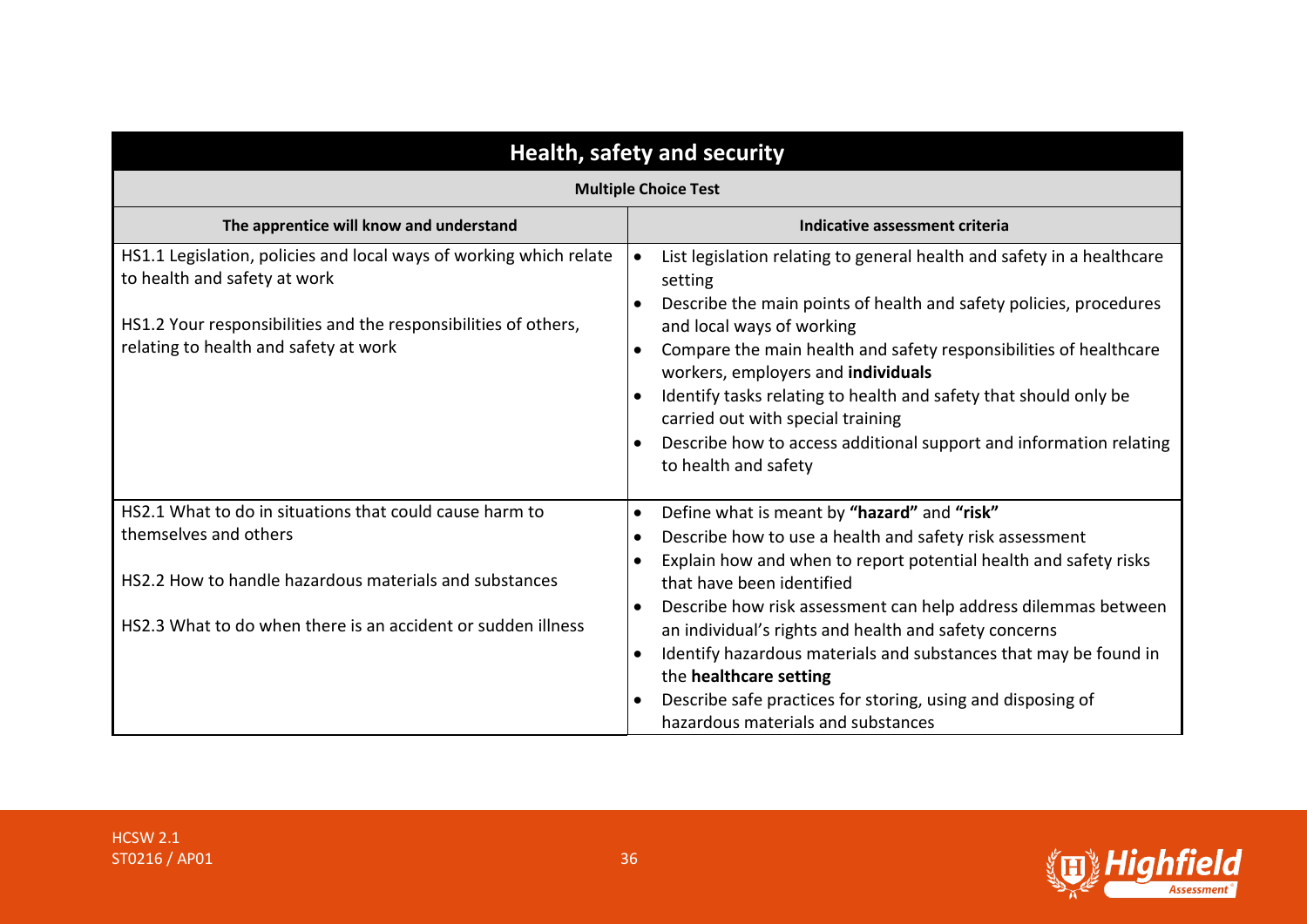|                                                                                                   | Describe different types of accidents and sudden illness that may<br>$\bullet$<br>occur in a healthcare setting<br>Outline the procedures to be followed if an accident or sudden<br>$\bullet$<br>illness should occur<br>Explain why it is important for emergency first aid tasks only to be<br>carried out by qualified first aiders |
|---------------------------------------------------------------------------------------------------|-----------------------------------------------------------------------------------------------------------------------------------------------------------------------------------------------------------------------------------------------------------------------------------------------------------------------------------------|
|                                                                                                   | <b>Observation of practice</b>                                                                                                                                                                                                                                                                                                          |
| <b>Pass Assessment Criteria</b>                                                                   |                                                                                                                                                                                                                                                                                                                                         |
| OB8.1 Maintain a safe and healthy working environment                                             |                                                                                                                                                                                                                                                                                                                                         |
| <b>Evidence portfolio and interview</b>                                                           |                                                                                                                                                                                                                                                                                                                                         |
| <b>Pass Assessment Criteria</b>                                                                   |                                                                                                                                                                                                                                                                                                                                         |
| EPI4.1 Maintain a safe and healthy working environment                                            |                                                                                                                                                                                                                                                                                                                                         |
| EPI4.2 Take appropriate action in response to incidents or emergencies following local guidelines |                                                                                                                                                                                                                                                                                                                                         |
|                                                                                                   | <b>Amplification and Guidance</b>                                                                                                                                                                                                                                                                                                       |
| Individuals are those requiring care and support, may include patients, service users or clients  |                                                                                                                                                                                                                                                                                                                                         |
| Hazard is the potential for harm to occur                                                         |                                                                                                                                                                                                                                                                                                                                         |
| Risk is the likelihood for harm to occur                                                          |                                                                                                                                                                                                                                                                                                                                         |
| Healthcare settings may include:                                                                  |                                                                                                                                                                                                                                                                                                                                         |
| Hospitals                                                                                         |                                                                                                                                                                                                                                                                                                                                         |
| Community clinics                                                                                 |                                                                                                                                                                                                                                                                                                                                         |

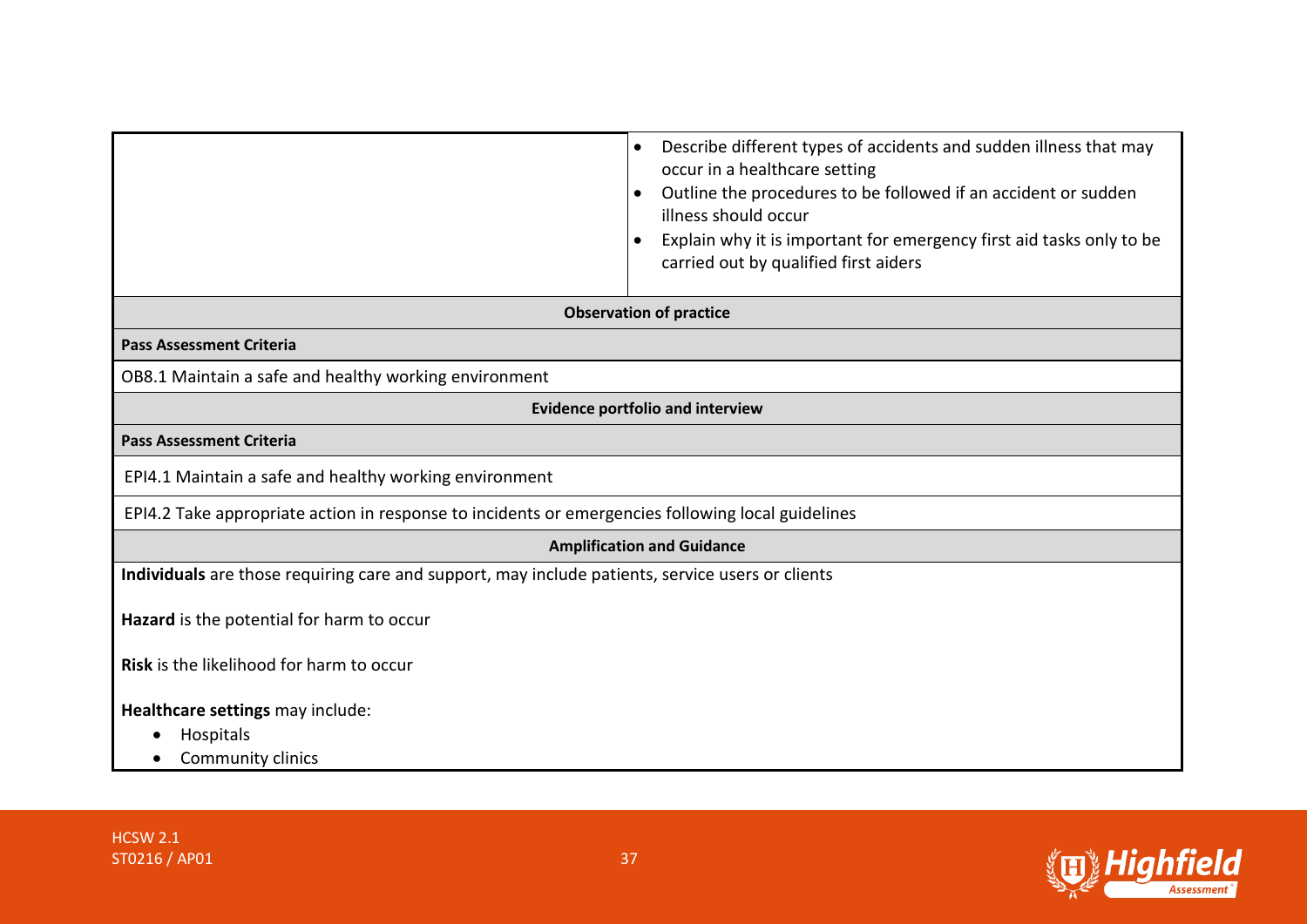- Health centres
- Individuals' homes
- Nursing/care homes
- Hospices
- Mental health settings
- GP surgeries

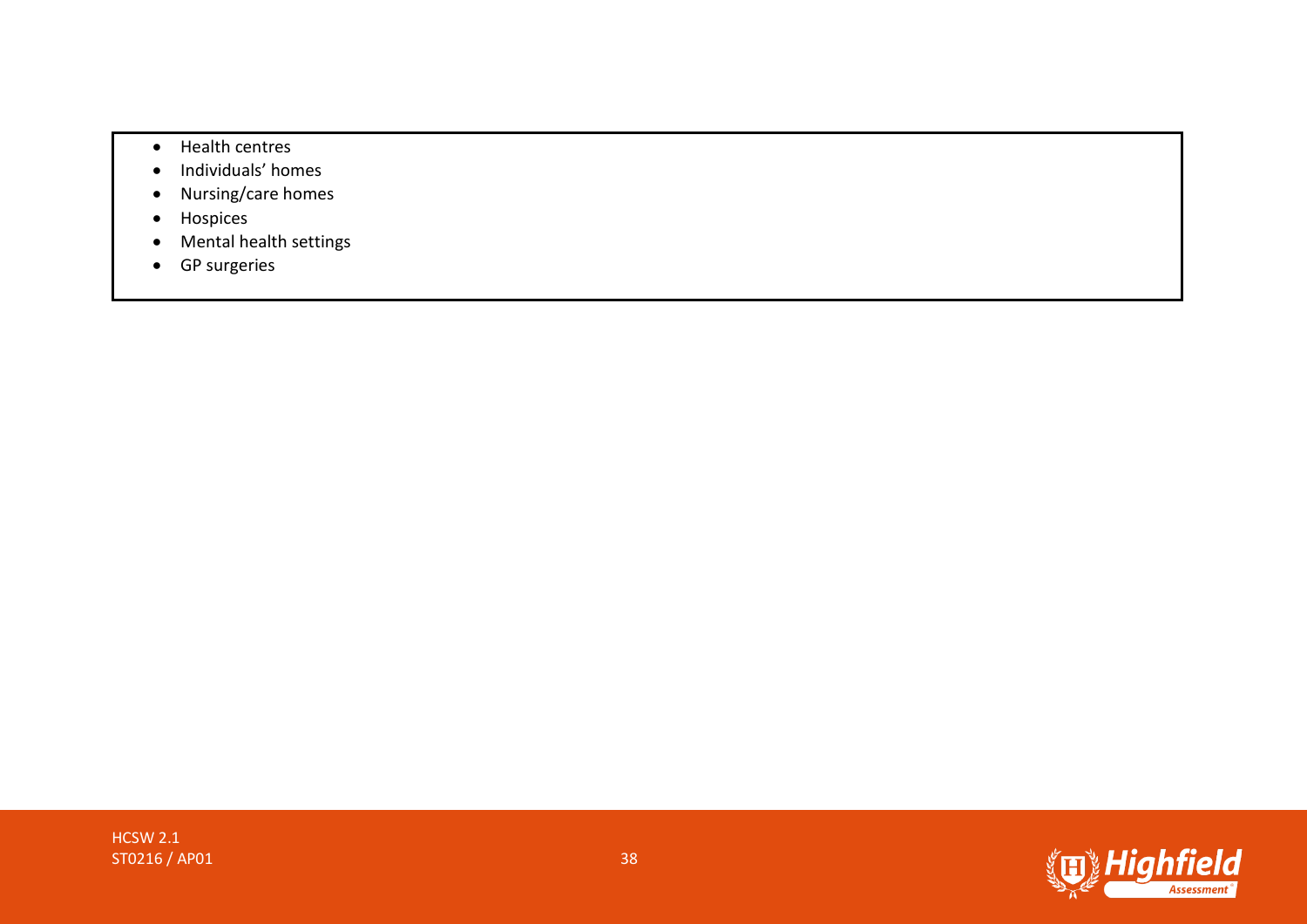| <b>Duty of Care</b>                                                                                                                                                            |                                                                                                                                                                                                                                                                                                                                                                                                                                                                                                                                                                                                |  |
|--------------------------------------------------------------------------------------------------------------------------------------------------------------------------------|------------------------------------------------------------------------------------------------------------------------------------------------------------------------------------------------------------------------------------------------------------------------------------------------------------------------------------------------------------------------------------------------------------------------------------------------------------------------------------------------------------------------------------------------------------------------------------------------|--|
| <b>Multiple Choice Test</b>                                                                                                                                                    |                                                                                                                                                                                                                                                                                                                                                                                                                                                                                                                                                                                                |  |
| The apprentice will know and understand                                                                                                                                        | Indicative assessment criteria                                                                                                                                                                                                                                                                                                                                                                                                                                                                                                                                                                 |  |
| DC1.1 The meaning of 'duty of care' and why it is important<br>DC1.2 What support is available when you come across a difficult<br>situation or when someone makes a complaint | Define the term 'duty of care'<br>$\bullet$<br>Describe how duty of care relates to duty of candour<br>$\epsilon$<br>Explain why duty of care is important and how it affects own role<br>Describe difficult situations that may arise relating to duty of care<br>$\epsilon$<br>Explain where to get additional support and advice about how to<br>resolve difficult situations<br>Describe the importance of an accessible complaints procedure for<br>$\epsilon$<br>reducing the likelihood of abuse<br>Explain the actions to take when receiving comments and<br>$\epsilon$<br>complaints |  |
| <b>Amplification and Guidance</b>                                                                                                                                              |                                                                                                                                                                                                                                                                                                                                                                                                                                                                                                                                                                                                |  |
| Duty of care means that a worker must aim to provide high-quality care to the best of their ability and say if there are any reasons why<br>they may be unable to do so.       |                                                                                                                                                                                                                                                                                                                                                                                                                                                                                                                                                                                                |  |



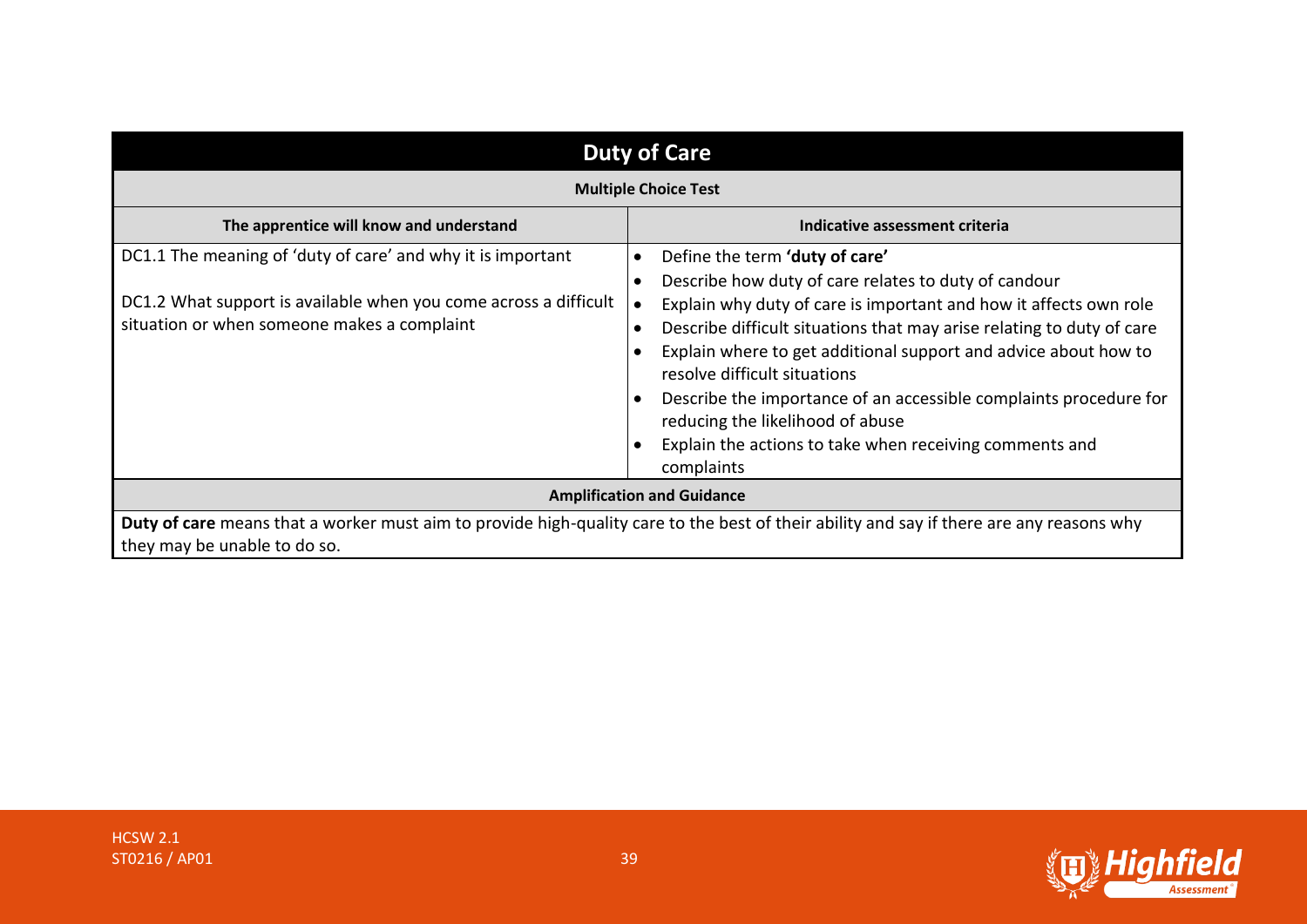| <b>Safeguarding</b>                                                                                                                                                                                                                  |                                                                                                                                                                                                                                                                                                                                                                                                                                                                                                                                                                                                                                                                                                                                                                                                                                                                                                                                                                                                                                                                                                                                     |
|--------------------------------------------------------------------------------------------------------------------------------------------------------------------------------------------------------------------------------------|-------------------------------------------------------------------------------------------------------------------------------------------------------------------------------------------------------------------------------------------------------------------------------------------------------------------------------------------------------------------------------------------------------------------------------------------------------------------------------------------------------------------------------------------------------------------------------------------------------------------------------------------------------------------------------------------------------------------------------------------------------------------------------------------------------------------------------------------------------------------------------------------------------------------------------------------------------------------------------------------------------------------------------------------------------------------------------------------------------------------------------------|
| <b>Multiple Choice Test</b>                                                                                                                                                                                                          |                                                                                                                                                                                                                                                                                                                                                                                                                                                                                                                                                                                                                                                                                                                                                                                                                                                                                                                                                                                                                                                                                                                                     |
| The apprentice will know and understand                                                                                                                                                                                              | Indicative assessment criteria                                                                                                                                                                                                                                                                                                                                                                                                                                                                                                                                                                                                                                                                                                                                                                                                                                                                                                                                                                                                                                                                                                      |
| S1.1 Legislation, policies and local ways of working about<br>'safeguarding' and protection from abuse<br>S1.2 The signs of abuse and what to do if you suspect abuse<br>S1.3 How to reduce the chances of abuse as much as possible | Identify legislation, policies and local ways of working that relate<br>to safeguarding and protection from abuse<br>Explain the roles of different agencies in safeguarding and<br>protecting individuals from abuse<br>Identify reports into serious failures to protect individuals from<br>$\bullet$<br>abuse<br>Identify sources of information and advice about own role in<br>$\bullet$<br>safeguarding and protecting individuals from abuse<br>List types of abuse<br>$\bullet$<br>Identify the signs and/or symptoms associated with each type of<br>$\bullet$<br>abuse<br>Describe factors that may contribute to an individual being more<br>vulnerable to abuse<br>Explain the actions to take if there are suspicions that an<br>$\bullet$<br>individual is being abused<br>Explain the actions to take if an individual alleges that they are<br>$\bullet$<br>being abused<br>Identify ways to ensure that evidence of abuse is preserved<br>$\bullet$<br>Explain how the likelihood of abuse may be reduced<br>Explain the importance of an accessible complaints procedure for<br>reducing the likelihood of abuse |

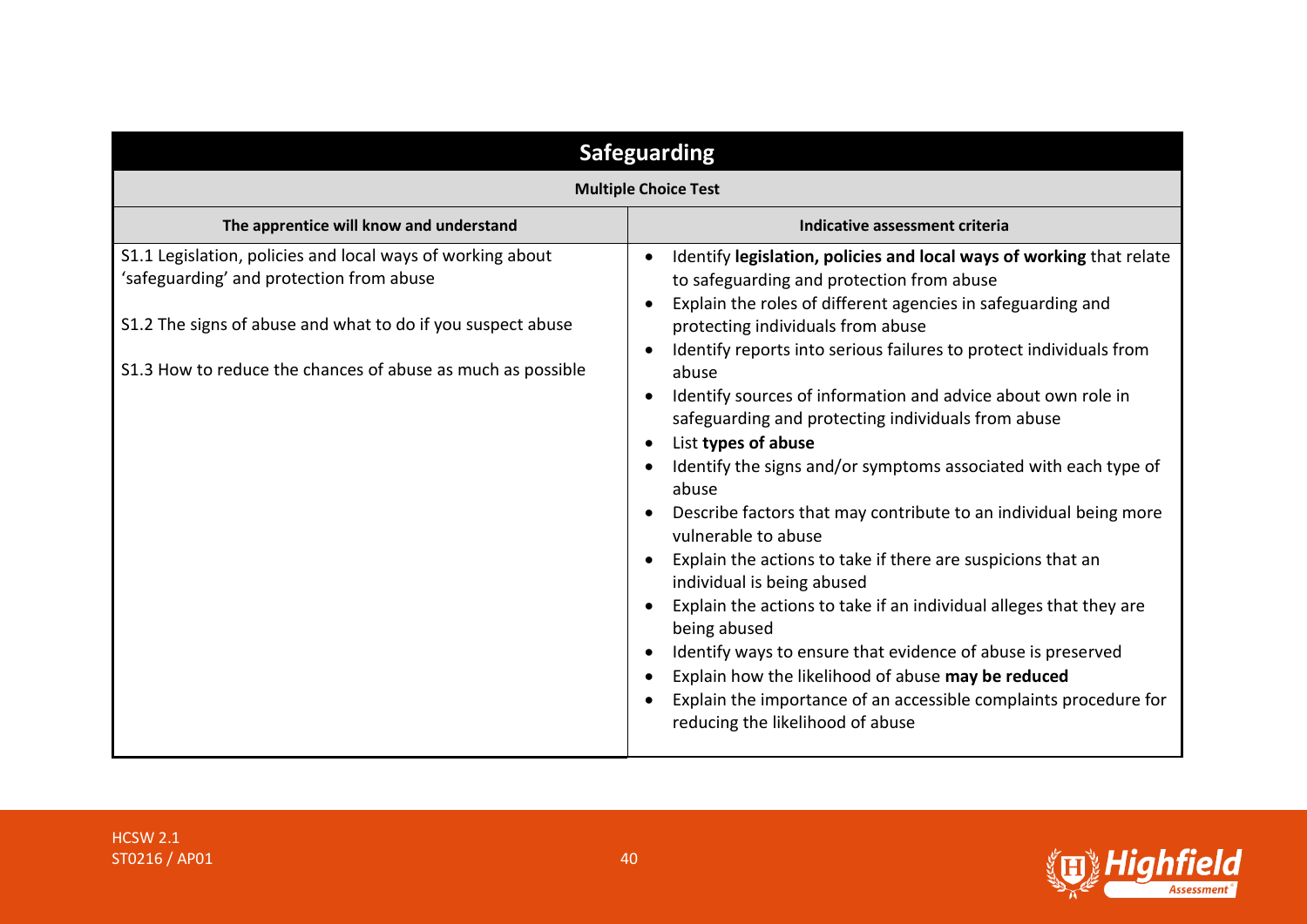| <b>Amplification and Guidance</b>                                                         |
|-------------------------------------------------------------------------------------------|
| Legislation, policies and local ways of working could include:                            |
| <b>General Data Protection Regulations</b><br>$\bullet$                                   |
| <b>Data Protection Act</b>                                                                |
| <b>Health and Social Care Act</b><br>$\bullet$                                            |
| Information Governance policy<br>$\bullet$                                                |
| Health and Safety legislation<br>$\bullet$                                                |
| Organisational policies and procedures<br>$\bullet$                                       |
| Formally agreed guidance on how to carry out tasks in your workplace                      |
| Less formally agreed ways of working                                                      |
| Less formally documented by individual employers and the self-employed or formal policies |
| Types of abuse may include:                                                               |
| Physical abuse<br>$\bullet$                                                               |
| Domestic violence or abuse                                                                |
| Sexual abuse<br>$\bullet$                                                                 |
| Psychological or emotional abuse<br>$\bullet$                                             |
| Financial or material abuse                                                               |
| Modern slavery<br>$\bullet$                                                               |
| Discriminatory abuse<br>$\bullet$                                                         |
| Organisational or institutional abuse<br>$\bullet$                                        |
| Neglect or acts of omission                                                               |
| Self-neglect<br>$\bullet$                                                                 |
| Abuse may be reduced by:                                                                  |
| Working with person-centred values                                                        |
| encouraging active participation<br>$\bullet$                                             |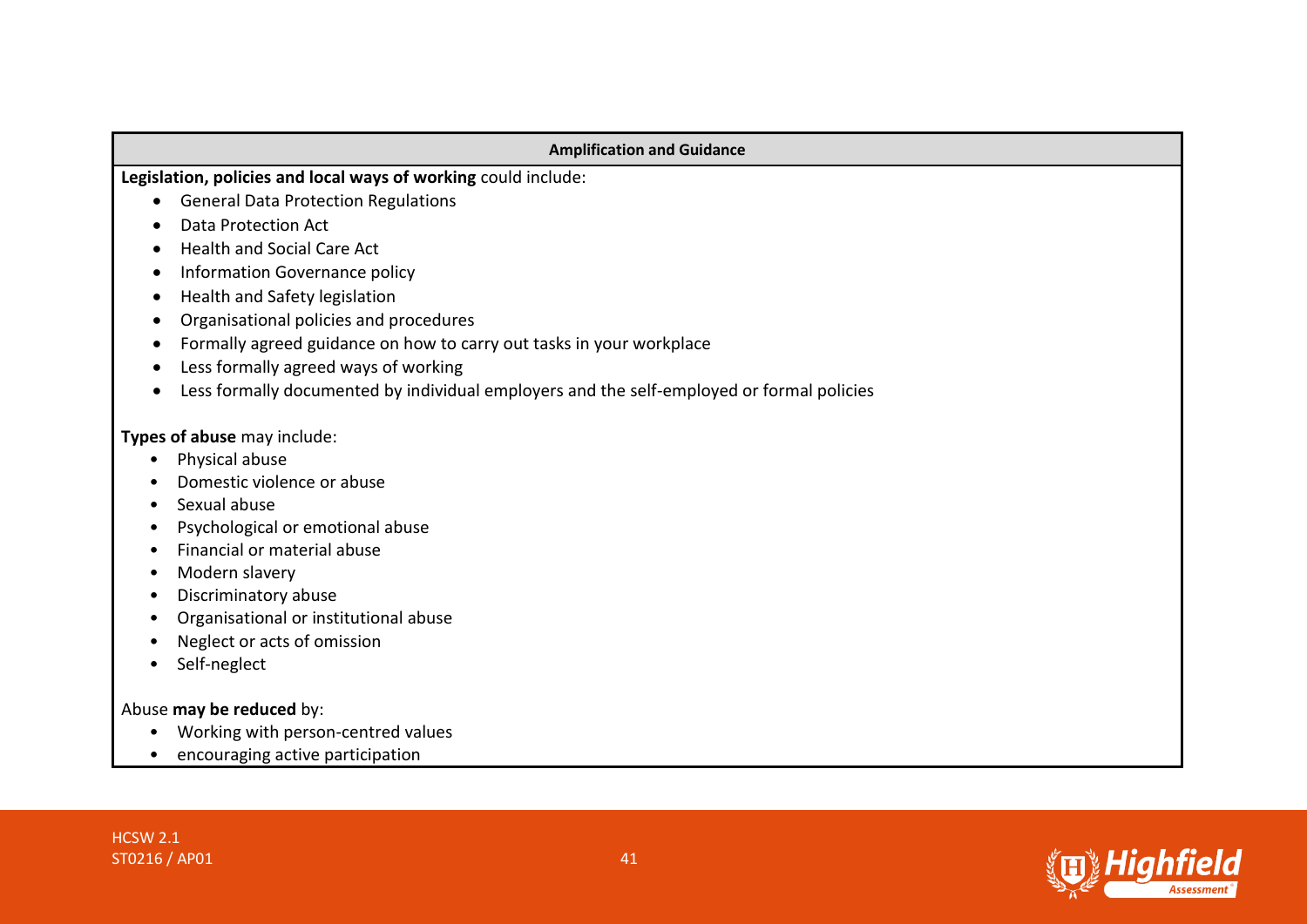- promoting choice and rights
- Supporting individuals with awareness of personal safety
- Managing risk
- Focusing on prevention

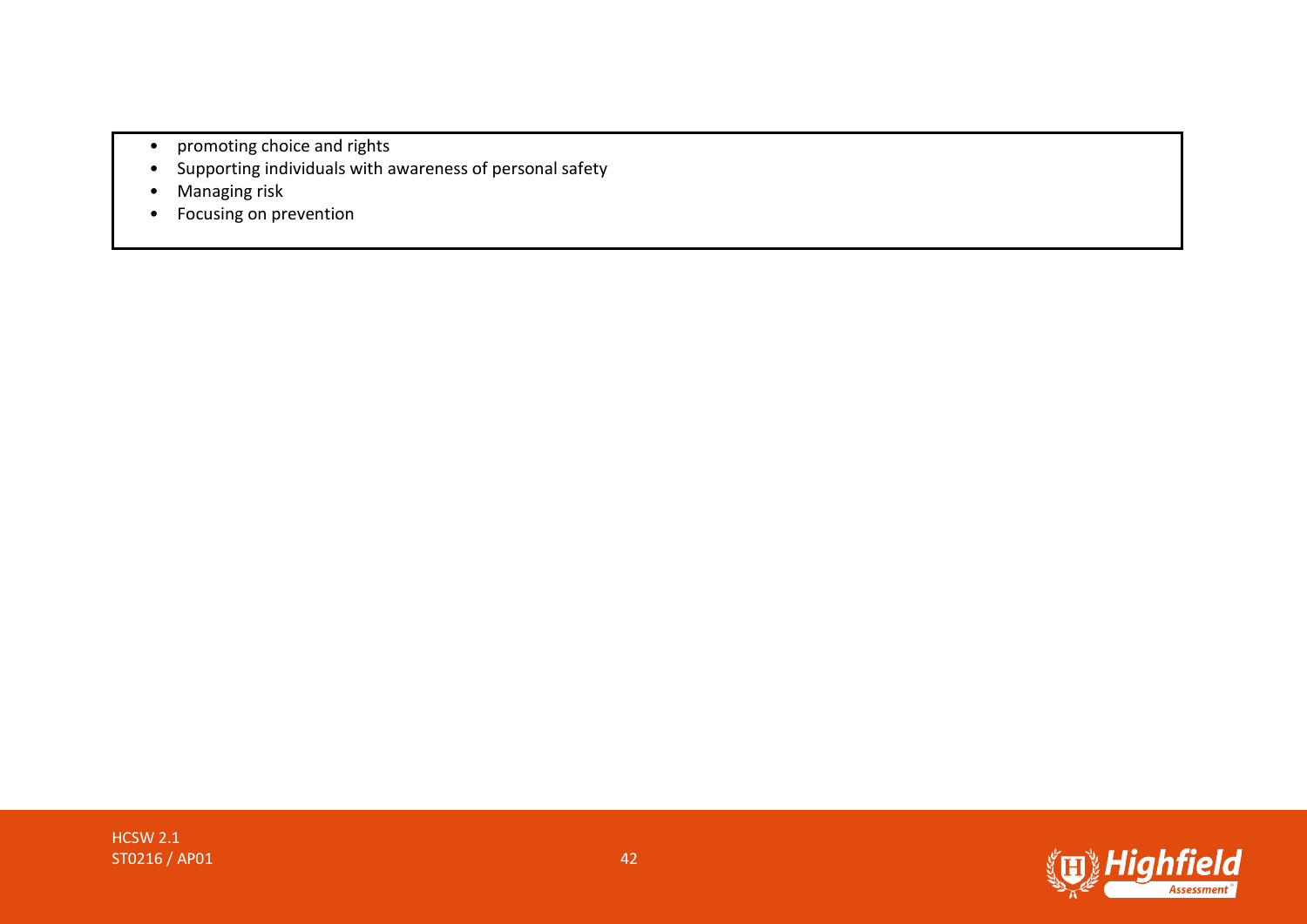| Infection prevention and control                                                                                               |                                                                                                                                                                                                                                        |
|--------------------------------------------------------------------------------------------------------------------------------|----------------------------------------------------------------------------------------------------------------------------------------------------------------------------------------------------------------------------------------|
| <b>Multiple Choice Test</b>                                                                                                    |                                                                                                                                                                                                                                        |
| The apprentice will know and understand                                                                                        | Indicative assessment criteria                                                                                                                                                                                                         |
| IC1.1 Legislation, policies and local ways of working that help to<br>prevent infection                                        | Identify legislation, policies and local ways of working that help to<br>$\bullet$<br>prevent and control infection                                                                                                                    |
| IC1.2 The meaning of 'risk' and 'risk assessment'                                                                              | Identify the roles and responsibilities in the prevention and control<br>$\bullet$<br>of infection                                                                                                                                     |
| IC1.3 The importance of good personal hygiene and handwashing                                                                  | Define the term 'risk'<br>Define the term 'risk assessment'                                                                                                                                                                            |
| IC1.4 How to select the right personal protective equipment<br>(such as gloves, aprons and masks)                              | Describe the potential risks in a healthcare setting in relation to<br>$\bullet$<br>infection control<br>Describe circumstances that are classified as high risk<br>$\bullet$                                                          |
| IC1.5 How infections start and spread                                                                                          | Explain the importance of risk assessments in relation to infection<br>control                                                                                                                                                         |
| IC1.6 The importance of cleaning, disinfecting and maintaining a<br>clean workplace to reduce the risk and spread of infection | Describe the process to follow when carrying out a risk assessment<br>$\bullet$<br>Describe ways of minimising risk in a healthcare setting<br>$\bullet$<br>Explain how the outcomes of risk assessments are communicated<br>$\bullet$ |
| IC1.7 The meaning of 'antimicrobial resistance'                                                                                | to other employees<br>Define the term 'personal hygiene'<br>$\bullet$                                                                                                                                                                  |
|                                                                                                                                | Describe the importance of maintaining high standards of personal<br>$\bullet$<br>hygiene                                                                                                                                              |
|                                                                                                                                | Describe the importance of handwashing                                                                                                                                                                                                 |
|                                                                                                                                | Outline workplace procedures relating to personal hygiene<br>$\bullet$<br>Outline workplace procedures for handwashing and drying                                                                                                      |

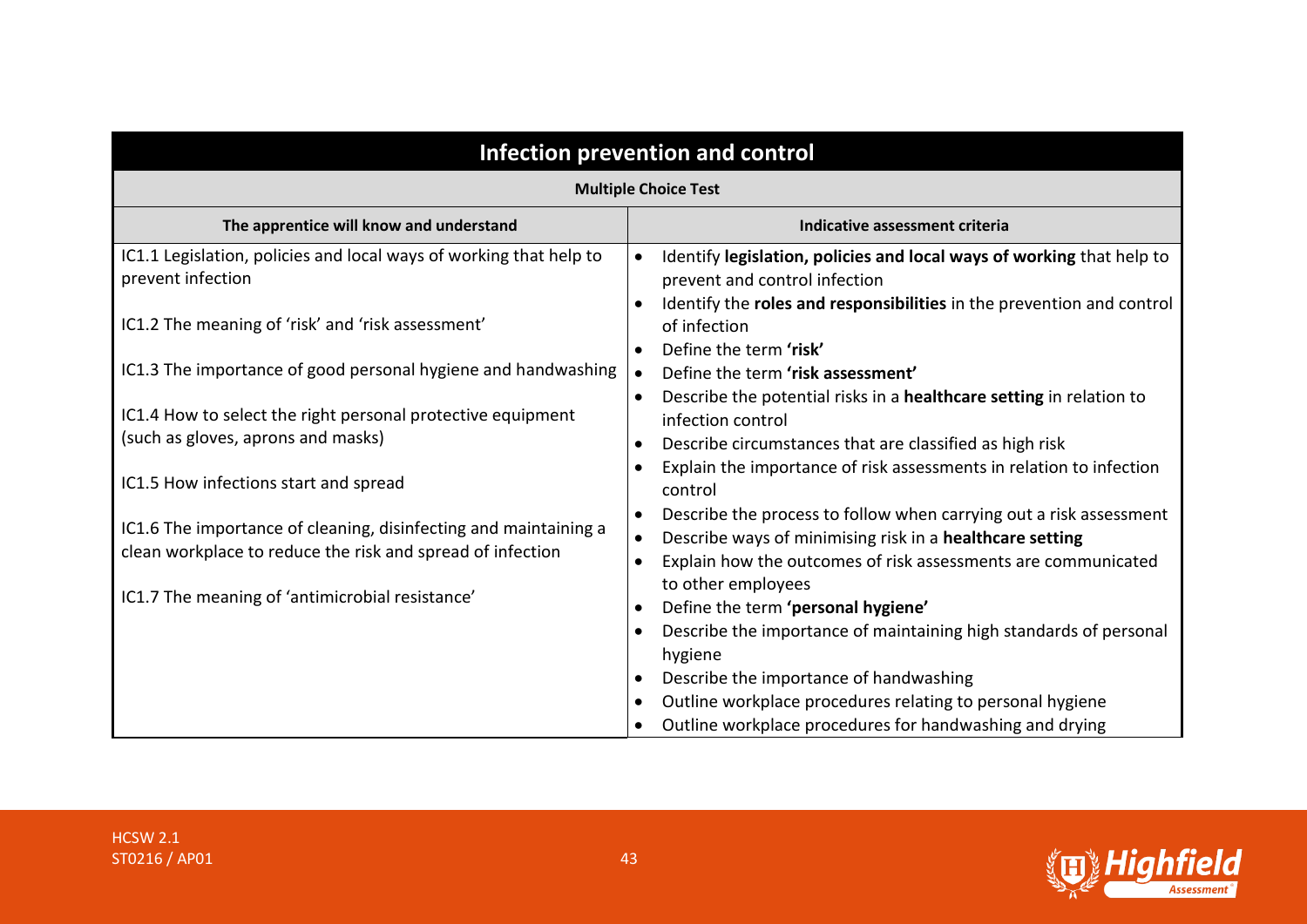| Outline ways to ensure that own health and hygiene does not pose<br>$\bullet$<br>a risk to others<br>Explain the risks associated with poor personal hygiene and poor<br>$\bullet$<br>handwashing techniques<br>Explain why it is important to stay away from a healthcare setting<br>when unwell<br>Outline current legislation and regulation relating to personal<br>protective equipment<br>Describe different types of personal protective equipment<br>Outline employers and employees' responsibilities in relation to<br>personal protective equipment<br>Explain how the level of risk determines the selection of the<br>personal protective equipment used<br>Describe procedures on how personal protective equipment<br>should be used correctly<br>Define the term 'infection'<br>$\bullet$<br>Identify common causes of infection<br>$\bullet$<br>Describe how infections can spread<br>Describe procedures that are followed in healthcare settings to<br>control infection<br>Explain the importance of cleaning, disinfecting and maintaining<br>cleanliness for reducing the risk and spread of infection<br>Explain the consequences of inadequate cleaning, disinfecting and<br>$\bullet$<br>cleanliness in relation to the risk and spread of infection<br>Define the term 'antimicrobial resistance'<br>$\bullet$ |
|------------------------------------------------------------------------------------------------------------------------------------------------------------------------------------------------------------------------------------------------------------------------------------------------------------------------------------------------------------------------------------------------------------------------------------------------------------------------------------------------------------------------------------------------------------------------------------------------------------------------------------------------------------------------------------------------------------------------------------------------------------------------------------------------------------------------------------------------------------------------------------------------------------------------------------------------------------------------------------------------------------------------------------------------------------------------------------------------------------------------------------------------------------------------------------------------------------------------------------------------------------------------------------------------------------------------------------------|
|                                                                                                                                                                                                                                                                                                                                                                                                                                                                                                                                                                                                                                                                                                                                                                                                                                                                                                                                                                                                                                                                                                                                                                                                                                                                                                                                          |
|                                                                                                                                                                                                                                                                                                                                                                                                                                                                                                                                                                                                                                                                                                                                                                                                                                                                                                                                                                                                                                                                                                                                                                                                                                                                                                                                          |
|                                                                                                                                                                                                                                                                                                                                                                                                                                                                                                                                                                                                                                                                                                                                                                                                                                                                                                                                                                                                                                                                                                                                                                                                                                                                                                                                          |
| Describe ways to reduce antimicrobial resistance                                                                                                                                                                                                                                                                                                                                                                                                                                                                                                                                                                                                                                                                                                                                                                                                                                                                                                                                                                                                                                                                                                                                                                                                                                                                                         |



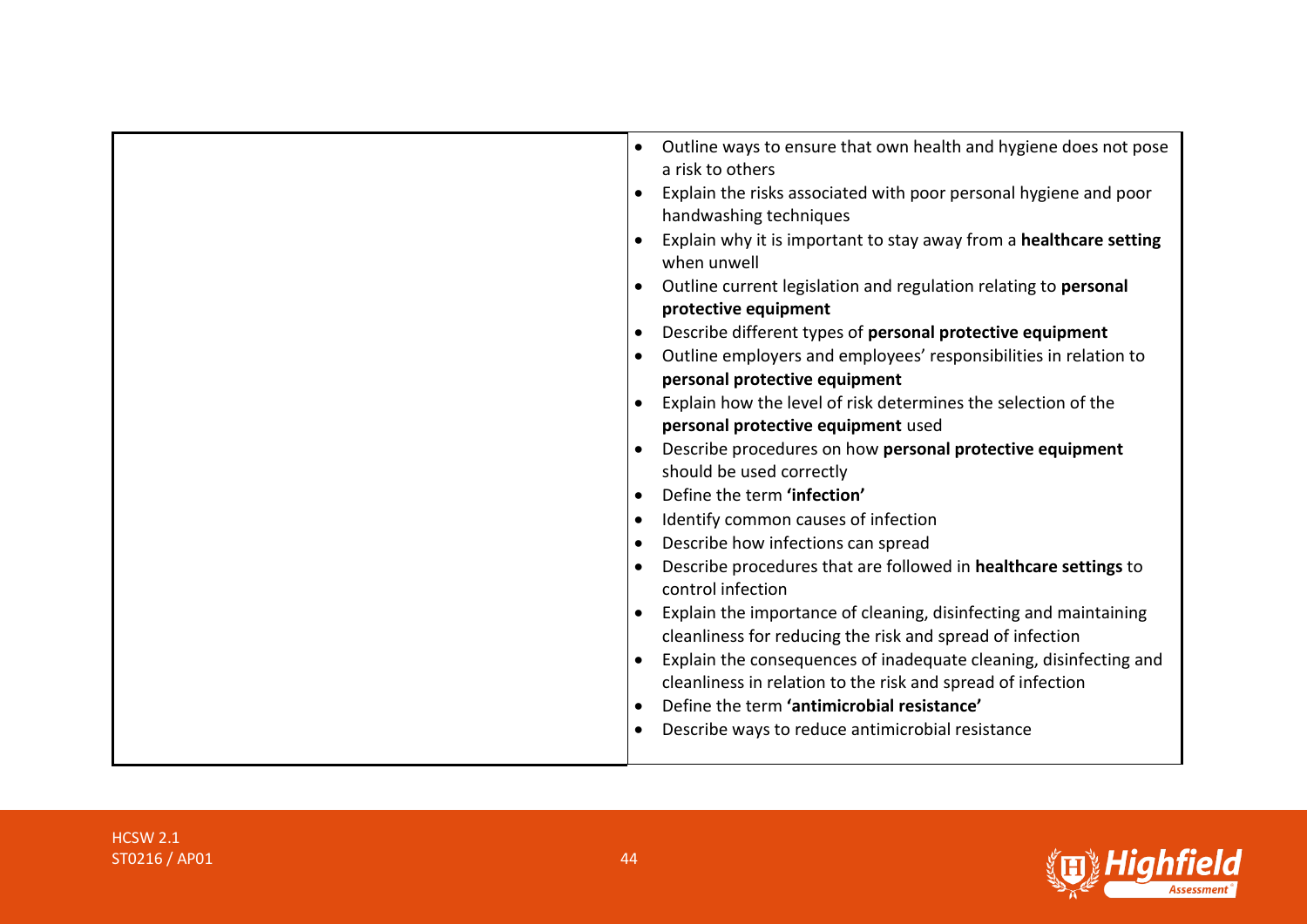| <b>Observation of practice</b>                                                                                                                                           |
|--------------------------------------------------------------------------------------------------------------------------------------------------------------------------|
| <b>Pass Assessment Criteria</b>                                                                                                                                          |
| OB9.1/OB9.2 Use a range of techniques for infection prevention and control including waste management, handwashing and the use of<br>Personal Protective Equipment (PPE) |
| <b>Evidence portfolio and interview</b>                                                                                                                                  |
| <b>Pass Assessment Criteria</b>                                                                                                                                          |
| EPI4.3 Use a range of techniques for infection prevention and control including waste management, handwashing and the use of Personal<br>Protective Equipment (PPE)      |
| <b>Amplification and Guidance</b>                                                                                                                                        |
| Legislation, policies and local ways of working                                                                                                                          |
| Roles and responsibilities could include those of:<br>Self<br>Employer<br>Individuals<br><b>Others</b><br>Risk is the likelihood for harm to occur                       |
| A risk assessment identifies potential causes of harm, assesses how likely that harm is to occur and what can be done to reduce the risk of<br>harm                      |
| Healthcare settings may include:<br>Hospitals<br><b>Community clinics</b><br><b>Health centres</b>                                                                       |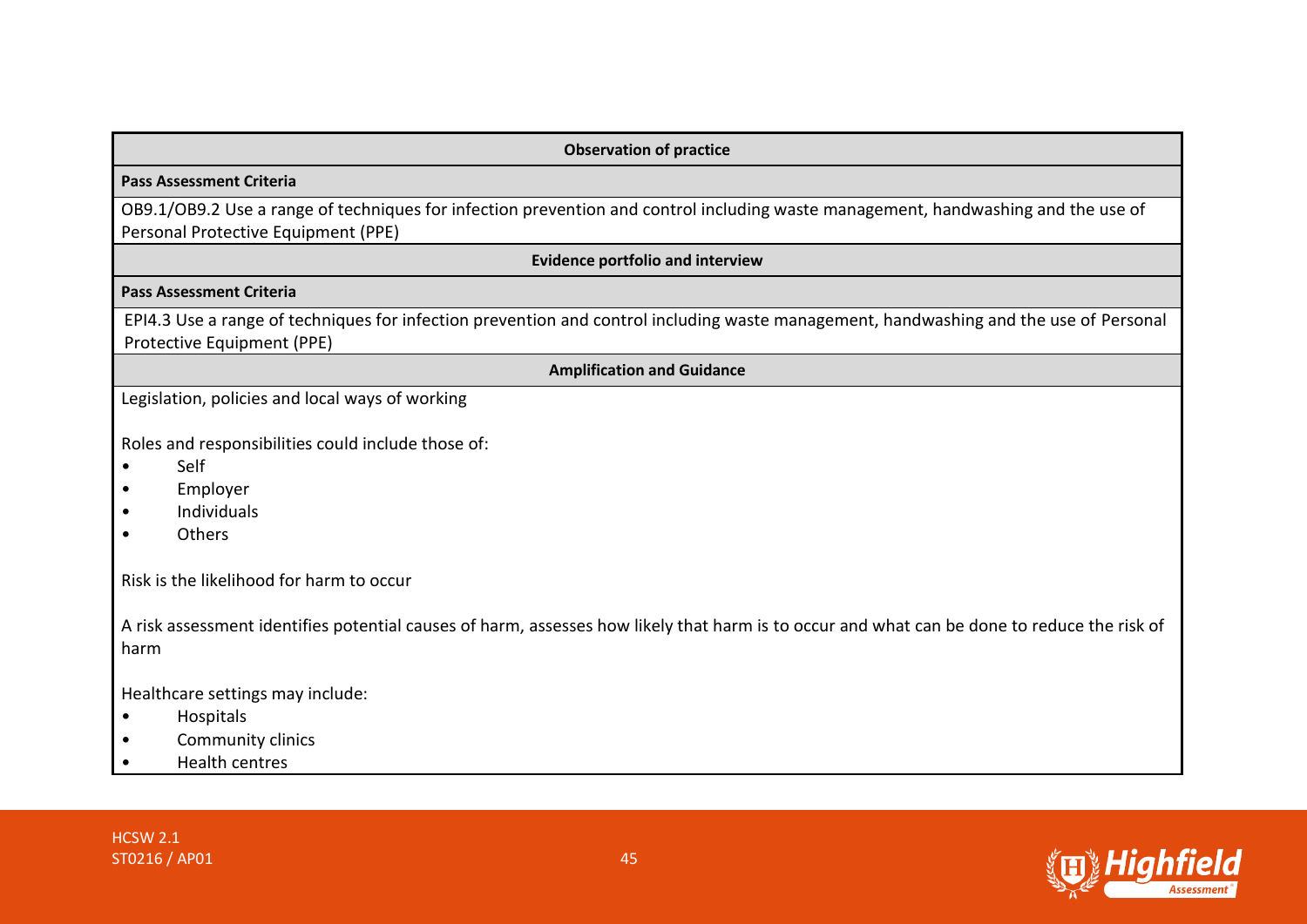- Individuals' homes
- Nursing/care homes
- Hospices
- Mental health settings
- GP surgeries

Personal hygiene involves those practices performed by an individual to care for one's bodily health and wellbeing, through cleanliness

Personal protective equipment may include:

- Gloves
- Aprons
- Masks

Infection refers to when microorganisms e.g. bacteria and viruses which are not normally present within the body invade and grow causing illness and/disease

Antimicrobial resistance refers to the ability of microbes to grow in the presence of a chemical (drug) that would normally kill them or limit their growth

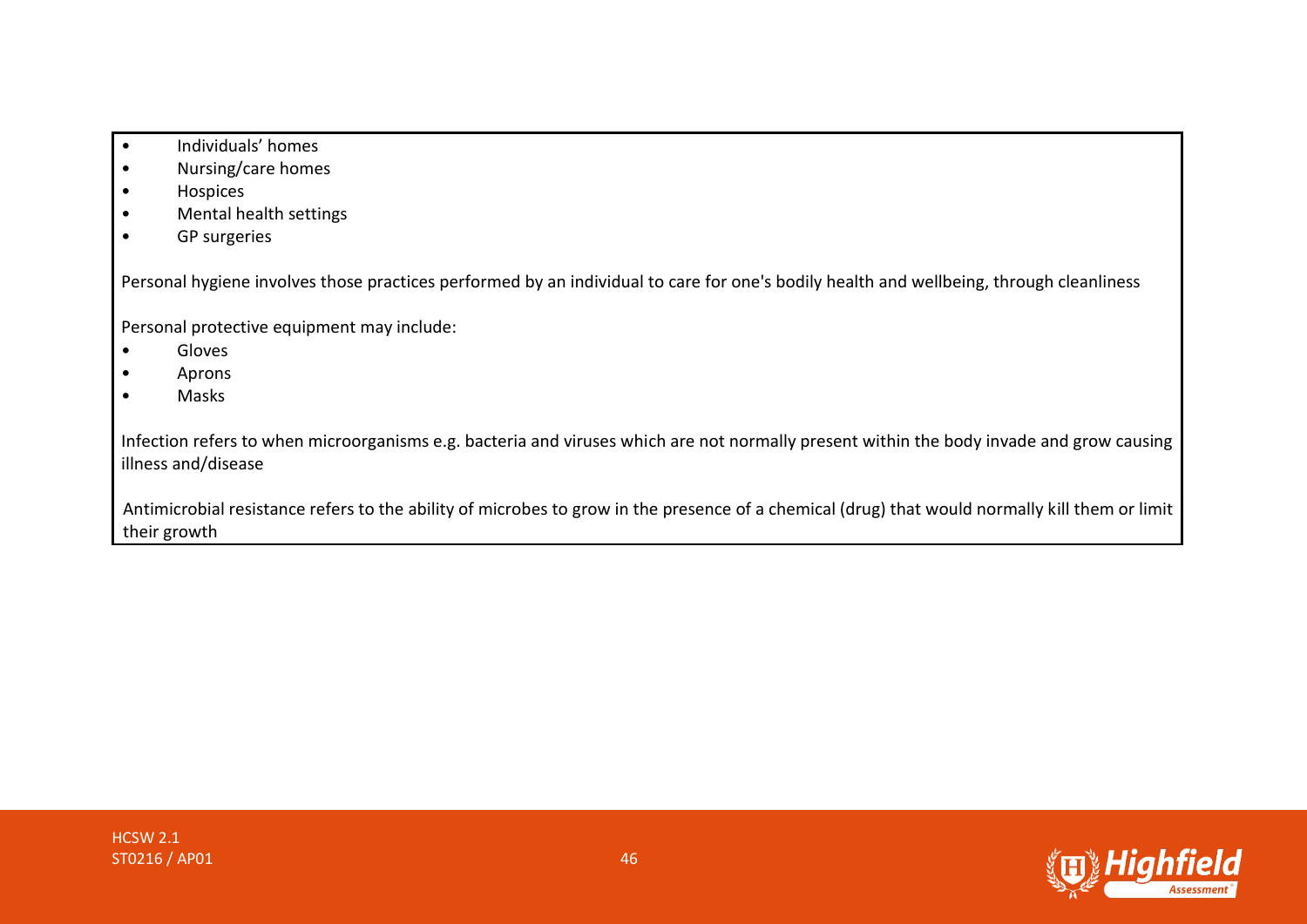| <b>Moving and handling</b>                                                            |                                                                                                                                                                 |
|---------------------------------------------------------------------------------------|-----------------------------------------------------------------------------------------------------------------------------------------------------------------|
| <b>Multiple Choice Test</b>                                                           |                                                                                                                                                                 |
| The apprentice will know and understand                                               | Indicative assessment criteria                                                                                                                                  |
| MH1.1 Why people and objects need to be moved safely                                  | List the states of functional mobility a person who needs to be<br>$\bullet$<br>moved might have                                                                |
| MH1.2 How to move and position people safely                                          | Describe safe movement principles associated with moving<br>٠<br>people                                                                                         |
| MH1.3 How to move and handle equipment and other objects<br>safely                    | Outline the types of handling or lifting equipment designed to be<br>$\bullet$<br>used for moving people and objects                                            |
| MH1.4 Agreed ways of working when moving people and know<br>how to identify any risks | Outline the potential impact to a person who is moved incorrectly<br>٠<br>Outline the ways to ensure the dignity, health and safety of the<br>٠<br>person being |
|                                                                                       | Outline the process for carrying out a manual handling risk<br>٠<br>assessment                                                                                  |
|                                                                                       | Describe safe movement principles associated with manual<br>$\bullet$<br>handling                                                                               |
|                                                                                       | Outline the potential injuries and ill health associated with<br>$\bullet$<br>incorrect manual handling                                                         |
|                                                                                       | Outline employers' and employees' duties relating to manual<br>$\bullet$<br>handling at work                                                                    |
|                                                                                       | Outline the consequences for non-compliance with health and<br>$\bullet$<br>safety requirements at work                                                         |
|                                                                                       | Outline the purpose of types of moved equipment designed to be<br>$\bullet$<br>used for manual handling of objects                                              |

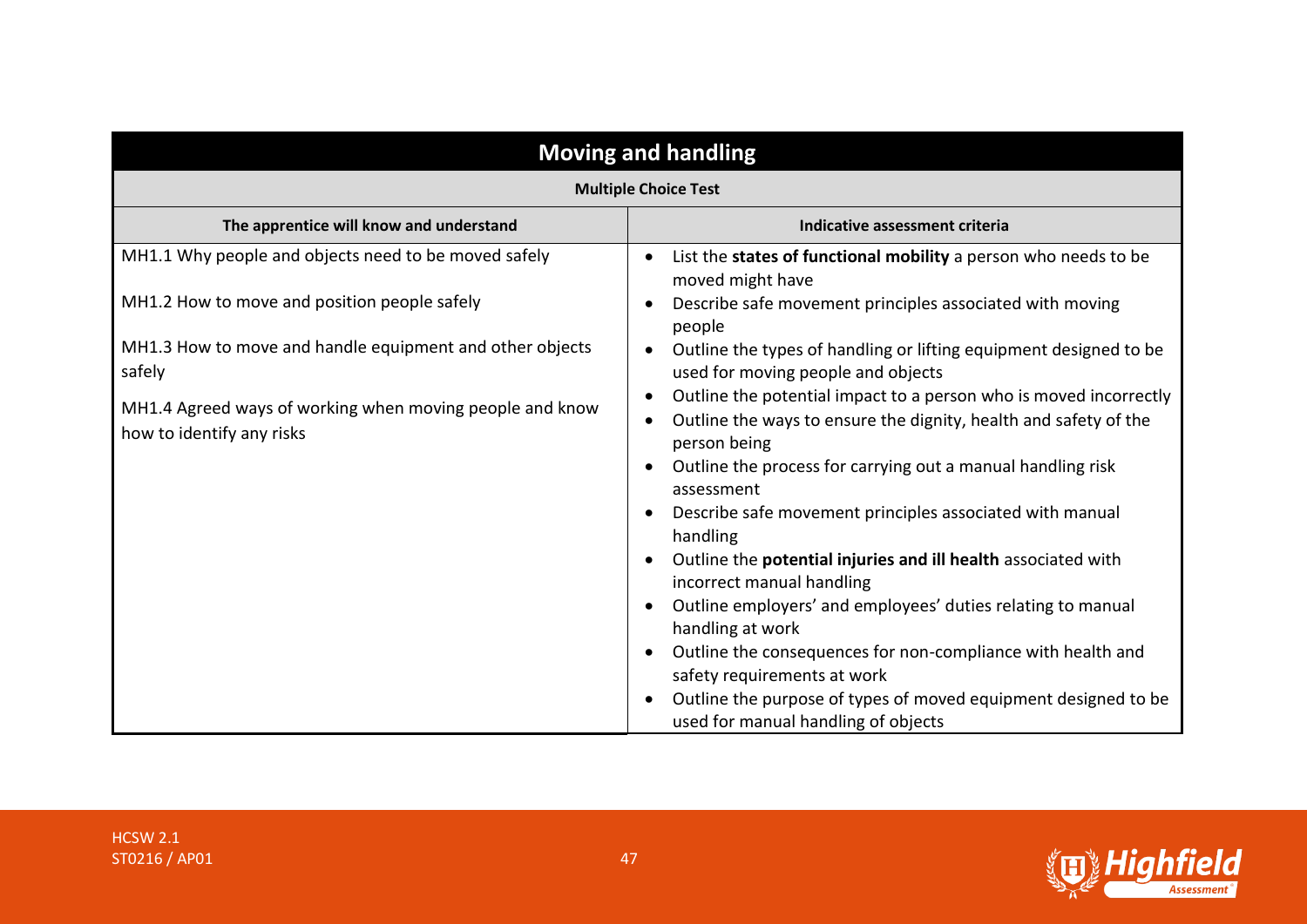|                                                                                                                   | Describe the requirements for the testing, servicing and<br>$\bullet$<br>examination of manual handling and lifting equipment for objects<br>Outline the process of risk assessment in relation to moving a<br>person<br>Outline the control measures that might be used to reduce the<br>risks associated with moving people<br>State the content of a personal handling plan<br>Describe the requirements for the testing, servicing and<br>$\bullet$<br>examination of people handling or lifting equipment |
|-------------------------------------------------------------------------------------------------------------------|----------------------------------------------------------------------------------------------------------------------------------------------------------------------------------------------------------------------------------------------------------------------------------------------------------------------------------------------------------------------------------------------------------------------------------------------------------------------------------------------------------------|
|                                                                                                                   | <b>Observation of practice</b>                                                                                                                                                                                                                                                                                                                                                                                                                                                                                 |
| <b>Pass Assessment Criteria</b>                                                                                   |                                                                                                                                                                                                                                                                                                                                                                                                                                                                                                                |
| OB10.1/OB10.2 Move and position individuals, equipment and other items safely                                     |                                                                                                                                                                                                                                                                                                                                                                                                                                                                                                                |
|                                                                                                                   | <b>Evidence portfolio and interview</b>                                                                                                                                                                                                                                                                                                                                                                                                                                                                        |
| <b>Pass Assessment Criteria</b>                                                                                   |                                                                                                                                                                                                                                                                                                                                                                                                                                                                                                                |
| EPI4.4 Move and position individuals, equipment and other items safely                                            |                                                                                                                                                                                                                                                                                                                                                                                                                                                                                                                |
|                                                                                                                   | <b>Amplification and Guidance</b>                                                                                                                                                                                                                                                                                                                                                                                                                                                                              |
| States of functional mobility may include total mobility, partial mobility, immobility, temporary and permanent   |                                                                                                                                                                                                                                                                                                                                                                                                                                                                                                                |
| Potential injuries and ill health may include musculoskeletal disorders (MSDs), fatigue, cuts, bruises, fractures |                                                                                                                                                                                                                                                                                                                                                                                                                                                                                                                |

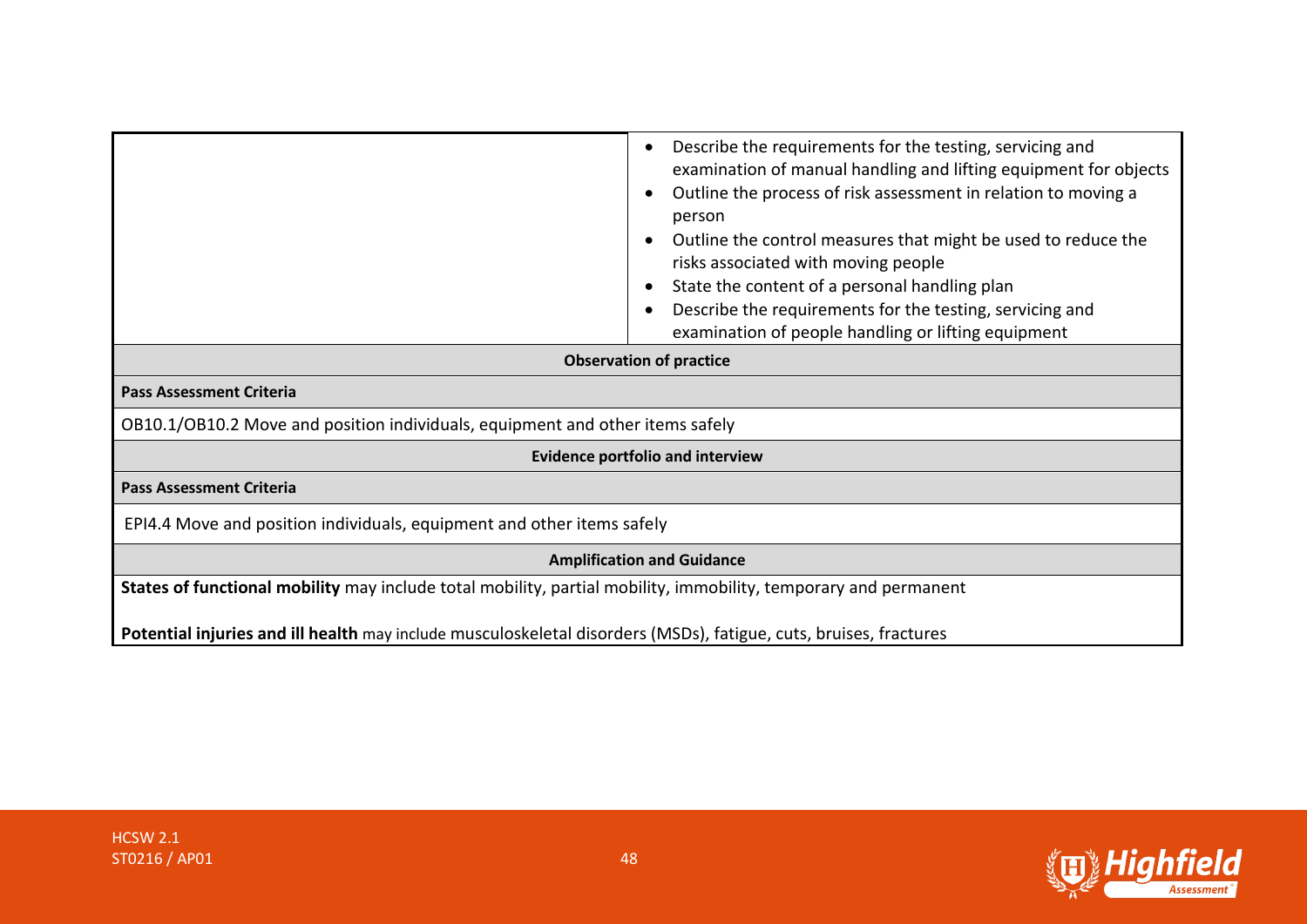| <b>Equality and diversity</b>                                                                                                                                                                                                                                                                                                                             |                                                                                                                                                                                                                                                                                                                                                                                                                                                                                                                                                                                                                                                                                                                                                                                              |
|-----------------------------------------------------------------------------------------------------------------------------------------------------------------------------------------------------------------------------------------------------------------------------------------------------------------------------------------------------------|----------------------------------------------------------------------------------------------------------------------------------------------------------------------------------------------------------------------------------------------------------------------------------------------------------------------------------------------------------------------------------------------------------------------------------------------------------------------------------------------------------------------------------------------------------------------------------------------------------------------------------------------------------------------------------------------------------------------------------------------------------------------------------------------|
| <b>Multiple Choice Test</b>                                                                                                                                                                                                                                                                                                                               |                                                                                                                                                                                                                                                                                                                                                                                                                                                                                                                                                                                                                                                                                                                                                                                              |
| The apprentice will know and understand                                                                                                                                                                                                                                                                                                                   | Indicative assessment criteria                                                                                                                                                                                                                                                                                                                                                                                                                                                                                                                                                                                                                                                                                                                                                               |
| ED1.1 Equality and diversity legislation, policies and local ways of<br>working<br>ED1.2 Why equality is important and how discrimination can<br>happen at work                                                                                                                                                                                           | Identify legislation, policies and local ways of working relating to<br>$\bullet$<br>equality, diversity and discrimination<br>Describe how legislation, policies and local ways of working apply<br>$\bullet$<br>to own role<br>Identify a range of sources of information, advice and support<br>$\bullet$<br>about equality, diversity and inclusion<br>Describe how and when to access information, advice and support<br>$\bullet$<br>about equality, diversity and inclusion<br>Explain the importance of equality in healthcare settings<br>$\bullet$<br>Describe ways in which discrimination may deliberately or<br>inadvertently occur in healthcare settings<br>Explain how practices that support equality and inclusion reduce<br>$\bullet$<br>the likelihood of discrimination |
|                                                                                                                                                                                                                                                                                                                                                           | <b>Amplification and Guidance</b>                                                                                                                                                                                                                                                                                                                                                                                                                                                                                                                                                                                                                                                                                                                                                            |
| Legislation, policies and local ways of working could include:<br><b>Equality Act</b><br>$\bullet$<br>Organisational policies and procedures<br>Formally agreed guidance on how to carry out tasks in your workplace<br>Less formally agreed ways of working<br>Less formally documented by individual employers and the self-employed or formal policies |                                                                                                                                                                                                                                                                                                                                                                                                                                                                                                                                                                                                                                                                                                                                                                                              |



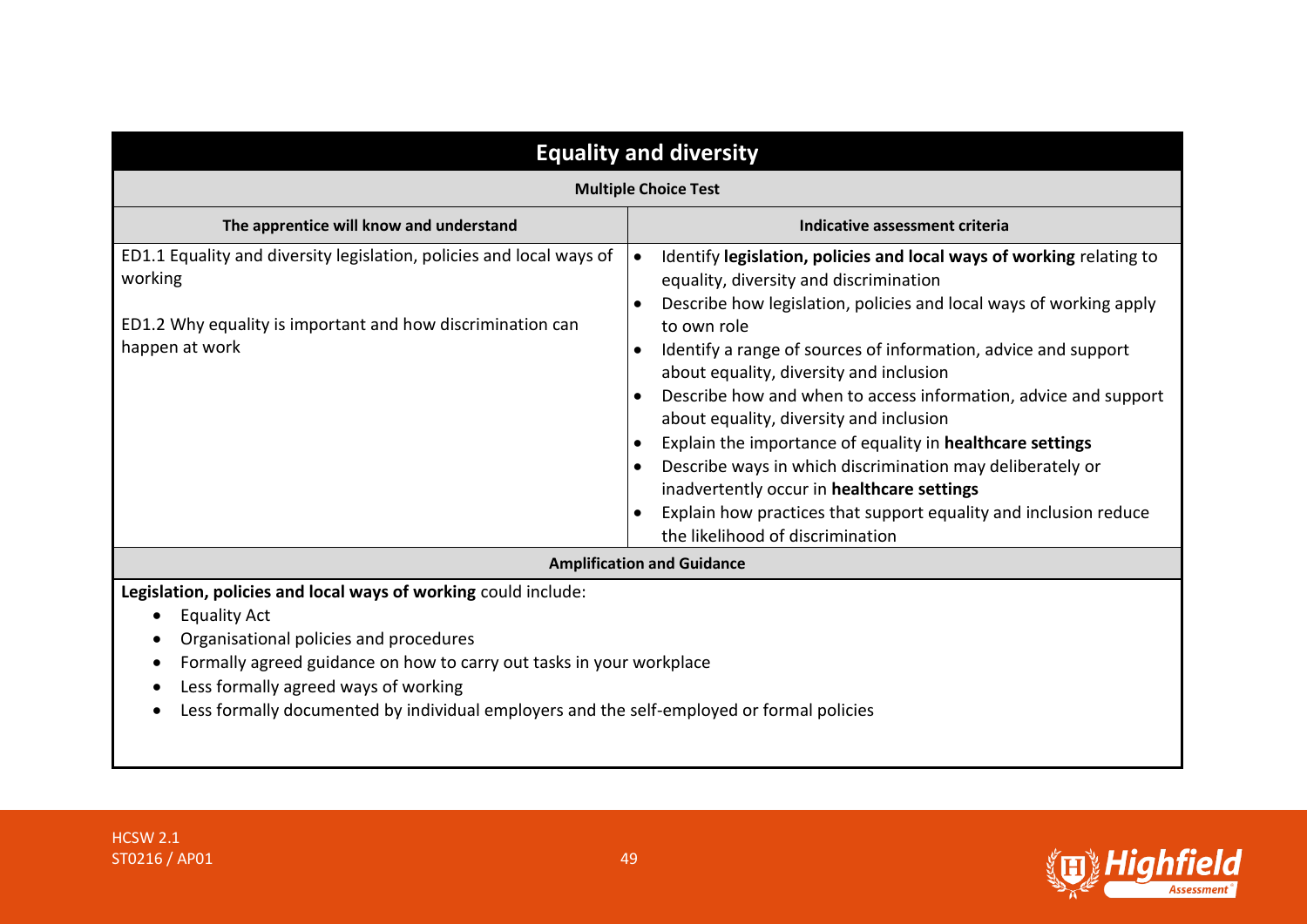#### **Healthcare settings** may include:

- Hospitals
- Community clinics
- Health centres
- Individuals' homes
- Nursing/care homes
- Hospices
- Mental health settings
- GP surgeries

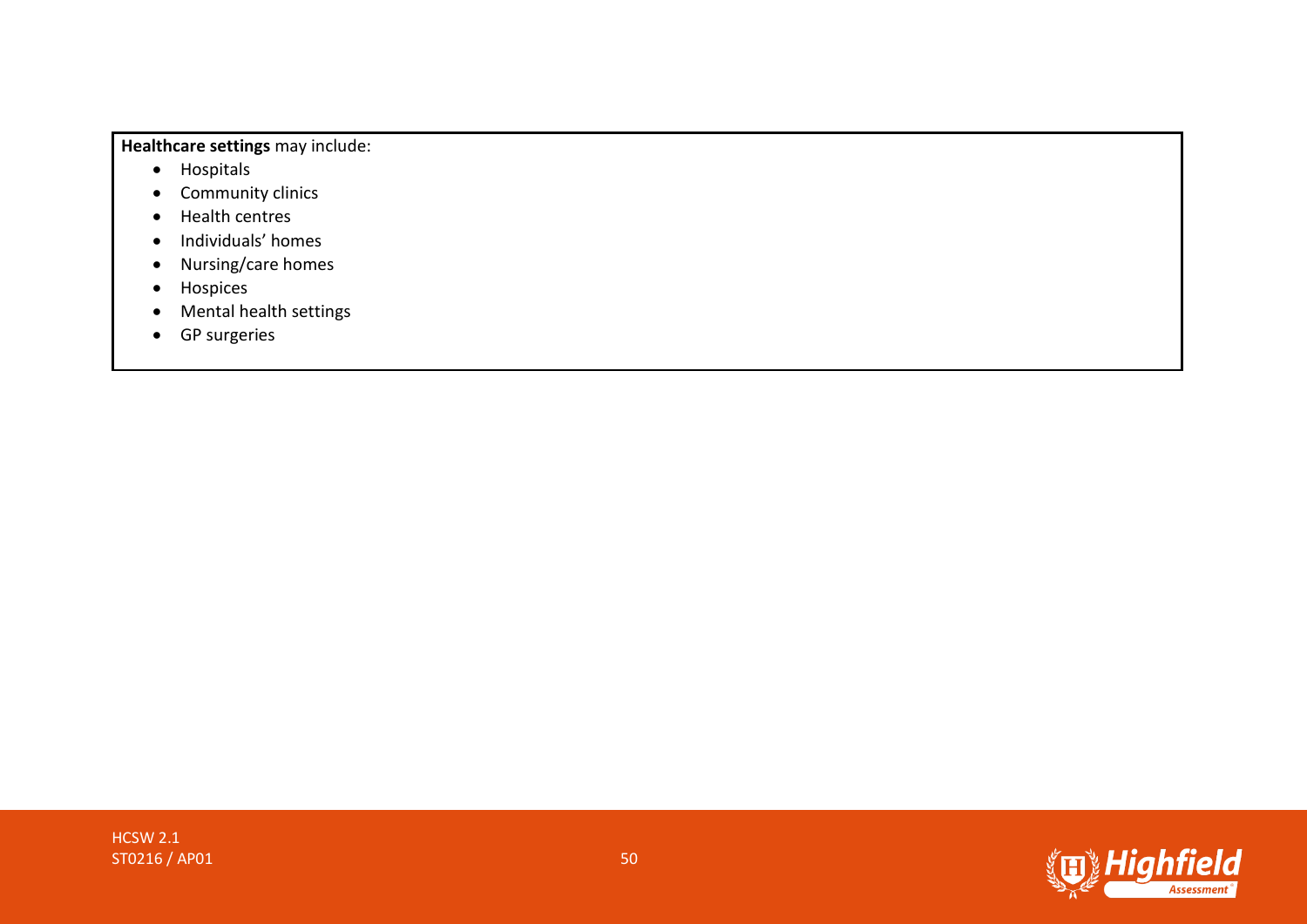| Care                                 |
|--------------------------------------|
| <b>Value - Portfolio of Evidence</b> |
| Pass assessment criteria             |
| EPI5.1: Be caring and compassionate  |

| <b>Honesty</b>                       |
|--------------------------------------|
| <b>Value - Portfolio of Evidence</b> |
| Pass assessment criteria             |
| EPI5.2: Be honest                    |

| <b>Commitment</b>                      |
|----------------------------------------|
| <b>Value - Portfolio of Evidence</b>   |
| Pass assessment criteria               |
| EPI5.3: Be conscientious and committed |

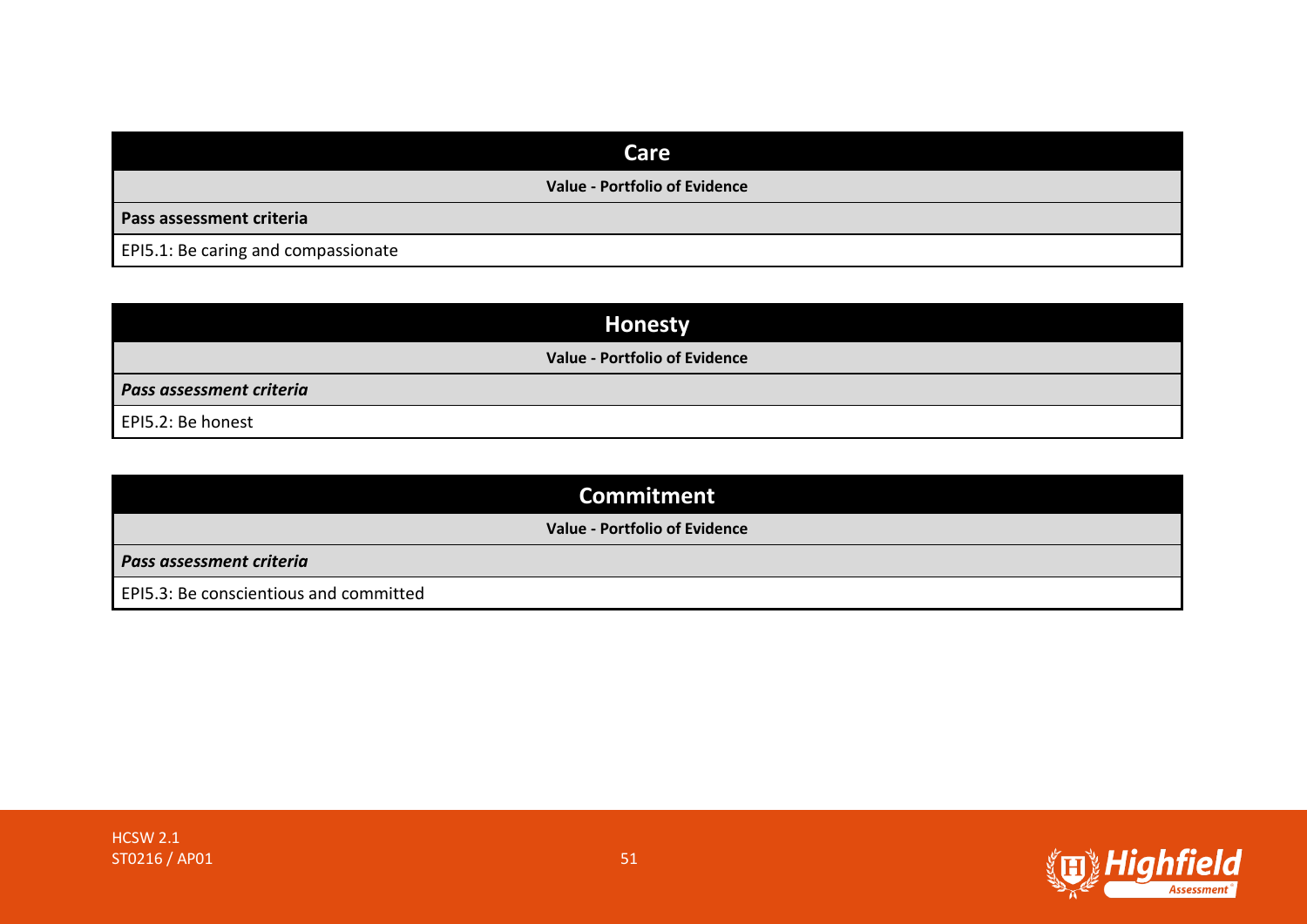### **Dignity**

#### **Behaviour – Observation and Portfolio of evidence and interview**

**Pass assessment criteria**

OB4.1/OB4.2 Treat people with dignity, respecting individual's diversity, beliefs, culture, values, needs, privacy and preferences

EPI6.1 Treat people with dignity, respecting individual's diversity, beliefs, culture, values, needs, privacy and preferences

| <b>Respect</b>                                                  |  |  |
|-----------------------------------------------------------------|--|--|
| Behaviour – Observation and Portfolio of evidence and interview |  |  |
| Pass assessment criteria                                        |  |  |
| OB5.1 Show respect and empathy for those you work with          |  |  |
| EPI6.2 Show respect and empathy for those you work with         |  |  |

| Courage                                                                         |  |
|---------------------------------------------------------------------------------|--|
| Behaviour – Observation and Portfolio of evidence and interview                 |  |
| Pass assessment criteria                                                        |  |
| OB5.2 Have the courage to challenge areas of concern and work to best practice  |  |
| EPI6.3 Have the courage to challenge areas of concern and work to best practice |  |

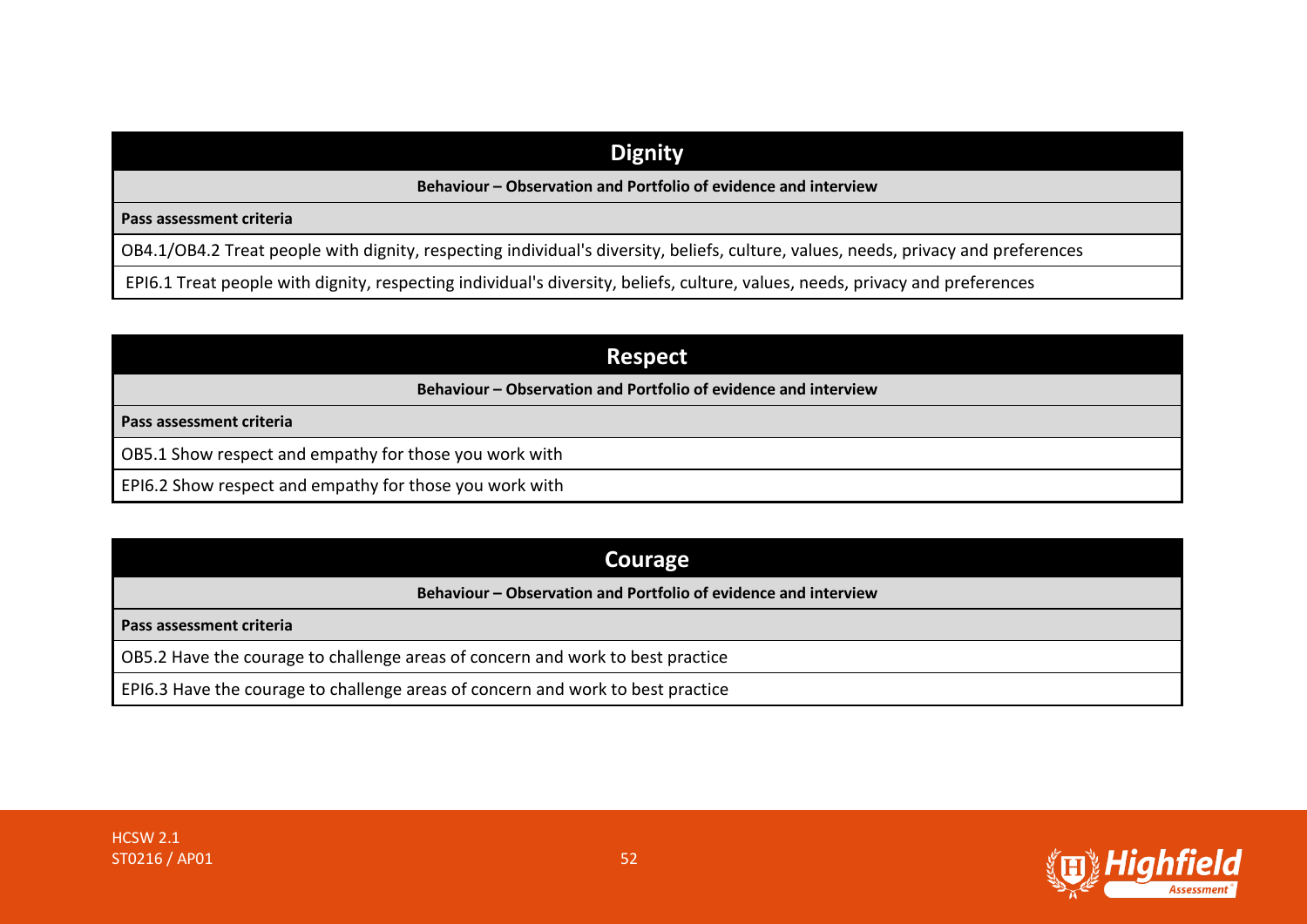## **Adaptability**

**Behaviour – Observation and Portfolio of evidence and interview**

**Pass assessment criteria**

OB5.3 Be adaptable, reliable and consistent

EPI6.4 Be adaptable, reliable and consistent

| <b>Discretion</b>                                               |  |  |
|-----------------------------------------------------------------|--|--|
| Behaviour - Observation and Portfolio of evidence and interview |  |  |
| Pass assessment criteria                                        |  |  |
| <b>OB6.1 Show discretion towards others</b>                     |  |  |
| <b>EPI6.5 Show discretion towards others</b>                    |  |  |

| <b>Resilience and self-awareness</b>                            |  |
|-----------------------------------------------------------------|--|
| Behaviour - Observation and Portfolio of evidence and interview |  |
| Pass assessment criteria                                        |  |
| OB6.1 Show self-awareness                                       |  |
| <b>EPI6.6 Show self-awareness</b>                               |  |

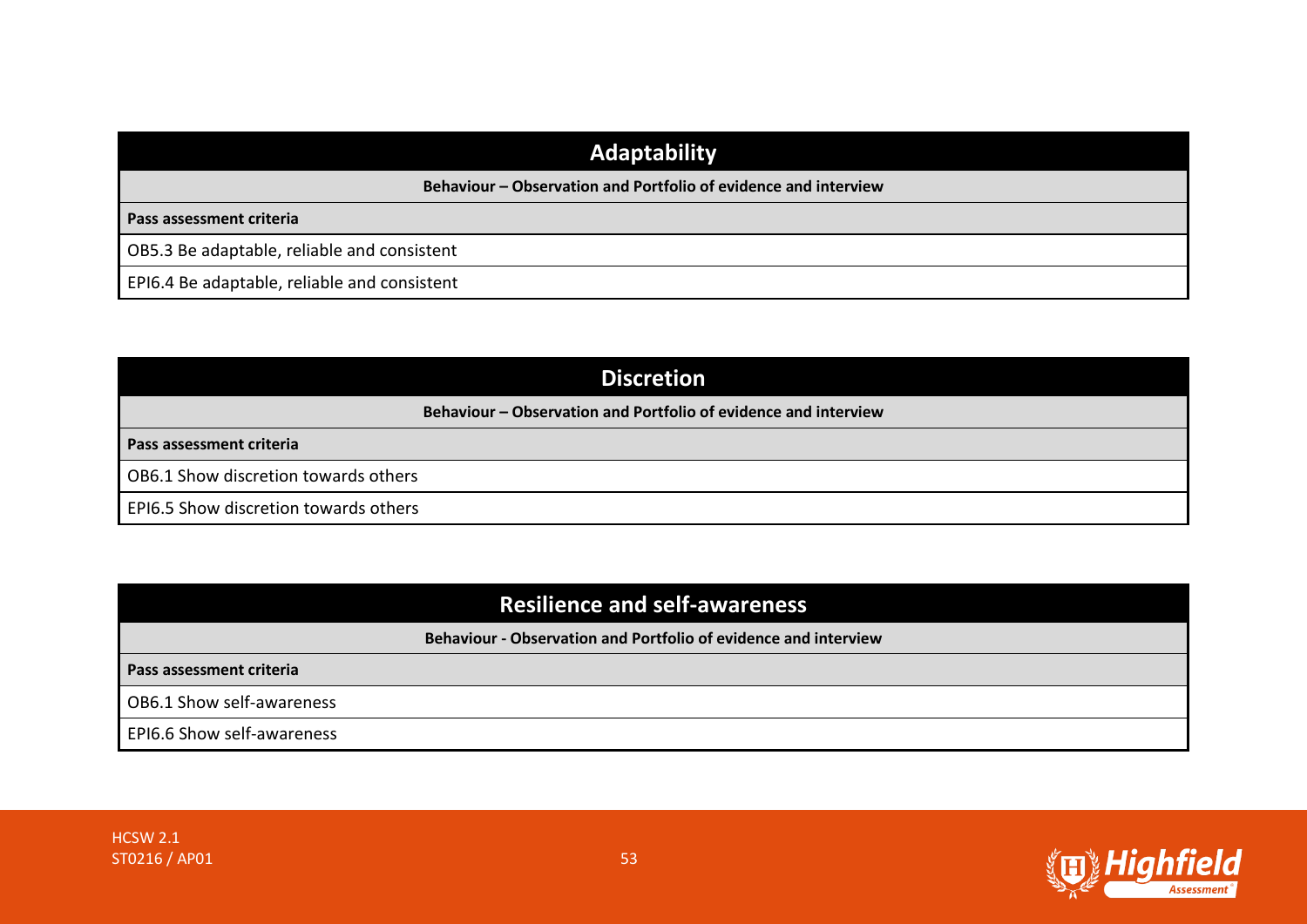**Behaviour - Portfolio of evidence and interview**

**Pass assessment criteria**

EPI6.7: Show resilience

| <b>Evidence Portfolio and interview</b>                                                                                                                                                                   |                                                                                                                                                                                                                                                                                                                                      |  |
|-----------------------------------------------------------------------------------------------------------------------------------------------------------------------------------------------------------|--------------------------------------------------------------------------------------------------------------------------------------------------------------------------------------------------------------------------------------------------------------------------------------------------------------------------------------|--|
| <b>Additional Pass Criteria</b>                                                                                                                                                                           |                                                                                                                                                                                                                                                                                                                                      |  |
| Pass assessment criteria                                                                                                                                                                                  | Exemplification                                                                                                                                                                                                                                                                                                                      |  |
| P1 The portfolio comprises a range of valid sources of evidence                                                                                                                                           | Evidence must include:<br>Minimum of 1 direct observation evidence in the workplace as a<br>primary source of evidence (normally in the last three months of<br>the apprenticeship).<br>Minimum of 2 reflective accounts (see P2 below)                                                                                              |  |
| P2 The portfolio contains 2 short reflective accounts that show<br>satisfactory evidence and ability to relate concepts and theories to<br>practice and/or when answering questions during the interview. | At least 2 reflective accounts required.<br>The reflective accounts are adequate, with some evidence of basic<br>knowledge relating concepts and theories to practice.<br>Reflective accounts/during interview demonstrate what the<br>apprentice has achieved while on programme covering:<br>Communication<br>health interventions |  |

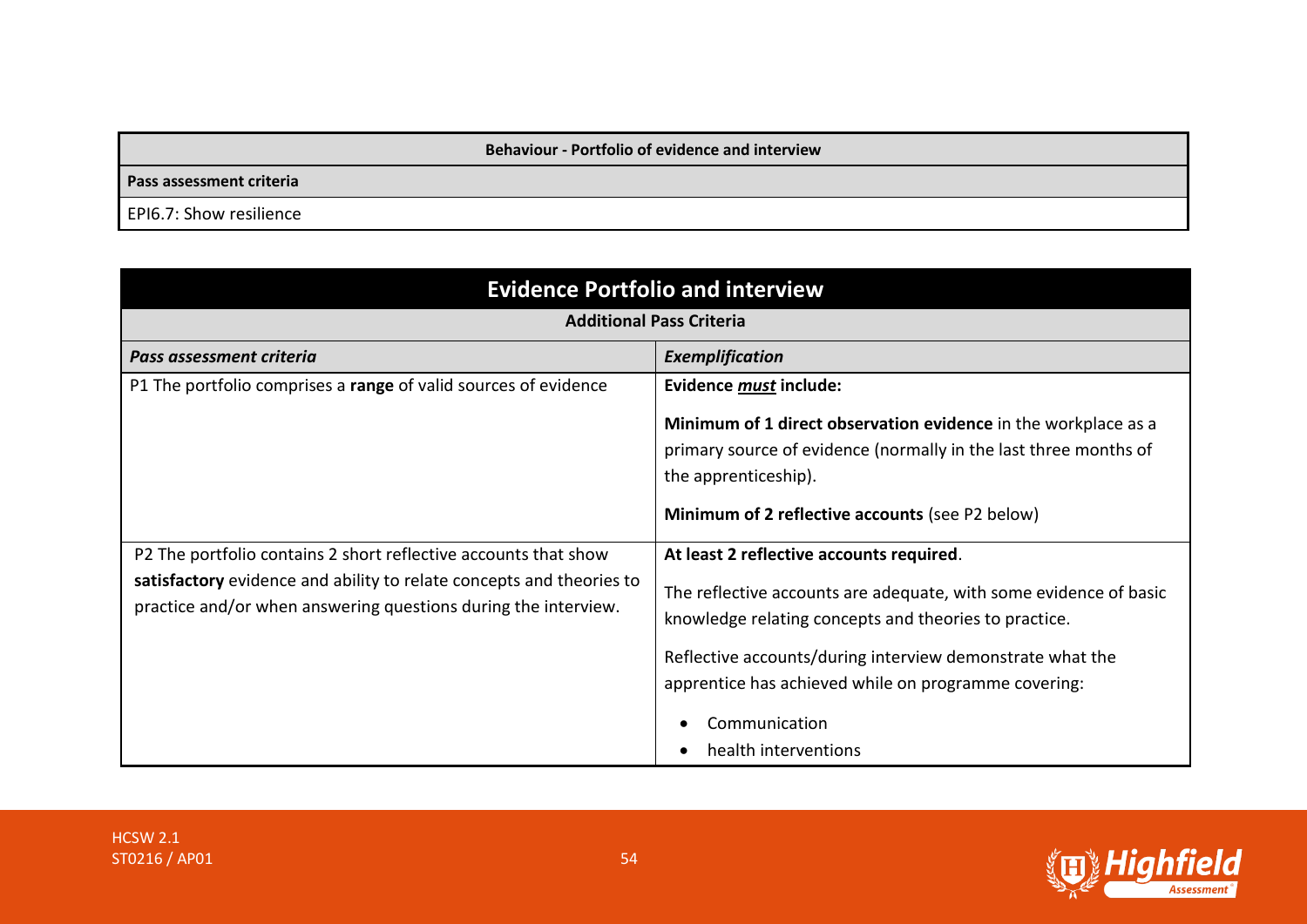| <b>Evidence Portfolio and interview</b>     |                                                                                                                                             |
|---------------------------------------------|---------------------------------------------------------------------------------------------------------------------------------------------|
| <b>Additional Pass Criteria</b>             |                                                                                                                                             |
| Exemplification<br>Pass assessment criteria |                                                                                                                                             |
|                                             | Dementia, cognitive issues, mental health<br>Basic life support<br>$\bullet$<br>Physiological measurements<br>person and people development |
|                                             | health, safety and security<br>$\bullet$<br>Infection prevention and control<br>٠<br>Moving and handling                                    |
|                                             | Being caring and compassionate<br>Being honest to individuals and others<br>Being conscientious and committed<br>Show resilience            |



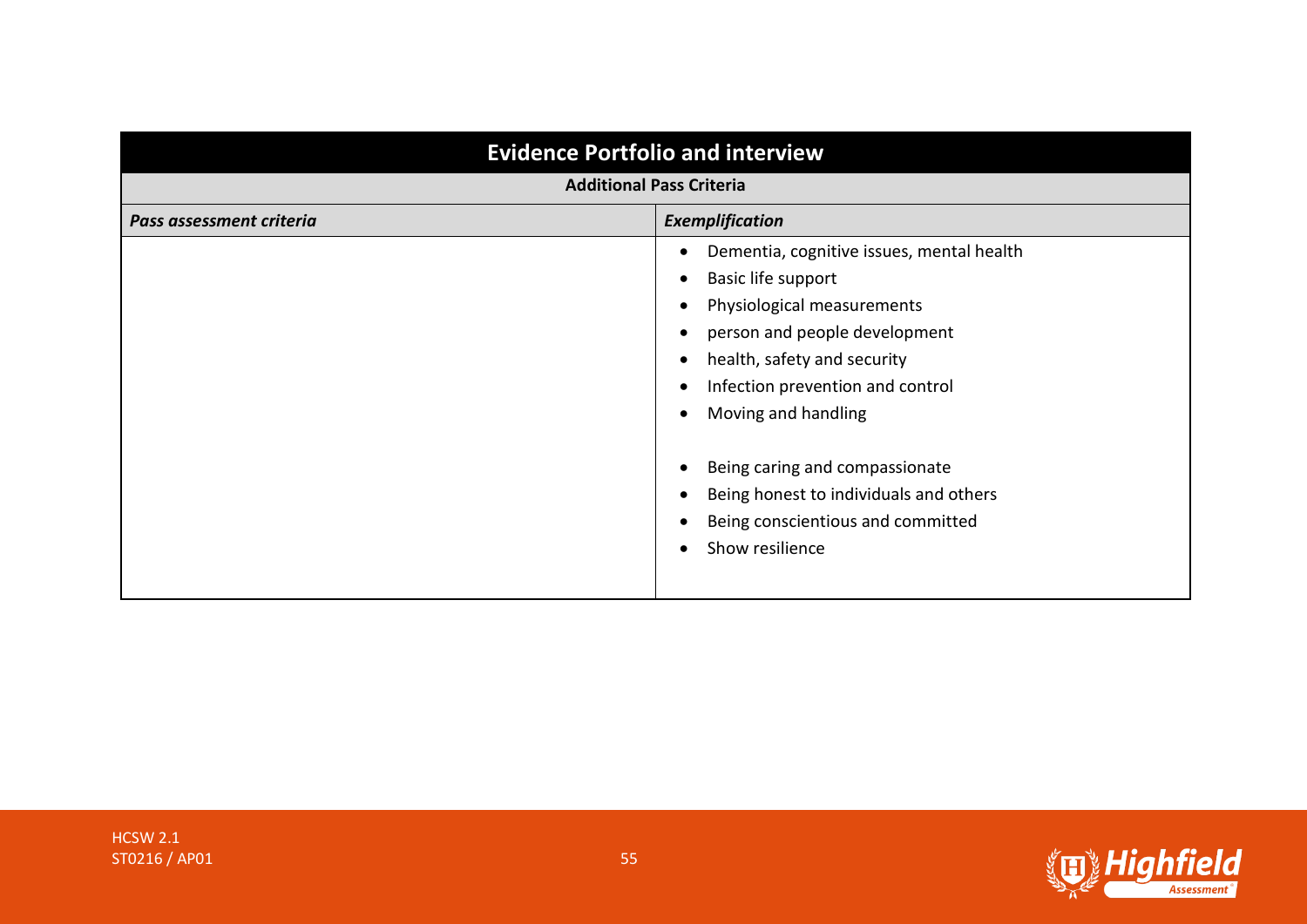| <b>Evidence Portfolio and interview</b>                                |                                                                                                                                                                                                                                                                                                                                                                                              |  |
|------------------------------------------------------------------------|----------------------------------------------------------------------------------------------------------------------------------------------------------------------------------------------------------------------------------------------------------------------------------------------------------------------------------------------------------------------------------------------|--|
| <b>Additional Merit Criteria</b>                                       |                                                                                                                                                                                                                                                                                                                                                                                              |  |
| Merit assessment criteria<br>Exemplification                           |                                                                                                                                                                                                                                                                                                                                                                                              |  |
| M1 Provide evidence of enhanced understanding through wider<br>reading | Examples demonstrate how underpinning knowledge and principles<br>are applied to practice, with a varied range of examples.<br>The reflective accounts/responses in interview relate to a range of<br>policies, procedures and good practice that are applied to their<br>practice that are as a result of wider reading. Wider reading will<br>provide more detailed support than the pass. |  |



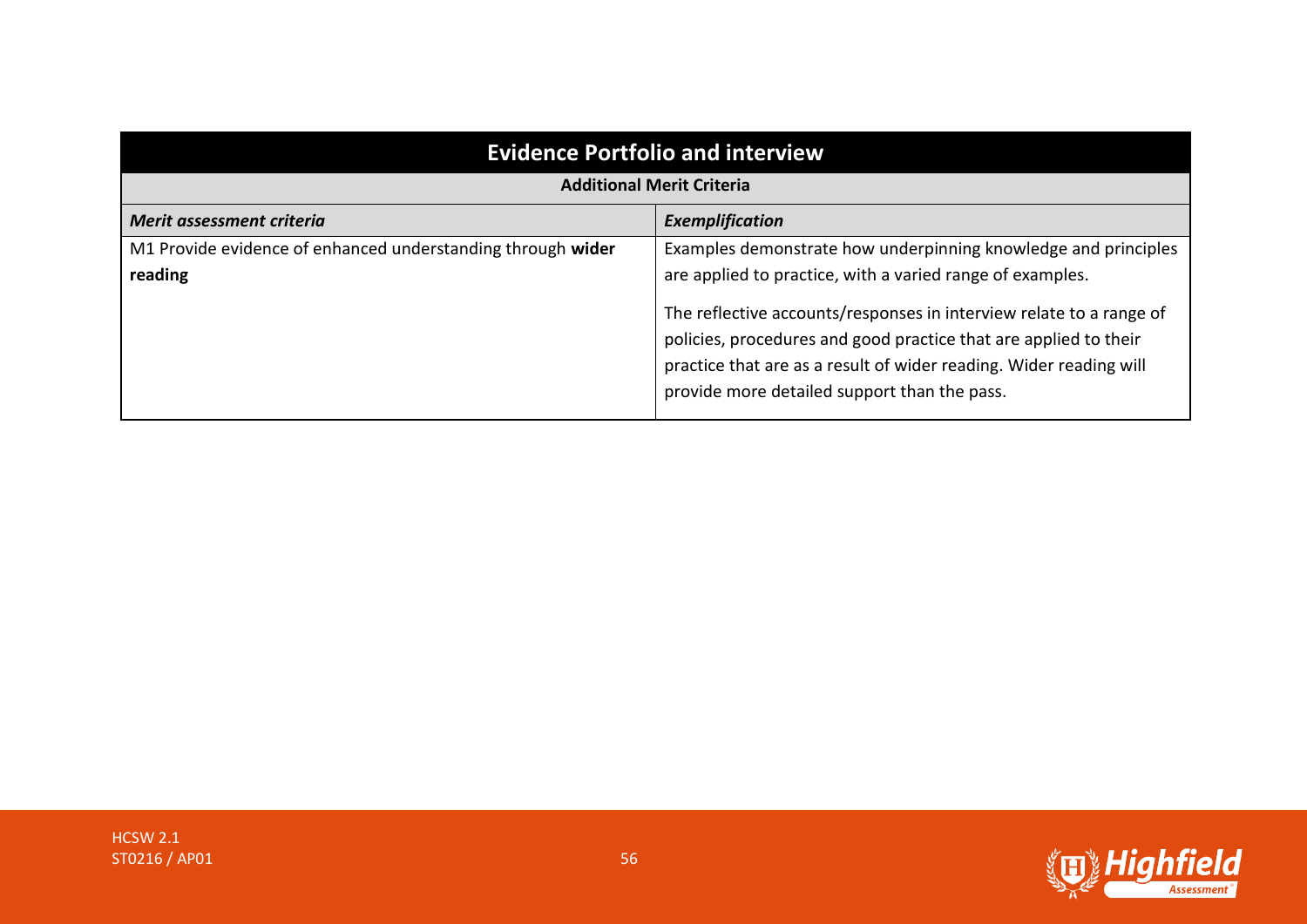| <b>Evidence Portfolio and interview</b>                                     |                                                                                                                                                                                                                                                                                                                                                                                                                                                                                                                                                                                                                                                                                                |  |
|-----------------------------------------------------------------------------|------------------------------------------------------------------------------------------------------------------------------------------------------------------------------------------------------------------------------------------------------------------------------------------------------------------------------------------------------------------------------------------------------------------------------------------------------------------------------------------------------------------------------------------------------------------------------------------------------------------------------------------------------------------------------------------------|--|
| <b>Additional Distinction Criteria</b>                                      |                                                                                                                                                                                                                                                                                                                                                                                                                                                                                                                                                                                                                                                                                                |  |
| Distinction assessment criteria                                             | Exemplification                                                                                                                                                                                                                                                                                                                                                                                                                                                                                                                                                                                                                                                                                |  |
| D1 The portfolio comprises a creative range of valid sources of<br>evidence | <b>Evidence must include:</b><br>Minimum of 1 direct observation evidence in the workplace as a<br>primary source of evidence (normally in the last three months of<br>the apprenticeship).<br>Minimum of 2 reflective accounts (see P2 above)<br>Minimum of 2 other types/sources of evidence such as:<br>feedback from line manager, direct reports and peer observations,<br>personal development planning, project plans/other work plans,<br>data analysis activities, case studies, team meeting minutes,<br>evidence of study days and training courses attended, evidence of<br>mentoring or buddy support, testimonies from individuals who use<br>services and/or their carers, etc. |  |

HCSW 2.1

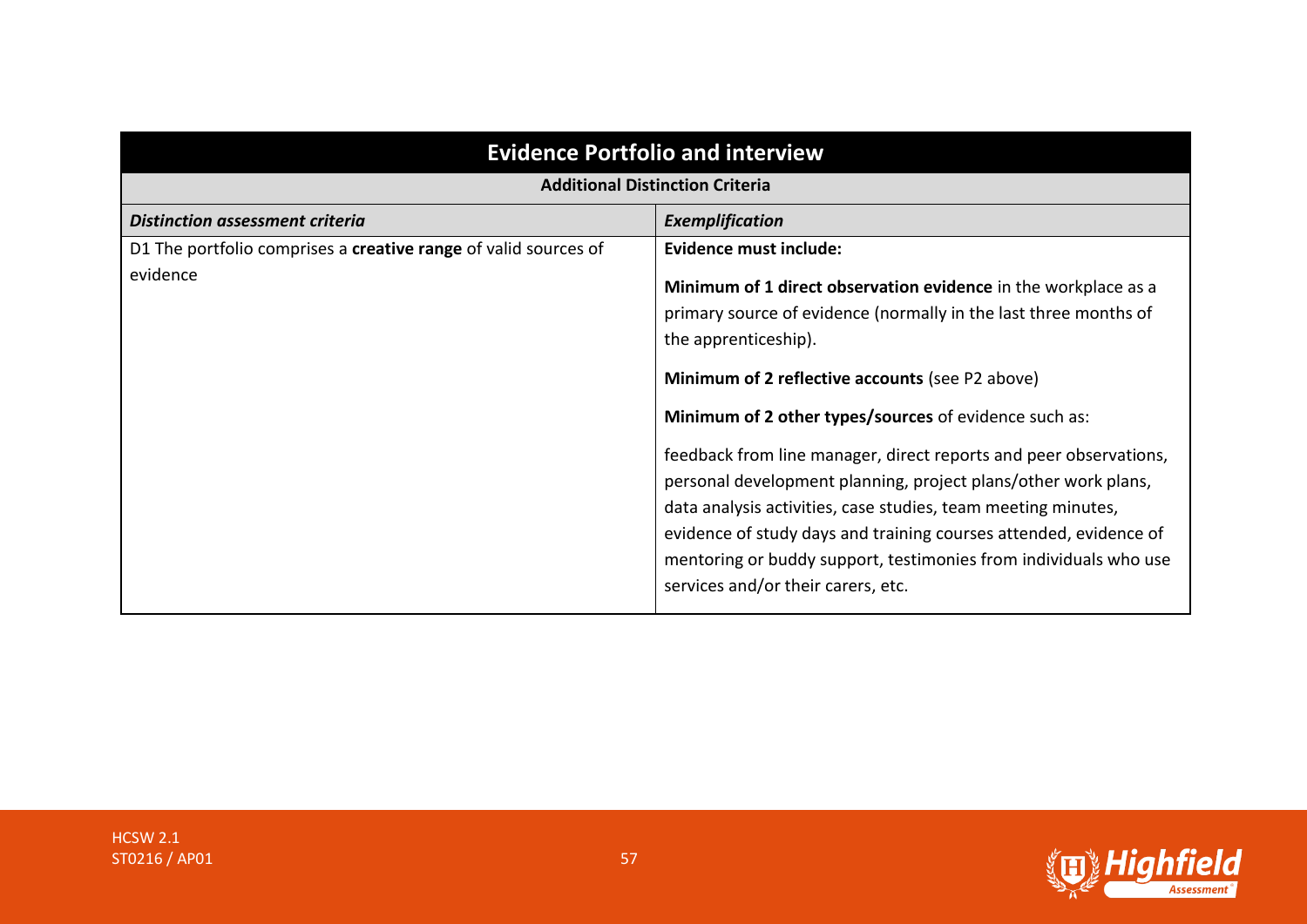| <b>Evidence Portfolio and interview</b>                                                                                                                                                                                                          |                                                                                                                                                                                                                                                                                                                                                                  |  |
|--------------------------------------------------------------------------------------------------------------------------------------------------------------------------------------------------------------------------------------------------|------------------------------------------------------------------------------------------------------------------------------------------------------------------------------------------------------------------------------------------------------------------------------------------------------------------------------------------------------------------|--|
| <b>Additional Distinction Criteria</b>                                                                                                                                                                                                           |                                                                                                                                                                                                                                                                                                                                                                  |  |
| <b>Distinction assessment criteria</b>                                                                                                                                                                                                           | Exemplification                                                                                                                                                                                                                                                                                                                                                  |  |
| D2 The portfolio contains reflective accounts showing evidence of<br>relating concepts and theories to practice and ability to make<br>connections between learning and future practice and/or when<br>answering questions during the interview. | Reflective accounts demonstrate what the apprentice has achieved<br>while on programme.<br>Reflective accounts/responses show evidence of understanding of<br>how concepts and theories connect to learning and future practice.                                                                                                                                 |  |
| D3 Is able to engage in wider discussion demonstrating<br>understanding of concepts and theories achieved through extensive<br>reading                                                                                                           | The responses demonstrate understanding of concepts and<br>theories, and the apprentice leads engagement in wider discussion.<br>Evidence has clear rationalisation of action taken and outcomes<br>achieved.<br>Evidence reflects how a range of policies, procedures and good<br>practice has a direct effect on practice, demonstrating extensive<br>reading. |  |

Click here to return to contents

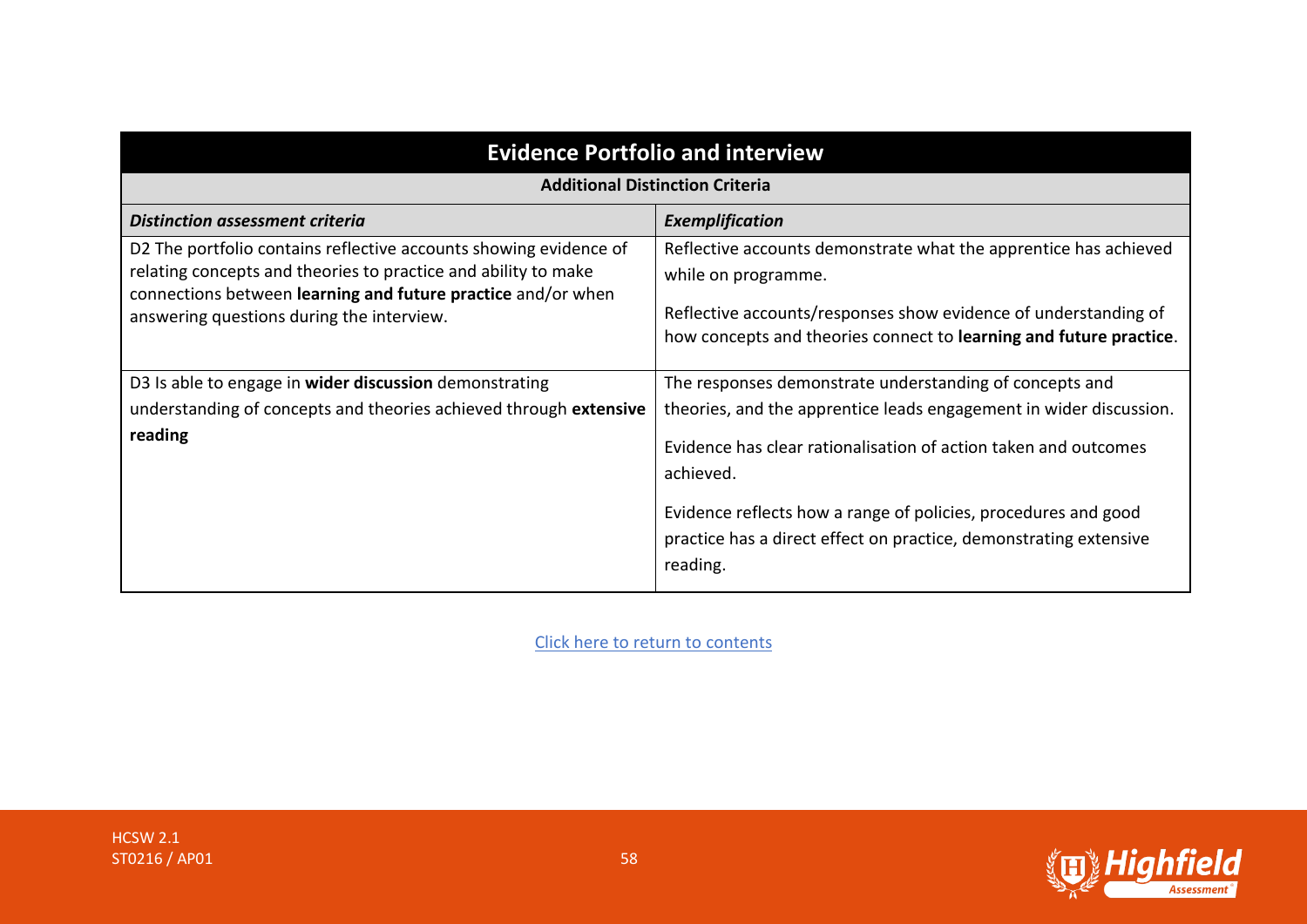# **Assessment Summary**

The end-point assessment for Healthcare Support Worker Apprenticeship Standard is made up of three components:

- 1. Multiple-choice test consisting of 60 questions, which has a 60-minute duration
- 2. Practical observation undertaken in the workplace, which has a 120 minute duration
- 3. Evidence portfolio completed with an interview, which has a maximum 60 minute duration

As an employer/training provider, you should agree a plan and schedule with the apprentice to ensure all assessment components can be completed effectively. Each component of the end-point assessment will be assessed against the appropriate criteria laid out in this kit and a mark allocated. The grade will be determined using the combined mark.

### **Multiple Choice Test**

Apprentices will complete a multiple-choice test. The 60-question multiple-choice test covers all knowledge requirements within the standard. The criteria for the multiple-choice test are the knowledge-based criteria described earlier in this guide.

- To achieve a pass, apprentices must achieve a minimum of 30 out of 60
- To achieve a merit, apprentices must achieve a minimum of 40 out of 60
- To achieve a distinction, apprentices must achieve a minimum of 50 out of 60

### **Practical Observation**

The observation of practice is a 120-minute holistic approach to assessing skills and behaviours. The end-point assessor observes the apprentice during the course of their normal work in their normal place of work.

The criteria that will be covered within the practical observation are selected from the behaviours and skills of the standard, shown earlier in this guide. To pass the observation of practice the apprentice must be able to meet the requirements in bold. Requirements not emboldened which do not occur naturally during the observation period may be tested during the interview.

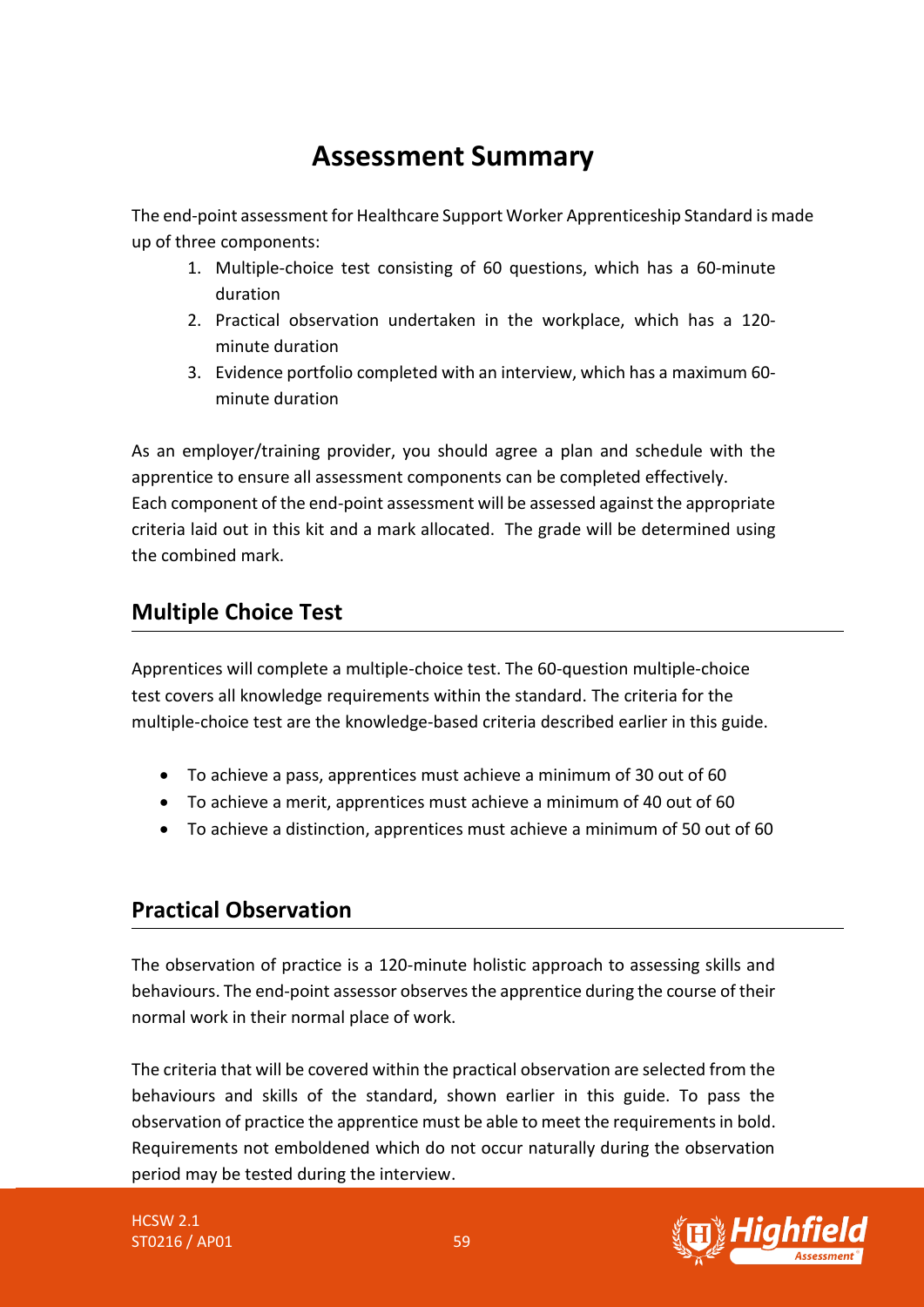The apprentice will fail if they do not meet all of the requirements for each outcome linked to the pass criteria and/or the end-point assessor has to stop the observation because they have observed unsafe practice.

The practical observation is graded as Pass or Fail.

#### **Evidence Portfolio and Interview**

The apprentice will produce an evidence portfolio and undertake an interview. The endpoint assessor will assess the portfolio and judge whether additional questions will be required to achieve the skills, values and behaviours during the interview. The assessor will pose holistic and synoptic lead and/or secondary questions to the apprentice that enable them to provide answers that cover the remaining elements of the standard, to ensure all skills, values and behaviours have been attempted. These questions may also facilitate the achievement of carry-over from the observation.

The final interview takes place between the independent assessor and the apprentice and lasts for a maximum of 60 minutes.

The evidence portfolio and interview is graded holistically as Pass, Merit or Distinction by the independent assessor. There are specific pass, merit and distinction criteria outlined later in this kit.

In order to pass,, the apprentice must meet all of the skills, values and behaviour criteria and meet the additional pass criteria found in the following pages.

In order to achieve a merit, the apprentice must meet all of the skills, values and behaviour criteria and meet the additional pass and merit criteria found in the following pages.

In order to achieve a distinction, the apprentice must meet all of the skills, values and behaviour criteria and meet the additional pass, merit and distinction criteria found in the following pages.

The apprentice will fail if they do not meet all of the pass criteria.

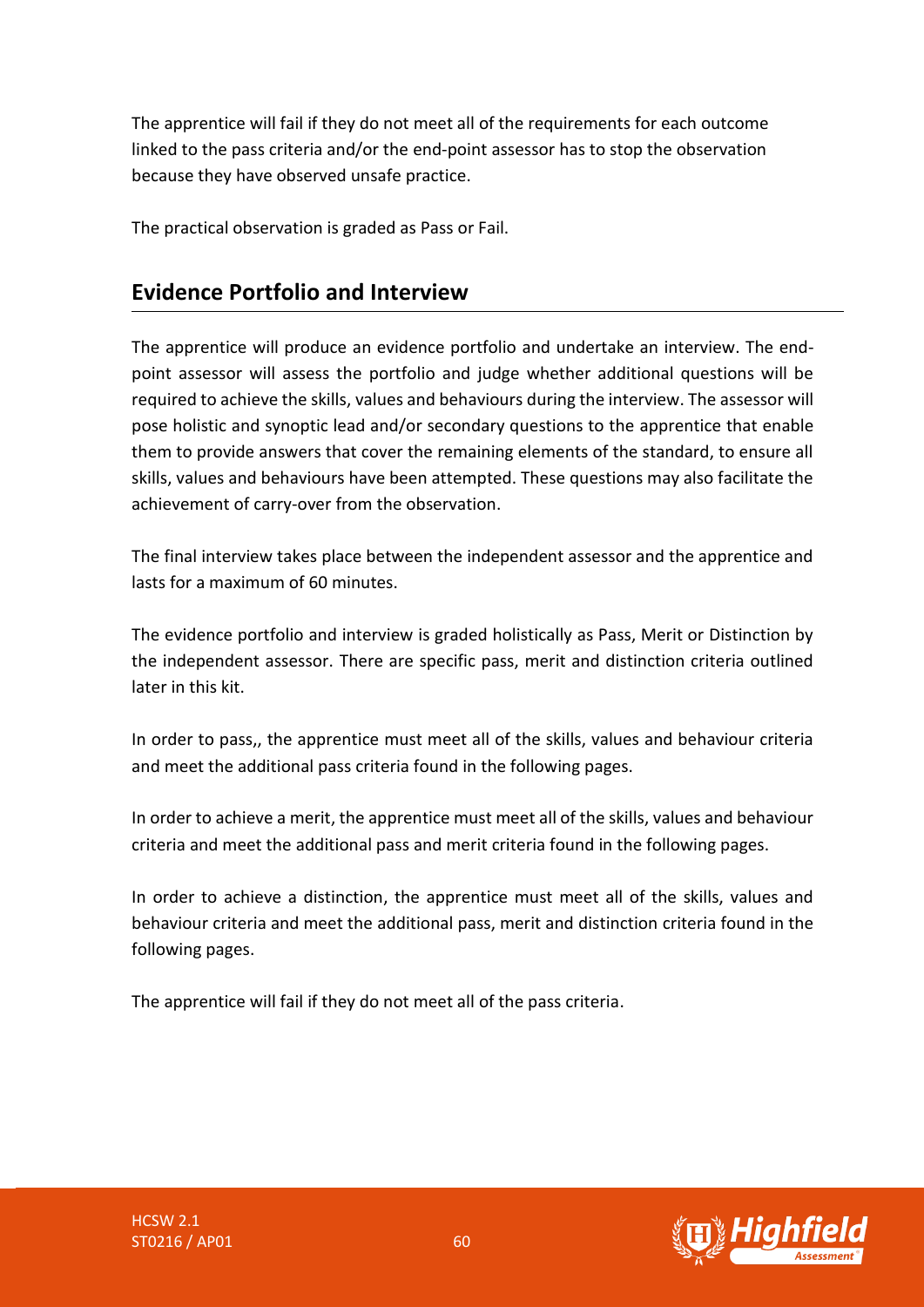#### **Grading**

For final certification, the apprentice must have passed all components in the endpoint assessment. The successful apprentice receives an overall grade of Pass, Merit or Distinction. The grade is derived from the components of the end-point assessment using the following table.

| <b>Observation of</b> | Multiple-choice | <b>Evidence Portfolio</b> | <b>Overall Grade</b> |
|-----------------------|-----------------|---------------------------|----------------------|
| practice              | <b>Test</b>     | and Interview             |                      |
| Pass                  | Pass            | Pass                      | Pass                 |
| Pass                  | Pass            | Merit                     | Pass                 |
| Pass                  | Pass            | Distinction               | Merit                |
| Pass                  | Merit           | Pass                      | Pass                 |
| Pass                  | Merit           | Merit                     | Merit                |
| Pass                  | Merit           | Distinction               | Merit                |
| Pass                  | Distinction     | Pass                      | Merit                |
| Pass                  | Distinction     | Merit                     | Merit                |
| Pass                  | Distinction     | Distinction               | Distinction          |

The final judgement on the competency of the apprentice, the grade to be awarded for each component and the overall grade rests with the end-point assessor.

### **Retake and Re-sit information**

The apprentice must attempt all components of the end-point assessment on their first attempt. Should the apprentice fail any components they are required to re-take only those components which they have previously failed. Resits are not available on this standard. Re-takes are permitted after 1 month and within 12 months but not after 12 months.

The apprentice will require a period of further learning and will need to complete a new gateway readiness meeting and report. Once this is completed, please call the Highfield scheduling team to arrange the retake.

When undertaking a retake, the assessment method(s) will need to be re-attempted in full, regardless of any individual assessment criteria that were passed on any prior attempt. The EPA Report will contain feedback on areas for development and retake guidance.

Apprentices who achieve a pass grade cannot resit or retake the EPA to achieve a higher grade.

Click here to return to contents

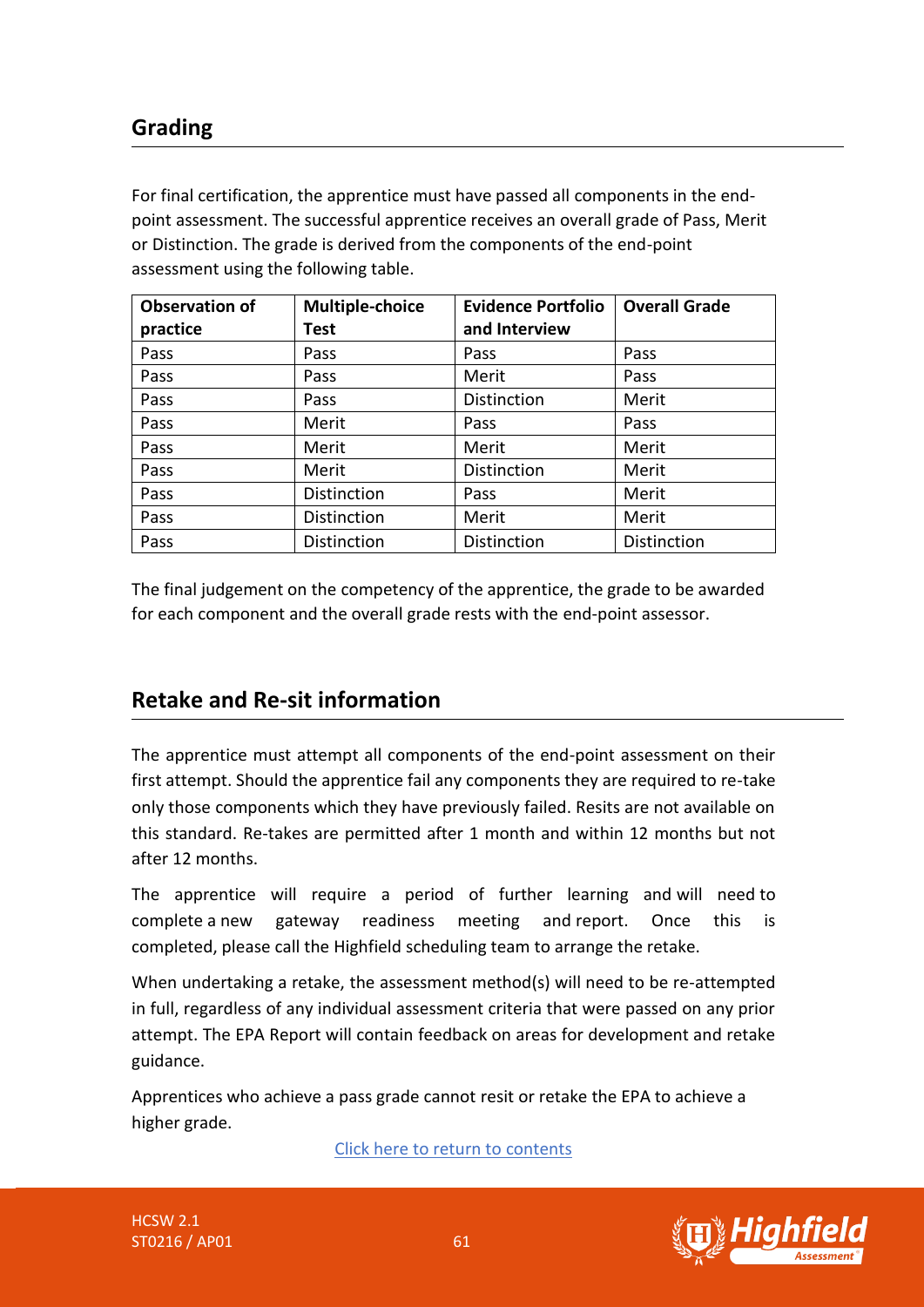Apprentices will complete a multiple-choice test. The 60- question multiple-choice test covers all knowledge requirements within the standard.

- To achieve a pass, apprentices must achieve a minimum of 30 out of 60
- To achieve a merit, apprentices must achieve a minimum of 40 out of 60
- To achieve a distinction, apprentices must achieve a minimum of 50 out of 60

The topics covered within the test are listed below:

- Communication
- Health Intervention
- Person-centred care and support
- Dementia, cognitive issues, mental health
- Basic life support
- Physiological measurements
- Personal and people development
- Health, safety and security
- Duty of care
- Safeguarding
- Infection prevention and control
- Moving and handling
- Equality and diversity

In each paper, questions will cover each of the areas above, however not every aspect of every area will be covered in every test.

#### **Before the assessment**

The employer/training provider should:

- brief the apprentice on the areas that will be assessed by the multiple-choice test
- in readiness for end-point assessment, set the apprentice a mock multiple choice test. A test is available to download from the Highfield Assessment website. The mock tests are available as paper-based tests and also on the mock e-assessment system.



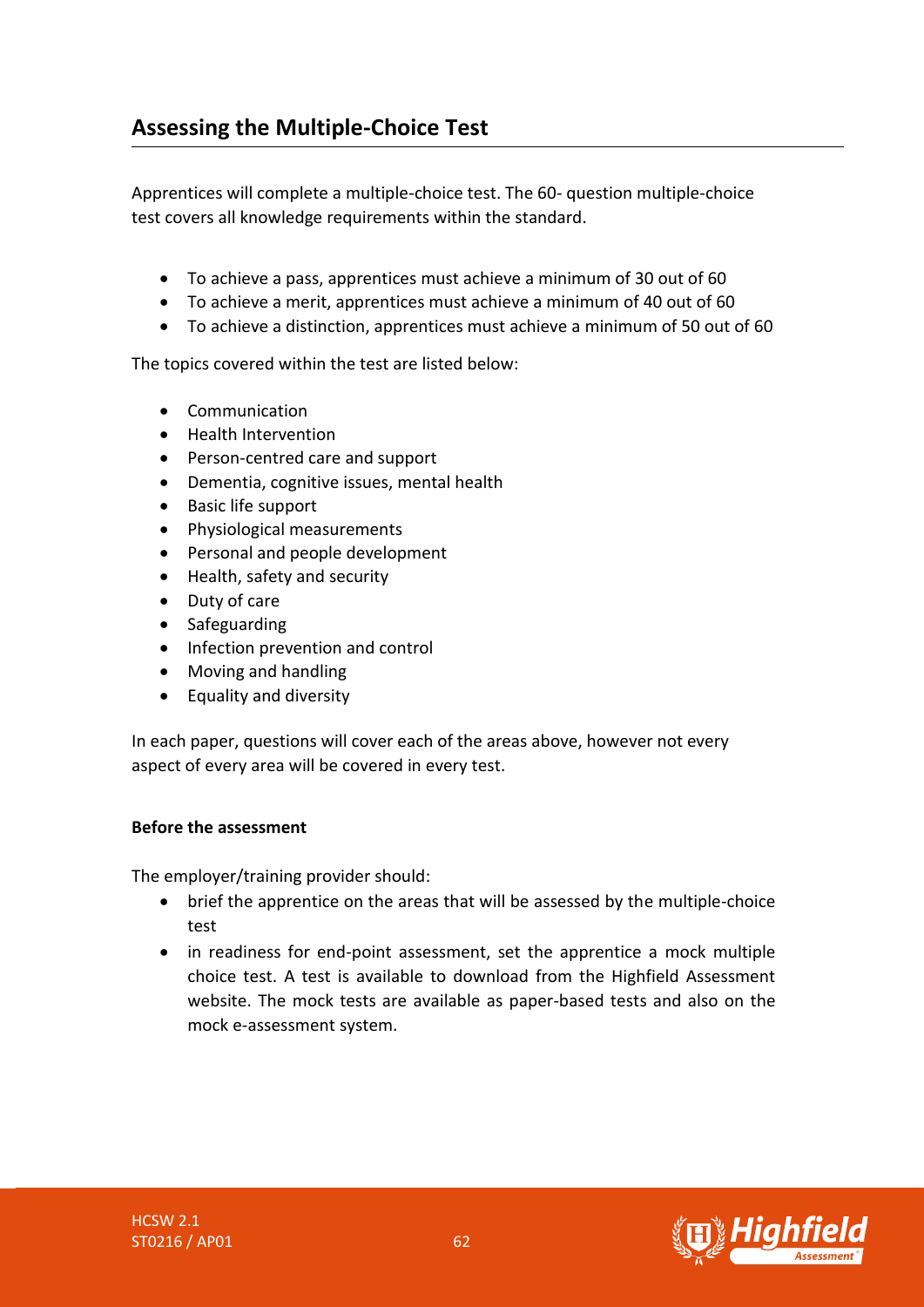# **Multiple Choice Test Criteria**

|                                | <b>Communication</b>                                                 |
|--------------------------------|----------------------------------------------------------------------|
| C1.1 Why it is important to    | Identify reasons why people communicate at work<br>$\bullet$         |
| communicate effectively at     | Explain how effective communication affects aspects of<br>$\bullet$  |
| work                           | work in healthcare settings                                          |
|                                | Explain the benefits of observing an individual's                    |
| C1.2 How to communicate        | reactions when communicating with them                               |
| with individuals that have     | Explain why it is important to find out an individual's<br>$\bullet$ |
| specific language needs or     | specific language needs or wishes                                    |
| wishes                         | Describe methods to use when communicating with<br>٠                 |
|                                | individuals who have specific language needs or wishes               |
| C1.3 Ways to make yourself     | Identify communication problems<br>$\bullet$                         |
| understood                     | Describe ways to reduce communication problems and<br>$\bullet$      |
|                                | make yourself understood                                             |
| C1.4 How to reduce problems    | Describe ways to check that communication has been<br>$\bullet$      |
| with communication             | understood                                                           |
|                                | Identify sources of information and support or services<br>٠         |
|                                | to enable more effective communication                               |
| C2.1 Legislation, policies and | Identify legislation relating to the handling of<br>$\bullet$        |
| local ways of working about    | information                                                          |
| handling information           | Explain policies relating to the handling of information<br>٠        |
|                                | Explain the impact of local ways of working on the<br>$\bullet$      |
| C2.2 How to keep information   | handling of information                                              |
| confidential                   | Define the term 'confidentiality'<br>٠                               |
|                                | Describe ways of handling confidential information                   |
| C2.3 Why it is important to    | securely                                                             |
| record and store patient       | Describe situations where information normally                       |
| information securely and what  | considered to be confidential might need to be shared                |
| to do if you think information | with agreed others                                                   |
| is not secure                  | Identify types of patient information that are stored<br>$\bullet$   |
|                                | securely                                                             |
|                                | Explain why the security of patient information is                   |
|                                | important                                                            |
|                                | Explain how and when to seek advice about the                        |
|                                | security of information                                              |

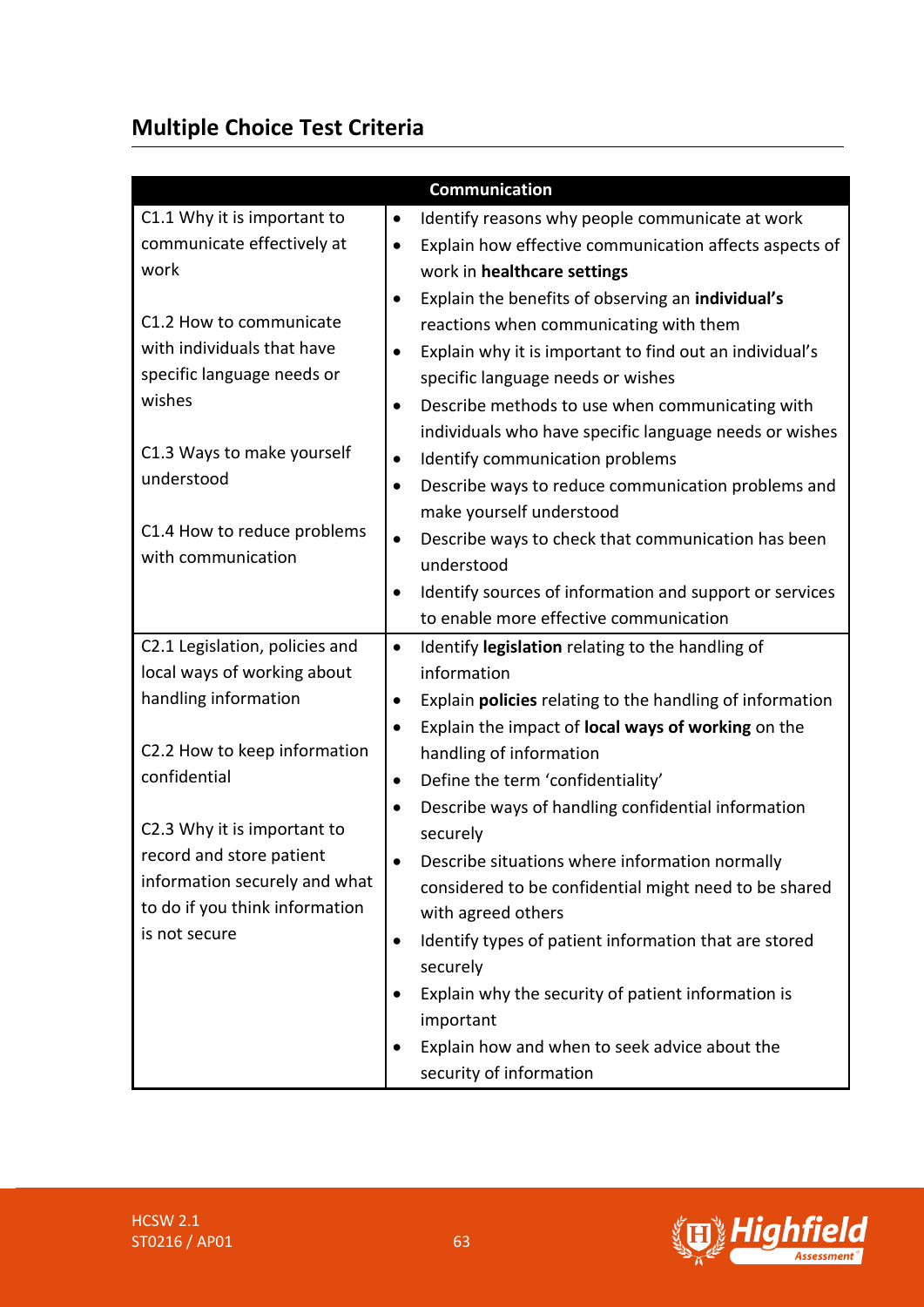| <b>Health Intervention</b>                                                                                                         |                                                                                                                                                                                                                                                                                                                                  |  |
|------------------------------------------------------------------------------------------------------------------------------------|----------------------------------------------------------------------------------------------------------------------------------------------------------------------------------------------------------------------------------------------------------------------------------------------------------------------------------|--|
| HI1.1 How to do routine<br>clinical tasks delegated from a<br>registered nurse or other<br>healthcare professional                 | Describe how to do a range of routine clinical tasks<br>$\bullet$<br>Explain the importance of staying within limits of own<br>$\bullet$<br>competence and authority when performing routine<br>clinical tasks                                                                                                                   |  |
| HI2.1 The signs and symptoms<br>of a person who is<br>experiencing pain or<br>discomfort                                           | Describe causes of different types of pain or discomfort<br>$\bullet$<br>List the signs and symptoms of different types of pain<br>٠<br>or discomfort                                                                                                                                                                            |  |
| HI3.1 How to promote a<br>person's physical health and<br>wellbeing                                                                | Explain how individual identity and self-esteem are<br>$\bullet$<br>linked with health, comfort and wellbeing<br>Describe attitudes and approaches that are likely to<br>$\bullet$<br>promote an individual's health and wellbeing                                                                                               |  |
| HI4.1 How to support a<br>person's comfort and<br>wellbeing                                                                        | Describe methods of supporting a person's comfort<br>$\bullet$<br>and wellbeing<br>Identify ways to contribute to an environment that<br>$\bullet$<br>promotes health, comfort and wellbeing                                                                                                                                     |  |
| HI5.1 The importance of<br>hydration, nutrition and food<br>safety                                                                 | Explain the importance of hydration and nutrition in<br>$\bullet$<br>maintaining health and wellbeing<br>Explain the importance of food safety procedures, risk<br>$\bullet$<br>assessment, safe handling and behaviour<br>Explain how to promote hydration, nutrition and food<br>$\bullet$<br>safety in a healthcare setting   |  |
| HI6.1 What the activities of<br>daily living are and which ones<br>you are expected to support in<br>your role                     | Describe a range of activities of daily living relevant to<br>$\bullet$<br>healthcare<br>Describe how own role fits within supporting activities<br>$\bullet$<br>of daily living<br>Explain the importance of staying within limits of own<br>competence and authority when supporting activities<br>of daily living             |  |
| HI7.1 The signs of a person<br>whose health and wellbeing is<br>deteriorating;<br>HI7.2 How to report changes<br>and deterioration | Describe signs that may indicate a person's health or<br>$\bullet$<br>well-being are deteriorating<br>Explain the importance of recognising that<br>$\bullet$<br>deterioration in health or wellbeing may occur without<br>clear signs<br>Explain the process for reporting deterioration in<br>$\bullet$<br>health or wellbeing |  |

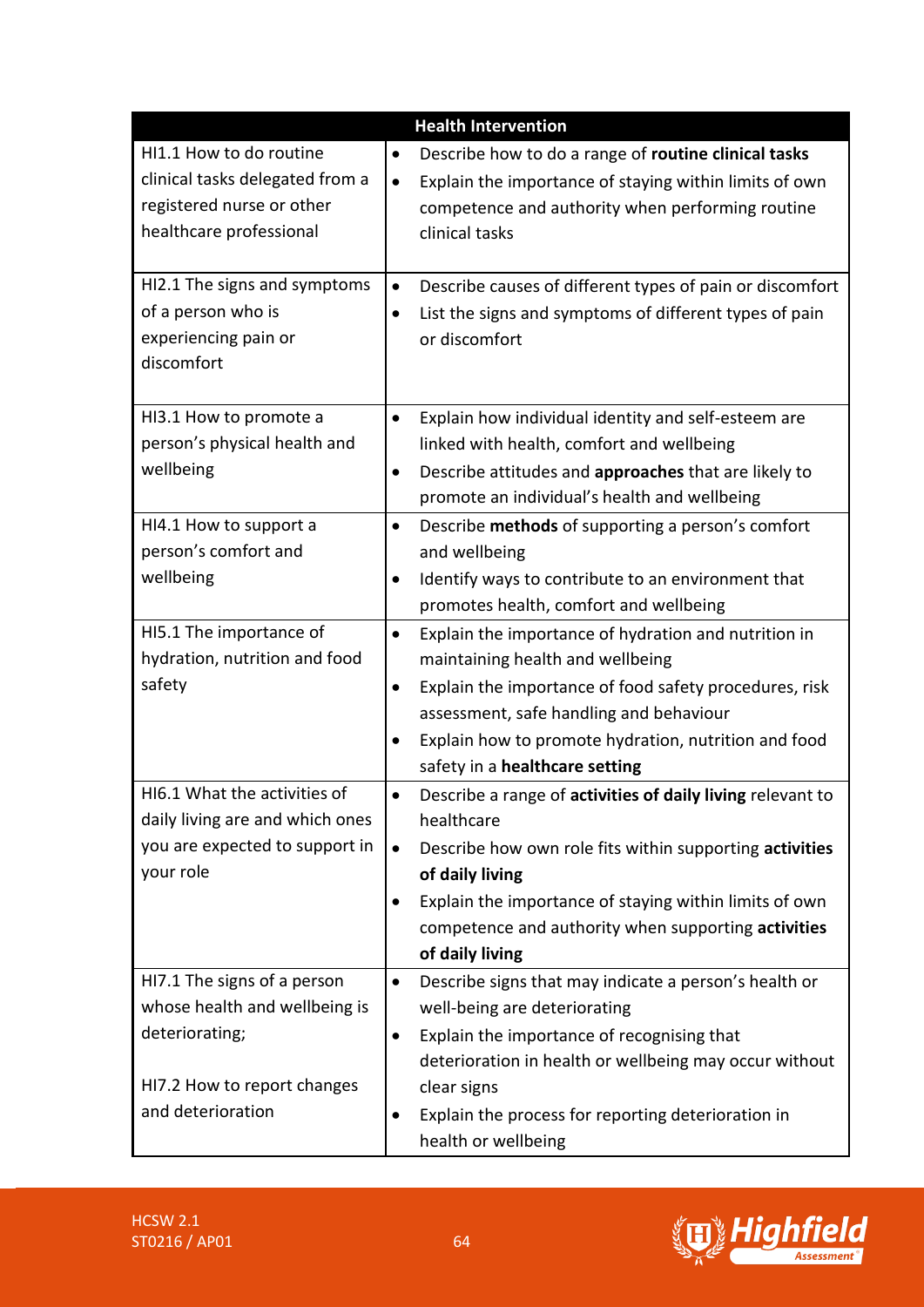| Person-centred care and support         |                                                                      |  |
|-----------------------------------------|----------------------------------------------------------------------|--|
| PC1.1 What it means to give             | Define 'person-centred care and support'<br>$\bullet$                |  |
| 'person centred care and                | List person-centred values<br>٠                                      |  |
| support'                                | Explain the relationship between person centred care<br>$\bullet$    |  |
|                                         | and support and own responsibilities as a healthcare                 |  |
| PC1.2 Why it is important to            | support worker                                                       |  |
| get consent, even when it is            | Define the term 'consent'                                            |  |
| difficult                               | Explain the importance of gaining consent                            |  |
|                                         | Describe how to establish consent for an activity or                 |  |
| PC1.3 Why it is important to            | action                                                               |  |
| get people actively involved in         | Explain what steps to take if consent cannot be readily<br>$\bullet$ |  |
| their own care                          | established                                                          |  |
|                                         | Define what is meant by 'active participation'                       |  |
| PC1.4 Why it is important to            | Describe how active participation benefits an individual             |  |
| give people choices about<br>their care | Explain ways of encouraging active participation                     |  |
|                                         | Describe ways of reducing barriers to active                         |  |
| PC1.5 Why treating people as            | participation                                                        |  |
| valuable and unique                     | Identify ways of supporting an individual to make                    |  |
| individuals makes a big                 | informed choices                                                     |  |
| difference in how they feel             | Explain why risk-taking can be part of an individual's               |  |
|                                         | right to make choices                                                |  |
|                                         | Explain how agreed risk assessment processes are used                |  |
|                                         | to support the right to make choices                                 |  |
|                                         | Explain why a worker's personal views should not                     |  |
|                                         | influence an individual's choices                                    |  |
|                                         | Describe how to support an individual to question or                 |  |
|                                         | challenge decisions concerning them that are made by                 |  |
|                                         | others                                                               |  |
|                                         | Describe how to treat people as valuable and unique                  |  |
|                                         | individuals                                                          |  |
|                                         | Explain the benefits to wellbeing of treating people as              |  |
|                                         | valuable unique individuals                                          |  |



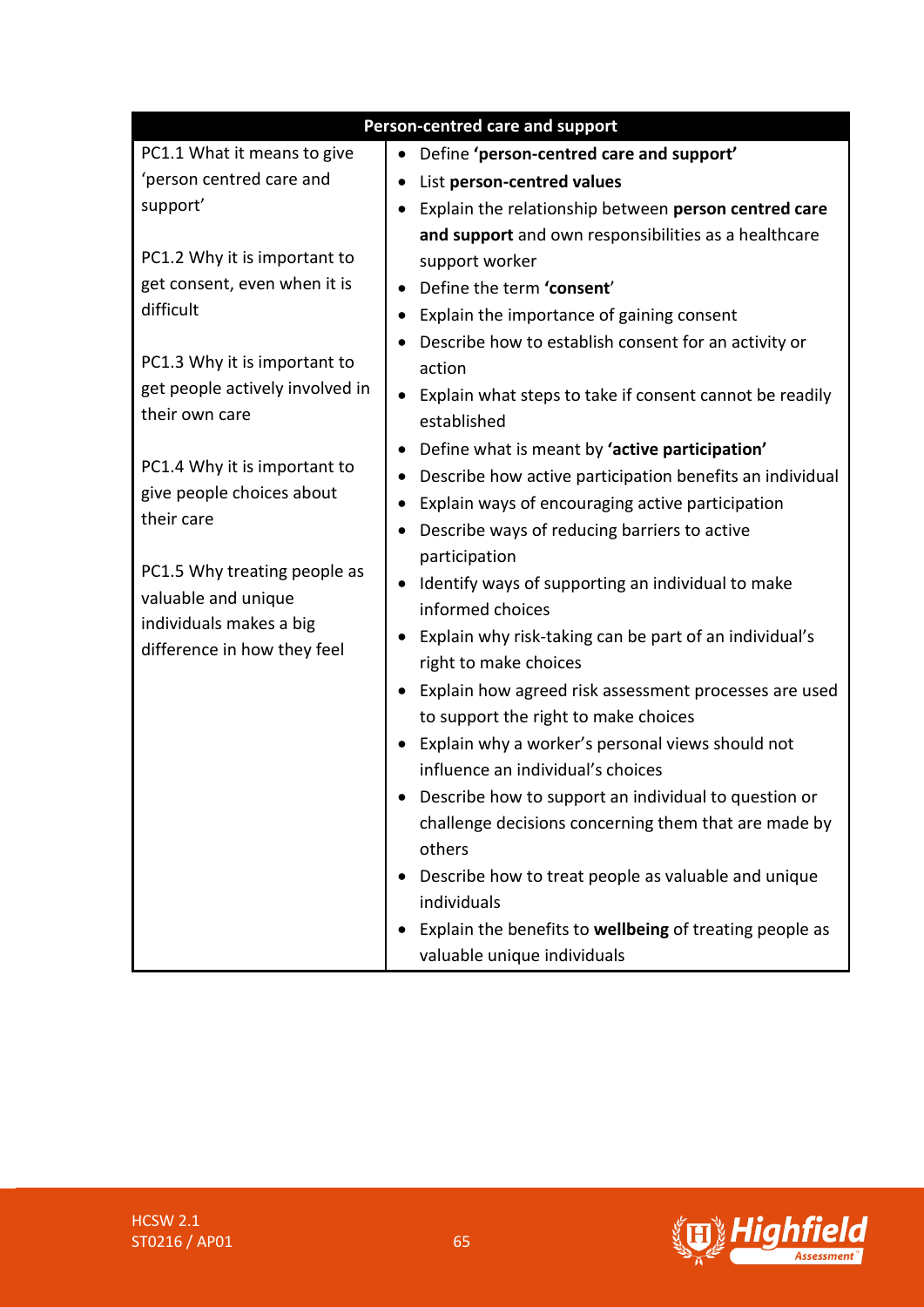| Dementia, cognitive issues and mental health |                                                                     |  |
|----------------------------------------------|---------------------------------------------------------------------|--|
| DM1.1 The main forms of                      | Identify the main forms of mental ill health<br>$\bullet$           |  |
| mental ill health and their                  | Describe the symptoms associated with the main<br>$\bullet$         |  |
| impact on people's lives                     | forms of mental ill health                                          |  |
|                                              | Explain how mental ill health impacts uniquely on<br>$\bullet$      |  |
| DM1.2 How to promote                         | people's lives                                                      |  |
| mental health and wellbeing                  | Explain the importance of mental health and wellbeing<br>٠          |  |
|                                              | Describe ways to promote positive mental health and<br>$\bullet$    |  |
|                                              | wellbeing in healthcare settings                                    |  |
| DM2.1 The possible signs of                  | Define the term 'mental capacity'<br>$\bullet$                      |  |
| limitations in mental capacity               | List possible signs of limitations in mental capacity<br>$\bullet$  |  |
| and what to do when you                      | Explain actions to take when possible signs of<br>$\bullet$         |  |
| notice them                                  | limitations in mental capacity are noticed                          |  |
|                                              | Explain the importance of staying within limits of own<br>$\bullet$ |  |
|                                              | competence and authority when identifying and acting                |  |
|                                              | upon signs of limitations in mental capacity                        |  |
| DM3.1 The possible signs of                  | Describe possible signs of mental health, dementia and<br>$\bullet$ |  |
| mental health, dementia and                  | learning disabilities in people                                     |  |
| learning disability in people                | Explain the process of reporting possible signs of<br>$\bullet$     |  |
|                                              | mental health, dementia or learning disabilities within             |  |
| DM3.2 Why depression,                        | agreed ways of working                                              |  |
| delirium and the normal                      | Compare the symptoms of depression, delirium and<br>$\bullet$       |  |
| ageing process may be                        | the normal ageing process with the symptoms of                      |  |
| mistaken for dementia                        | dementia                                                            |  |
|                                              | Explain why depression, delirium and the normal                     |  |
| DM3.3 The importance of early                | ageing process may be mistaken for dementia                         |  |
| diagnosis in relation to                     | Explain the importance of staying within limits of own              |  |
| dementia and other cognitive                 | competence and authority when identifying symptoms                  |  |
| issues                                       | of dementia                                                         |  |
|                                              | Describe ways in which dementia and other cognitive                 |  |
|                                              | issues are diagnosed                                                |  |
|                                              | Explain the consequences of failing to diagnose                     |  |
|                                              | dementia and other cognitive issues at an early stage               |  |



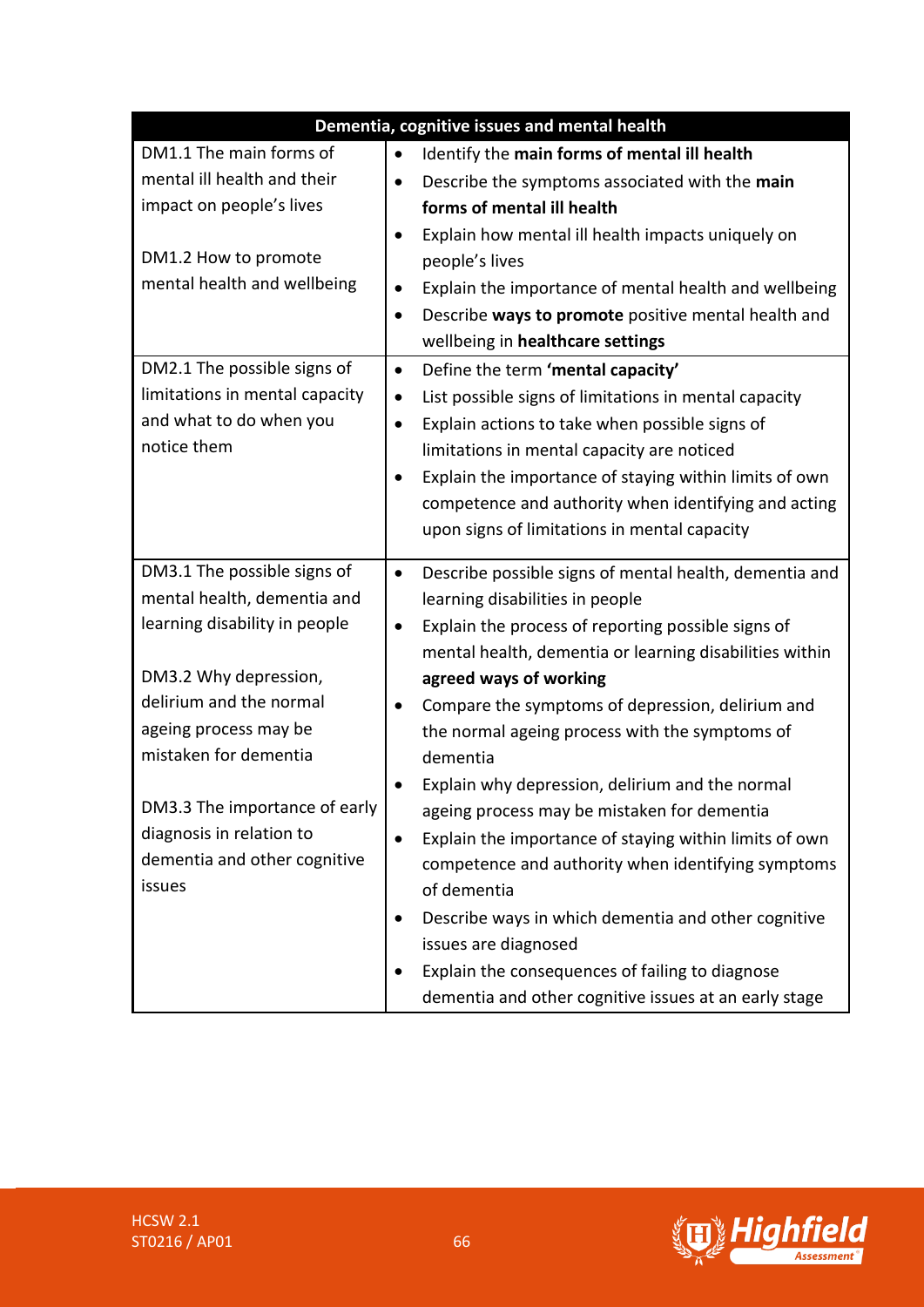| Dementia, cognitive issues and mental health    |                                                                                                                                                                                   |  |
|-------------------------------------------------|-----------------------------------------------------------------------------------------------------------------------------------------------------------------------------------|--|
| DM4.1 How to report changes<br>or deterioration | Describe changes or deterioration which can occur to<br>$\bullet$<br>someone's mental health, dementia or cognitive issues<br>Explain how to report changes or deterioration<br>٠ |  |
|                                                 | Explain the importance of reporting changes or<br>٠<br>deterioration                                                                                                              |  |
|                                                 |                                                                                                                                                                                   |  |

|                            |           | <b>Basic life support</b>                              |
|----------------------------|-----------|--------------------------------------------------------|
| BL1.1 How to perform basic | $\bullet$ | Define the term 'basic life support'                   |
| life support               |           | Describe situations in which it would be necessary to  |
|                            |           | perform basic life support in healthcare settings      |
|                            | ٠         | Describe resuscitation techniques and equipment used   |
|                            |           | to perform basic life support                          |
|                            |           | Explain the importance of staying within limits of own |
|                            |           | competence and authority when performing basic life    |
|                            |           | support                                                |

| <b>Physiological measurements</b>                                                                                                              |                                                                                                                                                                                                    |  |
|------------------------------------------------------------------------------------------------------------------------------------------------|----------------------------------------------------------------------------------------------------------------------------------------------------------------------------------------------------|--|
| PM1.1 The range of<br>physiological states that can<br>be measured including body<br>temperature, weight, height,<br>blood pressure, pulse and | Define 'physiological state'<br>$\bullet$<br>Identify the types of measurement which can be used<br>$\bullet$<br>to determine physiological state<br>Explain how to take measurements<br>$\bullet$ |  |
| breathing rate                                                                                                                                 |                                                                                                                                                                                                    |  |
| PM2.1 The normal range of                                                                                                                      | Explain the normal range of physiological<br>$\bullet$                                                                                                                                             |  |
| physiological measurements                                                                                                                     | measurements                                                                                                                                                                                       |  |
|                                                                                                                                                | Explain the importance of the normal range of<br>٠                                                                                                                                                 |  |
|                                                                                                                                                | physiological measurements                                                                                                                                                                         |  |

| Personal and people development |                                                        |
|---------------------------------|--------------------------------------------------------|
| PP1.1 Your role and the         | Describe tasks and responsibilities of own role        |
| responsibilities and duties of  | Outline how own role fits within the structure and     |
| your job                        | context of the organisation                            |
| PP1.2 Why it is important to    | Outline limits of responsibility based on own training |
| work in ways that have been     | and expertise                                          |
| agreed by your employer and     | Identify statutory standards that influence own role   |

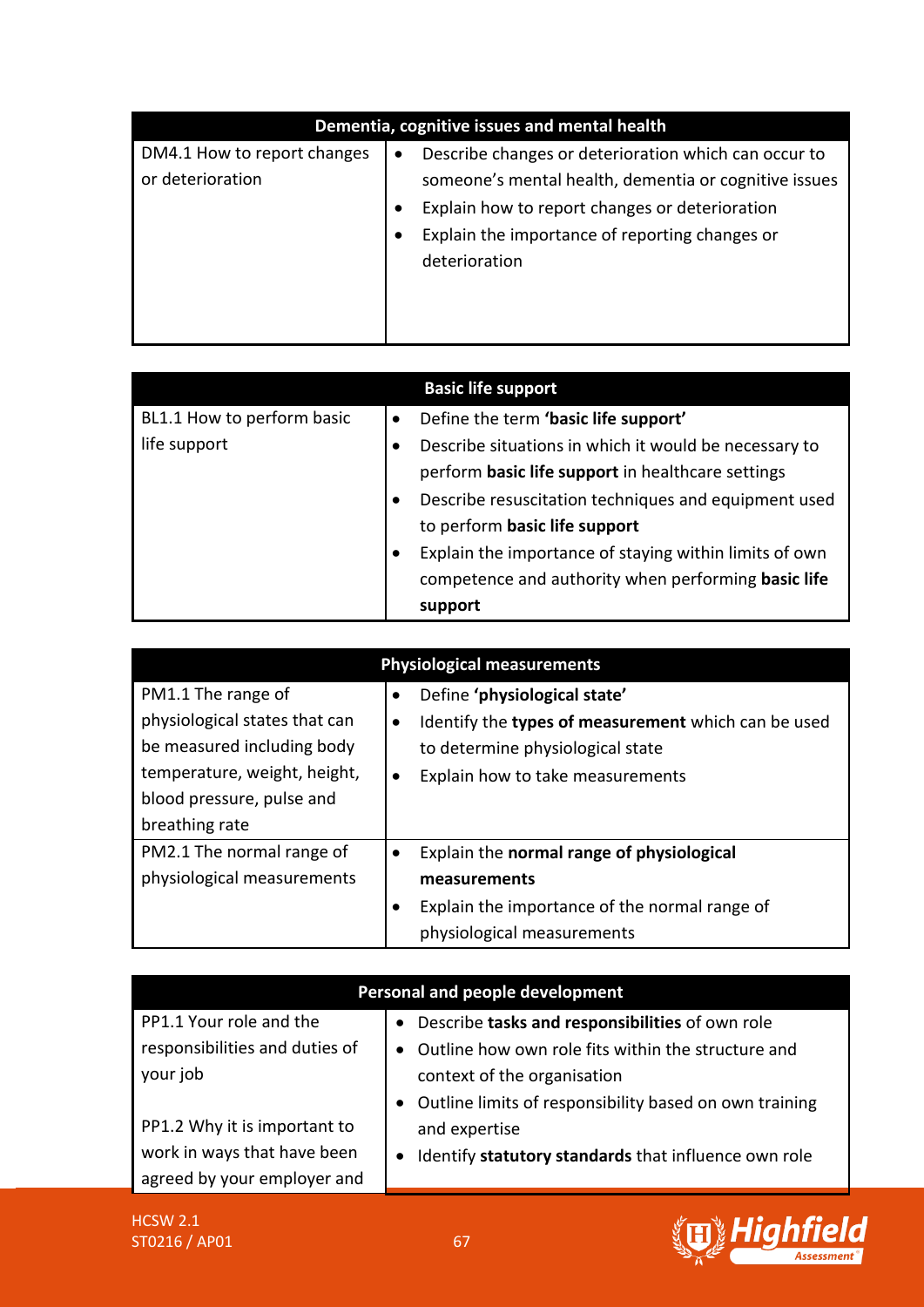| Personal and people development |                                                                    |  |
|---------------------------------|--------------------------------------------------------------------|--|
| to follow standards/codes of    | Describe how statutory standards and codes of practice             |  |
| conduct                         | influence own role                                                 |  |
| PP2.1 Working relationships     | Describe the importance of professional boundaries in              |  |
| and the importance of working   | healthcare                                                         |  |
| well with other people          | Explain how a professional relationship is different<br>$\bullet$  |  |
|                                 | from a personal relationship                                       |  |
| PP2.2 Who or where to go for    | Compare the differences between professional<br>$\bullet$          |  |
| help and support about          | relationships with individuals and others                          |  |
| anything related to your work   | Define the term co-production                                      |  |
|                                 | Explain the importance of working in partnership with<br>$\bullet$ |  |
|                                 | individuals and others                                             |  |
|                                 | • Give examples of how to work in partnership with                 |  |
|                                 | individuals and others in the interests of the individual          |  |
|                                 | being supported                                                    |  |
|                                 | Identify areas of your work when help and support may              |  |
|                                 | be needed                                                          |  |
|                                 | Identify sources of help and support for areas of your             |  |
|                                 | own work                                                           |  |
| PP3.1 The importance of         | Explain how to use feedback from individuals and<br>$\bullet$      |  |
| personal development and        | others to support own learning and development                     |  |
| how to reflect on your work     | Explain why reflecting on work activities is an important          |  |
|                                 | way to develop own knowledge and skills                            |  |
| PP3.2 How to create a           | Define the term "personal development plan"                        |  |
| personal development plan       | Describe who should be involved in agreeing a<br>$\bullet$         |  |
|                                 | personal development plan                                          |  |
|                                 | Describe the process for agreeing a personal                       |  |
|                                 | development plan                                                   |  |

| Health, safety and security                                                                                    |                                                                                                                                                                                                                                            |  |
|----------------------------------------------------------------------------------------------------------------|--------------------------------------------------------------------------------------------------------------------------------------------------------------------------------------------------------------------------------------------|--|
| HS1.1 Legislation, policies and<br>local ways of working which                                                 | List legislation relating to general health and safety in a<br>$\bullet$<br>healthcare setting                                                                                                                                             |  |
| relate to health and safety at<br>work                                                                         | Describe the main points of health and safety policies,<br>$\bullet$<br>procedures and local ways of working                                                                                                                               |  |
| HS1.2 Your responsibilities and<br>the responsibilities of others,<br>relating to health and safety at<br>work | Compare the main health and safety responsibilities of<br>$\bullet$<br>healthcare workers, employers and individuals<br>Identify tasks relating to health and safety that should<br>$\bullet$<br>only be carried out with special training |  |

l,

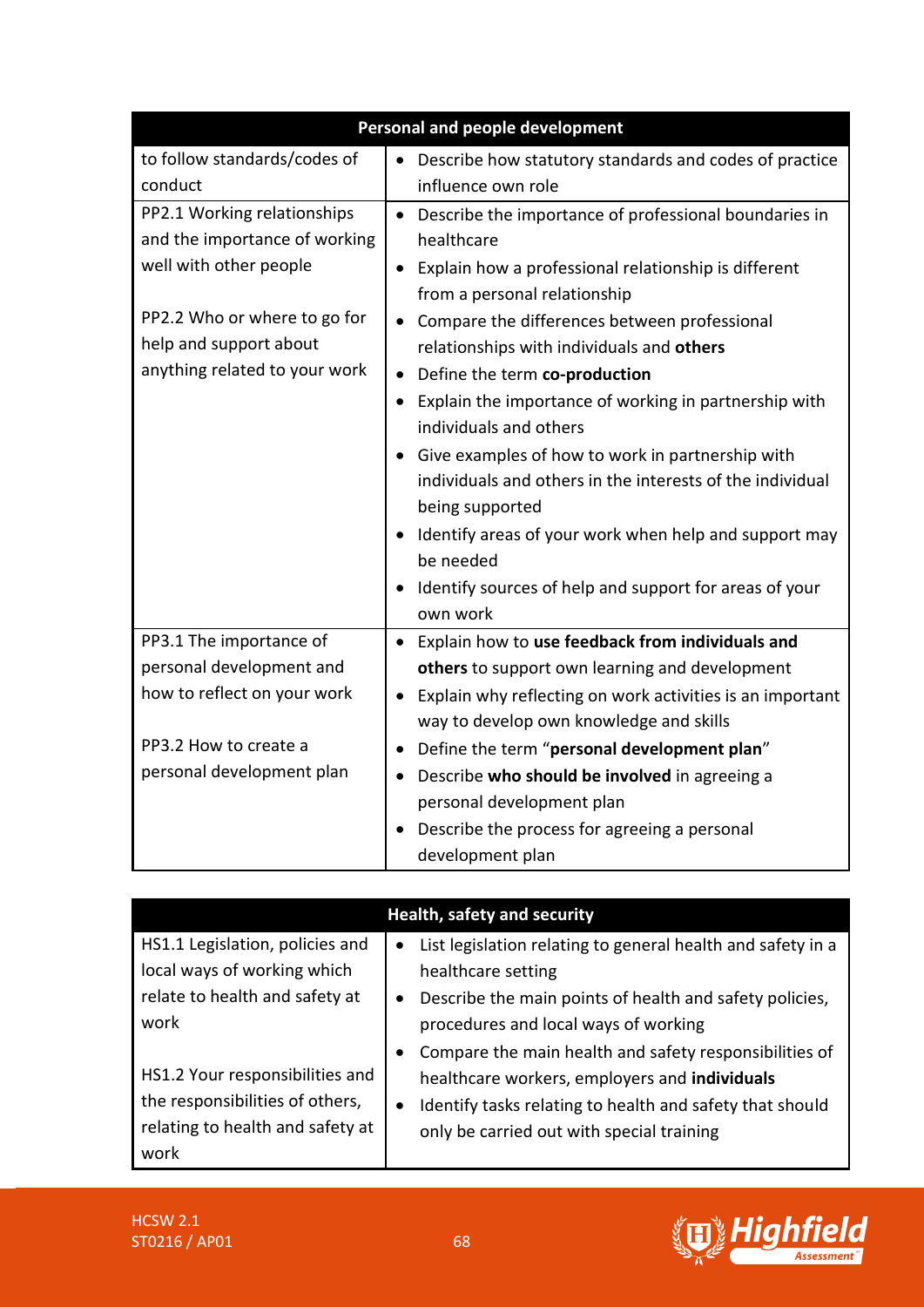| Health, safety and security      |                                                                       |
|----------------------------------|-----------------------------------------------------------------------|
|                                  | Describe how to access additional support and                         |
|                                  | information relating to health and safety                             |
| HS2.1 What to do in situations   | Define what is meant by "hazard" and "risk"<br>$\bullet$              |
| that could cause harm to         | Describe how to use a health and safety risk                          |
| themselves and others            | assessment                                                            |
|                                  | Explain how and when to report potential health and                   |
| HS2.2 How to handle              | safety risks that have been identified                                |
| hazardous materials and          | Describe how risk assessment can help address<br>$\bullet$            |
| substances                       | dilemmas between an individual's rights and health                    |
|                                  | and safety concerns                                                   |
| HS2.3 What to do when there      | Identify hazardous materials and substances that may                  |
| is an accident or sudden illness | be found in the healthcare setting                                    |
|                                  | Describe safe practices for storing, using and disposing<br>$\bullet$ |
|                                  | of hazardous materials and substances                                 |
|                                  | Describe different types of accidents and sudden illness              |
|                                  | that may occur in a healthcare setting                                |
|                                  | Outline the procedures to be followed if an accident or               |
|                                  | sudden illness should occur                                           |
|                                  | Explain why it is important for emergency first aid tasks             |
|                                  | only to be carried out by qualified first aiders                      |

|                                 | <b>Duty of Care</b>                                                   |
|---------------------------------|-----------------------------------------------------------------------|
| DC1.1 The meaning of 'duty of   | Define the term 'duty of care'<br>$\bullet$                           |
| care' and why it is important   | Describe how duty of care relates to duty of candour<br>$\bullet$     |
|                                 | Explain why duty of care is important and how it affects              |
| DC1.2 What support is           | own role                                                              |
| available when you come         | Describe difficult situations that may arise relating to<br>$\bullet$ |
| across a difficult situation or | duty of care                                                          |
| when someone makes a            | Explain where to get additional support and advice                    |
| complaint                       | about how to resolve difficult situations                             |
|                                 | Describe the importance of an accessible complaints<br>$\bullet$      |
|                                 | procedure for reducing the likelihood of abuse                        |
|                                 | Explain the actions to take when receiving comments                   |
|                                 | and complaints                                                        |

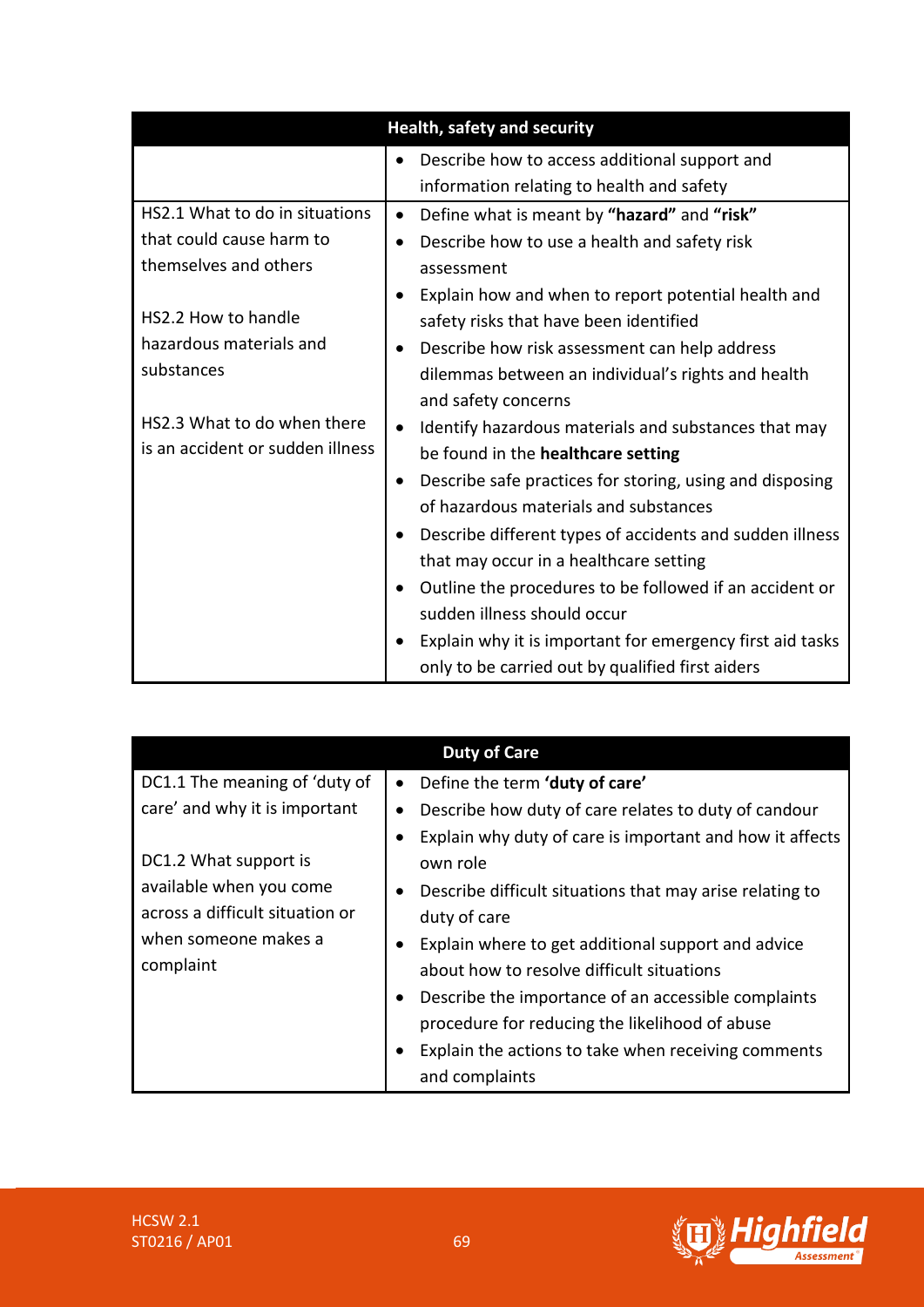|                                | <b>Safeguarding</b>                                                   |
|--------------------------------|-----------------------------------------------------------------------|
| S1.1 Legislation, policies and | Identify legislation, policies and local ways of working<br>$\bullet$ |
| local ways of working about    | that relate to safeguarding and protection from abuse                 |
| 'safeguarding' and protection  | Explain the roles of different agencies in safeguarding<br>$\bullet$  |
| from abuse                     | and protecting individuals from abuse                                 |
|                                | Identify reports into serious failures to protect<br>$\bullet$        |
| S1.2 The signs of abuse and    | individuals from abuse                                                |
| what to do if you suspect      | Identify sources of information and advice about own                  |
| abuse                          | role in safeguarding and protecting individuals from                  |
|                                | abuse                                                                 |
| S1.3 How to reduce the         | List types of abuse                                                   |
| chances of abuse as much as    | Identify the signs and/or symptoms associated with<br>$\bullet$       |
| possible                       | each type of abuse                                                    |
|                                | Describe factors that may contribute to an individual                 |
|                                | being more vulnerable to abuse                                        |
|                                | Explain the actions to take if there are suspicions that              |
|                                | an individual is being abused                                         |
|                                | Explain the actions to take if an individual alleges that             |
|                                | they are being abused                                                 |
|                                | Identify ways to ensure that evidence of abuse is                     |
|                                | preserved                                                             |
|                                | Explain how the likelihood of abuse may be reduced                    |
|                                | Explain the importance of an accessible complaints                    |
|                                | procedure for reducing the likelihood of abuse                        |

| Infection prevention and control                               |                                                                       |  |
|----------------------------------------------------------------|-----------------------------------------------------------------------|--|
| IC1.1 Legislation, policies and                                | Identify legislation, policies and local ways of working<br>$\bullet$ |  |
| local ways of working that help                                | that help to prevent and control infection                            |  |
| to prevent infection                                           | Identify the roles and responsibilities in the prevention             |  |
|                                                                | and control of infection                                              |  |
| IC1.2 The meaning of 'risk' and                                | Define the term 'risk'<br>$\bullet$                                   |  |
| 'risk assessment'                                              | Define the term 'risk assessment'                                     |  |
|                                                                | Describe the potential risks in a healthcare setting in               |  |
| IC1.3 The importance of good                                   | relation to infection control                                         |  |
| personal hygiene and                                           | Describe circumstances that are classified as high risk               |  |
| handwashing                                                    | Explain the importance of risk assessments in relation                |  |
|                                                                | to infection control                                                  |  |
| IC1.4 How to select the right<br>personal protective equipment | Describe the process to follow when carrying out a risk               |  |
|                                                                | assessment                                                            |  |

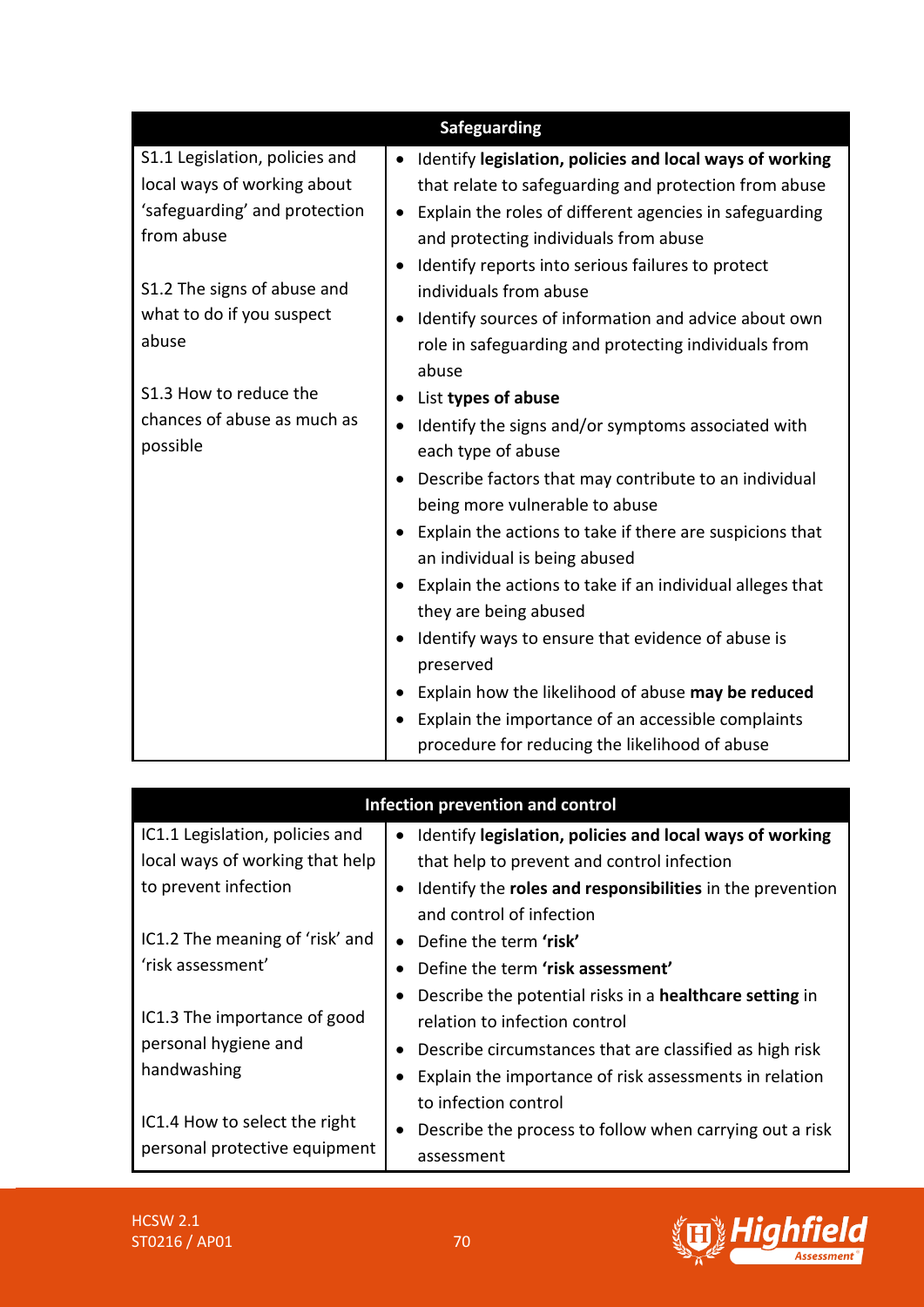| <b>Infection prevention and control</b>                                                                                                                                                       |                                                                                                                                                                                                                                                                                                                                                                                                                                                                                                                                                                                                                                                                                                                                                                                                                                                                                                                                                                                                                                                                                                                                                                                                                                                                                                           |
|-----------------------------------------------------------------------------------------------------------------------------------------------------------------------------------------------|-----------------------------------------------------------------------------------------------------------------------------------------------------------------------------------------------------------------------------------------------------------------------------------------------------------------------------------------------------------------------------------------------------------------------------------------------------------------------------------------------------------------------------------------------------------------------------------------------------------------------------------------------------------------------------------------------------------------------------------------------------------------------------------------------------------------------------------------------------------------------------------------------------------------------------------------------------------------------------------------------------------------------------------------------------------------------------------------------------------------------------------------------------------------------------------------------------------------------------------------------------------------------------------------------------------|
| (such as gloves, aprons and<br>masks)                                                                                                                                                         | Describe ways of minimising risk in a healthcare setting<br>Explain how the outcomes of risk assessments are<br>communicated to other employees                                                                                                                                                                                                                                                                                                                                                                                                                                                                                                                                                                                                                                                                                                                                                                                                                                                                                                                                                                                                                                                                                                                                                           |
| IC1.5 How infections start and<br>spread                                                                                                                                                      | Define the term 'personal hygiene'<br>$\bullet$<br>Describe the importance of maintaining high standards<br>$\bullet$                                                                                                                                                                                                                                                                                                                                                                                                                                                                                                                                                                                                                                                                                                                                                                                                                                                                                                                                                                                                                                                                                                                                                                                     |
| IC1.6 The importance of<br>cleaning, disinfecting and<br>maintaining a clean workplace<br>to reduce the risk and spread<br>of infection<br>IC1.7 The meaning of<br>'antimicrobial resistance' | of personal hygiene<br>Describe the importance of handwashing<br>$\bullet$<br>Outline workplace procedures relating to personal<br>hygiene<br>Outline workplace procedures for handwashing and<br>drying<br>Outline ways to ensure that own health and hygiene<br>does not pose a risk to others<br>Explain the risks associated with poor personal hygiene<br>and poor handwashing techniques<br>Explain why it is important to stay away from a<br>healthcare setting when unwell<br>Outline current legislation and regulation relating to<br>personal protective equipment<br>• Describe different types of personal protective<br>equipment<br>Outline employers and employees' responsibilities in<br>$\bullet$<br>relation to personal protective equipment<br>Explain how the level of risk determines the selection of<br>the personal protective equipment used<br>Describe procedures on how personal protective<br>equipment should be used correctly<br>Define the term 'infection'<br>Identify common causes of infection<br>Describe how infections can spread<br>Describe procedures that are followed in healthcare<br>settings to control infection<br>Explain the importance of cleaning, disinfecting and<br>maintaining cleanliness for reducing the risk and spread<br>of infection |
|                                                                                                                                                                                               | Explain the consequences of inadequate cleaning,<br>disinfecting and cleanliness in relation to the risk and<br>spread of infection<br>Define the term 'antimicrobial resistance'                                                                                                                                                                                                                                                                                                                                                                                                                                                                                                                                                                                                                                                                                                                                                                                                                                                                                                                                                                                                                                                                                                                         |

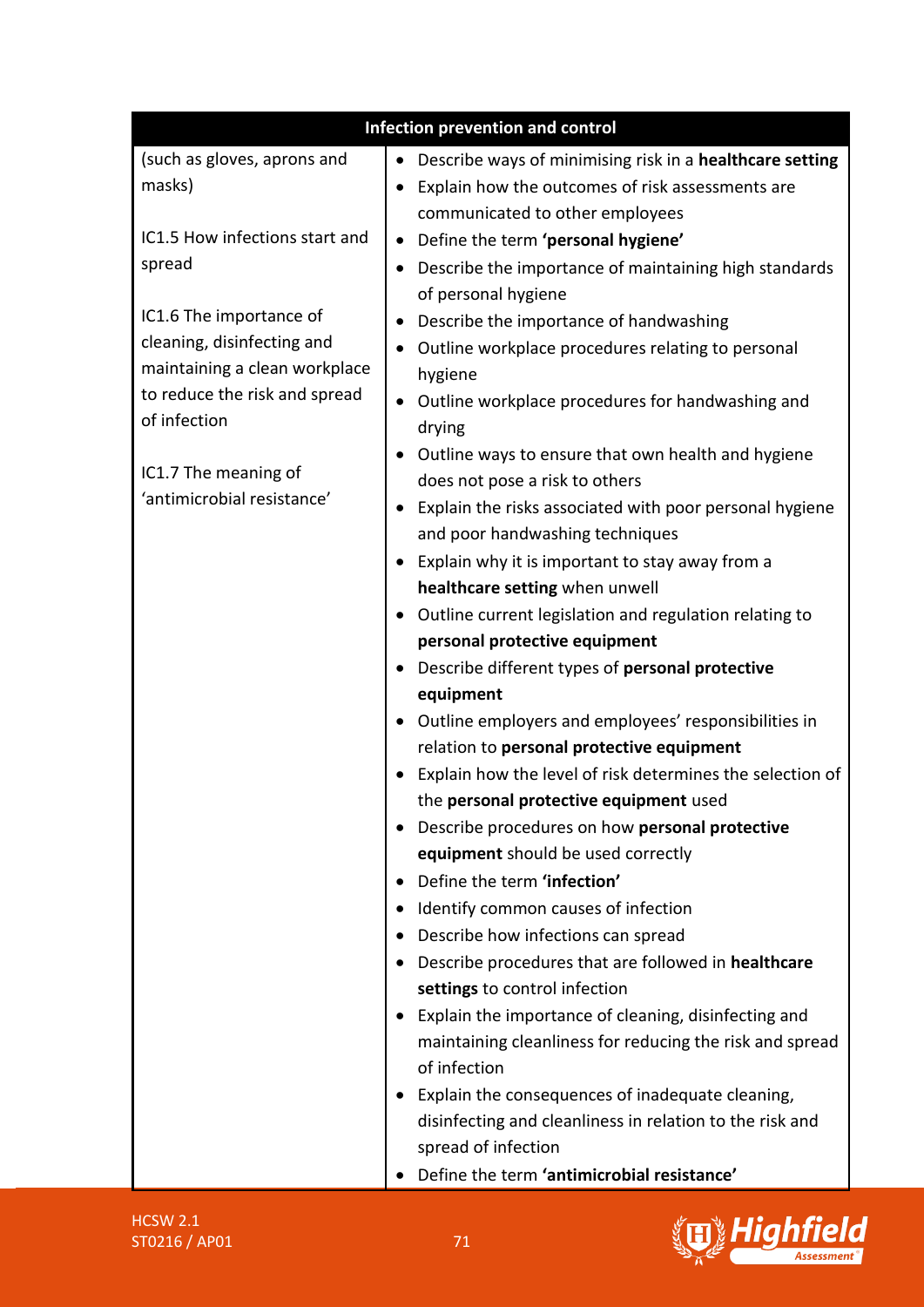| <b>Infection prevention and control</b>                                                                                                                              |                                                                                                                                                                                                                                                                                                                                                                                                                                                                                                                                   |  |
|----------------------------------------------------------------------------------------------------------------------------------------------------------------------|-----------------------------------------------------------------------------------------------------------------------------------------------------------------------------------------------------------------------------------------------------------------------------------------------------------------------------------------------------------------------------------------------------------------------------------------------------------------------------------------------------------------------------------|--|
|                                                                                                                                                                      | Describe ways to reduce antimicrobial resistance                                                                                                                                                                                                                                                                                                                                                                                                                                                                                  |  |
|                                                                                                                                                                      |                                                                                                                                                                                                                                                                                                                                                                                                                                                                                                                                   |  |
|                                                                                                                                                                      | <b>Moving and handling</b>                                                                                                                                                                                                                                                                                                                                                                                                                                                                                                        |  |
| MH1.1 Why people and<br>objects need to be moved<br>safely                                                                                                           | List the states of functional mobility a person who<br>needs to be moved might have<br>Describe safe movement principles associated with<br>$\bullet$<br>moving people                                                                                                                                                                                                                                                                                                                                                            |  |
| MH1.2 How to move and<br>position people safely                                                                                                                      | Outline the types of handling or lifting equipment<br>designed to be used for moving people and objects<br>Outline the potential impact to a person who is moved<br>$\bullet$                                                                                                                                                                                                                                                                                                                                                     |  |
| MH1.3 How to move and<br>handle equipment and other<br>objects safely<br>MH1.4 Agreed ways of<br>working when moving people<br>and know how to identify any<br>risks | incorrectly<br>Outline the ways to ensure the dignity, health and<br>safety of the person being moved<br>Outline the process for carrying out a manual handling<br>risk assessment<br>Describe safe movement principles associated with                                                                                                                                                                                                                                                                                           |  |
|                                                                                                                                                                      | manual handling<br>Outline the potential injuries and ill health associated<br>with incorrect manual handling<br>Outline employers' and employees' duties relating to<br>manual handling at work<br>Outline the consequences for non-compliance with<br>health and safety requirements at work<br>Outline the purpose of types of equipment designed to                                                                                                                                                                           |  |
|                                                                                                                                                                      | be used for manual handling of objects<br>Describe the requirements for the testing, servicing and<br>examination of manual handling and lifting equipment<br>for objects<br>Outline the process of risk assessment in relation to<br>moving a person<br>Outline the control measures that might be used to<br>reduce the risks associated with moving people<br>State the content of a personal handling plan<br>Describe the requirements for the testing, servicing and<br>examination of people handling or lifting equipment |  |

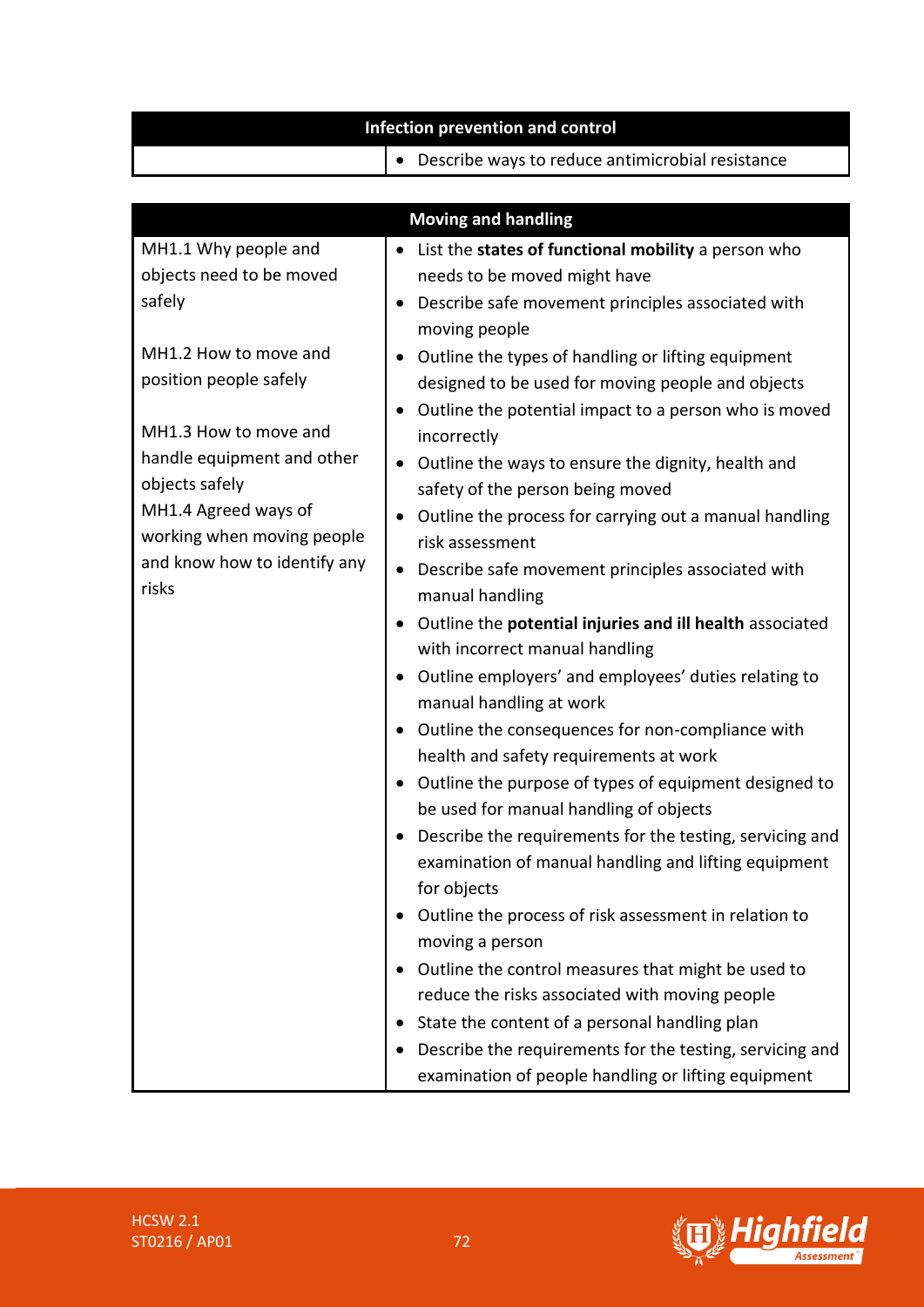| <b>Equality and diversity</b>   |                                                                       |
|---------------------------------|-----------------------------------------------------------------------|
| ED1.1 Equality and diversity    | Identify legislation, policies and local ways of working<br>$\bullet$ |
| legislation, policies and local | relating to equality, diversity and discrimination                    |
| ways of working                 | Describe how legislation, policies and local ways of                  |
|                                 | working apply to own role                                             |
| ED1.2 Why equality is           | Identify a range of sources of information, advice and                |
| important and how               | support about equality, diversity and inclusion                       |
| discrimination can happen at    | Describe how and when to access information, advice<br>$\bullet$      |
| work                            | and support about equality, diversity and inclusion                   |
|                                 | Explain the importance of equality in healthcare                      |
|                                 | settings                                                              |
|                                 | Describe ways in which discrimination may deliberately                |
|                                 | or inadvertently occur in healthcare settings                         |
|                                 | Explain how practices that support equality and                       |
|                                 | inclusion reduce the likelihood of discrimination                     |

Click here to return to contents

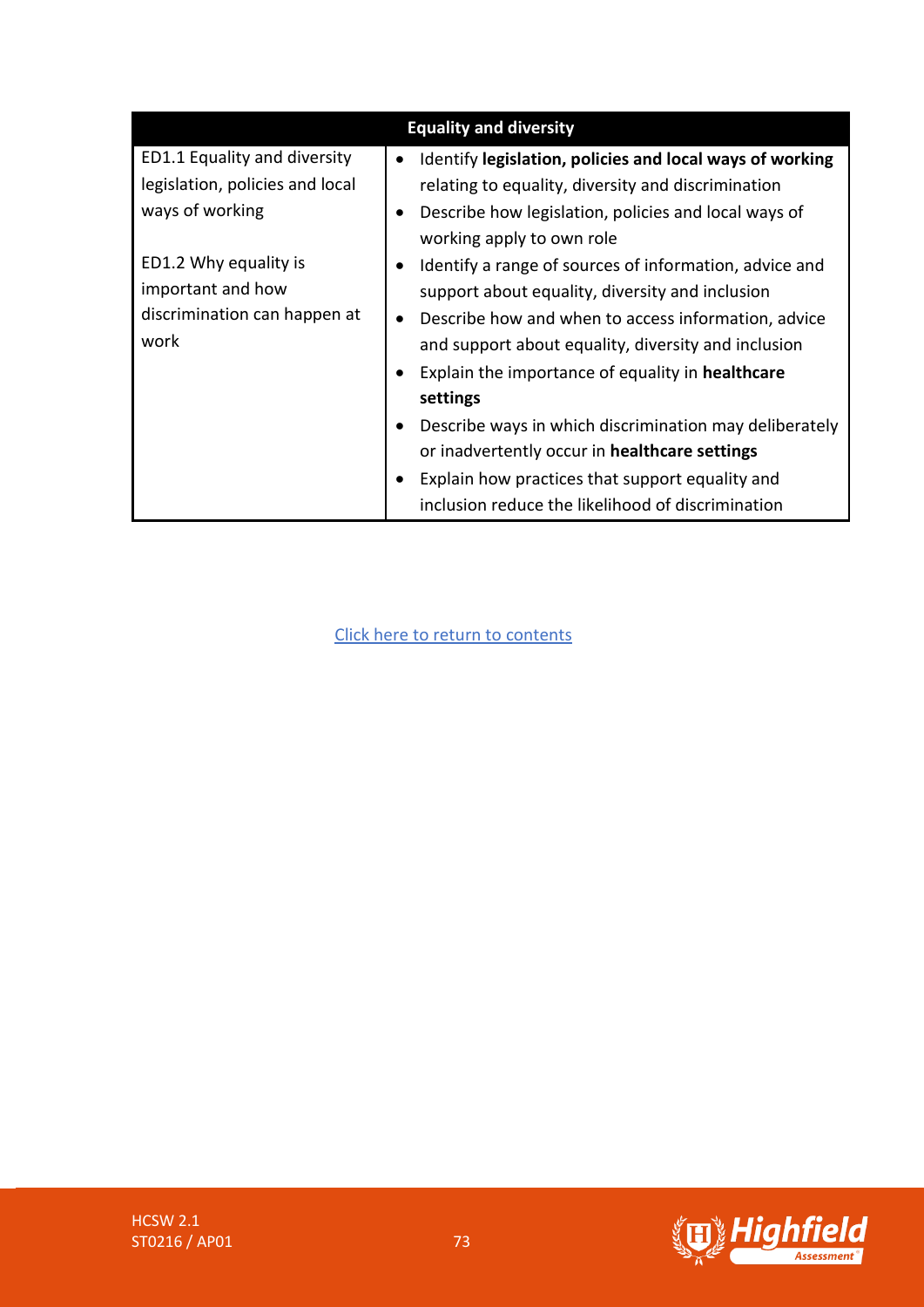# **Assessing the Practical Observation**

The practical observation should be a maximum of 120 minutes. It will be pre-planned and scheduled at a time when the apprentice will be undertaking their normal work in their normal place of work. To ensure coverage of the appropriate skills and behaviours areas of the standard, observations may be split or conducted on two separate occasions and this will need to be clearly organised during planning and evidenced within the documentation. The end-point assessor will carry out the practical observation which should enable the apprentice to evidence the skills and behaviours outlined below.

To pass the practical observation the apprentice must be able to meet the following requirements. Those highlighted in bold **must** be seen during the observation. Requirements not emboldened which do not occur naturally during the observation period may be tested during the interview.

#### OB1.1 **Communicate effectively with individuals**, **keeping information confidential**

OB1.2 (Communication with) their families, carers and healthcare practitioners using a range of techniques

- OB2.1 **Handle information in line with local and national policies**
- OB2.2 Record, report and store information related to individuals
- OB3.1 **Demonstrate person-centred care and support**
- OB4.1 **Treat people with dignity**

OB4.2 Respecting individual's diversity, beliefs, culture, values, needs, privacy and preferences

#### OB5.1 **Show respect and empathy for those you work with**

OB5.2 Have the courage to challenge areas of concern and work to best practice;

- OB5.3 be adaptable, reliable and consistent
- OB6.1 **Show discretion and self-awareness**
- OB7.1 **Work as part of a team**

OB7.2 Seeking help and guidance when they are not sure

OB8.1 **Maintain a safe and healthy working environment**

## OB9.1 **Use a range of techniques for infection prevention and control**

OB9.2 (infection prevention and control) Including waste management, handwashing and the use of personal protective equipment (PPE)

# OB10.1 **Move and position individuals safely**

OB10.2 (move and position) equipment and other items

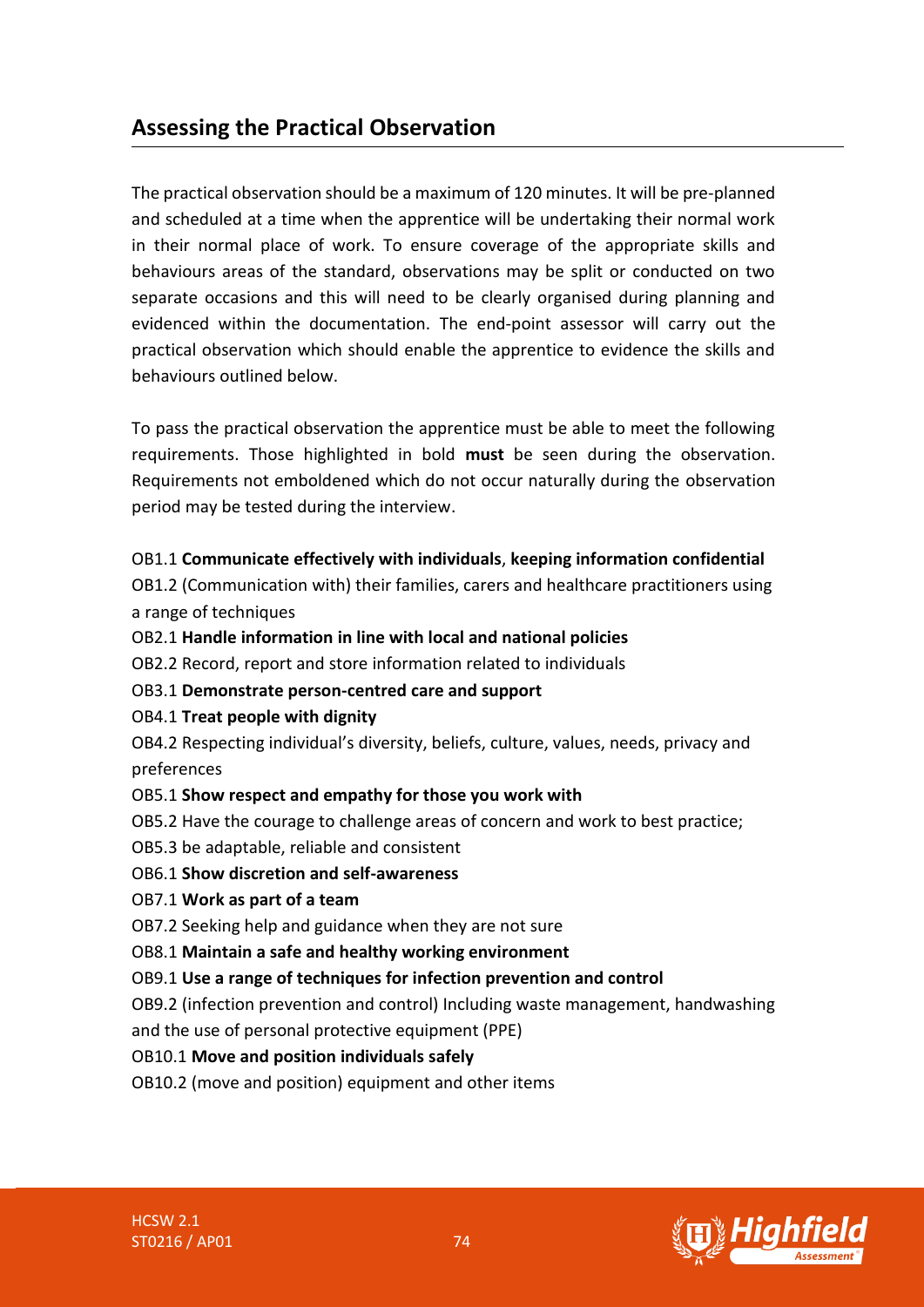During the interview, the end-point assessor will ask questions that allow the apprentice to demonstrate knowledge and their experience in the areas that are not seen in the observation (unemboldened criteria only).

#### **Simulation**

During the practical observation, where possible, situations and evidence must be naturally occurring, however, in order to ensure that all emboldened criteria can be covered, simulation will be allowed to ensure full coverage of *observation skill 10: Move and position individuals and equipment safely,* if necessary.

This should be arranged before the assessment takes place to give the best opportunity for this skill to be met if the employer/on-programme assessor feels that it is not likely to occur naturally during the live observation. A suitable work environment and consenting individual(s) should be used to enable the apprentice to demonstrate the relevant skills. Those involved should not have a vested interest in the outcome of the assessment and do not have to be individuals being cared for.

Should the employer/on-programme assessor identify further emboldened observation skills and/or behaviours that are unlikely to be demonstrated naturally, Highfield Assessment should be notified of these prior to end-point assessment.

#### **Grading**

The practical observation is graded as pass or fail.

The apprentice will be assessed against all of the observation skills, values and behaviour requirements identified in the tables on the following pages.

To achieve a pass, the apprentice must achieve all of the pass criteria.

The apprentice will fail if they do not meet all of the requirements for each outcome linked to the pass criteria above and/or the end-point assessor has to stop the observation because they have observed unsafe practice.

#### **Before the assessment:**

Employers/training providers should:

- ensure the apprentice knows the date, time and location of the assessment
- ensure the apprentice knows which criteria will be assessed (outlined on the following pages)
- encourage the apprentice to reflect on their experience and learning onprogramme to understand what is required to meet the standard

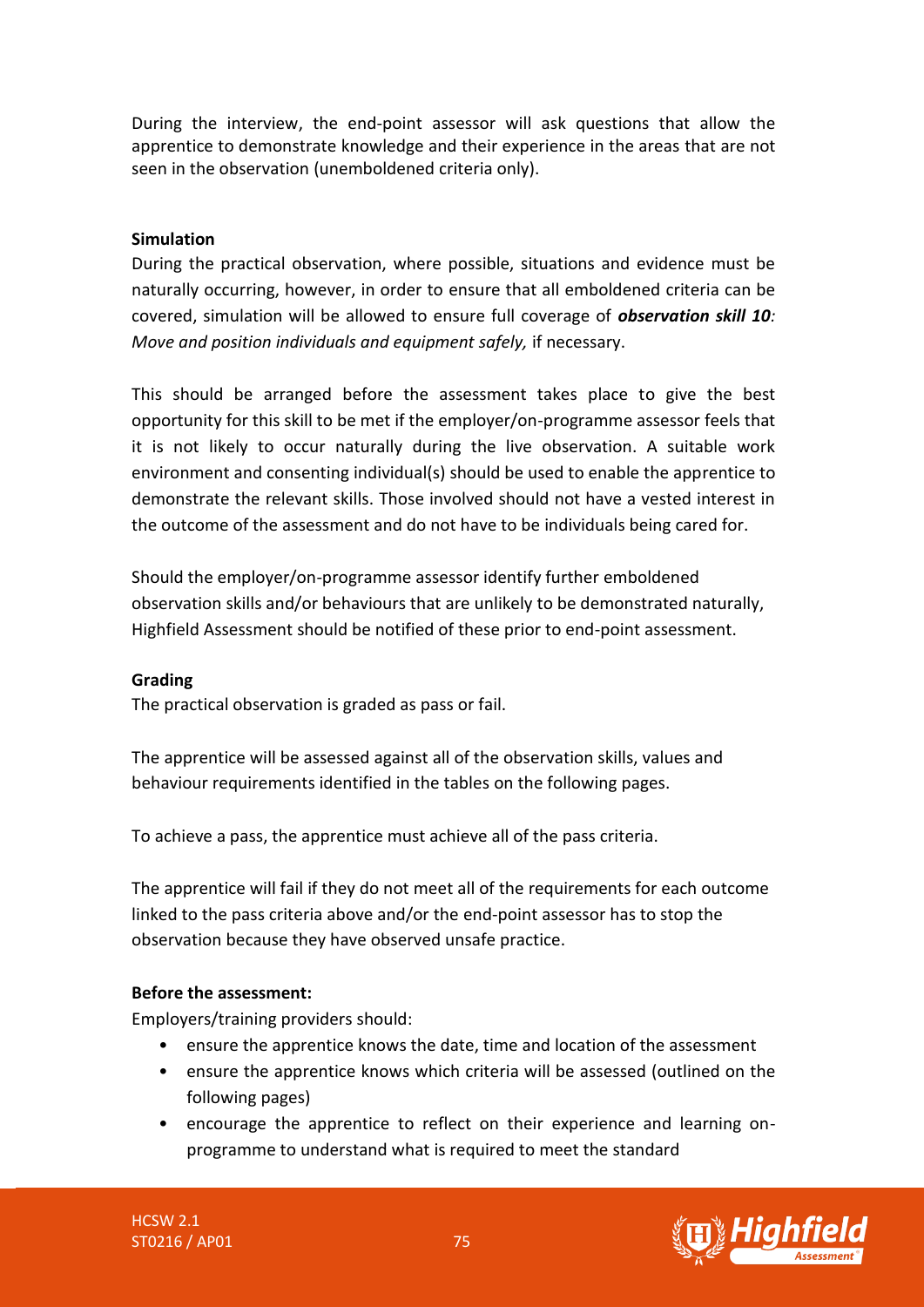• be prepared to provide clarification to the apprentice, and signpost them to relevant parts of their on-programme experience as preparation for this assessment

It is suggested that a mock observation is carried out by the apprentice in advance of the EPA with the training provider/employer giving feedback on any areas for improvement.

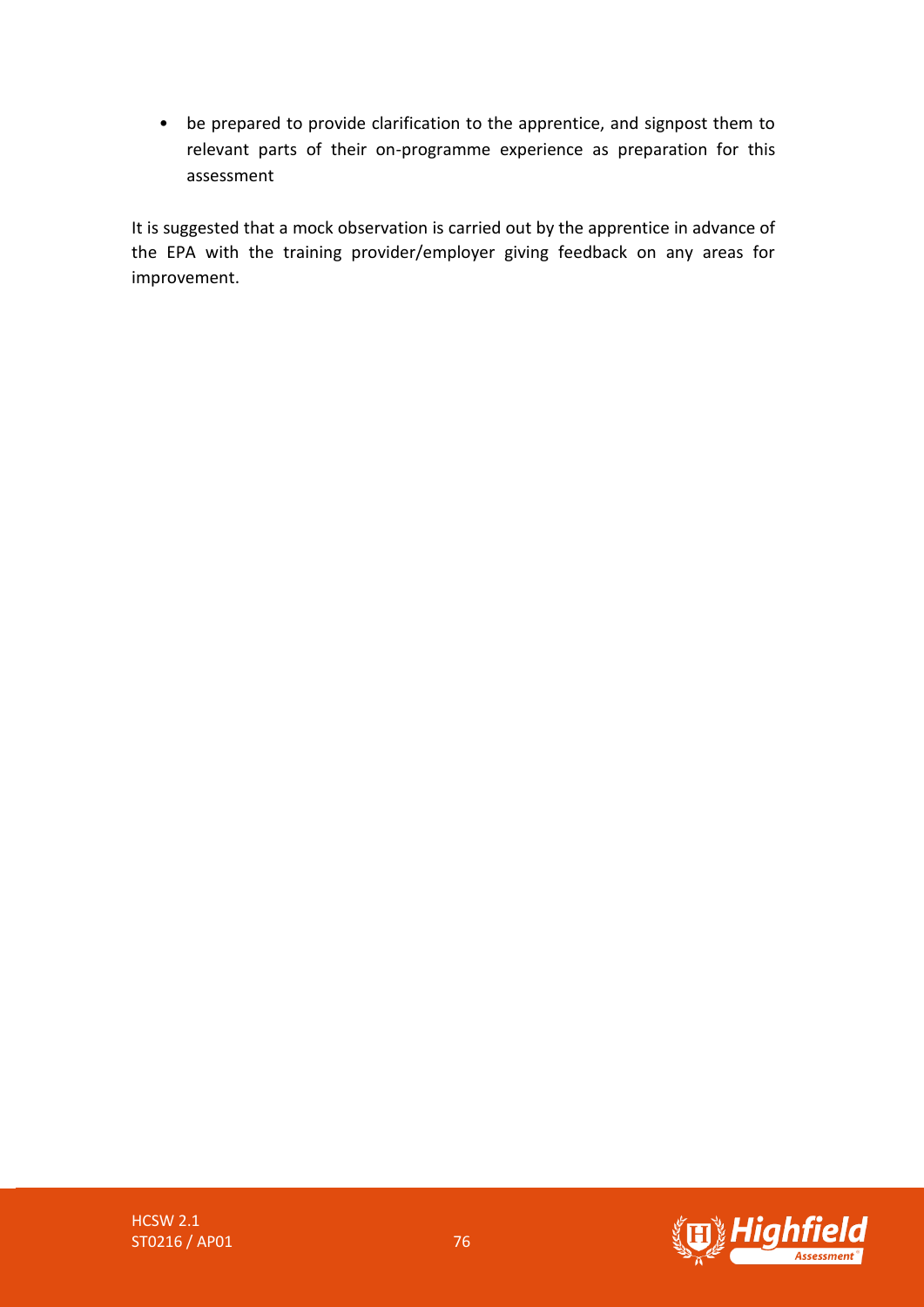# **Practical Observation Mock Assessment**

It is the employer/training provider's responsibility to prepare apprentices for their end-point assessment, and Highfield recommends that the apprentice experiences a mock practical observation in advance of the end-point assessment with the training provider/employer giving feedback on any areas for improvement.

In designing a mock assessment, the employer/training provider should include the following elements in its planning:

- the mock observation should take place in a real workplace or a realistic simulation if the real workplace does not present all the required assessment opportunities:
	- $\circ$  it is strongly recommended that the mock observation has been practised beforehand and all personnel involved are properly briefed on their roles
- a 120-minute time slot should be available for the observation if it is intended to be a complete mock assessment covering all relevant standards. However, this time may be split up to allow for progressive learning.
- consider a video recording of the mock and allow the mock to be observed by other apprentices, especially if it is not practicable for the employer/training provider to carry out a separate mock assessment with each apprentice.
- ensure that the apprentice's performance is assessed by a competent trainer/assessor, and that feedback is shared with the apprentice to complete the learning experience.
- mock assessment sheets are available to download from the Highfield Assessment website and may be used for this purpose

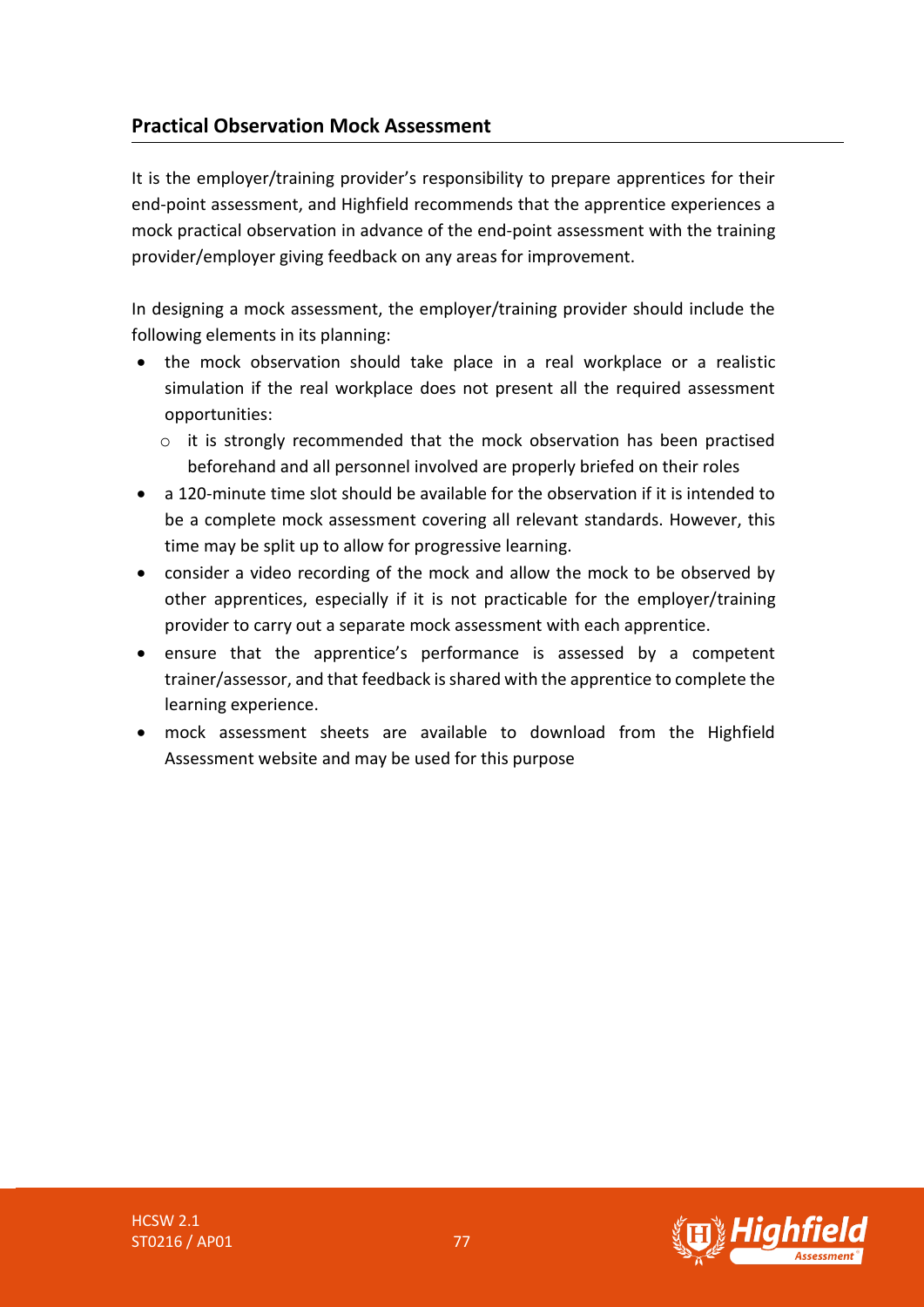# **Practical Observation Criteria**

Throughout the practical observation, the end-point assessor will assess the apprentice's competence in the criteria outlined below. Apprentices should prepare for the practical observation by considering how the criteria can be met during the observation.

| <b>Pass Assessment Criteria</b>                                                   |  |
|-----------------------------------------------------------------------------------|--|
| OB1.1 Communicate effectively with individuals, keeping information               |  |
| confidential                                                                      |  |
| OB1.2 (Communication with) their families, carers and healthcare practitioners    |  |
| using a range of techniques                                                       |  |
| OB2.1 Handle information in line with local and national policies                 |  |
| OB2.2 Record, report and store information related to individuals                 |  |
| OB3.1 Demonstrate person-centred care and support                                 |  |
| OB4.1 Treat people with dignity                                                   |  |
| OB4.2 Respecting individual's diversity, beliefs, culture, values, needs, privacy |  |
| and preferences                                                                   |  |
| OB5.1 Show respect and empathy for those you work with                            |  |
| OB5.2 Have the courage to challenge areas of concern and work to best practice    |  |
| OB5.3 be adaptable, reliable and consistent                                       |  |
| OB6.1 Show discretion and self-awareness                                          |  |
| OB7.1 Work as part of a team                                                      |  |
| OB7.2 Seeking help and guidance when they are not sure                            |  |
| OB8.1 Maintain a safe and healthy working environment                             |  |
| OB9.1 Use a range of techniques for infection prevention and control              |  |
| OB9.2 (infection prevention and control) Including waste management,              |  |
| handwashing and the use of personal protective equipment (PPE)                    |  |
| <b>OB10.1 Move and position individuals safely</b>                                |  |
| OB10.2 (move and position) equipment and other items safely                       |  |

Click here to return to contents



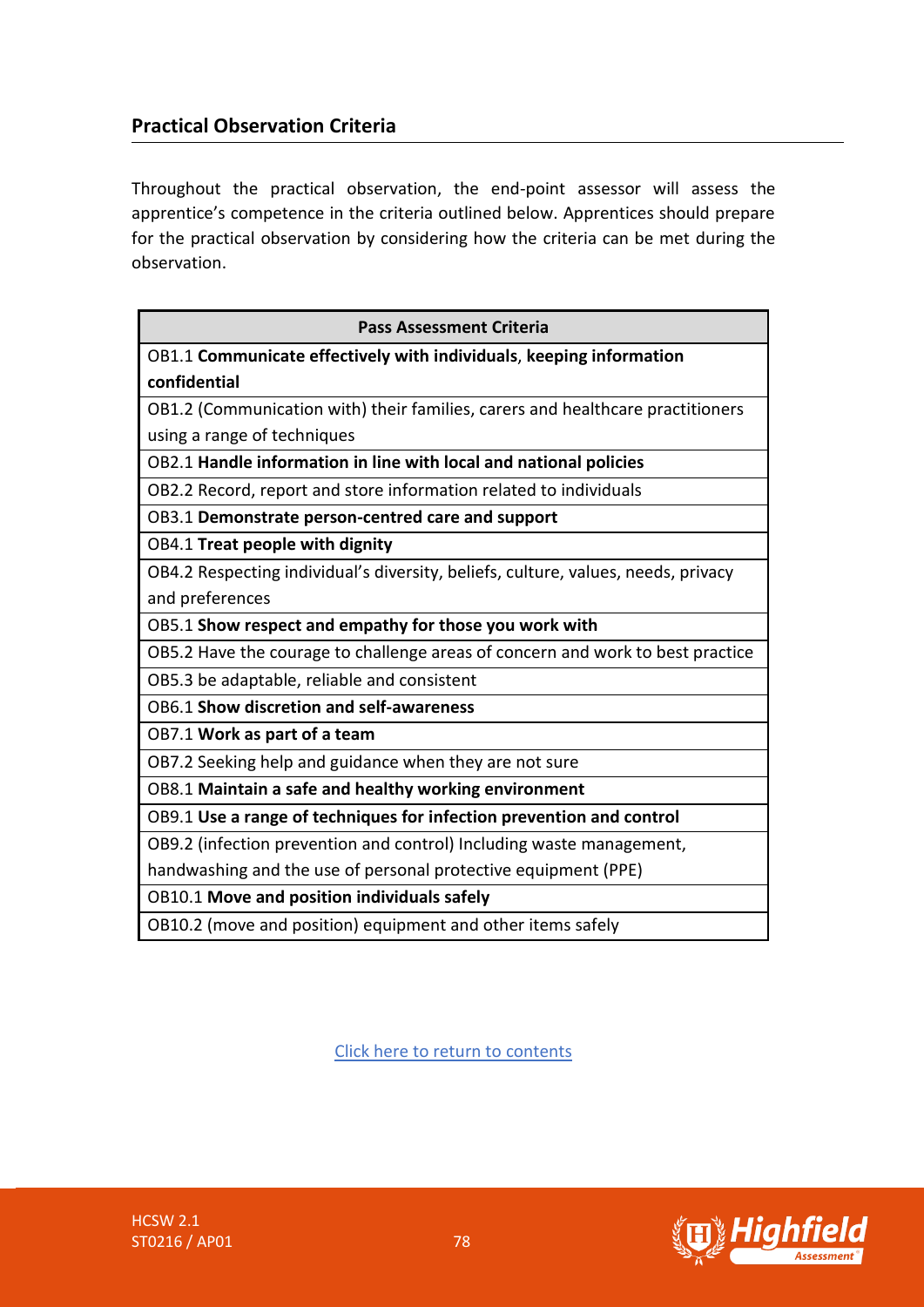# **Assessing the Evidence Portfolio and Interview**

The evidence portfolio and interview form a combined assessment method and will be assessed holistically, with a grade awarded as Fail, Pass, Merit or Distinction by the end-point assessor. End-point assessors will assess all evidence provided by the apprentice for this combined assessment method and make a final holistic judgement on the ability of the apprentice.

The reflective accounts **must** be written in the final 3 months of the apprenticeship prior to gateway. Other supporting evidence submitted, including the direct observation, can be utilised from any point of the on-programme learning. Both form the portfolio and this must be collated in the final 3 months of the apprenticeship prior to gateway. The highest quality of evidence is most likely to be generated towards the end of the on-programme period.

The portfolio must contain a least 1 direct observation in the workplace as the primary source of evidence and at least 2 reflective accounts completed by the apprentice which demonstrate their learning and application of knowledge and skills in practice, their values and behaviours and their ability to relate concepts and theories to practice and future practice. The apprentice may include other types/sources of evidence in their portfolio also (minimum of 2 to achieve a distinction).

The apprentice is required to evidence the skills, values and behaviour requirements of the following areas from the apprenticeship standard in the portfolio:

- Communication
- Health interventions
- Dementia, cognitive issues, mental health
- Basic life support
- Physiological measurements
- Personal and people development
- Health, safety and security
- Infection, prevention and control
- Moving and handling
- Being caring and compassionate
- Being honest to individuals and others
- Being conscientious and committed
- Show resilience

**Further pass and grading requirements can be found within the section 'evidence portfolio and interview criteria' below.**



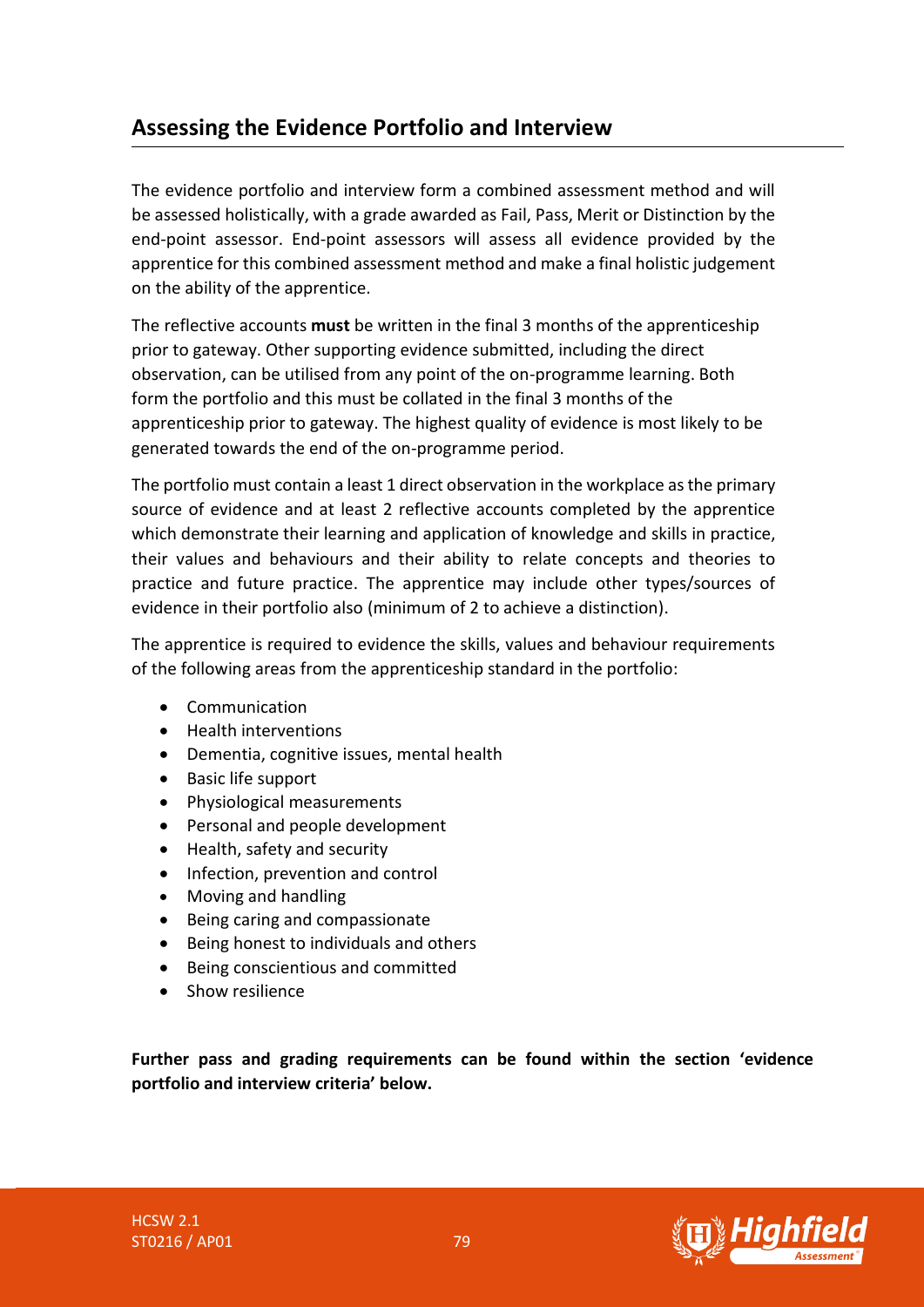#### **The interview**

The final interview takes place between the independent assessor and the apprentice and lasts for a maximum of 60 minutes.

The interview will assess skills behaviours and values that have not been fully achieved by the portfolio. The end-point assessor will make a final assessment decision based on all evidence provided for the reflective journal and the interview. Carry-over from the Practical Observation (if required) will be covered during the interview. These carry over criteria areas will only count towards the practical observation assessment.

The apprentice should use the grading guidance provided at the end of this section to support their preparation for end-point assessment.

## **Grading guidance for the reflective journal and interview component**

The evidence portfolio and interview is graded holistically as Fail, Pass, Merit or Distinction by the end-point assessor. End-point assessors will review all evidence provided by the apprentice for this combined assessment method and make a final holistic judgement on the ability of the apprentice.

If the apprentice does not provide sufficient evidence to demonstrate that their performance meets the requirements of the pass grading criteria, then the result will be a fail.

- In order to pass, the apprentice must meet all of the skills, values and behaviour criteria and meet the additional grading criteria found in the following pages.
- In order to achieve a merit, the apprentice must meet all of the skills, values and behaviour criteria and meet the additional grading criteria found in the following pages.
- In order to achieve a distinction, the apprentice must meet all of the skills, values and behaviour criteria and meet the additional grading criteria found in the following pages.

#### **Before the assessment:**

Employers/training providers should:

- plan the evidence portfolio and interview to allow the apprentice the opportunity to demonstrate each of the required standards
- ensure the apprentice knows the date, time and location of the assessment

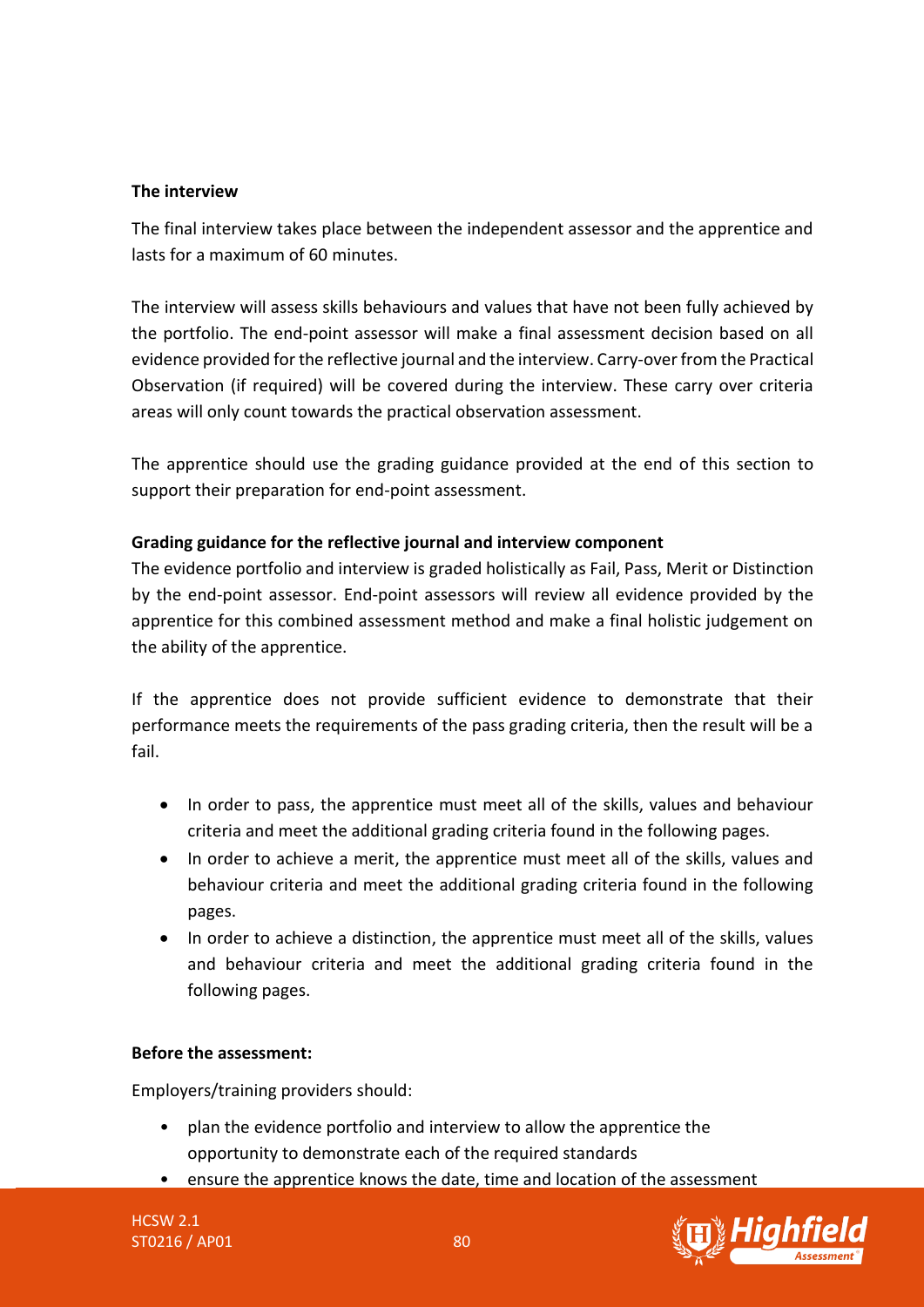- ensure the apprentice knows which criteria will be assessed (outlined on the following pages)
- encourage the apprentice to reflect on their experience and learning onprogramme to understand what is required to meet the standard
- be prepared to provide clarification to the apprentice, and signpost them to relevant parts of their on-programme experience as preparation for this assessment

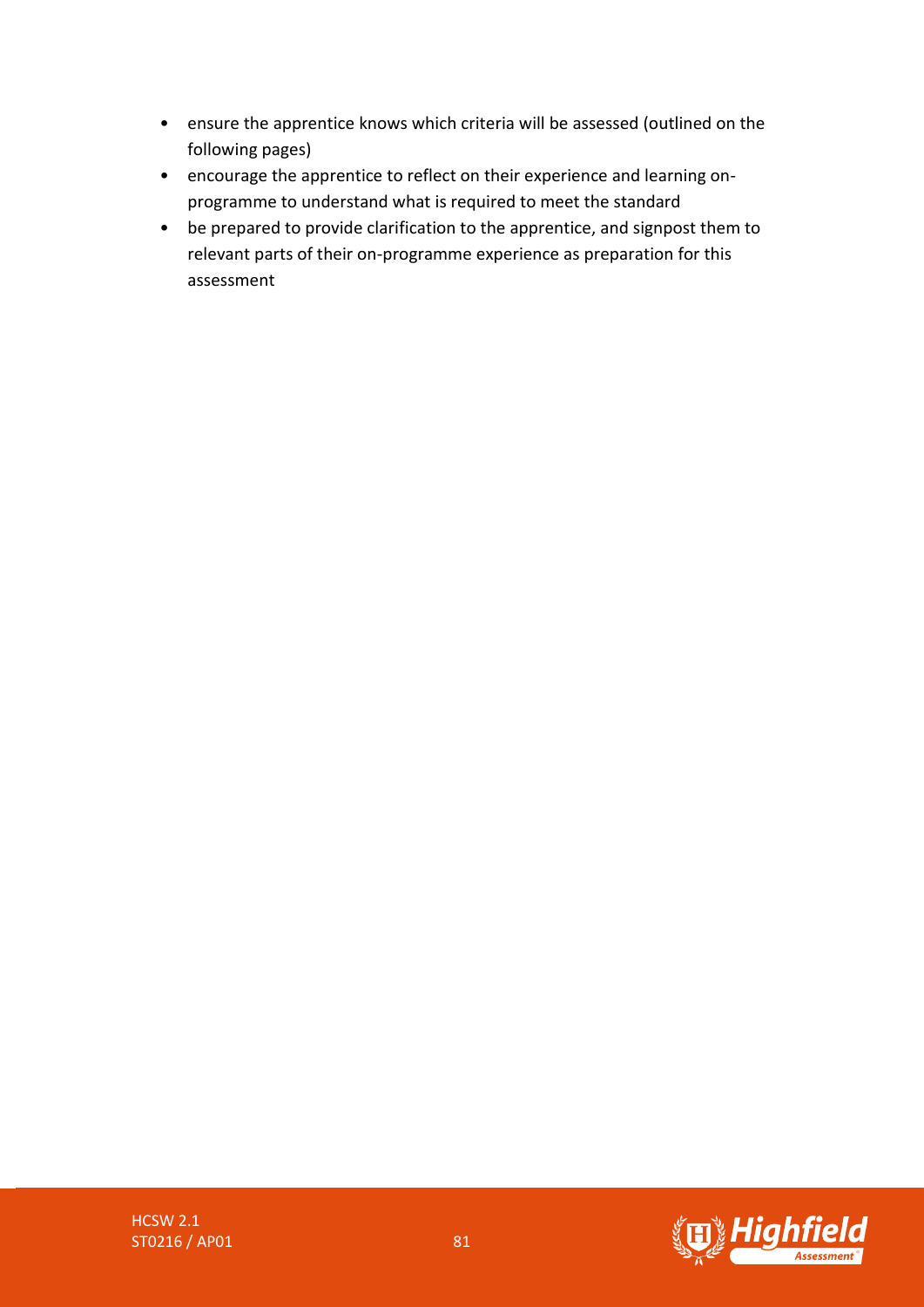## **Evidence Portfolio and Interview Mock Assessment**

It is the employer/training provider's responsibility to prepare apprentices for their end-point assessment, and Highfield recommends that the apprentice experiences a mock evidence portfolio and interview in preparation for the real thing. The most appropriate form of mock evidence portfolio and interview will depend on the apprentice's setting and the resources available at the time.

In designing a mock assessment, the employer/training provider should include the following elements in its planning:

- the mock interview should take place in a suitable location.
- a 60-minute time slot should be available to complete the interview if it is intended to be a complete interview covering all relevant standards. However, this time may be split up to allow for progressive learning.
- consider a video or audio recording of the mock interview and allow it to be available to other apprentices, especially if it is not practicable for the employer/training provider to carry out a separate mock assessment with each apprentice.
- ensure that the apprentice's performance is assessed by a competent trainer/assessor, and that feedback is shared with the apprentice to complete the learning experience. Mock assessment sheets are available to download from the Highfield Assessment website and may be used for this purpose.
- use structured 'open' questions that do not lead the apprentice but allows them to express their knowledge and experience in a calm and comfortable manner. For example:
	- o How do you communicate effectively with individuals?
	- $\circ$  How do you follow local and national policies when handling information?
	- o What is your understanding of the term 'frailty' and how have you supported with this?
	- $\circ$  Tell me about how you have dealt with a problem or task that you were uncertain of?
	- o How do you maintain a healthy and safe environment?
	- $\circ$  Tell me about a time when you have shown honesty to individuals you are supporting.

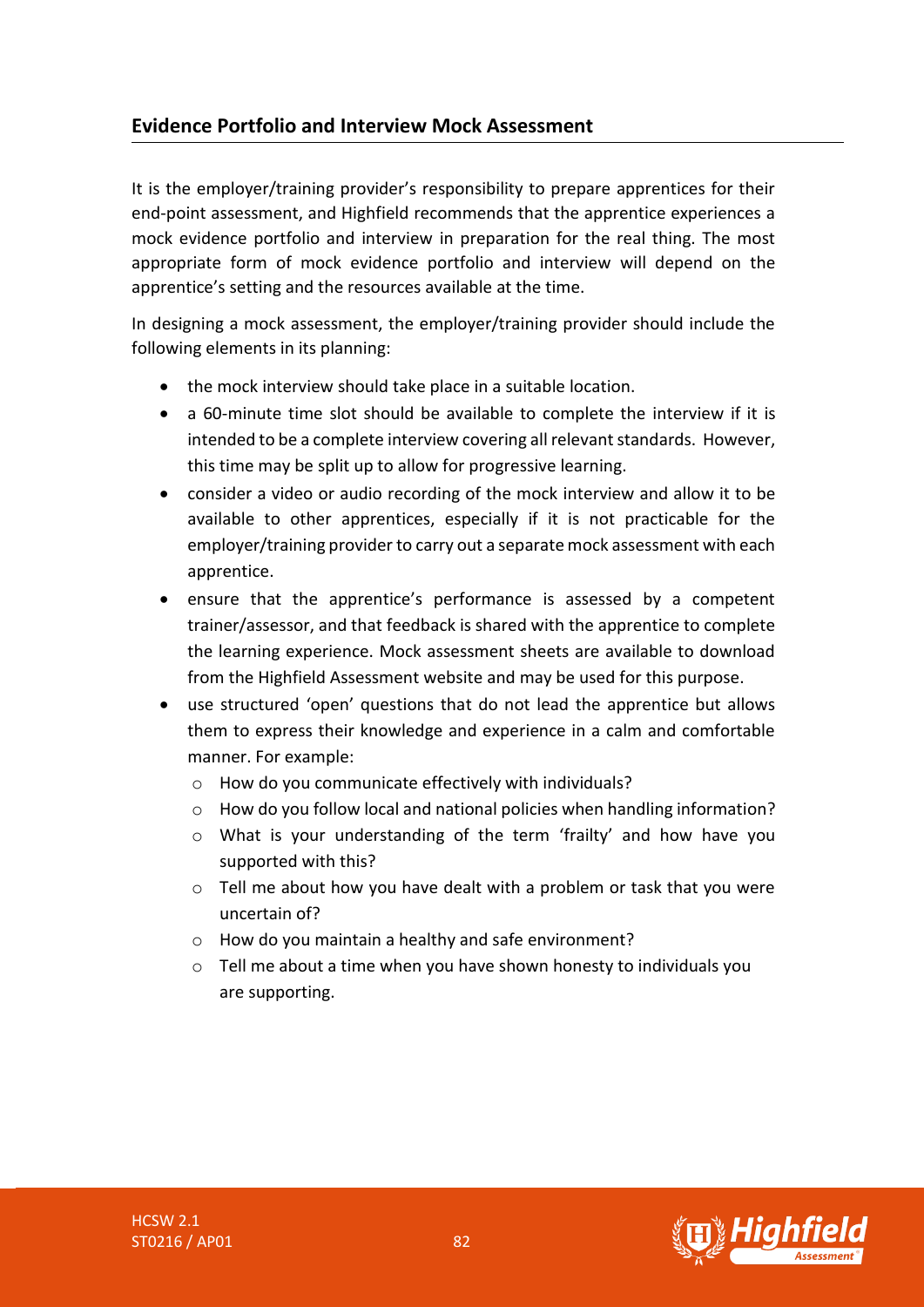The evidence portfolio and interview combined assessment, evidence what the apprentice has achieved during the apprenticeship, covering the following areas of the apprenticeship standard. All must be covered to pass this assessment method:

# **Pass Assessment Criteria**

#### **Communication**

EPI1.1 Communicate effectively with individuals, their families, carers and healthcare practitioners using a range of techniques, keeping information confidential

EPI1.2 Handle information (record, report and store information) related to individuals in line with local and national policies

#### **Pass Assessment Criteria**

#### **Health intervention**

EPI2.1 Support individuals with long term conditions, frailty and end of life care

EPI2.2 Identify and respond to signs of pain or discomfort

EPI2.3 Promote physical health and wellbeing of individuals

EPI2.4 Assist with an individuals' overall comfort and wellbeing

EPI2.5 Support individuals with activities of daily living

EPI2.6 Recognise deteriorations in health, long term conditions, physiological measurements, skin integrity

EPI2.7 Report changes in physical and mental health needs

## **Pass Assessment Criteria**

## **Dementia, cognitive issues and mental health:**

EPI2.8 Promote mental and physical health and wellbeing

EPI2.9 Recognise limitations in mental capacity and respond appropriately

EPI2.10 Recognise and respond to signs of poor mental health for example

dementia, depression, anxiety or other cognitive issues

## **Pass Assessment Criteria**

**Basic life support**

EPI2.11 Perform basic life support for individuals using appropriate

resuscitation techniques and equipment in a simulated situation

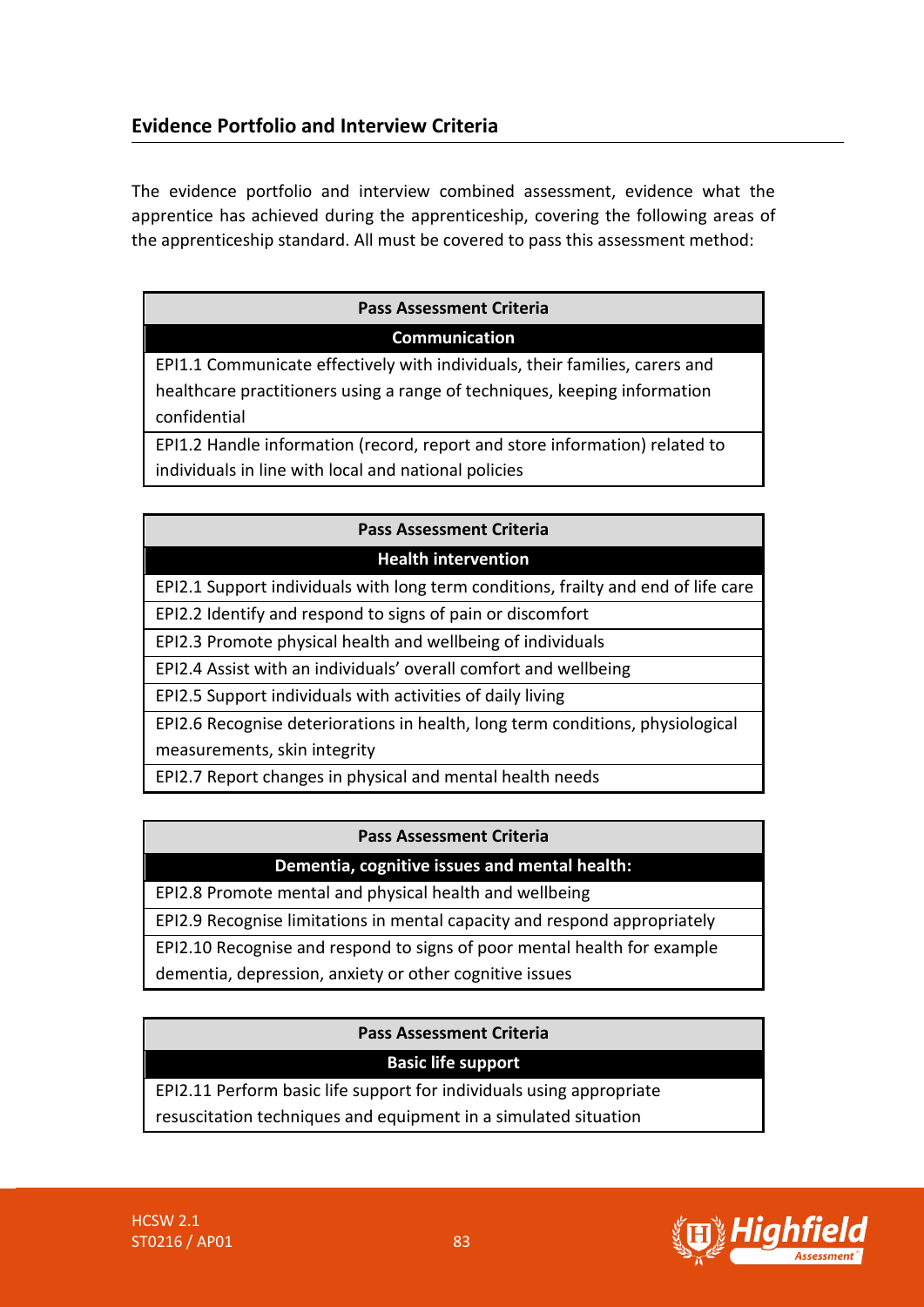#### **Pass Assessment Criteria**

#### **Physiological measurements**

EPI2.12 Undertake a range of physiological measurements using the

appropriate equipment including height, weight, temperature, pulse,

breathing rate and blood pressure

#### **Pass Assessment Criteria**

**Personal and people development**

EPI3.1 Take responsibility for, prioritise and reflect on your own actions and work

EPI3.2 Work as part of a team, seeking help and guidance when you are not sure

EPI3.3 Maintain and further develop your own skills and knowledge through development activities

EPI3.3 Maintain evidence of your personal development and actively prepare for and participate in appraisal

#### **Pass Assessment Criteria**

**Health, safety and security**

EPI4.1 Maintain a safe and healthy working environment

EPI4.2 Take appropriate action in response to incidents or emergencies following local guidelines

## **Pass Assessment Criteria**

## **Infection prevention and control**

EPI4.3 Use a range of techniques for infection prevention and control including waste management, handwashing and the use of Personal Protective Equipment (PPE)

**Pass Assessment Criteria**

## **Moving and handling**

EPI4.4 Move and position individuals, equipment and other items safely

## **Pass assessment criteria**

**Value - Care**

EPI5.1: Be caring and compassionate

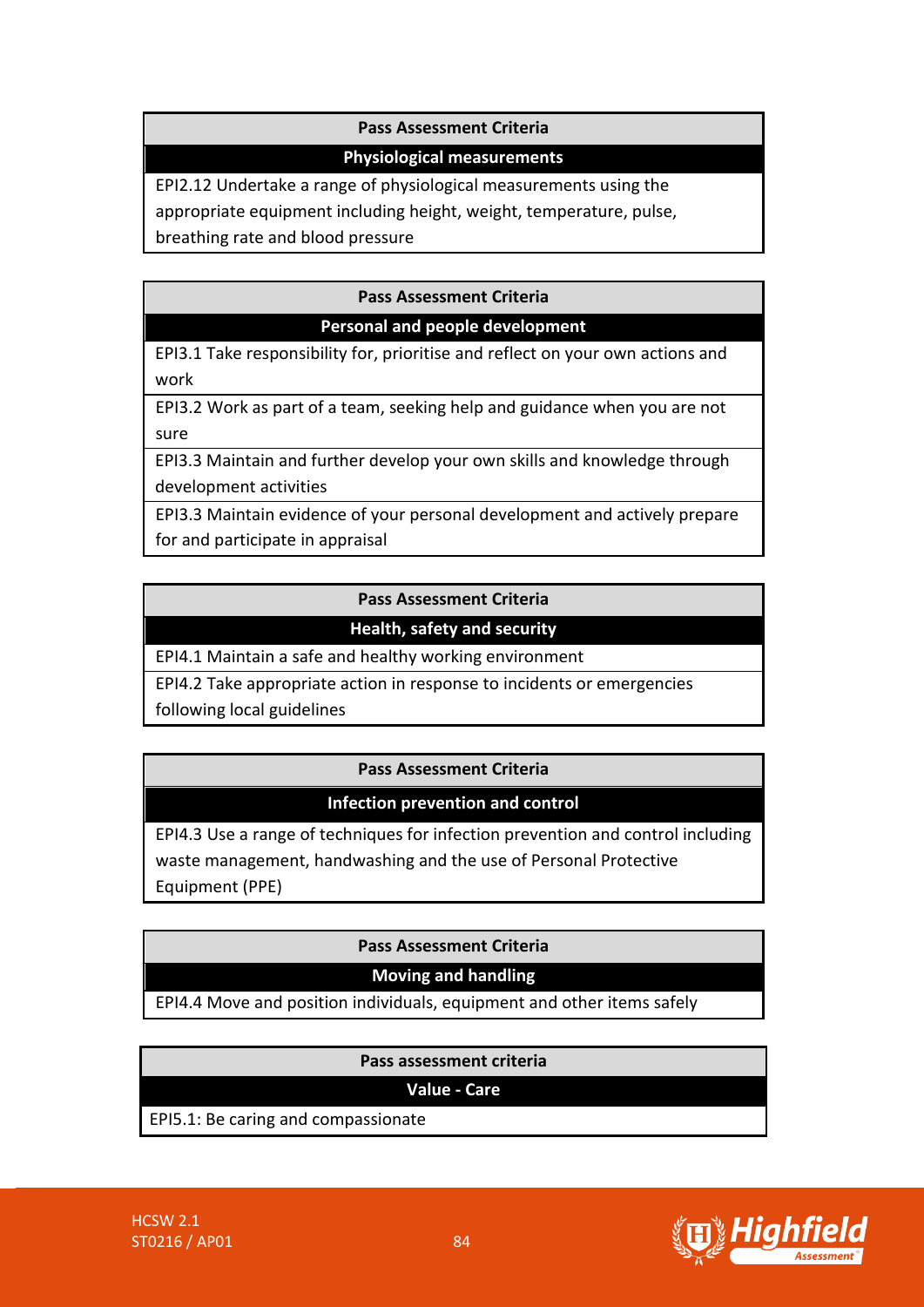#### **Pass assessment criteria**

#### **Value - Honesty**

EPI5.2: Be honest

**Pass assessment criteria**

**Value - Commitment**

EPI5.3: Be conscientious and committed

**Pass assessment criteria**

**Behaviour - Treating people with dignity, respecting individual's diversity, beliefs, culture, values, needs, privacy and preferences**

EPI6.1 - Treat people with dignity, respecting individual's diversity, beliefs, culture, values, needs, privacy and preferences

**Pass assessment criteria**

**Behaviour - Respect and Empathy**

EPI6.2 - Show respect and empathy for those you work with

**Pass assessment criteria**

**Behaviour - Courage to challenge areas of concern and work to best practice**

EPI6.3 - Have the courage to challenge areas of concern and work to best practice

#### **Pass assessment criteria**

#### **Behaviour - Adaptable reliable and consistent**

EPI6.4 - Be adaptable, reliable and consistent

#### **Pass assessment criteria**

#### **Behaviour - Discretion**

EPI6.5 - Show discretion towards others

#### **Pass assessment criteria**

**Behaviour - Self-awareness**

EPI6.6 - Show self-awareness